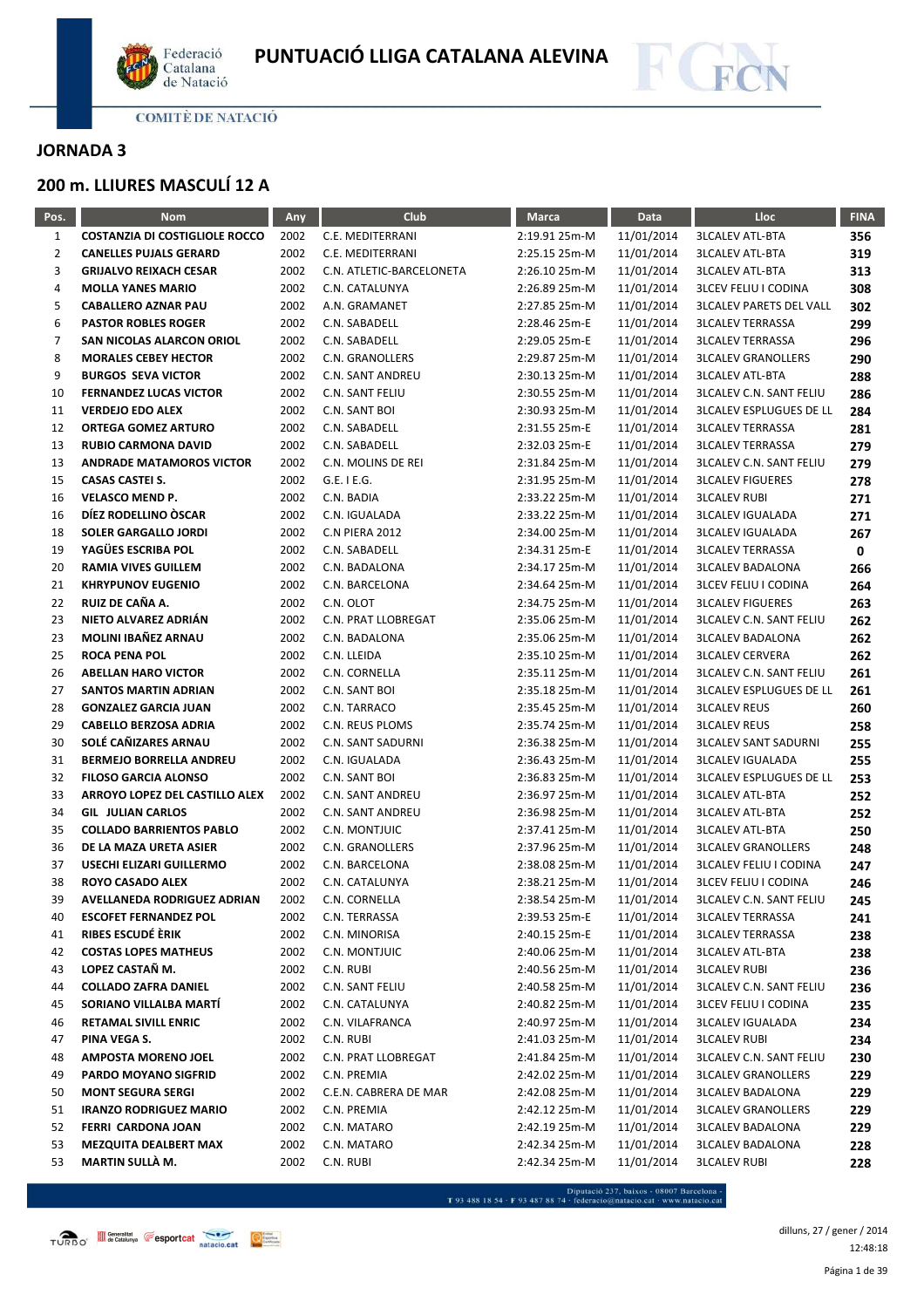



| 55  | <b>LLORET PUEYO MAURICI</b>       | 2002 | C.N. MARTORELL                               | 2:42.81 25m-M | 11/01/2014 | <b>3LCALEV C.N. SANT FELIU</b> | 226         |
|-----|-----------------------------------|------|----------------------------------------------|---------------|------------|--------------------------------|-------------|
| 56  | <b>MORENO CONTRERAS FERNANDO</b>  | 2002 | C.N. SANT BOI                                | 2:42.99 25m-M | 11/01/2014 | <b>3LCALEV ESPLUGUES DE LL</b> | 225         |
| 57  | <b>ORTIZ FOLGUERA GUILLEM</b>     | 2002 | C.N. CERVERA                                 | 2:43.16 25m-M | 11/01/2014 | <b>3LCALEV CERVERA</b>         | 225         |
| 58  | <b>CASABELLA SANZ PAU</b>         | 2002 | C.N. ATLETIC-BARCELONETA                     | 2:43.19 25m-M | 11/01/2014 | <b>3LCALEV ATL-BTA</b>         | 224         |
| 59  | FONT SAN AGUSTIN JOEL             | 2002 | C.N. ATLETIC-BARCELONETA                     | 2:43.26 25m-M | 11/01/2014 | <b>3LCALEV ATL-BTA</b>         | 224         |
| 60  | <b>ARMENGOL TRIVES GENIS</b>      | 2002 | C.E. MEDITERRANI                             | 2:43.40 25m-M | 11/01/2014 | <b>3LCALEV ATL-BTA</b>         | 224         |
| 61  | <b>GALAN ROLDAN JAVIER</b>        | 2002 | C.N.SALOU                                    | 2:43.87 25m-M | 11/01/2014 | <b>3LCALEV REUS</b>            | 222         |
| 62  | <b>MOYA GARCIA GERARD</b>         | 2002 | C.N. VALLIRANA                               | 2:44.36 25m-M | 11/01/2014 | <b>3LCALEV ESPLUGUES DE LL</b> | 220         |
| 63  | PAGÈS CANUDA P.                   | 2002 | C.N. VIC-ETB                                 | 2:44.38 25m-M | 11/01/2014 | <b>3LCALEV FIGUERES</b>        | 220         |
| 64  | DELGADO VALLMITJANA ADRIA         | 2002 | C.N. SABADELL                                | 2:44.63 25m-E | 11/01/2014 | <b>3LCALEV TERRASSA</b>        | $\mathbf 0$ |
| 65  | SANTED VILLARROYA JAVIER          | 2002 | C.N. BARCELONA                               | 2:44.67 25m-M | 11/01/2014 | <b>3LCEV FELIU I CODINA</b>    | 218         |
| 66  | <b>GIL BODELON GERARD</b>         | 2002 | C.N. MONTJUIC                                | 2:44.84 25m-M | 11/01/2014 | <b>3LCALEV ATL-BTA</b>         | 218         |
| 67  | VILA VIÑOLAS A.                   | 2002 | C.N. CASTELLFOLLIT                           | 2:45.06 25m-M | 11/01/2014 | <b>3LCALEV FIGUERES</b>        | 217         |
| 68  | <b>MARCOS MORATA ROGER</b>        | 2002 | C.N. BARCELONA                               | 2:45.09 25m-M | 11/01/2014 | <b>3LCEV FELIU I CODINA</b>    | 217         |
| 69  | <b>VALERA CALATRAVA ROBERTO</b>   | 2002 | C.N. MARTORELL                               | 2:45.19 25m-M | 11/01/2014 | <b>3LCALEV C.N. SANT FELIU</b> | 216         |
| 70  | SORIANO MORENO PAU                | 2002 | C.N. BADALONA                                | 2:45.23 25m-M | 11/01/2014 | <b>3LCALEV BADALONA</b>        | 216         |
| 71  | <b>MARTIN MURILLO ADRIAN</b>      | 2002 | C.N. CORNELLA                                | 2:45.56 25m-M | 11/01/2014 | <b>3LCALEV C.N. SANT FELIU</b> | 215         |
| 72  | <b>LEBRANCHU YANN</b>             | 2002 | C.N. SITGES                                  | 2:45.91 25m-M | 11/01/2014 | <b>3LCALEV SANT SADURNI</b>    | 214         |
| 73  | <b>ESPIGARES SANTIAGO ALVARO</b>  | 2002 | C.N. CORNELLA                                | 2:46.21 25m-M | 11/01/2014 | <b>3LCALEV C.N. SANT FELIU</b> | 212         |
| 74  | SOLDEVILA LOPEZ GERARD            | 2002 | C.N. GRANOLLERS                              | 2:46.44 25m-M | 11/01/2014 | <b>3LCALEV GRANOLLERS</b>      | 212         |
| 75  | MARTI I CANA I.                   | 2002 | C.N. OLOT                                    | 2:46.50 25m-M | 11/01/2014 | <b>3LCALEV FIGUERES</b>        | 211         |
| 76  | <b>ALVAREZ BIGAS MARCEL</b>       | 2002 | C.N. CATALUNYA                               | 2:46.83 25m-M | 11/01/2014 | <b>3LCEV FELIU I CODINA</b>    | 210         |
| 77  | <b>GIL CAMPOS JORDI</b>           | 2002 | C.N. MARTORELL                               | 2:47.27 25m-M | 11/01/2014 | <b>3LCALEV C.N. SANT FELIU</b> | 208         |
| 78  | <b>FERNANDEZ RODRIGUEZ VICTOR</b> | 2002 | C.N. SANT SADURNI                            | 2:47.28 25m-M | 11/01/2014 | <b>3LCALEV SANT SADURNI</b>    | 208         |
| 79  | PADILLA CAST G.                   | 2002 | C.N. RUBI                                    | 2:47.52 25m-M | 11/01/2014 | <b>3LCALEV RUBI</b>            | 208         |
| 80  | <b>GONZALEZ SOLTERO MARC</b>      | 2002 | C.N. CALDAS                                  | 2:47.60 25m-M | 11/01/2014 | <b>3LCALEV PARETS DEL VALL</b> | 207         |
| 81  | ESPAÑA HERRERA PAU                | 2002 | U.D. HORTA                                   | 2:47.85 25m-M | 11/01/2014 | <b>3LCEV FELIU I CODINA</b>    | 206         |
| 82  | <b>GRANERO PÉREZ JORDI</b>        | 2002 | C.N. GRANOLLERS                              | 2:47.92 25m-M | 11/01/2014 | <b>3LCALEV GRANOLLERS</b>      | 206         |
| 83  | <b>BOSCH ALONSO MARTI</b>         | 2002 | C.E.N. CABRERA DE MAR                        | 2:48.04 25m-M | 11/01/2014 | <b>3LCALEV BADALONA</b>        | 206         |
| 84  | NAVARRETE MUÑOZ ÁLVARO            | 2002 | CLUB ESPORTIU EUROPA SPORTS CE 2:48.27 25m-M |               | 11/01/2014 | <b>3LCALEV PARETS DEL VALL</b> | 205         |
| 85  | <b>MARTINEZ MARCHENA ADRIA</b>    | 2002 | C.E. MEDITERRANI                             | 2:48.33 25m-M | 11/01/2014 | <b>3LCALEV ATL-BTA</b>         | 205         |
| 86  | RAMOS CASANOVAS OSCAR             | 2002 | C.N. SANT SADURNI                            | 2:48.51 25m-M | 11/01/2014 | <b>3LCALEV SANT SADURNI</b>    | 204         |
| 87  | <b>GONZALEZ RIGAU JOSEP RAMON</b> | 2002 | FEDERACIÓ ANDORRANA                          | 2:48.75 25m-M | 11/01/2014 | 3ALEVI_FAN                     | 203         |
| 88  | <b>BAUSAN GOMEZ ROBERTO</b>       | 2002 | C.N. SANT ANDREU                             | 2:48.84 25m-M | 11/01/2014 | <b>3LCALEV ATL-BTA</b>         | 203         |
| 89  | <b>NARANJO PITA JONES CARLES</b>  | 2002 | C.N. IGUALADA                                | 2:49.20 25m-M | 11/01/2014 | <b>3LCALEV IGUALADA</b>        | 201         |
| 90  | <b>FERRER MARTINEZ OT</b>         | 2002 | CLUB ESPORTIU BERGA RESORT                   | 2:49.22 25m-M | 11/01/2014 | <b>3LCALEV BERGA- EL TOSSA</b> | 201         |
| 91  | NUIBÓ FIGOLS ALBERT               | 2002 | C.N. CERVERA                                 | 2:49.58 25m-M | 11/01/2014 | <b>3LCALEV CERVERA</b>         | 200         |
| 92  | <b>TORRENT ORTI P.</b>            | 2002 | C.N. OLOT                                    | 2:49.63 25m-M | 11/01/2014 | <b>3LCALEV FIGUERES</b>        | 200         |
| 93  | <b>VAZQUEZ COUTADO NICOLAS</b>    | 2002 | C.N. SANT SADURNI                            | 2:49.65 25m-M | 11/01/2014 | <b>3LCALEV SANT SADURNI</b>    | 200         |
| 94  | <b>GONZALEZ CAMPOY AITOR</b>      | 2002 | C.N. SANT FELIU                              | 2:49.89 25m-M | 11/01/2014 | <b>3LCALEV C.N. SANT FELIU</b> | 199         |
| 95  | <b>VALDEOLIVAS RODRIGUEZ RAUL</b> | 2002 | C.N. BADALONA                                | 2:50.12 25m-M | 11/01/2014 | <b>3LCALEV BADALONA</b>        | 198         |
| 96  | <b>BAQUERO MORENO AIMAR-JOEL</b>  | 2002 | C.N. CATALUNYA                               | 2:50.30 25m-M | 11/01/2014 | <b>3LCEV FELIU I CODINA</b>    | 0           |
| 97  | PALMA NOGUE M.                    | 2002 | C.N. OLOT                                    | 2:50.53 25m-M | 11/01/2014 | <b>3LCALEV FIGUERES</b>        | 197         |
| 98  | RODRIGUEZ FUENTES DANIEL          | 2002 | C.N. ATLETIC-BARCELONETA                     | 2:50.75 25m-M | 11/01/2014 | <b>3LCALEV ATL-BTA</b>         | 196         |
| 99  | DURAN MESEGUER JOEL               | 2002 | C.E.N. CABRERA DE MAR                        | 2:50.93 25m-M | 11/01/2014 | <b>3LCALEV BADALONA</b>        | 195         |
| 100 | <b>OVIEDO FOLCH ORIOL</b>         | 2002 | C.N. TERRASSA                                | 2:51.15 25m-E | 11/01/2014 | <b>3LCALEV TERRASSA</b>        | 195         |
| 101 | <b>ARCOS CUESTA GUILLEM</b>       | 2002 | C.N. SANT ADRIA                              | 2:51.28 25m-M | 11/01/2014 | <b>3LCALEV BADALONA</b>        | 194         |
| 102 | <b>VILLAMAYOR VILLAR ALEX</b>     | 2002 | U.D. HORTA                                   | 2:51.45 25m-M | 11/01/2014 | <b>3LCEV FELIU I CODINA</b>    | 194         |
| 103 | <b>LLINARES I TORRES M.</b>       | 2002 | C.N. FIGUERES                                | 2:51.80 25m-M | 11/01/2014 | <b>3LCALEV FIGUERES</b>        | 192         |
| 104 | <b>JEREZ GALLEGOS ARNAU</b>       | 2002 | C.N. GRANOLLERS                              | 2:51.84 25m-M | 11/01/2014 | <b>3LCALEV GRANOLLERS</b>      | 0           |
| 105 | OLIVÉ VIVÓ ADRIÀ                  | 2002 | C.N. VILAFRANCA                              | 2:51.98 25m-M | 11/01/2014 | <b>3LCALEV IGUALADA</b>        | 192         |
| 106 | <b>ROSICH VIDAL MIQUEL</b>        | 2002 | C.N. SALLENT                                 | 2:52.27 25m-M | 11/01/2014 | <b>3LCALEV SANT SADURNI</b>    | 191         |
| 107 | MARTINEZ MARSILLACH RAÜL          | 2002 | C.N. REUS PLOMS                              | 2:52.34 25m-M | 11/01/2014 | <b>3LCALEV REUS</b>            | 191         |
| 108 | <b>GARCIA VELAR M.</b>            | 2002 | C.N. BADIA                                   | 2:52.66 25m-M | 11/01/2014 | <b>3LCALEV RUBI</b>            | 190         |
| 109 | TENORIO IBÁN Y.                   | 2002 | C.N. RUBI                                    | 2:53.01 25m-M | 11/01/2014 | <b>3LCALEV RUBI</b>            | 0           |
| 110 | <b>FREIXES RIERA MARC</b>         | 2002 | C.N. VILADECANS                              | 2:53.02 25m-M | 11/01/2014 | <b>3LCALEV ESPLUGUES DE LL</b> | 188         |
| 111 | <b>GARCIA I MUÑOZ ABEL</b>        | 2002 | C.N. ESPLUGUES                               | 2:53.13 25m-M | 11/01/2014 | <b>3LCALEV ESPLUGUES DE LL</b> | 188         |
| 112 | PONFERRADA SICART ALBERT          | 2002 | C.N. MONTJUIC                                | 2:53.66 25m-M | 11/01/2014 | <b>3LCALEV ATL-BTA</b>         | 186         |
| 113 | OLUCHA GÓMEZ ALEX                 | 2002 | C.N. ATLETIC-BARCELONETA                     | 2:53.81 25m-M | 11/01/2014 | <b>3LCALEV ATL-BTA</b>         | 0           |

 $\begin{minipage}{.45\textwidth} \begin{minipage}{.45\textwidth} \begin{tabular}{l} \bf{7.93.488.18.54\cdot F93.487.88.74\cdot{} \textbf{f} & \textbf{f} & \textbf{f} & \textbf{f} & \textbf{f} & \textbf{f} & \textbf{f} & \textbf{f} & \textbf{f} & \textbf{f} & \textbf{f} & \textbf{f} & \textbf{f} & \textbf{f} & \textbf{f} \\ \end{tabular} \end{minipage} \begin{minipage}{.45\textwidth} \begin{minipage}{.45\textwidth} \begin{$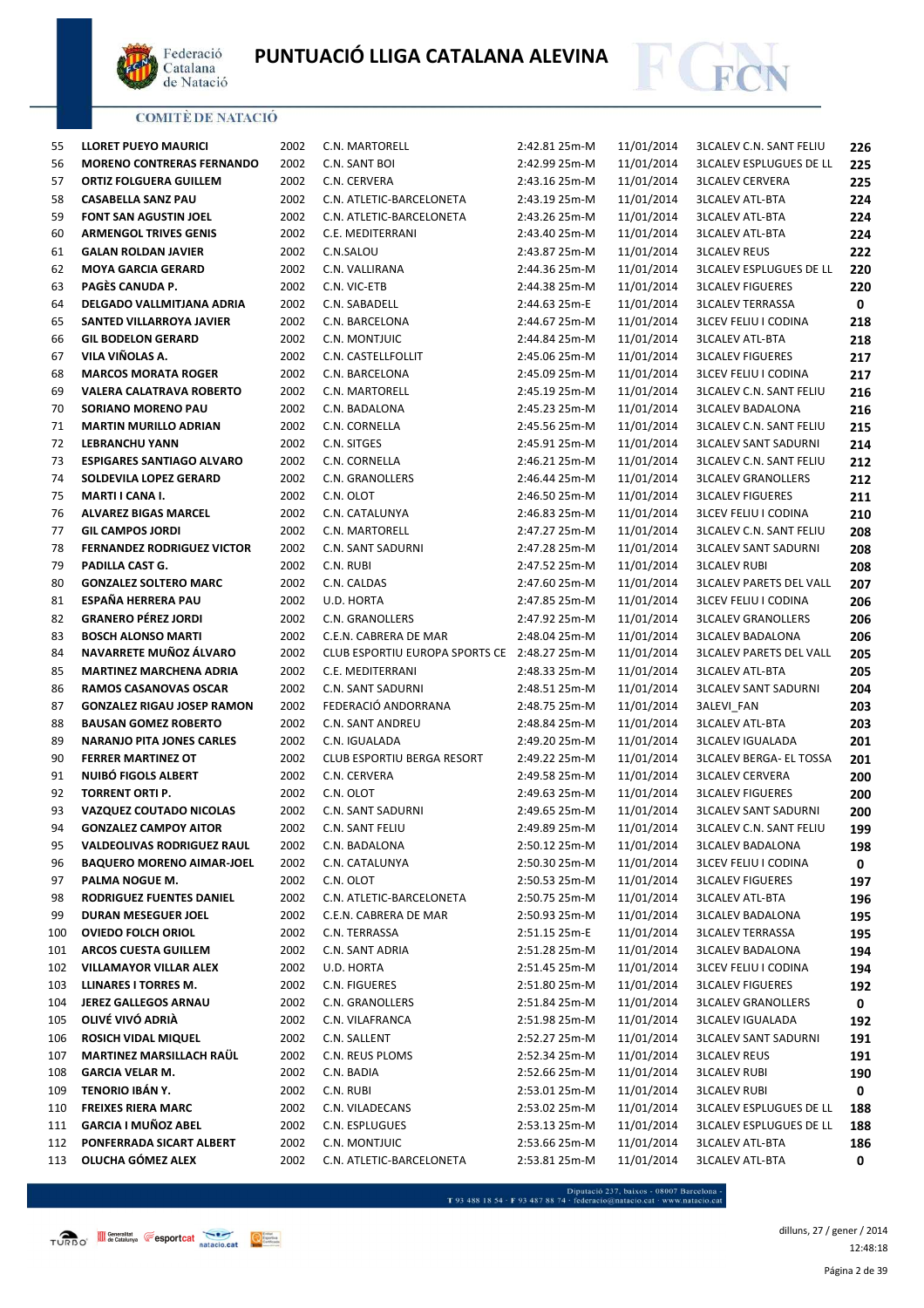



| 114 | LUENGO MARTIN MARCO             | 2002 | C.N. ATLETIC-BARCELONETA                      | 2:53.89 25m-M | 11/01/2014 | <b>3LCALEV ATL-BTA</b>         | 0   |
|-----|---------------------------------|------|-----------------------------------------------|---------------|------------|--------------------------------|-----|
| 115 | <b>MONTIEL HERRERA HUGO</b>     | 2002 | C.N. VALLIRANA                                | 2:53.96 25m-M | 11/01/2014 | <b>3LCALEV ESPLUGUES DE LL</b> | 185 |
| 116 | <b>MELÉNDEZ RAMOS EDUARD</b>    | 2002 | CLUB ESPORTIU EUROPA SPORTS CE 2:54.20 25m-M  |               | 11/01/2014 | <b>3LCALEV PARETS DEL VALL</b> | 185 |
| 117 | <b>ENRIQUE BARROSO ALBERT</b>   | 2002 | C.N. MATARO                                   | 2:54.41 25m-M | 11/01/2014 | <b>3LCALEV BADALONA</b>        | 184 |
| 118 | <b>REYES MUÑOZ MARIO</b>        | 2002 | C.N. MOLINS DE REI                            | 2:54.51 25m-M | 11/01/2014 | <b>3LCALEV C.N. SANT FELIU</b> | 184 |
| 119 | VILLANUEVA ARIAS MIQUEL         | 2002 | CLUB NATACIO BERGA - EL TOSSALE 2:54.54 25m-M |               | 11/01/2014 | <b>3LCALEV BERGA- EL TOSSA</b> | 183 |
| 120 | <b>CAPETA ROMERO ARTUS</b>      | 2002 | C.N. GRANOLLERS                               | 2:54.85 25m-M | 11/01/2014 | <b>3LCALEV GRANOLLERS</b>      | 0   |
| 120 | <b>PUJADAS PUIG JORDI</b>       | 2002 | C.N. CALELLA                                  | 2:54.85 25m-M | 11/01/2014 | <b>3LCALEV GRANOLLERS</b>      | 182 |
| 122 | DE LA ROSA ESPIN POL            | 2002 | C.N. MATARO                                   | 2:55.04 25m-M | 11/01/2014 | <b>3LCALEV BADALONA</b>        | 182 |
| 123 | <b>RUBIO RICO JAN</b>           | 2002 | C.N. IGUALADA                                 | 2:55.18 25m-M | 11/01/2014 | <b>3LCALEV IGUALADA</b>        | 181 |
| 124 | SOPESENS HERNANDEZ DIDAC        | 2002 | C.N. BARCELONA                                | 2:55.28 25m-M | 11/01/2014 | <b>3LCEV FELIU I CODINA</b>    | 0   |
| 125 | <b>SEGURA ONORATO ADRIAN</b>    | 2002 | C.N. SANT BOI                                 | 2:55.45 25m-M | 11/01/2014 | <b>3LCALEV ESPLUGUES DE LL</b> | 0   |
| 126 | <b>MARIN JIMENEZ VICTOR</b>     | 2002 | C.N. MONTJUIC                                 | 2:55.53 25m-M | 11/01/2014 | <b>3LCALEV ATL-BTA</b>         | 0   |
| 127 | <b>MENDOZA JIMENEZ JOEL</b>     | 2002 | C.N. MARTORELL                                | 2:56.18 25m-M | 11/01/2014 | <b>3LCALEV C.N. SANT FELIU</b> | 178 |
| 128 | <b>ROYES MARTIN F.</b>          | 2002 | C.N. RUBI                                     | 2:56.30 25m-M | 11/01/2014 | <b>3LCALEV RUBI</b>            | 0   |
| 129 | <b>CARRERAS BALTRONS ORIOL</b>  | 2002 | CLUB NATACIÓ LLORET DE MAR                    | 2:56.44 25m-M | 11/01/2014 | <b>3LCALEV GRANOLLERS</b>      | 178 |
| 130 | <b>HOLGADO TORRES RUBEN</b>     | 2002 | C.N. MONTJUIC                                 | 2:56.62 25m-M | 11/01/2014 | <b>3LCALEV ATL-BTA</b>         | 0   |
| 131 | <b>BAYARRI ALLEPUZ JOAN</b>     | 2002 | C.N. PREMIA                                   | 2:56.70 25m-M | 11/01/2014 | <b>3LCALEV GRANOLLERS</b>      | 177 |
| 132 | <b>GOMEZ DAMAS SERGIO</b>       | 2002 | C.N. SANT FELIU                               | 2:56.83 25m-M | 11/01/2014 | <b>3LCALEV C.N. SANT FELIU</b> | 176 |
| 133 | <b>ERRANDO RUIZ ALEX</b>        | 2002 | C.N. CATALUNYA                                | 2:57.00 25m-M | 11/01/2014 | <b>3LCEV FELIU I CODINA</b>    | 0   |
| 134 | LOPEZ LOPEZ C.                  | 2002 | C.N. BADIA                                    | 2:57.33 25m-M | 11/01/2014 | <b>3LCALEV RUBI</b>            | 175 |
| 135 | <b>CODERCH GRIE L.</b>          | 2002 | C.N. OLOT                                     | 2:57.41 25m-M | 11/01/2014 | <b>3LCALEV FIGUERES</b>        | 0   |
| 136 | <b>MARTINEZ FLORES ADRIAN</b>   | 2002 | C.N. SANT FELIU                               | 2:57.82 25m-M | 11/01/2014 | <b>3LCALEV C.N. SANT FELIU</b> | 0   |
| 137 | <b>NAVARRO MAESTRO JORDI</b>    | 2002 | C.N. ATLETIC-BARCELONETA                      | 2:58.00 25m-M | 11/01/2014 | <b>3LCALEV ATL-BTA</b>         |     |
| 138 | USECHI ELIZARI GUILLERMO        | 2002 | C.N. BARCELONA                                | 2:58.08 25m-M | 11/01/2014 | <b>3LCEV FELIU I CODINA</b>    | 0   |
| 139 | MIRANDA NUÑEZ MARC              | 2002 | C.N. TERRASSA                                 | 2:58.33 25m-E | 11/01/2014 | <b>3LCALEV TERRASSA</b>        | 0   |
| 140 | <b>GARCIA PEDREROL BIEL</b>     | 2002 |                                               |               |            |                                | 173 |
|     |                                 |      | C.N. MOLINS DE REI                            | 2:58.20 25m-M | 11/01/2014 | <b>3LCALEV C.N. SANT FELIU</b> | 172 |
| 141 | <b>WATZKA PARADA ROGER</b>      | 2002 | C.N. SANT ANDREU                              | 2:58.53 25m-M | 11/01/2014 | <b>3LCALEV ATL-BTA</b>         | 0   |
| 142 | LUCCHI LORENZO                  | 2002 | C.E. MEDITERRANI                              | 2:58.79 25m-M | 11/01/2014 | <b>3LCALEV ATL-BTA</b>         | 0   |
| 142 | <b>ALCAIDE MARTINEZ ALVARO</b>  | 2002 | C.N. MONTJUIC                                 | 2:58.79 25m-M | 11/01/2014 | <b>3LCALEV ATL-BTA</b>         | 0   |
| 144 | <b>MORALES CAELLES AITOR</b>    | 2002 | C.E.N.BALAGUER                                | 2:58.95 25m-M | 11/01/2014 | <b>3LCALEV CERVERA</b>         | 170 |
| 145 | NUÑEZ MENDOZA MARC              | 2002 | C.N. ATLETIC-BARCELONETA                      | 2:59.28 25m-M | 11/01/2014 | <b>3LCALEV ATL-BTA</b>         | 0   |
| 146 | <b>MORENO ALEU MARC</b>         | 2002 | C.N. BARCELONA                                | 2:59.38 25m-M | 11/01/2014 | <b>3LCEV FELIU I CODINA</b>    | 0   |
| 147 | <b>FARRERAS BLANCO ARES</b>     | 2002 | C.N. SANT FELIU                               | 2:59.42 25m-M | 11/01/2014 | <b>3LCALEV C.N. SANT FELIU</b> | 0   |
| 148 | <b>HUGUET SAN AGUSTIN MARIO</b> | 2002 | C.N. ATLETIC-BARCELONETA                      | 2:59.49 25m-M | 11/01/2014 | <b>3LCALEV ATL-BTA</b>         | 0   |
| 149 | <b>TRASMONTE DOMENECH AIMAR</b> | 2002 | C.N. CATALUNYA                                | 2:59.53 25m-M | 11/01/2014 | <b>3LCEV FELIU I CODINA</b>    | 0   |
| 150 | <b>GARROCHOFLOR F.</b>          | 2002 | C.N. RUBI                                     | 2:59.57 25m-M | 11/01/2014 | <b>3LCALEV RUBI</b>            | 0   |
| 151 | <b>SOLE MOLINS MIQUEL</b>       | 2002 | C.N. LLEIDA                                   | 2:59.73 25m-M | 11/01/2014 | <b>3LCALEV CERVERA</b>         | 168 |
| 152 | <b>VILLENA OSORIO DAVID</b>     | 2002 | C.N. ESPLUGUES                                | 3:00.25 25m-M | 11/01/2014 | <b>3LCALEV ESPLUGUES DE LL</b> | 167 |
| 153 | <b>MESTRES TORNER BARTOMEU</b>  | 2002 | C.N. ATLETIC-BARCELONETA                      | 3:00.88 25m-M | 11/01/2014 | <b>3LCALEV ATL-BTA</b>         | 0   |
| 154 | <b>LAZARO MOLINS GERARD</b>     | 2002 | C.N. MINORISA                                 | 3:01.26 25m-E | 11/01/2014 | <b>3LCALEV TERRASSA</b>        | 164 |
| 155 | <b>FERREROL SANOU MARC</b>      | 2002 | C.N. CERVERA                                  | 3:01.49 25m-M | 11/01/2014 | <b>3LCALEV CERVERA</b>         | 163 |
| 156 | <b>GONZALEZ OTERO JAVIER</b>    | 2002 | C.N.VENDRELL                                  | 3:01.57 25m-M | 11/01/2014 | <b>3LCALEV REUS</b>            | 163 |
| 157 | <b>VILLATORO CARRILLO XAVI</b>  | 2002 | C.N. IGUALADA                                 | 3:01.58 25m-M | 11/01/2014 | <b>3LCALEV IGUALADA</b>        | 0   |
| 158 | <b>OLLERO CENTENO JORDI</b>     | 2002 | U.D. HORTA                                    | 3:02.35 25m-M | 11/01/2014 | <b>3LCEV FELIU I CODINA</b>    | 161 |
| 159 | PUERTAS ROJA V.                 | 2002 | C.N. RIEMBAU P.D'ARO                          | 3:02.87 25m-M | 11/01/2014 | <b>3LCALEV FIGUERES</b>        | 159 |
| 160 | DIAZ SANCHEZ SAMUEL             | 2002 | C.E.N. CABRERA DE MAR                         | 3:03.51 25m-M | 11/01/2014 | <b>3LCALEV BADALONA</b>        | 158 |
| 161 | <b>TAPIAS RUBIO ORIOL</b>       | 2002 | C.N. PARETS                                   | 3:03.65 25m-M | 11/01/2014 | <b>3LCALEV PARETS DEL VALL</b> | 157 |
| 162 | <b>LENO FUENTES PEDRO</b>       | 2002 | C.N. GRANOLLERS                               | 3:03.73 25m-M | 11/01/2014 | <b>3LCALEV GRANOLLERS</b>      | 0   |
| 162 | <b>AUDANO IGLESIAS JOFRE</b>    | 2002 | C.N. CALELLA                                  | 3:03.73 25m-M | 11/01/2014 | <b>3LCALEV GRANOLLERS</b>      | 157 |
| 164 | VILA FLORES B.                  | 2002 | C.N. OLOT                                     | 3:04.42 25m-M | 11/01/2014 | <b>3LCALEV FIGUERES</b>        | 0   |
| 165 | <b>CARRASCO RUI A.</b>          | 2002 | C.N. RUBI                                     | 3:04.81 25m-M | 11/01/2014 | <b>3LCALEV RUBI</b>            | 0   |
| 166 | <b>MARTÍN BUZÓN ÁLVARO</b>      | 2002 | C.N. ESPLUGUES                                | 3:04.95 25m-M | 11/01/2014 | <b>3LCALEV ESPLUGUES DE LL</b> | 154 |
| 167 | <b>RIERA BALLES R.</b>          | 2002 | $G.E.$ I E.G.                                 | 3:05.34 25m-M | 11/01/2014 | <b>3LCALEV FIGUERES</b>        | 153 |
| 168 | ROLDAN MUÑOZ ALVARO             | 2002 | C.N. SANT BOI                                 | 3:05.48 25m-M | 11/01/2014 | <b>3LCALEV ESPLUGUES DE LL</b> | 0   |
| 169 | <b>CARRETERO GR A.</b>          | 2002 | C.N. BANYOLES                                 | 3:05.59 25m-M | 11/01/2014 | <b>3LCALEV FIGUERES</b>        | 153 |
| 170 | <b>MARTINEZ LÓPEZ A.</b>        | 2002 | C.N. CASTELLFOLLIT                            | 3:06.28 25m-M | 11/01/2014 | <b>3LCALEV FIGUERES</b>        | 151 |
| 171 | VELASCO GAMA C.                 | 2002 | C.N. CENTELLES                                | 3:06.31 25m-M | 11/01/2014 | <b>3LCALEV FIGUERES</b>        | 151 |
| 172 | <b>GAMEZ GARCIA CHRISTIAN</b>   | 2002 | C.N. TARRACO                                  | 3:06.52 25m-M | 11/01/2014 | <b>3LCALEV REUS</b>            | 150 |
|     |                                 |      |                                               |               |            |                                |     |

- Diputació 237, baixos - 08007 Barcelona<br>T 93 488 18 54 · F 93 487 88 74 · federacio@natacio.cat · www.natacio.cat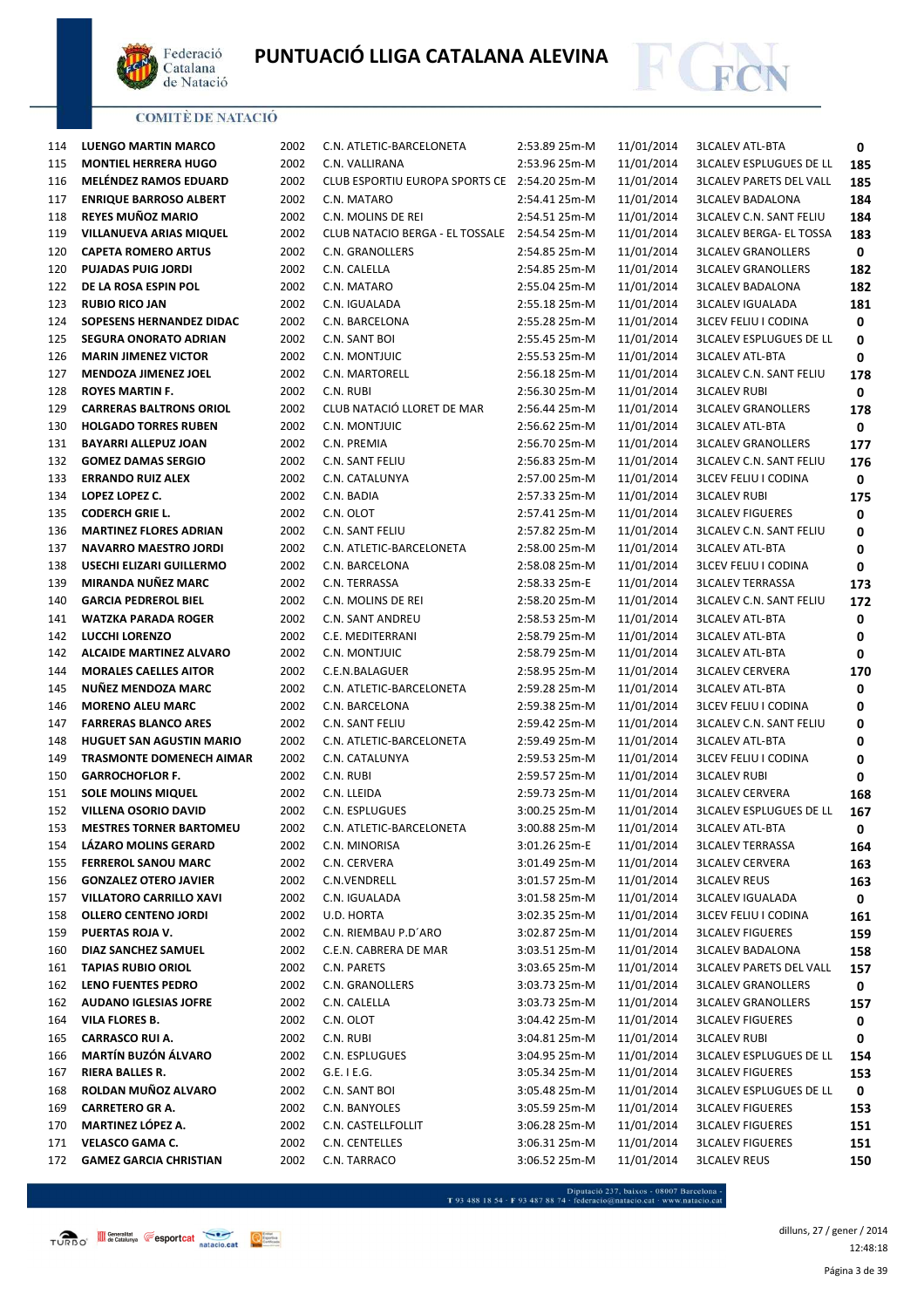



| 173 | DE LA NUEZ GONZALEZ MAURICIO        | 2002 | C.N. GRANOLLERS             | 3:06.89 25m-M   | 11/01/2014 | <b>3LCALEV GRANOLLERS</b>      | 0           |
|-----|-------------------------------------|------|-----------------------------|-----------------|------------|--------------------------------|-------------|
| 173 | <b>FLEITAS EMANUEL</b>              | 2002 | CLUB NATACIÓ LLORET DE MAR  | 3:06.89 25m-M   | 11/01/2014 | <b>3LCALEV GRANOLLERS</b>      | 149         |
| 175 | <b>SERRA POLO ISAAC</b>             | 2002 | C.N. CALELLA                | 3:07.03 25m-M   | 11/01/2014 | <b>3LCALEV GRANOLLERS</b>      | 149         |
| 176 | <b>GUIJARRO GALAN ADRIA</b>         | 2002 | C.N. L' HOSPITALET          | 3:07.05 25m-M   | 11/01/2014 | <b>3LCEV FELIU I CODINA</b>    | 149         |
| 177 | <b>OLIVER TAPIAS JOEL</b>           | 2002 | C.N.VENDRELL                | 3:07.06 25m-M   | 11/01/2014 | <b>3LCALEV REUS</b>            | 149         |
| 178 | <b>ALBORS TORRENTE XAVIER</b>       | 2002 | NATACIÓ JOAN PELEGRÍ        | 3:07.27 25m-M   | 11/01/2014 | <b>3LCALEV ATL-BTA</b>         | 148         |
| 179 | <b>SANCHEZ BARBERO RUBEN</b>        | 2002 | C.N. ATLETIC-BARCELONETA    | 3:07.76 25m-M   | 11/01/2014 | <b>3LCALEV ATL-BTA</b>         | 0           |
| 180 | <b>GONZALVO COLMENA QUIM</b>        | 2002 | CLUB ESPORTIU BERGA RESORT  | 3:07.97 25m-M   | 11/01/2014 | <b>3LCALEV BERGA- EL TOSSA</b> | 147         |
| 181 | RONCANCIO SANCHEZ YANKARLO          | 2002 | C.N. REUS PLOMS             | 3:07.98 25m-M   | 11/01/2014 | <b>3LCALEV REUS</b>            | 147         |
| 182 | <b>VISPO FERNANDEZ PAU</b>          | 2002 | C.N. MARTORELL              | 3:08.03 25m-M   | 11/01/2014 | <b>3LCALEV C.N. SANT FELIU</b> | 0           |
| 183 | <b>BANDERAS MARTINEZ ARNAU</b>      | 2002 | C.N. CORNELLA               | 3:09.08 25m-M   | 11/01/2014 | <b>3LCALEV C.N. SANT FELIU</b> | 0           |
| 184 | <b>DOLZ MORILLO JOEL</b>            | 2002 | C.N. ATLETIC-BARCELONETA    | 3:09.29 25m-M   | 11/01/2014 | <b>3LCALEV ATL-BTA</b>         | 0           |
| 185 | <b>CHICA HERRERO JOEL</b>           | 2002 | C.N. MONTJUIC               | 3:09.51 25m-M   | 11/01/2014 | <b>3LCALEV ATL-BTA</b>         | 0           |
| 186 | URRACA CASTR A.                     | 2002 | $G.E.$ I $E.G.$             | 3:09.53 25m-M   | 11/01/2014 | <b>3LCALEV FIGUERES</b>        | 143         |
| 187 | RIERA CASTEL M.                     | 2002 | C.N. BANYOLES               | 3:09.69 25m-M   | 11/01/2014 | <b>3LCALEV FIGUERES</b>        | 143         |
| 188 | <b>HUGUET PINO JOEL</b>             | 2002 | C.E.N. CABRERA DE MAR       | 3:09.84 25m-M   | 11/01/2014 | <b>3LCALEV BADALONA</b>        | 0           |
| 189 | <b>CORDOBA SAEZ DE TEJADA MARIO</b> | 2002 | C.N. VILADECANS             | 3:09.90 25m-M   | 11/01/2014 | <b>3LCALEV ESPLUGUES DE LL</b> | 142         |
| 190 | <b>FONT GINJAUM I.</b>              | 2002 | $G.E.$ I $E.G.$             | 3:10.00 25m-M   | 11/01/2014 | <b>3LCALEV FIGUERES</b>        | 142         |
| 191 | <b>TOVAR BAEZ OSCAR</b>             | 2002 | C.N. CORNELLA               | 3:10.05 25m-M   | 11/01/2014 | <b>3LCALEV C.N. SANT FELIU</b> | 0           |
| 192 | <b>GIURATO BRUNO VALENTINO</b>      | 2002 | C.N. MATARO                 | $3:10.26$ 25m-M | 11/01/2014 | <b>3LCALEV BADALONA</b>        | 0           |
| 193 | COLPRIM DOÑA E.                     | 2002 | C.N. BANYOLES               | 3:10.44 25m-M   | 11/01/2014 | <b>3LCALEV FIGUERES</b>        | 141         |
| 194 | <b>DELGADO BERR E.</b>              | 2002 | C.N. SANTA PERPETUA         | 3:10.98 25m-M   | 11/01/2014 | <b>3LCALEV RUBI</b>            | 140         |
| 195 | MASDEVALL ES M.                     | 2002 | C.N. BANYOLES               | 3:11.08 25m-M   | 11/01/2014 | <b>3LCALEV FIGUERES</b>        | 140         |
| 196 | <b>GATIUS JIMEN M.</b>              | 2002 | $G.E.$ I $E.G.$             | 3:11.24 25m-M   | 11/01/2014 | <b>3LCALEV FIGUERES</b>        | 0           |
| 197 | AMARO CALLEJA ADRIAN                | 2002 | C.N. VILADECANS             | 3:11.38 25m-M   | 11/01/2014 | <b>3LCALEV ESPLUGUES DE LL</b> | 139         |
| 198 | <b>GIRALT FUIXENCH CARLOS</b>       | 2002 | CLUB ESPORTIU BERGA RESORT  | 3:11.46 25m-M   | 11/01/2014 | <b>3LCALEV BERGA- EL TOSSA</b> | 139         |
| 199 | <b>ARDITTI BONET ADRIA</b>          | 2002 | C.N. MARTORELL              | 3:11.78 25m-M   | 11/01/2014 | <b>3LCALEV C.N. SANT FELIU</b> | 0           |
| 200 | SIMO ENGELEM J.                     | 2002 | CLUB NATACIÓ FARNERS        | 3:12.10 25m-M   | 11/01/2014 | <b>3LCALEV FIGUERES</b>        | 138         |
| 201 | <b>FERNANDEZ GOMEZ PAU</b>          | 2002 | C.N. CALELLA                | 3:12.12 25m-M   | 11/01/2014 | <b>3LCALEV GRANOLLERS</b>      | 137         |
| 202 | <b>MARTINEZ SEGOVIA JUAN</b>        | 2002 | C.N. ATLETIC-BARCELONETA    | 3:12.77 25m-M   | 11/01/2014 | <b>3LCALEV ATL-BTA</b>         | 0           |
| 203 | ALDECOA SALAZAR RAFAEL              | 2002 | CAMBRILS C.N.               | 3:12.84 25m-M   | 11/01/2014 | <b>3LCALEV REUS</b>            | 136         |
| 204 | <b>CODINA RIERA G.</b>              | 2002 | C.N. VIC-ETB                | 3:13.09 25m-M   | 11/01/2014 | <b>3LCALEV FIGUERES</b>        | 135         |
| 205 | LOPEZ PLAZAS L.                     | 2002 | $G.E.$ I E.G.               | 3:13.64 25m-M   | 11/01/2014 | <b>3LCALEV FIGUERES</b>        | $\mathbf 0$ |
| 206 | RODRIGUEZ LETELLIER OSCAR           | 2002 | C.N. MATARO                 | 3:15.27 25m-M   | 11/01/2014 | <b>3LCALEV BADALONA</b>        | 0           |
| 207 | LUNA SÁNCHEZ GUILLERMO              | 2002 | C.N. SANT ADRIA             | 3:15.67 25m-M   | 11/01/2014 | <b>3LCALEV BADALONA</b>        | 130         |
| 208 | <b>RAMIREZ GARC R.</b>              | 2002 | C.N. BADIA                  | $3:16.95$ 25m-M | 11/01/2014 | <b>3LCALEV RUBI</b>            | 128         |
| 209 | <b>SERRAT SEGURA GUILLEM</b>        | 2002 | <b>CN.PINETONS CARDEDEU</b> | 3:16.96 25m-M   | 11/01/2014 | <b>3LCALEV PARETS DEL VALL</b> | 128         |
| 210 | <b>BELETA CONSUEGRA IAN</b>         | 2002 | FEDERACIÓ ANDORRANA         | 3:18.01 25m-M   | 11/01/2014 | <b>3ALEVI FAN</b>              | 126         |
| 211 | <b>GONZÁLEZ ACOSTA ARNAU</b>        | 2002 | C.N.CASTELLET               | 3:18.33 25m-M   | 11/01/2014 | <b>3LCALEV BERGA- EL TOSSA</b> | 125         |
| 212 | DIAZ QUEIJO R.                      | 2002 | G.E. I E.G.                 | 3:18.40 25m-M   | 11/01/2014 | <b>3LCALEV FIGUERES</b>        | 0           |
| 213 | UZMAN NAVARRO EGOITZ                | 2002 | C.N. VILAFRANCA             | 3:18.79 25m-M   | 11/01/2014 | <b>3LCALEV IGUALADA</b>        | 124         |
| 214 | <b>MARTIN PUERTAS BRUNO</b>         | 2002 | C.N. ATLETIC-BARCELONETA    | 3:19.06 25m-M   | 11/01/2014 | <b>3LCALEV ATL-BTA</b>         | 0           |
| 215 | <b>COMAS OLLER P.</b>               | 2002 | N.C TORELLO                 | 3:19.64 25m-M   | 11/01/2014 | <b>3LCALEV FIGUERES</b>        | 122         |
| 216 | <b>BOREN MEDINA POL</b>             | 2002 | U.D. HORTA                  | 3:19.85 25m-M   | 11/01/2014 | <b>3LCEV FELIU I CODINA</b>    | 122         |
| 217 | MOLINA PEREZ E.                     | 2002 | N.C TORELLO                 | 3:20.56 25m-M   | 11/01/2014 | <b>3LCALEV FIGUERES</b>        | 121         |
| 218 | <b>ACEITUNO BEJARANO ALEX</b>       | 2002 | C.N. ESPLUGUES              | 3:20.99 25m-M   | 11/01/2014 | <b>3LCALEV ESPLUGUES DE LL</b> | 120         |
| 219 | MIMO LLOBET N.                      | 2002 | C.N. CERDANYOLA             | 3:21.32 25m-M   | 11/01/2014 | <b>3LCALEV RUBI</b>            | 119         |
| 220 | LOBEL A.                            | 2002 | C.N. FIGUERES               | 3:22.44 25m-M   | 11/01/2014 | <b>3LCALEV FIGUERES</b>        | 117         |
| 221 | <b>BOSCH LLOVER J.</b>              | 2002 | C.N. EL MASNOU              | 3:22.66 25m-M   | 11/01/2014 | <b>3LCALEV RUBI</b>            | 117         |
| 222 | PARAREDA AMB P.                     | 2002 | C.N. VIC-ETB                | 3:24.40 25m-M   | 11/01/2014 | <b>3LCALEV FIGUERES</b>        | 114         |
| 223 | MUÑOZ VILA A.                       | 2002 | C.N. RIEMBAU P.D'ARO        | 3:24.95 25m-M   | 11/01/2014 | <b>3LCALEV FIGUERES</b>        | 113         |
| 224 | NICOLAS SANCHEZ MARC                | 2002 | C.N. VALLIRANA              | 3:25.18 25m-M   | 11/01/2014 | <b>3LCALEV ESPLUGUES DE LL</b> | 113         |
| 225 | <b>ROCA MARTIN ORIOL</b>            | 2002 | C.N. VALLIRANA              | 3:25.36 25m-M   | 11/01/2014 | <b>3LCALEV ESPLUGUES DE LL</b> | 112         |
| 226 | <b>LOPEZ ARRUEBO XAVIER</b>         | 2002 | FEDERACIÓ ANDORRANA         | 3:25.45 25m-M   | 11/01/2014 | 3ALEVI_FAN                     | 112         |
| 227 | <b>CABALLERO BOBIS MAX</b>          | 2002 | U.D. HORTA                  | 3:25.52 25m-M   | 11/01/2014 | <b>3LCEV FELIU I CODINA</b>    | 0           |
| 228 | ACEVEDO AVILA JOAN DANIEL           | 2002 | A.N. GRAMANET               | 3:25.85 25m-M   | 11/01/2014 | <b>3LCALEV PARETS DEL VALL</b> | 112         |
| 229 | <b>CASANOVAS LLINAS DANIEL</b>      | 2002 | C.N. MONTJUIC               | 3:25.96 25m-M   | 11/01/2014 | <b>3LCALEV ATL-BTA</b>         | 0           |
| 230 | ROCAMUNDI PRIETO JOSE ANTONI        | 2002 | C.N. ATLETIC-BARCELONETA    | 3:26.00 25m-M   | 11/01/2014 | <b>3LCALEV ATL-BTA</b>         | 0           |
| 231 | <b>CANADELL SEG A.</b>              | 2002 | C.N. VIC-ETB                | 3:26.01 25m-M   | 11/01/2014 | <b>3LCALEV FIGUERES</b>        | 111         |

Página 4 de 39 dilluns, 27 / gener / 2014 12:48:18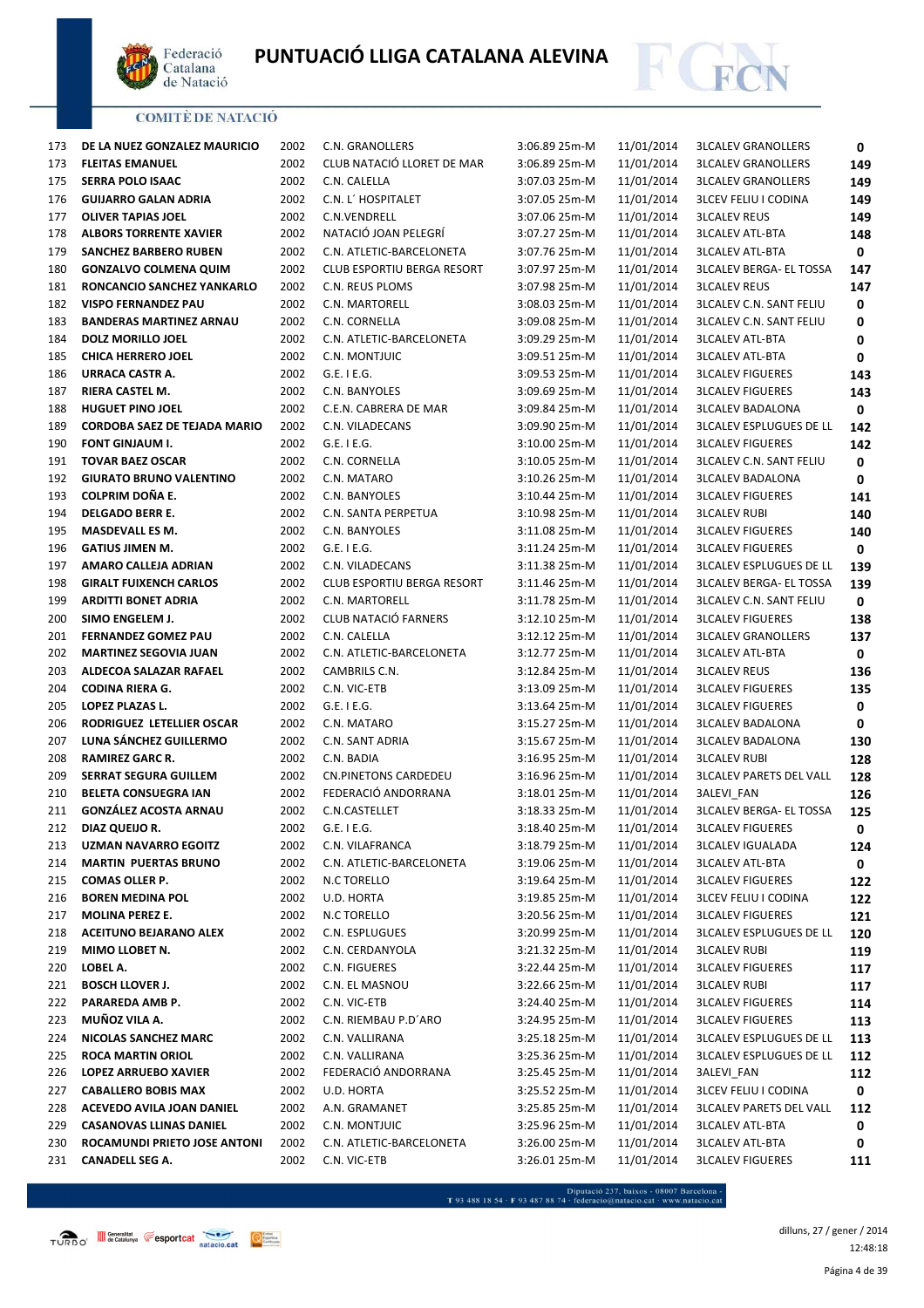



| 232 | ANGUERA SARMIENTO MAX             | 2002 | C.N. CALELLA                | 3:28.24 25m-M | 11/01/2014 | <b>3LCALEV GRANOLLERS</b>      | 0        |
|-----|-----------------------------------|------|-----------------------------|---------------|------------|--------------------------------|----------|
| 233 | <b>JANKEJE FILIP</b>              | 2002 | CLUB NATACIÓ LLORET DE MAR  | 3:30.16 25m-M | 11/01/2014 | <b>3LCALEV GRANOLLERS</b>      | 105      |
| 234 | <b>BONET MELENDRES JOAN</b>       | 2002 | C.E.N.BALAGUER              | 3:31.75 25m-M | 11/01/2014 | <b>3LCALEV CERVERA</b>         | 103      |
| 235 | <b>FUENTES ALEZA ROGER</b>        | 2002 | C.N. MOLINS DE REI          | 3:32.84 25m-M | 11/01/2014 | <b>3LCALEV C.N. SANT FELIU</b> | 101      |
| 236 | <b>FUENTES BERLANGA ALEJANDRO</b> | 2002 | CLUB NATACIÓ LLORET DE MAR  | 3:32.98 25m-M | 11/01/2014 | <b>3LCALEV GRANOLLERS</b>      | 101      |
| 237 | <b>GRACIAN SAAVEDRA ERIC</b>      | 2002 | C.N. GRANOLLERS             | 3:32.99 25m-M | 11/01/2014 | <b>3LCALEV GRANOLLERS</b>      | 0        |
| 238 | <b>CASTELLA HERVAS MARC</b>       | 2002 | C.N. MATARO                 | 3:33.49 25m-M | 11/01/2014 | <b>3LCALEV BADALONA</b>        | $\Omega$ |
| 239 | ORTEGA BARTÉ P.                   | 2002 | C.N. VIC-ETB                | 3:35.00 25m-M | 11/01/2014 | <b>3LCALEV FIGUERES</b>        | $\Omega$ |
| 240 | <b>RAMOS HERMOS M.</b>            | 2002 | G.E. I E.G.                 | 3:35.97 25m-M | 11/01/2014 | <b>3LCALEV FIGUERES</b>        | $\Omega$ |
| 241 | <b>ARREDONDO RO A.</b>            | 2002 | CLUB NATACIÓ FARNERS        | 3:38.33 25m-M | 11/01/2014 | <b>3LCALEV FIGUERES</b>        | 94       |
| 242 | LEIVA ESTEVEZ MARIO               | 2002 | MANYANET C.N.               | 3:38.40 25m-M | 11/01/2014 | <b>3LCALEV ATL-BTA</b>         | 93       |
| 243 | <b>CAL REY ALBERT NICOLAS</b>     | 2002 | <b>CN.PINETONS CARDEDEU</b> | 3:38.60 25m-M | 11/01/2014 | <b>3LCALEV PARETS DEL VALL</b> | 93       |
| 244 | <b>JULIA MELERO D.</b>            | 2002 | C.N. EL MASNOU              | 3:42.59 25m-M | 11/01/2014 | <b>3LCALEV RUBI</b>            | 88       |
| 245 | <b>ORTIZ TORREN R.</b>            | 2002 | C.N. VIC-ETB                | 3:42.96 25m-M | 11/01/2014 | <b>3LCALEV FIGUERES</b>        | $\Omega$ |
| 246 | <b>SUIVANT BERM T.</b>            | 2002 | C.N. EL MASNOU              | 3:43.06 25m-M | 11/01/2014 | <b>3LCALEV RUBI</b>            | 88       |
| 247 | <b>EL ARRAS EL FELLAH YOUSEFF</b> | 2002 | <b>C.N. SANT SADURNI</b>    | 3:43.18 25m-M | 11/01/2014 | <b>3LCALEV SANT SADURNI</b>    | 0        |
| 248 | <b>ITURRIOZ SAN R.</b>            | 2002 | C.N. VIC-ETB                | 3:45.38 25m-M | 11/01/2014 | <b>3LCALEV FIGUERES</b>        | 0        |
| 249 | SUÑE PEREZ NICOLAS                | 2002 | C.N. MONTJUIC               | 3:46.89 25m-M | 11/01/2014 | <b>3LCALEV ATL-BTA</b>         | $\Omega$ |
| 250 | <b>MARTINEZ SUB M.</b>            | 2002 | N.C TORELLO                 | 3:48.13 25m-M | 11/01/2014 | <b>3LCALEV FIGUERES</b>        | 82       |
| 251 | <b>KOROTKOV IGOR</b>              | 2002 | CLUB NATACIÓ LLORET DE MAR  | 3:48.59 25m-M | 11/01/2014 | <b>3LCALEV GRANOLLERS</b>      | 0        |
| 252 | <b>BECERRIL LAJOURDIE LUIS</b>    | 2002 | CLUB NATACIÓ LLORET DE MAR  | 3:52.89 25m-M | 11/01/2014 | <b>3LCALEV GRANOLLERS</b>      | 0        |
| 253 | PÉREZ DÍAZ ARNAU                  | 2002 | C.N. SANT ADRIA             | 3:54.57 25m-M | 11/01/2014 | <b>3LCALEV BADALONA</b>        | 75       |
| 254 | <b>FERNANDEZ FORCADELL M.</b>     | 2002 | C.N. EL MASNOU              | 3:54.99 25m-M | 11/01/2014 | <b>3LCALEV RUBI</b>            | 75       |
| 255 | <b>SERRET GUSSINYER M.</b>        | 2002 | C.N. CASTELLFOLLIT          | 3:55.00 25m-M | 11/01/2014 | <b>3LCALEV FIGUERES</b>        | 75       |
| 256 | <b>ROCH LLORENS PAU</b>           | 2002 | C.N. SITGES                 | 4:08.16 25m-M | 11/01/2014 | <b>3LCALEV SANT SADURNI</b>    | 64       |
|     |                                   |      |                             |               |            |                                |          |

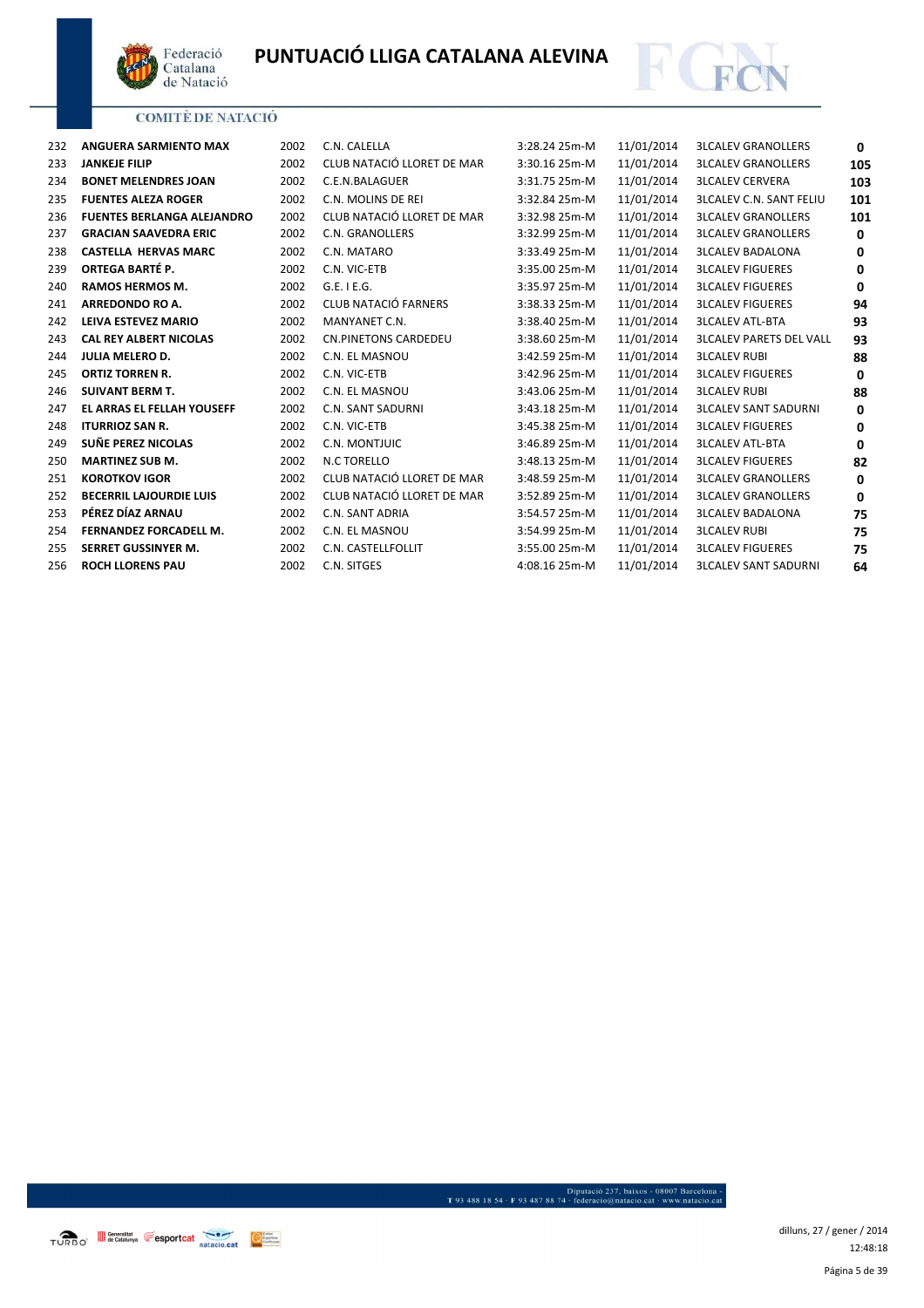



# **200 m. LLIURES FEMENÍ 11 A**

| Pos.           | <b>Nom</b>                       | Any  | Club                                         | <b>Marca</b>  | Data       | Lloc                           | <b>FINA</b> |
|----------------|----------------------------------|------|----------------------------------------------|---------------|------------|--------------------------------|-------------|
| $\mathbf{1}$   | <b>JUSTE SANCHEZ PAULA</b>       | 2003 | C.N. LLEIDA                                  | 2:23.39 25m-M | 11/01/2014 | <b>3LCALEV CERVERA</b>         | 464         |
| $\overline{2}$ | <b>GONZALEZ SALAS NURIA</b>      | 2003 | C.N. VALLIRANA                               | 2:30.30 25m-M | 11/01/2014 | <b>3LCALEV ESPLUGUES DE LL</b> | 403         |
| 3              | MICHAVILA ARNAU CARLA            | 2003 | C.N. TERRASSA                                | 2:32.31 25m-E | 11/01/2014 | <b>3LCALEV TERRASSA</b>        | 388         |
| 4              | TERUEL MARULL BASTANIST          | 2003 | C.N. SABADELL                                | 2:35.80 25m-E | 11/01/2014 | <b>3LCALEV TERRASSA</b>        | 363         |
| 5              | DE LA FLOR GARCIA LUCIA          | 2003 | C.N. CORNELLA                                | 2:35.77 25m-M | 11/01/2014 | <b>3LCALEV C.N. SANT FELIU</b> | 362         |
| 6              | ROLDAN GIMENEZ AITANA            | 2003 | <b>C.N. SANT ANDREU</b>                      | 2:36.40 25m-M | 11/01/2014 | <b>3LCALEV ATL-BTA</b>         | 357         |
| 7              | OLIVA ABELLÓ ARIADNA             | 2003 | C.N. CERVERA                                 | 2:38.15 25m-M | 11/01/2014 | <b>3LCALEV CERVERA</b>         | 346         |
| 8              | PIFARRÉ PLANES AUREMBIAIX        | 2003 | C.E.N.BALAGUER                               | 2:38.74 25m-M | 11/01/2014 | <b>3LCALEV CERVERA</b>         | 342         |
| 9              | <b>MARTIN PERALES PAULA JIAN</b> | 2003 | C.N. L' HOSPITALET                           | 2:39.54 25m-M | 11/01/2014 | <b>3LCALEV FELIU I CODINA</b>  | 337         |
| 10             | <b>REATO CLAUDIA</b>             | 2003 | CLUB ESPORTIU EUROPA SPORTS CE 2:39.87 25m-M |               | 11/01/2014 | <b>3LCALEV PARETS DEL VALL</b> | 335         |
| 11             | <b>RUIZ PINO JULIA</b>           | 2003 | C.N. SABADELL                                | 2:40.37 25m-E | 11/01/2014 | <b>3LCALEV TERRASSA</b>        | 333         |
| 12             | <b>FARRERONS SAVENKOVA XENIA</b> | 2003 | C.N. SABADELL                                | 2:41.30 25m-E | 11/01/2014 | <b>3LCALEV TERRASSA</b>        | 327         |
| 13             | <b>BLAYA CORRONS JANNA</b>       | 2003 | C.N. IGUALADA                                | 2:43.99 25m-M | 11/01/2014 | <b>3LCALEV IGUALADA</b>        | 310         |
| 14             | <b>VELASCO FERNANDEZ QUERALT</b> | 2003 | C.N. MINORISA                                | 2:44.52 25m-E | 11/01/2014 | <b>3LCALEV TERRASSA</b>        | 308         |
| 15             | <b>VILADEGUT FARRAN NURIA</b>    | 2003 | C.E. INEF DE LLEIDA                          | 2:44.37 25m-M | 11/01/2014 | <b>3LCALEV CERVERA</b>         | 308         |
| 16             | <b>AMOR AGUADO LAURA</b>         | 2003 | C.N. ESPLUGUES                               | 2:44.45 25m-M | 11/01/2014 | <b>3LCALEV ESPLUGUES DE LL</b> | 307         |
| 17             | <b>VILA PURROY MARIONA</b>       | 2003 | C.N. LLEIDA                                  | 2:44.67 25m-M | 11/01/2014 | <b>3LCALEV CERVERA</b>         | 306         |
| 18             | <b>GARRIDO SALG J.</b>           | 2003 | C.N. CENTELLES                               | 2:44.91 25m-M | 11/01/2014 | <b>3LCALEV FIGUERES</b>        | 305         |
| 19             | PUIGVERT LOPEZ MAR XIANG         | 2003 | C.N. CALELLA                                 | 2:45.44 25m-M | 11/01/2014 | <b>3LCALEV GRANOLLERS</b>      | 302         |
| 20             | MUSTÉ DUEÑAS ITZEL               | 2003 | C.N. CORNELLA                                | 2:45.92 25m-M | 11/01/2014 | <b>3LCALEV C.N. SANT FELIU</b> | 299         |
| 21             | RODRIGUEZ CRUZ LIZHEN            | 2003 | C.N. MINORISA                                | 2:46.35 25m-E | 11/01/2014 | <b>3LCALEV TERRASSA</b>        | 298         |
| 22             | <b>ALLENDE CASTILLA LAURA</b>    | 2003 | C.N. CORNELLA                                | 2:46.32 25m-M | 11/01/2014 | <b>3LCALEV C.N. SANT FELIU</b> | 297         |
| 23             | <b>GARCIA DOMINGUEZ NEREA</b>    | 2003 | C.N. CORNELLA                                | 2:46.94 25m-M | 11/01/2014 | <b>3LCALEV C.N. SANT FELIU</b> | 294         |
| 24             | ARIBAU GISBERT AINARA            | 2003 | C.N. GRANOLLERS                              | 2:47.26 25m-M | 11/01/2014 | <b>3LCALEV GRANOLLERS</b>      | 292         |
| 25             | <b>FERNANDEZ ORTIZ MARTA</b>     | 2003 | C.N. BADALONA                                | 2:47.36 25m-M | 11/01/2014 | <b>3LCALEV BADALONA</b>        | 292         |
| 26             | SANCHEZ CODORNIU AIDA            | 2003 | C.N. SANT SADURNI                            | 2:47.55 25m-M | 11/01/2014 | <b>3LCALEV SANT SADURNI</b>    | 291         |
| 27             | <b>BADOSA FELIP ELIA</b>         | 2003 | C.N. MOLINS DE REI                           | 2:48.16 25m-M | 11/01/2014 | <b>3LCALEV C.N. SANT FELIU</b> | 287         |
| 28             | <b>GIMENEZ HUGUET ANNA</b>       | 2003 | C.N. REUS PLOMS                              | 2:48.87 25m-M | 11/01/2014 | <b>3LCALEV REUS</b>            | 284         |
| 29             | <b>BRIHI RAGUIG WISSAL</b>       | 2003 | FEDERACIÓ ANDORRANA                          | 2:49.27 25m-M | 11/01/2014 | 3ALEVI_FAN                     | 282         |
| 30             | DAVIU VIDAL GA.LA                | 2003 | C.N. LLEIDA                                  | 2:49.28 25m-M | 11/01/2014 | <b>3LCALEV CERVERA</b>         | 282         |
| 31             | <b>BALDE RAMATOULAYE</b>         | 2003 | C.E.N.BALAGUER                               | 2:49.68 25m-M | 11/01/2014 | <b>3LCALEV CERVERA</b>         | 280         |
| 32             | <b>MORENO CAMPOY GALA</b>        | 2003 | C.N. SANT BOI                                | 2:49.91 25m-M | 11/01/2014 | <b>3LCALEV ESPLUGUES DE LL</b> | 279         |
| 33             | <b>GONZALEZ ORTIZ PAULA</b>      | 2003 | C.N. SABADELL                                | 2:50.28 25m-E | 11/01/2014 | <b>3LCALEV TERRASSA</b>        | 278         |
| 34             | <b>TORRENT BRUG M.</b>           | 2003 | C.N. BANYOLES                                | 2:50.11 25m-M | 11/01/2014 | <b>3LCALEV FIGUERES</b>        | 278         |
| 35             | <b>ALDANA RODRIGUEZ IVETTE</b>   | 2003 | C.N. CALDAS                                  | 2:50.41 25m-M | 11/01/2014 | <b>3LCALEV PARETS DEL VALL</b> | 276         |
| 36             | MUÑOZ VALVERDE ALBA              | 2003 | C.E.N. CABRERA DE MAR                        | 2:50.88 25m-M | 11/01/2014 | <b>3LCALEV BADALONA</b>        | 274         |
| 37             | PALACIO LINDE MARIA              | 2003 | C.N. MONTJUIC                                | 2:50.93 25m-M | 11/01/2014 | <b>3LCALEV ATL-BTA</b>         | 274         |
| 38             | <b>DAMASO GARCIA ARIANNE</b>     | 2003 | C.N. BADALONA                                | 2:51.73 25m-M | 11/01/2014 | <b>3LCALEV BADALONA</b>        | 270         |
| 39             | <b>BOSCH MONJE BEATRIZ</b>       | 2003 | C.N. TERRASSA                                | 2:52.01 25m-E | 11/01/2014 | <b>3LCALEV TERRASSA</b>        | 269         |
| 40             | <b>LOPEZ Y LIGERO INES</b>       | 2003 | C.N. SABADELL                                | 2:52.60 25m-E | 11/01/2014 | <b>3LCALEV TERRASSA</b>        | 0           |
| 41             | FERNANDEZ LOPEZ PAULA            | 2003 | C.N. SABADELL                                | 2:52.72 25m-E | 11/01/2014 | <b>3LCALEV TERRASSA</b>        | 0           |
| 42             | <b>BAUTISTA ORTIZ INES</b>       | 2003 | C.N. SANT ANDREU                             | 2:53.34 25m-M | 11/01/2014 | <b>3LCALEV ATL-BTA</b>         | 262         |
| 43             | <b>BURGOS SANCHEZ EVELYN</b>     | 2003 | C.N. TERRASSA                                | 2:53.80 25m-E | 11/01/2014 | <b>3LCALEV TERRASSA</b>        | 261         |
| 44             | <b>TROYA FONT MIRIAM</b>         | 2003 | C.N. CALELLA                                 | 2:53.80 25m-M | 11/01/2014 | <b>3LCALEV GRANOLLERS</b>      | 260         |
| 45             | <b>ORTIZ JUSTICIA AIRIN</b>      | 2003 | C.N. LLEIDA                                  | 2:54.09 25m-M | 11/01/2014 | <b>3LCALEV CERVERA</b>         | 259         |
| 46             | FERRER MARTINEZ ANEU             | 2003 | CLUB ESPORTIU BERGA RESORT                   | 2:54.17 25m-M | 11/01/2014 | <b>3LCALEV BERGA- EL TOSSA</b> | 259         |
| 47             | <b>CASTILLO BORRAS JANA</b>      | 2003 | C.N. GRANOLLERS                              | 2:54.22 25m-M | 11/01/2014 | <b>3LCALEV GRANOLLERS</b>      | 258         |
| 48             | SIERRA CLEMARES HELENA           | 2003 | C.N. SANT FELIU                              | 2:54.27 25m-M | 11/01/2014 | <b>3LCALEV C.N. SANT FELIU</b> | 258         |
| 49             | <b>JOVÉ ELIES CARLA</b>          | 2003 | C.N. CERVERA                                 | 2:54.87 25m-M | 11/01/2014 | <b>3LCALEV CERVERA</b>         | 256         |
| 50             | TABOADA LOPEZ N.                 | 2003 | C.N. FIGUERES                                | 2:54.90 25m-M | 11/01/2014 | <b>3LCALEV FIGUERES</b>        | 255         |
| 51             | RODRIGUEZ GA A.                  | 2003 | C.N. RUBI                                    | 2:55.01 25m-M | 11/01/2014 | <b>3LCALEV RUBI</b>            | 255         |
| 52             | <b>EAST VIDAL SARA</b>           | 2003 | C.N. ATLETIC-BARCELONETA                     | 2:55.16 25m-M | 11/01/2014 | <b>3LCALEV ATL-BTA</b>         | 254         |
| 53             | RODRIGUEZ SANTAMARIA LUCIA       | 2003 | C.N. VILAFRANCA                              | 2:55.17 25m-M | 11/01/2014 | <b>3LCALEV IGUALADA</b>        | 254         |
| 54             | <b>VALLS CASAS MAR</b>           | 2003 | C.N. VILAFRANCA                              | 2:55.54 25m-M | 11/01/2014 | <b>3LCALEV IGUALADA</b>        | 253         |
| 55             | <b>TORO ZURERA IRENE</b>         | 2003 | C.N. ATLETIC-BARCELONETA                     | 2:55.62 25m-M | 11/01/2014 | <b>3LCALEV ATL-BTA</b>         | 252         |
| 56             | <b>GUARDIA GARCIA MARINA</b>     | 2003 | C.N. SANT ANDREU                             | 2:55.87 25m-M | 11/01/2014 | <b>3LCALEV ATL-BTA</b>         | 251         |

- Diputació 237, baixos - 08007 Barcelona<br>T 93 488 18 54 · F 93 487 88 74 · federacio@natacio.cat · www.natacio.cat

Página 6 de 39 dilluns, 27 / gener / 2014 12:48:18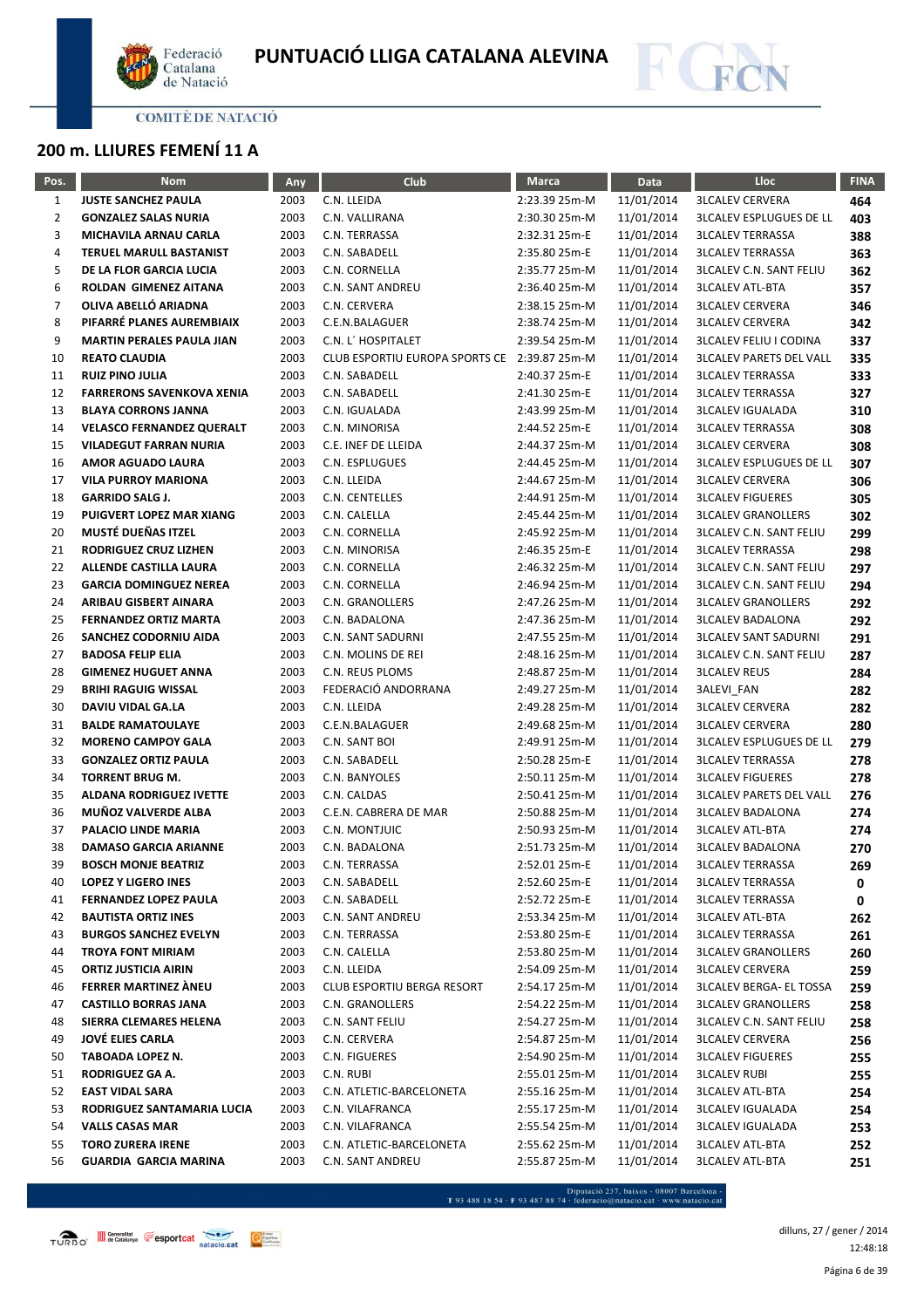



| $\sim$ | . .                                 |      |     |
|--------|-------------------------------------|------|-----|
| 57     | <b>RUIZ GIMENO JULIA</b>            | 2003 | C.N |
| 58     | DOVGUÑEC DUBATOWKA DENISSE          | 2003 | C.N |
| 59     | OCHOA HERAS CELIA                   | 2003 | C.N |
| 60     | <b>GAGNAY YUNGA ANDREA</b>          | 2003 | C.N |
| 61     | <b>MARTIN MARTIN ALBA</b>           | 2003 | C.N |
| 62     | <b>ESCODA COLLET MARIA</b>          | 2003 | C.E |
| 63     | <b>HERRERO GONZÁLEZ MARINA</b>      | 2003 | C.N |
| 64     | <b>MONTALA CASTELAN MARTA</b>       | 2003 | C.N |
| 65     | <b>MASOLIVER TABERNER N.</b>        | 2003 | C.N |
| 66     | <b>ARTIGAS VILA J.</b>              | 2003 | C.N |
| 67     | <b>HUANCA ROQUE ESMERALDA</b>       | 2003 | C.N |
| 68     | <b>RUBIO SALMERON CARLA</b>         | 2003 | C.N |
| 69     | <b>TORRE CRESPO MARINA</b>          | 2003 | C.N |
| 70     | <b>GARCIA MOUSLIK GEORGINA</b>      | 2003 | MΑ  |
| 71     | <b>ZAPATERO ROMERO NURIA</b>        | 2003 | C.N |
| 72     | <b>TORRENTS I REGUANT CLARA</b>     | 2003 | C.N |
| 73     | <b>GARCIA IGLESIAS IRENE YU</b>     | 2003 | C.N |
| 74     | <b>BERTRAN SANOU MARIA</b>          |      |     |
|        |                                     | 2003 | C.N |
| 74     | DE RONNE O'CONNOR EMMA              | 2003 | C.N |
| 76     | RODRGUEZ COSANO CARLOTA             | 2003 | C.N |
| 77     | <b>ORTIZ MARTINEZ AINHOA</b>        | 2003 | C.N |
| 78     | <b>MAROTO RUJAS SARA</b>            | 2003 | C.N |
| 79     | <b>GOMEZ RIVERA LUCIA</b>           | 2003 | C.N |
| 80     | <b>RUEDAS GIRAL PAOLA</b>           | 2003 | C.N |
| 81     | <b>MARCOS RIVERO ANNA</b>           | 2003 | C.N |
| 82     | <b>VAZQUEZ COURTADO CLARA</b>       | 2003 | C.N |
| 83     | ROBERT FELIU XÈNIA                  | 2003 | C.N |
| 84     | <b>GRACIA CALVO SIXELA</b>          | 2003 | C.E |
| 85     | MASSIP VIVAS JÚLIA                  | 2003 | C.N |
| 86     | SERLAVÓS I ESTOPÀ ANDREA            | 2003 | C.E |
| 87     | DE LAZARO GIRALT NURIA              | 2003 | NA  |
| 88     | <b>LOPEZ LLORENTE SARA</b>          | 2003 | C.N |
| 89     | <b>GISBERT JUNYENT LAIA</b>         | 2003 | C.N |
| 90     | <b>AGUILERA GARCIA PEPA</b>         | 2003 | C.N |
| 91     | <b>GORGUES PLA BERTA</b>            | 2003 | C.N |
| 92     | <b>GONZALEZ RAMOS JUDITH FEI</b>    | 2003 | C.N |
| 93     | <b>WAEL ALI EL SAYED FARIDA</b>     | 2003 | C.N |
| 94     | TUBELLA SALINAS MARIA               | 2003 | C.E |
| 95     | <b>MATAS LOPEZ ANA</b>              | 2003 | C.N |
| 96     | <b>AGUAYO CANDIOTTY ARIADNA SOF</b> | 2003 | C.N |
| 97     | <b>GRAU RUIZ LAIA</b>               | 2003 | U.D |
| 98     | PONS TORTOSA CATERINA               | 2003 | C.N |
| 99     | <b>MASCORT SIBILA ARIADNA</b>       | 2003 | C.N |
| 100    | <b>ABRIL MORATA L.</b>              | 2003 | C.N |
| 101    | <b>BARBERA LOPEZ NURIA</b>          | 2003 | C.N |
| 102    | <b>GONZALEZ PUJOL CLAUDIA</b>       | 2003 | C.N |
| 103    | PRESAS VILARDELL BERTA              | 2003 | C.N |
| 104    | MÉNDEZ RODRÍGUEZ AINA               | 2003 | C.N |
| 105    | <b>HERRERO LOPEZ ELENA</b>          | 2003 | C.N |
| 106    | SOLÀ GALAN C.                       | 2003 | C.N |
| 107    | PEREZ PADILLA MARINA                | 2003 | C.N |
|        | JIMENEZ HUERTAS LORENA              |      |     |
| 108    |                                     | 2003 | C.N |
| 109    | PEREZ GRADOS MARIA                  | 2003 | C.N |
| 110    | <b>HERNANDEZ AYUSO REBECA</b>       | 2003 | A.N |
| 111    | <b>GONZALEZ SANCHEZ MARIA</b>       | 2003 | C.N |
| 112    | <b>CALVO FABREGUES EMMA LI</b>      | 2003 | U.D |
| 113    | LOPEZ ROMERO L.                     | 2003 | C.N |
| 114    | <b>MALLADA GINER ALBA</b>           | 2003 | M۵  |

| C.N. CALELLA               |
|----------------------------|
| C.N. L' HOSPITALET         |
| C.N. SANT FELIU            |
| C.N. BADALONA              |
| C.N. PRAT LLOBREGAT        |
|                            |
| C.E.N. CABRERA DE MAR      |
| <b>C.N. SANT FELIU</b>     |
| C.N. SALLENT               |
| C.N. OLOT                  |
| C.N. BANYOLES              |
| C.N. VILADECANS            |
| C.N. CALDAS                |
| C.N. VILA-SECA             |
| MANYANET C.N.              |
| C.N. ATLETIC-BARCELONETA   |
| C.N. SABADELL              |
| C.N. SANT BOI              |
| C.N. CERVERA               |
| C.N. SITGES                |
| C.N. MATARO                |
| C.N. PRAT LLOBREGAT        |
| C.N. SABADELL              |
| <b>C.N PIERA 2012</b>      |
| C.N. VILA-SECA             |
| C.N. SANT FELIU            |
| C.N. SANT SADURNI          |
| C.N. GRANOLLERS            |
| C.E.N.BALAGUER             |
| C.N. VILAFRANCA            |
| C.E. INEF DE LLEIDA        |
| NATACIÓ JOAN PELEGRI       |
| C.N. SANT BOI              |
| C.N. SABADELL              |
| <b>C.N. PRAT LLOBREGAT</b> |
| <b>C.N. SANT SADURNI</b>   |
| C.N. IGUALADA              |
|                            |
| C.N. ATLETIC-BARCELONETA   |
| C.E. MEDITERRANI           |
| C.N. SANT ANDREU           |
| C.N. CATALUNYA             |
| U.D. HORTA                 |
| C.N. PREMIA                |
| C.N. CATALUNYA             |
| C.N. BADIA                 |
| C.N. REUS PLOMS            |
| <b>C.N PIERA 2012</b>      |
| C.N. CALDAS                |
| C.N. IGUALADA              |
| C.N. VALLIRANA             |
| C.N. VIC-ETB               |
| C.N. SANT FELIU            |
| C.N. VILA-SECA             |
| C.N. IGUALADA              |
| A.N. GRAMANET              |
| C.N. BADALONA              |

| 57         | <b>RUIZ GIMENO JULIA</b>                        | 2003         | C.N. CALELLA                    | 2:56.10 25m-M                  | 11/01/2014               | <b>3LCALEV GRANOLLERS</b>                             | 250        |
|------------|-------------------------------------------------|--------------|---------------------------------|--------------------------------|--------------------------|-------------------------------------------------------|------------|
| 58         | DOVGUÑEC DUBATOWKA DENISSE                      | 2003         | C.N. L' HOSPITALET              | 2:56.11 25m-M                  | 11/01/2014               | <b>3LCALEV FELIU I CODINA</b>                         | 250        |
| 59         | OCHOA HERAS CELIA                               | 2003         | C.N. SANT FELIU                 | 2:56.74 25m-M                  | 11/01/2014               | <b>3LCALEV C.N. SANT FELIU</b>                        | 248        |
| 60         | <b>GAGNAY YUNGA ANDREA</b>                      | 2003         | C.N. BADALONA                   | 2:56.77 25m-M                  | 11/01/2014               | <b>3LCALEV BADALONA</b>                               | 247        |
| 61         | <b>MARTIN MARTIN ALBA</b>                       | 2003         | C.N. PRAT LLOBREGAT             | 2:57.09 25m-M                  | 11/01/2014               | <b>3LCALEV C.N. SANT FELIU</b>                        | 246        |
| 62         | <b>ESCODA COLLET MARIA</b>                      | 2003         | C.E.N. CABRERA DE MAR           | 2:57.13 25m-M                  | 11/01/2014               | <b>3LCALEV BADALONA</b>                               | 246        |
| 63         | HERRERO GONZÁLEZ MARINA                         | 2003         | C.N. SANT FELIU                 | 2:57.31 25m-M                  | 11/01/2014               | <b>3LCALEV C.N. SANT FELIU</b>                        | 245        |
| 64         | <b>MONTALA CASTELAN MARTA</b>                   | 2003         | C.N. SALLENT                    | 2:57.68 25m-M                  | 11/01/2014               | <b>3LCALEV SANT SADURNI</b>                           | 244        |
| 65         | <b>MASOLIVER TABERNER N.</b>                    | 2003         | C.N. OLOT                       | 2:57.85 25m-M                  | 11/01/2014               | <b>3LCALEV FIGUERES</b>                               | 243        |
| 66         | ARTIGAS VILA J.                                 | 2003         | C.N. BANYOLES                   | 2:58.32 25m-M                  | 11/01/2014               | <b>3LCALEV FIGUERES</b>                               | 241        |
| 67         | HUANCA ROQUE ESMERALDA                          | 2003         | C.N. VILADECANS                 | 2:58.38 25m-M                  | 11/01/2014               | <b>3LCALEV ESPLUGUES DE LL</b>                        | 241        |
| 68         | <b>RUBIO SALMERON CARLA</b>                     | 2003         | C.N. CALDAS                     | 2:58.69 25m-M                  | 11/01/2014               | <b>3LCALEV PARETS DEL VALL</b>                        | 240        |
| 69         | <b>TORRE CRESPO MARINA</b>                      | 2003         | C.N. VILA-SECA                  | 2:58.76 25m-M                  | 11/01/2014               | <b>3LCALEV REUS</b>                                   | 239        |
| 70         | <b>GARCIA MOUSLIK GEORGINA</b>                  | 2003         | MANYANET C.N.                   | 2:58.80 25m-M                  | 11/01/2014               | <b>3LCALEV ATL-BTA</b>                                | 239        |
| 71         | <b>ZAPATERO ROMERO NURIA</b>                    | 2003         | C.N. ATLETIC-BARCELONETA        | 2:58.97 25m-M                  | 11/01/2014               | <b>3LCALEV ATL-BTA</b>                                | 238        |
| 72         | <b>TORRENTS I REGUANT CLARA</b>                 | 2003         | C.N. SABADELL                   | 2:59.18 25m-E                  | 11/01/2014               | <b>3LCALEV TERRASSA</b>                               | 0          |
| 73         | <b>GARCIA IGLESIAS IRENE YU</b>                 | 2003         | C.N. SANT BOI                   | 2:59.32 25m-M                  | 11/01/2014               | <b>3LCALEV ESPLUGUES DE LL</b>                        | 237        |
| 74         | <b>BERTRAN SANOU MARIA</b>                      | 2003         | C.N. CERVERA                    | 2:59.38 25m-M                  | 11/01/2014               | <b>3LCALEV CERVERA</b>                                | 237        |
| 74         | DE RONNE O'CONNOR EMMA                          | 2003         | C.N. SITGES                     | 2:59.38 25m-M                  | 11/01/2014               | <b>3LCALEV SANT SADURNI</b>                           | 237        |
| 76         | RODRGUEZ COSANO CARLOTA                         | 2003         | C.N. MATARO                     | 2:59.46 25m-M                  | 11/01/2014               | <b>3LCALEV BADALONA</b>                               | 236        |
| 77         | <b>ORTIZ MARTINEZ AINHOA</b>                    | 2003         | C.N. PRAT LLOBREGAT             | 2:59.57 25m-M                  | 11/01/2014               | <b>3LCALEV C.N. SANT FELIU</b>                        | 236        |
| 78         | <b>MAROTO RUJAS SARA</b>                        | 2003         | C.N. SABADELL                   | 2:59.90 25m-E                  | 11/01/2014               | <b>3LCALEV TERRASSA</b>                               | 0          |
| 79         | <b>GOMEZ RIVERA LUCIA</b>                       | 2003         | C.N PIERA 2012                  | 2:59.98 25m-M                  | 11/01/2014               | <b>3LCALEV IGUALADA</b>                               | 234        |
| 80         | <b>RUEDAS GIRAL PAOLA</b>                       | 2003         | C.N. VILA-SECA                  | 3:00.00 25m-M                  | 11/01/2014               | <b>3LCALEV REUS</b>                                   | 234        |
| 81         | <b>MARCOS RIVERO ANNA</b>                       | 2003         | C.N. SANT FELIU                 | 3:00.42 25m-M                  | 11/01/2014               | <b>3LCALEV C.N. SANT FELIU</b>                        | 233        |
| 82         | VAZQUEZ COURTADO CLARA                          | 2003         | C.N. SANT SADURNI               | 3:00.48 25m-M                  | 11/01/2014               | <b>3LCALEV SANT SADURNI</b>                           | 232        |
| 83         | ROBERT FELIU XÈNIA                              | 2003         | C.N. GRANOLLERS                 | 3:00.52 25m-M                  | 11/01/2014               | <b>3LCALEV GRANOLLERS</b>                             | 232        |
| 84         | <b>GRACIA CALVO SIXELA</b>                      | 2003         | C.E.N.BALAGUER                  | 3:00.57 25m-M                  | 11/01/2014               | <b>3LCALEV CERVERA</b>                                | 232        |
| 85         | MASSIP VIVAS JÚLIA                              | 2003         | C.N. VILAFRANCA                 | 3:00.72 25m-M                  | 11/01/2014               | <b>3LCALEV IGUALADA</b>                               | 232        |
| 86         | SERLAVÓS I ESTOPÀ ANDREA                        | 2003         | C.E. INEF DE LLEIDA             | 3:01.27 25m-M                  | 11/01/2014               | <b>3LCALEV CERVERA</b>                                | 229        |
| 87         | DE LAZARO GIRALT NURIA                          | 2003         | NATACIÓ JOAN PELEGRÍ            | 3:01.29 25m-M                  | 11/01/2014               | <b>3LCALEV ATL-BTA</b>                                | 229        |
| 88         | <b>LOPEZ LLORENTE SARA</b>                      | 2003         | C.N. SANT BOI                   | 3:01.52 25m-M                  | 11/01/2014               | <b>3LCALEV ESPLUGUES DE LL</b>                        | 228        |
| 89         | <b>GISBERT JUNYENT LAIA</b>                     | 2003         | C.N. SABADELL                   | 3:01.90 25m-E                  | 11/01/2014               | <b>3LCALEV TERRASSA</b>                               | 0          |
| 90         | <b>AGUILERA GARCIA PEPA</b>                     | 2003         | C.N. PRAT LLOBREGAT             | 3:01.97 25m-M                  | 11/01/2014               | <b>3LCALEV C.N. SANT FELIU</b>                        | 227        |
| 91         | <b>GORGUES PLA BERTA</b>                        | 2003         | <b>C.N. SANT SADURNI</b>        | 3:02.32 25m-M                  | 11/01/2014               | <b>3LCALEV SANT SADURNI</b>                           | 225        |
| 92         | <b>GONZALEZ RAMOS JUDITH FEI</b>                | 2003         | C.N. IGUALADA                   | 3:02.45 25m-M                  | 11/01/2014               | <b>3LCALEV IGUALADA</b>                               | 225        |
| 93         | WAEL ALI EL SAYED FARIDA                        | 2003         | C.N. ATLETIC-BARCELONETA        | 3:02.69 25m-M                  | 11/01/2014               | <b>3LCALEV ATL-BTA</b>                                | 224        |
| 94         | TUBELLA SALINAS MARIA                           | 2003         | C.E. MEDITERRANI                | 3:02.79 25m-M                  | 11/01/2014               | <b>3LCALEV ATL-BTA</b>                                | 224        |
| 95         | <b>MATAS LOPEZ ANA</b>                          | 2003         | C.N. SANT ANDREU                | 3:03.26 25m-M                  | 11/01/2014               | <b>3LCALEV ATL-BTA</b>                                | 222        |
| 96         | <b>AGUAYO CANDIOTTY ARIADNA SOF</b>             | 2003         | C.N. CATALUNYA                  | 3:03.31 25m-M                  | 11/01/2014               | <b>3LCALEV FELIU I CODINA</b>                         | 222        |
| 97         | <b>GRAU RUIZ LAIA</b>                           | 2003         | U.D. HORTA                      | 3:03.43 25m-M                  | 11/01/2014               | <b>3LCALEV FELIU I CODINA</b>                         | 221        |
| 98         | PONS TORTOSA CATERINA                           | 2003         | C.N. PREMIA                     | 3:03.52 25m-M                  | 11/01/2014               | <b>3LCALEV GRANOLLERS</b>                             | 221        |
| 99         | <b>MASCORT SIBILA ARIADNA</b>                   | 2003         | C.N. CATALUNYA                  | 3:03.54 25m-M                  | 11/01/2014               | <b>3LCALEV FELIU I CODINA</b>                         | 221        |
| 100        | <b>ABRIL MORATA L.</b>                          | 2003         | C.N. BADIA                      | 3:03.67 25m-M                  | 11/01/2014               | <b>3LCALEV RUBI</b>                                   | 221        |
| 101        | <b>BARBERA LOPEZ NURIA</b>                      | 2003         | C.N. REUS PLOMS                 | 3:03.88 25m-M                  | 11/01/2014               | <b>3LCALEV REUS</b>                                   | 220        |
| 102        | <b>GONZALEZ PUJOL CLAUDIA</b>                   | 2003         | C.N PIERA 2012                  | 3:04.03 25m-M                  | 11/01/2014               | <b>3LCALEV IGUALADA</b>                               | 219        |
| 103        | PRESAS VILARDELL BERTA<br>MÉNDEZ RODRÍGUEZ AINA | 2003         | C.N. CALDAS                     | 3:04.27 25m-M                  | 11/01/2014               | <b>3LCALEV PARETS DEL VALL</b>                        | 218        |
| 104        |                                                 | 2003         | C.N. IGUALADA                   | 3:04.45 25m-M                  | 11/01/2014               | <b>3LCALEV IGUALADA</b>                               | 218        |
| 105        | <b>HERRERO LOPEZ ELENA</b><br>SOLA GALAN C.     | 2003<br>2003 | C.N. VALLIRANA                  | 3:04.56 25m-M                  | 11/01/2014<br>11/01/2014 | <b>3LCALEV ESPLUGUES DE LL</b>                        | 217        |
| 106        | PEREZ PADILLA MARINA                            |              | C.N. VIC-ETB<br>C.N. SANT FELIU | 3:04.62 25m-M                  | 11/01/2014               | <b>3LCALEV FIGUERES</b>                               | 217        |
| 107<br>108 | JIMENEZ HUERTAS LORENA                          | 2003<br>2003 | C.N. VILA-SECA                  | 3:04.73 25m-M<br>3:05.14 25m-M | 11/01/2014               | <b>3LCALEV C.N. SANT FELIU</b><br><b>3LCALEV REUS</b> | 0          |
| 109        | PEREZ GRADOS MARIA                              | 2003         | C.N. IGUALADA                   | 3:05.16 25m-M                  | 11/01/2014               | <b>3LCALEV IGUALADA</b>                               | 215        |
| 110        | <b>HERNANDEZ AYUSO REBECA</b>                   | 2003         | A.N. GRAMANET                   | 3:05.21 25m-M                  | 11/01/2014               | <b>3LCALEV PARETS DEL VALL</b>                        | 215        |
| 111        | <b>GONZALEZ SANCHEZ MARIA</b>                   | 2003         | C.N. BADALONA                   | 3:05.38 25m-M                  | 11/01/2014               | <b>3LCALEV BADALONA</b>                               | 215        |
| 112        | <b>CALVO FABREGUES EMMA LI</b>                  | 2003         | U.D. HORTA                      | 3:05.90 25m-M                  | 11/01/2014               | <b>3LCALEV FELIU I CODINA</b>                         | 215        |
| 113        | LOPEZ ROMERO L.                                 | 2003         | C.N. FIGUERES                   | 3:06.05 25m-M                  | 11/01/2014               | <b>3LCALEV FIGUERES</b>                               | 213        |
| 114        | <b>MALLADA GINER ALBA</b>                       | 2003         | MANYANET C.N.                   | 3:06.18 25m-M                  | 11/01/2014               | <b>3LCALEV ATL-BTA</b>                                | 212<br>212 |
|            |                                                 |              |                                 |                                |                          |                                                       |            |

- Diputació 237, baixos - 08007 Barcelona<br>T 93 488 18 54 · F 93 487 88 74 · federacio@natacio.cat · www.natacio.cat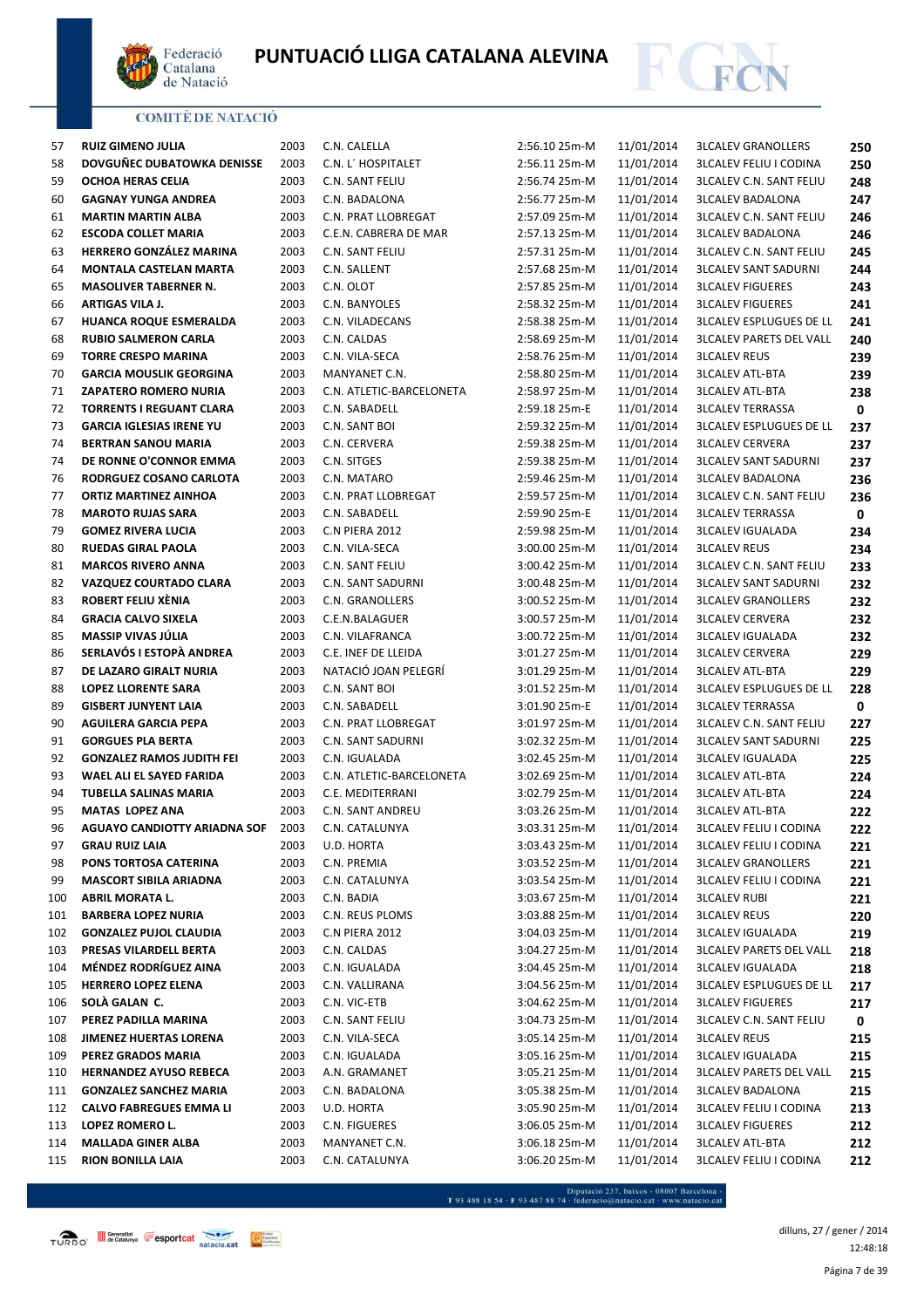



| 116 | FERNANDEZ CARDENAS M.P.             | 2003 | C.N. ESPLUGUES              | 3:06.72 25m-M   | 11/01/2014 | <b>3LCALEV ESPLUGUES DE LL</b> | 210        |
|-----|-------------------------------------|------|-----------------------------|-----------------|------------|--------------------------------|------------|
| 117 | <b>RAULET ROCA L.</b>               | 2003 | C.N. CENTELLES              | 3:07.13 25m-M   | 11/01/2014 | <b>3LCALEV FIGUERES</b>        | 209        |
| 118 | <b>MARTIN CONESA MARIA DONGQU</b>   | 2003 | C.N. CALDAS                 | 3:07.30 25m-M   | 11/01/2014 | <b>3LCALEV PARETS DEL VALL</b> | 208        |
| 119 | <b>FINQUE ALTIMIRA LAIA</b>         | 2003 | C.N. SABADELL               | 3:07.51 25m-E   | 11/01/2014 | <b>3LCALEV TERRASSA</b>        | 0          |
| 120 | <b>MONTANO HERNANDEZ JUDITH</b>     | 2003 | C.N. VILA-SECA              | 3:07.39 25m-M   | 11/01/2014 | <b>3LCALEV REUS</b>            | 208        |
| 121 | AGUILERA RUZAFA TANIA               | 2003 | C.N. CALELLA                | 3:07.42 25m-M   | 11/01/2014 | <b>3LCALEV GRANOLLERS</b>      | 208        |
| 122 | PRADES CALIN LAURA                  | 2003 | C.N. TARRACO                | 3:07.65 25m-M   | 11/01/2014 | <b>3LCALEV REUS</b>            | 207        |
| 123 | <b>TAPIA ROMERO ZOE</b>             | 2003 | <b>C.N. SANT ANDREU</b>     | 3:08.00 25m-M   | 11/01/2014 | <b>3LCALEV ATL-BTA</b>         | 0          |
| 124 | <b>FERRATE LOPEZ JANA</b>           | 2003 | C.N. REUS PLOMS             | 3:08.12 25m-M   | 11/01/2014 | <b>3LCALEV REUS</b>            | 205        |
| 125 | JIMENEZ RISQUEZ LAIA                | 2003 | C.N. PARETS                 | 3:08.28 25m-M   | 11/01/2014 | <b>3LCALEV PARETS DEL VALL</b> | 205        |
| 126 | <b>MASSIP ARJONA HELENA</b>         | 2003 | C.N. VILADECANS             | 3:08.29 25m-M   | 11/01/2014 | <b>3LCALEV ESPLUGUES DE LL</b> | 205        |
| 127 | <b>GARCIA GONZALEZ CRISTINA</b>     | 2003 | C.N. SANT FELIU             | 3:08.34 25m-M   | 11/01/2014 | <b>3LCALEV C.N. SANT FELIU</b> | 0          |
| 128 | <b>AYMERICH PAS X.</b>              | 2003 | CLUB NATACIÓ FARNERS        | 3:08.62 25m-M   | 11/01/2014 | <b>3LCALEV FIGUERES</b>        | 204        |
| 129 | MONTAÑA ROVI M.                     | 2003 | C.N. VIC-ETB                | 3:08.84 25m-M   | 11/01/2014 | <b>3LCALEV FIGUERES</b>        | 203        |
| 130 | <b>MONELLS RABASSA J.</b>           | 2003 | C.N. OLOT                   | 3:08.97 25m-M   | 11/01/2014 | <b>3LCALEV FIGUERES</b>        | 202        |
| 131 | <b>FIBLA ESTEVEZ MARINA</b>         | 2003 | CAMBRILS C.N.               | 3:09.03 25m-M   | 11/01/2014 | <b>3LCALEV REUS</b>            | 202        |
| 132 | <b>MAINAR HERRERA ALBA</b>          | 2003 | C.N. GRANOLLERS             | 3:09.15 25m-M   | 11/01/2014 | <b>3LCALEV GRANOLLERS</b>      | 202        |
| 133 | <b>COMAS TARRES M.</b>              | 2003 | N.C TORELLO                 | 3:09.31 25m-M   | 11/01/2014 | <b>3LCALEV FIGUERES</b>        | 201        |
| 134 | <b>BALSELLS RAURELL DARIA</b>       | 2003 | C.N. CALDAS                 | 3:09.43 25m-M   | 11/01/2014 | <b>3LCALEV PARETS DEL VALL</b> | 0          |
| 135 | <b>GARCIA MARMOL ARIADNA</b>        | 2003 | C.N. SABADELL               | 3:10.01 25m-E   | 11/01/2014 | <b>3LCALEV TERRASSA</b>        | 0          |
| 136 | <b>BOLANCE HIDA C.</b>              | 2003 | $G.E.$ I $E.G.$             | 3:09.84 25m-M   | 11/01/2014 | <b>3LCALEV FIGUERES</b>        | 200        |
| 136 | <b>CONCHILLO ROBLES JULIA</b>       | 2003 | C.N. GRANOLLERS             | 3:09.84 25m-M   | 11/01/2014 | <b>3LCALEV GRANOLLERS</b>      | 0          |
| 138 | FONT GONZALE X.                     | 2003 | G.E. I E.G.                 | 3:09.92 25m-M   | 11/01/2014 | <b>3LCALEV FIGUERES</b>        | 199        |
| 139 | <b>BRAVO MORENO C.</b>              | 2003 | C.N. FIGUERES               | 3:10.18 25m-M   | 11/01/2014 | <b>3LCALEV FIGUERES</b>        | 199        |
| 140 | <b>BAILE GUINOT CLAUDIA XIACONG</b> | 2003 | C.N. TERRASSA               | 3:10.43 25m-E   | 11/01/2014 | <b>3LCALEV TERRASSA</b>        | 198        |
| 141 | SANS DE MORAGAS LAIA LONG           | 2003 | NATACIÓ JOAN PELEGRÍ        | 3:10.42 25m-M   | 11/01/2014 | <b>3LCALEV ATL-BTA</b>         | 198        |
| 142 | <b>MEDINA GIRONÈS ÍRIA</b>          | 2003 | FEDERACIÓ ANDORRANA         | 3:10.45 25m-M   | 11/01/2014 | 3ALEVI_FAN                     | 198        |
| 143 | <b>QUINTANA LOPEZ IVET</b>          | 2003 | C.N. TERRASSA               | 3:10.78 25m-E   | 11/01/2014 | <b>3LCALEV TERRASSA</b>        | 0          |
| 144 | <b>ANDREU TORNER REGINA</b>         | 2003 | C.N. MOLINS DE REI          | 3:10.65 25m-M   | 11/01/2014 | <b>3LCALEV C.N. SANT FELIU</b> | 197        |
| 145 | <b>SANCHO RUIZ BET</b>              | 2003 | C.N. VILADECANS             | 3:10.72 25m-M   | 11/01/2014 | <b>3LCALEV ESPLUGUES DE LL</b> | 197        |
| 146 | <b>FERNANDEZ MARTIN ALICIA</b>      | 2003 | C.N. SABADELL               | 3:11.29 25m-E   | 11/01/2014 | <b>3LCALEV TERRASSA</b>        | 0          |
| 147 | <b>CASTILLO CAB L.</b>              | 2003 | C.N. BADIA                  | 3:11.16 25m-M   | 11/01/2014 | <b>3LCALEV RUBI</b>            | 196        |
| 148 | <b>BONAMUSA BOIX QUERALT</b>        | 2003 | C.N. MATARO                 | 3:11.18 25m-M   | 11/01/2014 | <b>3LCALEV BADALONA</b>        | 196        |
| 149 | <b>BEJARANO BRENES MIRIAM</b>       | 2003 | C.N. MARTORELL              | 3:11.57 25m-M   | 11/01/2014 | <b>3LCALEV C.N. SANT FELIU</b> | 194        |
| 150 | RUIZ BARRAGÁN LUCÍA                 | 2003 | C.N. VALLIRANA              | 3:11.65 25m-M   | 11/01/2014 | <b>3LCALEV ESPLUGUES DE LL</b> | 194        |
| 151 | <b>BESORA VECINO CLARA</b>          | 2003 | C.N. CERVERA                | 3:11.84 25m-M   | 11/01/2014 | <b>3LCALEV CERVERA</b>         | 194        |
| 152 | OLIVERAS RIBAS C.                   | 2003 | C.N. CASTELLFOLLIT          | 3:11.88 25m-M   | 11/01/2014 | <b>3LCALEV FIGUERES</b>        | 193        |
| 153 | <b>ANDREVI COMA JUDIT</b>           | 2003 | C.N. SALLENT                | 3:12.08 25m-M   | 11/01/2014 | <b>3LCALEV SANT SADURNI</b>    |            |
| 154 | <b>MARTINEZ PARRA ALBA</b>          | 2003 | C.N. MINORISA               | 3:12.33 25m-E   | 11/01/2014 | <b>3LCALEV TERRASSA</b>        | 193<br>193 |
| 155 | <b>VAZQUEZ MARQUES IRENE</b>        | 2003 | C.N. ATLETIC-BARCELONETA    | 3:12.22 25m-M   | 11/01/2014 | <b>3LCALEV ATL-BTA</b>         |            |
| 156 | VILÀ SEGUÉS CARLA                   | 2003 | C.N. TARREGA                | 3:12.44 25m-M   | 11/01/2014 | <b>3LCALEV CERVERA</b>         | 0          |
| 157 | <b>VERDAGUER GIRONES CLAUDIA</b>    | 2003 | C.N. BARCELONA              | 3:13.30 25m-M   | 11/01/2014 | <b>3LCALEV FELIU I CODINA</b>  | 192        |
|     | <b>ROBLES DIAZ MARTA</b>            | 2003 | C.N. PRAT LLOBREGAT         | 3:13.53 25m-M   | 11/01/2014 | <b>3LCALEV C.N. SANT FELIU</b> | 189        |
| 158 | SABRIA SOLER JANA YAO               | 2003 | C.N. TERRASSA               | 3:13.79 25m-E   | 11/01/2014 | <b>3LCALEV TERRASSA</b>        | 188        |
| 159 | <b>SALA PEREZ CARLA</b>             | 2003 | C.N. CORNELLA               | 3:14.15 25m-M   | 11/01/2014 | <b>3LCALEV C.N. SANT FELIU</b> | 0          |
| 160 | <b>GARCIA MOLL JUDITH</b>           |      |                             |                 |            |                                | 0          |
| 161 | <b>MERCADE SEGURA ANNA LI</b>       | 2003 | C.N. SANT FELIU             | 3:14.34 25m-M   | 11/01/2014 | <b>3LCALEV C.N. SANT FELIU</b> | 0          |
| 162 |                                     | 2003 | C.N. TERRASSA               | 3:14.87 25m-E   | 11/01/2014 | <b>3LCALEV TERRASSA</b>        | 0          |
| 163 | PUJOL BÚRDALO JÚLIA                 | 2003 | C.N. VILAFRANCA             | 3:14.70 25m-M   | 11/01/2014 | <b>3LCALEV IGUALADA</b>        | 185        |
| 164 | SANCHO ZARAGOZA MARINA              | 2003 | C.N. MATARO                 | 3:14.73 25m-M   | 11/01/2014 | <b>3LCALEV BADALONA</b>        | 185        |
| 165 | PEREZ I N.                          | 2003 | <b>CLUB NATACIÓ FARNERS</b> | 3:14.91 25m-M   | 11/01/2014 | <b>3LCALEV FIGUERES</b>        | 185        |
| 166 | <b>BANDE RIERA LAIA</b>             | 2003 | MANYANET C.N.               | 3:15.03 25m-M   | 11/01/2014 | <b>3LCALEV ATL-BTA</b>         | 184        |
| 167 | <b>GONZALEZ GUILLEM MARTA</b>       | 2003 | C.N. SANT ANDREU            | 3:15.05 25m-M   | 11/01/2014 | <b>3LCALEV ATL-BTA</b>         | 0          |
| 168 | CASTAÑEDA I BALLESTER SARAY         | 2003 | C.N. SABADELL               | 3:15.29 25m-E   | 11/01/2014 | <b>3LCALEV TERRASSA</b>        | 0          |
| 169 | <b>IVERN PONCE DE LEON JULIA</b>    | 2003 | C.N.VENDRELL                | 3:15.58 25m-M   | 11/01/2014 | <b>3LCALEV REUS</b>            | 183        |
| 170 | RUS CARVAJAL E.                     | 2003 | $G.E.$ I E.G.               | 3:15.73 25m-M   | 11/01/2014 | <b>3LCALEV FIGUERES</b>        | 182        |
| 171 | <b>GRAÑÓ BERNAT MARIONA</b>         | 2003 | C.N. GRANOLLERS             | 3:15.93 25m-M   | 11/01/2014 | <b>3LCALEV GRANOLLERS</b>      | 0          |
| 172 | <b>VARELA RAMON MARIA</b>           | 2003 | C.E.N. CABRERA DE MAR       | 3:16.01 25m-M   | 11/01/2014 | <b>3LCALEV BADALONA</b>        | 181        |
| 173 | <b>BIECH FIGUERA MARTA</b>          | 2003 | C.N. BADALONA               | $3:16.12$ 25m-M | 11/01/2014 | <b>3LCALEV BADALONA</b>        | 0          |
| 174 | CHIA COLOMER J.                     | 2003 | C.N. OLOT                   | 3:16.41 25m-M   | 11/01/2014 | <b>3LCALEV FIGUERES</b>        | 180        |

 $\begin{minipage}{.45\textwidth} \begin{minipage}{.45\textwidth} \begin{tabular}{l} \bf{7.93.488.18.54$\cdot$ F 93.487 88.74$\cdot$ federació@natacio.cat$\cdot$ www.natacio.cat.\end{tabular} \end{minipage} \end{minipage}$ 

Página 8 de 39 dilluns, 27 / gener / 2014 12:48:18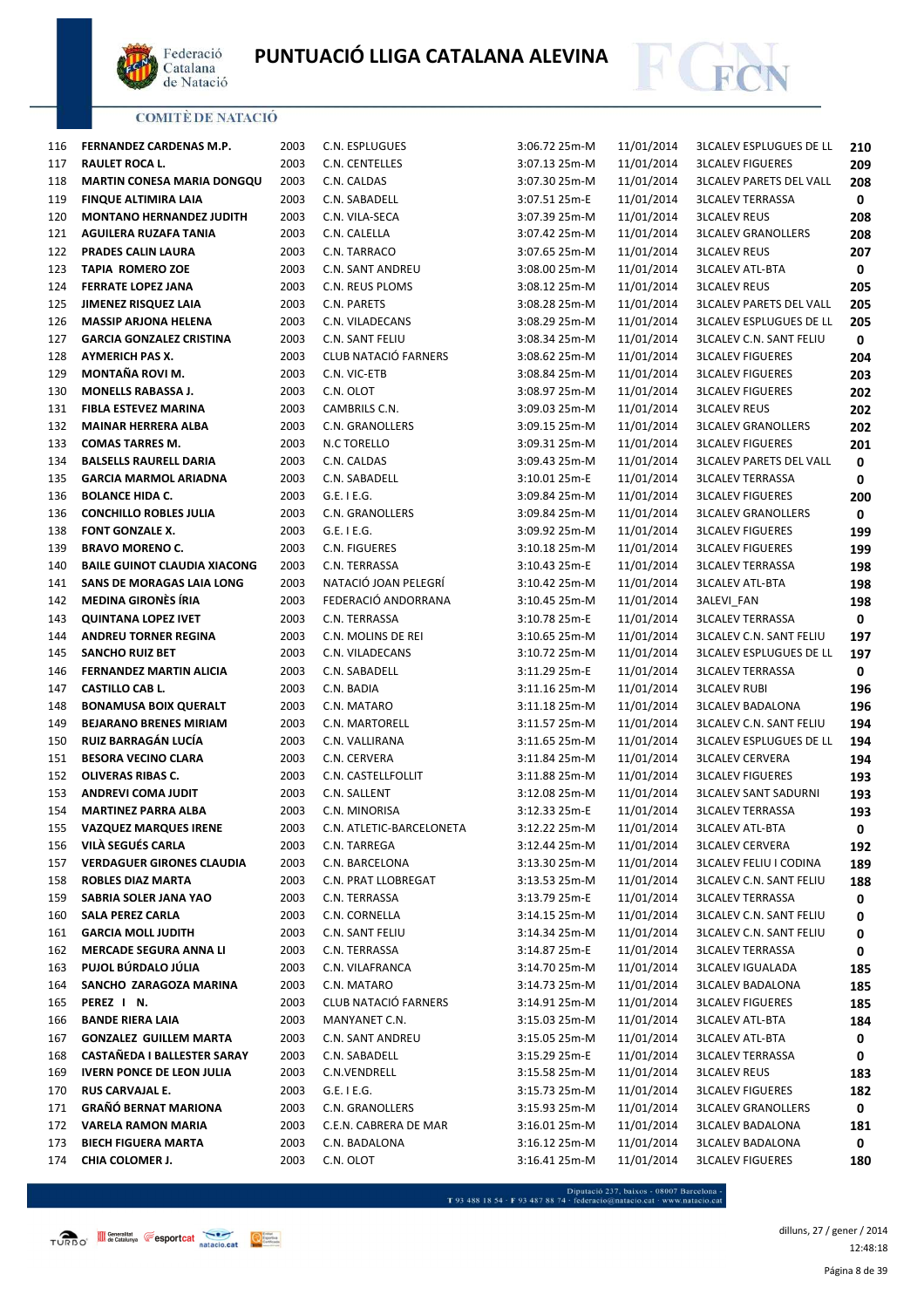



| 175 | <b>MAURI GUIU NURIA</b>           | 2003 | C.N. TARRACO                                 | 3:16.52 25m-M | 11/01/2014 | <b>3LCALEV REUS</b>                                      | 180         |
|-----|-----------------------------------|------|----------------------------------------------|---------------|------------|----------------------------------------------------------|-------------|
| 176 | <b>AYRAME FERNANDEZ AYA</b>       | 2003 | C.N. MARTORELL                               | 3:16.66 25m-M | 11/01/2014 | <b>3LCALEV C.N. SANT FELIU</b>                           | 180         |
| 177 | GIRÓ GELI A.                      | 2003 | C.N. BANYOLES                                | 3:16.68 25m-M | 11/01/2014 | <b>3LCALEV FIGUERES</b>                                  | 180         |
| 178 | RODRIGUEZ SECO MIREIA             | 2003 | C.N. GRANOLLERS                              | 3:16.76 25m-M | 11/01/2014 | <b>3LCALEV GRANOLLERS</b>                                | 0           |
| 179 | <b>JORDI GARCIA LIA</b>           | 2003 | C.N. PARETS                                  | 3:17.05 25m-M | 11/01/2014 | <b>3LCALEV PARETS DEL VALL</b>                           | 179         |
| 180 | <b>CORONADO MUR NURIA</b>         | 2003 | CAMBRILS C.N.                                | 3:17.10 25m-M | 11/01/2014 | <b>3LCALEV REUS</b>                                      | 178         |
| 181 | ORTEGA CABALLERO AIDA             | 2003 | C.N. SANT FELIU                              | 3:17.42 25m-M | 11/01/2014 | <b>3LCALEV C.N. SANT FELIU</b>                           | $\mathbf 0$ |
| 182 | <b>GUEVARA VENTAYOL NURIA</b>     | 2003 | C.N. SANT SADURNI                            | 3:17.78 25m-M | 11/01/2014 | <b>3LCALEV SANT SADURNI</b>                              | 177         |
| 183 | DOMINGUEZ ARELLANO SOFIA          | 2003 | C.N.VENDRELL                                 | 3:18.22 25m-M | 11/01/2014 | <b>3LCALEV REUS</b>                                      | 175         |
| 184 | <b>HERRERA CABALLERO ROSA</b>     | 2003 | C.N. SALLENT                                 | 3:18.34 25m-M | 11/01/2014 | <b>3LCALEV SANT SADURNI</b>                              | 175         |
| 185 | ADMELLA CONTRERAS NURIA           | 2003 | C.N. MATARO                                  | 3:18.49 25m-M | 11/01/2014 | <b>3LCALEV BADALONA</b>                                  | 175         |
| 186 | LOPEZ FERNAN M.                   | 2003 | C.N. BADIA                                   | 3:18.61 25m-M | 11/01/2014 | <b>3LCALEV RUBI</b>                                      | 174         |
| 187 | <b>GARRIGA CUEN E.</b>            | 2003 | C.N. BANYOLES                                | 3:19.10 25m-M | 11/01/2014 | <b>3LCALEV FIGUERES</b>                                  | 173         |
| 188 | <b>COLOMA ROQUETA NURIA</b>       | 2003 | C.N. ATLETIC-BARCELONETA                     | 3:19.13 25m-M | 11/01/2014 | <b>3LCALEV ATL-BTA</b>                                   | 0           |
| 189 | LOPEZ NUÑEZ LIDIA                 | 2003 | C.N. L' HOSPITALET                           | 3:19.64 25m-M | 11/01/2014 | <b>3LCALEV FELIU I CODINA</b>                            | 172         |
| 190 | <b>RUIZ MUNNE ANNA</b>            | 2003 | MANYANET C.N.                                | 3:19.72 25m-M | 11/01/2014 | <b>3LCALEV ATL-BTA</b>                                   |             |
| 191 | MASÓ ESPEJO N.                    | 2003 | C.N. CASTELLFOLLIT                           | 3:19.84 25m-M | 11/01/2014 | <b>3LCALEV FIGUERES</b>                                  | 171         |
| 192 | <b>ESTANY CUSELL ALBA</b>         | 2003 | C.N. CALELLA                                 | 3:20.17 25m-M | 11/01/2014 | <b>3LCALEV GRANOLLERS</b>                                | 171<br>0    |
|     | <b>CALATRAVA ESPINET CRISTINA</b> | 2003 | CLUB NATACIÓ LLORET DE MAR                   | 3:20.43 25m-M | 11/01/2014 | <b>3LCALEV GRANOLLERS</b>                                |             |
| 193 |                                   |      |                                              |               |            |                                                          | 170         |
| 194 | RODRIGUEZ EVANGELISTA AITANA      | 2003 | MANYANET C.N.                                | 3:20.58 25m-M | 11/01/2014 | <b>3LCALEV ATL-BTA</b><br><b>3LCALEV C.N. SANT FELIU</b> | 0           |
| 195 | <b>OSPINA FONT AMANDA</b>         | 2003 | C.N. MARTORELL                               | 3:20.75 25m-M | 11/01/2014 |                                                          | 169         |
| 196 | <b>TEJERO LOPEZ HELENA</b>        | 2003 | C.N. L' HOSPITALET                           | 3:21.36 25m-M | 11/01/2014 | <b>3LCALEV FELIU I CODINA</b>                            | 167         |
| 197 | ABADIAS ROMAÑO IZARBE             | 2003 | C.N. ATLETIC-BARCELONETA                     | 3:21.49 25m-M | 11/01/2014 | <b>3LCALEV ATL-BTA</b>                                   | 0           |
| 198 | <b>GONZALEZ DUC E.</b>            | 2003 | C.N. VIC-ETB                                 | 3:21.66 25m-M | 11/01/2014 | <b>3LCALEV FIGUERES</b>                                  | 167         |
| 199 | <b>FIGUERAS CAN C.</b>            | 2003 | C.N. BANYOLES                                | 3:21.90 25m-M | 11/01/2014 | <b>3LCALEV FIGUERES</b>                                  | 0           |
| 200 | <b>MARTÍNEZ HERNÁNDEZ LIDIA</b>   | 2003 | C.N. PARETS                                  | 3:22.06 25m-M | 11/01/2014 | <b>3LCALEV PARETS DEL VALL</b>                           | 166         |
| 201 | ROSAL DELGADO JULIA               | 2003 | C.N. SANT BOI                                | 3:23.10 25m-M | 11/01/2014 | <b>3LCALEV ESPLUGUES DE LL</b>                           | 163         |
| 202 | <b>MAYMI CASANOVA BERTA</b>       | 2003 | MANYANET C.N.                                | 3:23.91 25m-M | 11/01/2014 | <b>3LCALEV ATL-BTA</b>                                   | 0           |
| 203 | <b>FESENKO DIANA</b>              | 2003 | C.N. CERVERA                                 | 3:23.94 25m-M | 11/01/2014 | <b>3LCALEV CERVERA</b>                                   | 0           |
| 204 | <b>INFANTE GOMEZ PATRICIA</b>     | 2003 | C.N. SANT BOI                                | 3:24.66 25m-M | 11/01/2014 | <b>3LCALEV ESPLUGUES DE LL</b>                           | 0           |
| 205 | VILA COMELLAS MARTINA             | 2003 | CLUB ESPORTIU BERGA RESORT                   | 3:25.02 25m-M | 11/01/2014 | <b>3LCALEV BERGA- EL TOSSA</b>                           | 158         |
| 206 | SANTANDER CHICHARRO JULIA         | 2003 | C.N. ATLETIC-BARCELONETA                     | 3:25.32 25m-M | 11/01/2014 | <b>3LCALEV ATL-BTA</b>                                   | 0           |
| 207 | <b>HEREDIA DIAZ SARA</b>          | 2003 | C.N. CALELLA                                 | 3:25.57 25m-M | 11/01/2014 | <b>3LCALEV GRANOLLERS</b>                                | 0           |
| 208 | <b>ILIINA NADIA</b>               | 2003 | C.N. ATLETIC-BARCELONETA                     | 3:25.65 25m-M | 11/01/2014 | <b>3LCALEV ATL-BTA</b>                                   | 0           |
| 209 | <b>TOISON TEBAR J.</b>            | 2003 | C.N. EL MASNOU                               | 3:25.99 25m-M | 11/01/2014 | <b>3LCALEV RUBI</b>                                      | 156         |
| 210 | <b>CESPEDES MONTON ANGELA</b>     | 2003 | C.N. ATLETIC-BARCELONETA                     | 3:26.13 25m-M | 11/01/2014 | <b>3LCALEV ATL-BTA</b>                                   | 0           |
| 211 | <b>CARPIO GOMEZ VINYET</b>        | 2003 | C.N. SALLENT                                 | 3:26.90 25m-M | 11/01/2014 | <b>3LCALEV SANT SADURNI</b>                              | 154         |
| 212 | <b>MORCILLO PAZOS NOELIA</b>      | 2003 | A.N. GRAMANET                                | 3:27.44 25m-M | 11/01/2014 | <b>3LCALEV PARETS DEL VALL</b>                           | 153         |
| 213 | <b>ORTIZ TORRENTS ANDREA</b>      | 2003 | U.D. HORTA                                   | 3:27.85 25m-M | 11/01/2014 | <b>3LCALEV FELIU I CODINA</b>                            | 152         |
| 214 | JIMENEZ MARTIN NEREA              | 2003 | C.N. PARETS                                  | 3:27.99 25m-M | 11/01/2014 | <b>3LCALEV PARETS DEL VALL</b>                           | 152         |
| 215 | <b>FORTUNY PARULL LAIA</b>        | 2003 | CAMBRILS C.N.                                | 3:28.40 25m-M | 11/01/2014 | <b>3LCALEV REUS</b>                                      | 151         |
| 216 | SEBASTIA MORON CARLA              | 2003 | C.N. SANT SADURNI                            | 3:28.60 25m-M | 11/01/2014 | <b>3LCALEV SANT SADURNI</b>                              | 0           |
| 217 | <b>BRUGUERA LOPEZ BERTA</b>       | 2003 | C.N. CALELLA                                 | 3:28.78 25m-M | 11/01/2014 | <b>3LCALEV GRANOLLERS</b>                                | 0           |
| 218 | <b>MIRET CARBÓ NEUS</b>           | 2003 | C.N. VILAFRANCA                              | 3:28.85 25m-M | 11/01/2014 | <b>3LCALEV IGUALADA</b>                                  | 0           |
| 219 | <b>SEGURA AMBROS ARIADNA</b>      | 2003 | CLUB NATACIO BERGA - EL TOSSALE              | 3:28.94 25m-M | 11/01/2014 | <b>3LCALEV BERGA- EL TOSSA</b>                           | 150         |
| 219 | BREA DE LA C N.                   | 2003 | C.N. RIEMBAU P.D'ARO                         | 3:28.94 25m-M | 11/01/2014 | <b>3LCALEV FIGUERES</b>                                  | 150         |
| 221 | SÁNCHEZ GÓMEZ AMELIA              | 2003 | C.N. SANT ADRIA                              | 3:29.34 25m-M | 11/01/2014 | <b>3LCALEV BADALONA</b>                                  | 149         |
| 222 | RUGINA STEFANIA-EMILIA            | 2003 | C.N. CERVERA                                 | 3:29.62 25m-M | 11/01/2014 | <b>3LCALEV CERVERA</b>                                   | 0           |
| 223 | FIGUEROLA LORENZANA LAURA         | 2003 | C.N. CERVERA                                 | 3:29.88 25m-M | 11/01/2014 | <b>3LCALEV CERVERA</b>                                   | 0           |
| 224 | <b>PRO RODRIGUEZ LUCIA</b>        | 2003 | C.N. VILAFRANCA                              | 3:30.01 25m-M | 11/01/2014 | <b>3LCALEV IGUALADA</b>                                  | 0           |
| 225 | DIAZ MORENO LAURA                 | 2003 | C.N. PARETS                                  | 3:30.19 25m-M | 11/01/2014 | <b>3LCALEV PARETS DEL VALL</b>                           | 0           |
| 226 | <b>BALIELLAS BATALLA ABRIL</b>    | 2003 | C.N. CERVERA                                 | 3:30.26 25m-M | 11/01/2014 | <b>3LCALEV CERVERA</b>                                   | 0           |
| 227 | SERRAL MOLERO YOLANDA             | 2003 | C.N. SANT ADRIA                              | 3:30.33 25m-M | 11/01/2014 | <b>3LCALEV BADALONA</b>                                  | 147         |
| 228 | <b>GARRIDO LAIN MARINA</b>        | 2003 | C.N. PRAT LLOBREGAT                          | 3:30.51 25m-M | 11/01/2014 | <b>3LCALEV C.N. SANT FELIU</b>                           | 0           |
| 229 | <b>FERNANDEZ FUNES JULIA</b>      | 2003 | C.E.N. CABRERA DE MAR                        | 3:31.03 25m-M | 11/01/2014 | <b>3LCALEV BADALONA</b>                                  | 145         |
| 230 | DIAZ EXPOSITO IRENE               | 2003 | C.N. PARETS                                  | 3:31.31 25m-M | 11/01/2014 | <b>3LCALEV PARETS DEL VALL</b>                           | 0           |
| 231 | LLAQUET JIMÉNEZ MÍRIAM            | 2003 | C.N. CERVERA                                 | 3:31.73 25m-M | 11/01/2014 | <b>3LCALEV CERVERA</b>                                   | 0           |
| 232 | <b>GARCIA DIOS MARIONA</b>        | 2003 | CLUB ESPORTIU EUROPA SPORTS CE 3:32.02 25m-M |               | 11/01/2014 | <b>3LCALEV PARETS DEL VALL</b>                           | 143         |
| 233 | <b>ROS ABELLAN NEUS</b>           | 2003 | C.N. PREMIA                                  | 3:32.24 25m-M | 11/01/2014 | <b>3LCALEV GRANOLLERS</b>                                | 143         |

- Diputació 237, baixos - 08007 Barcelona<br>T 93 488 18 54 · F 93 487 88 74 · federacio@natacio.cat · www.natacio.cat

Página 9 de 39 dilluns, 27 / gener / 2014 12:48:18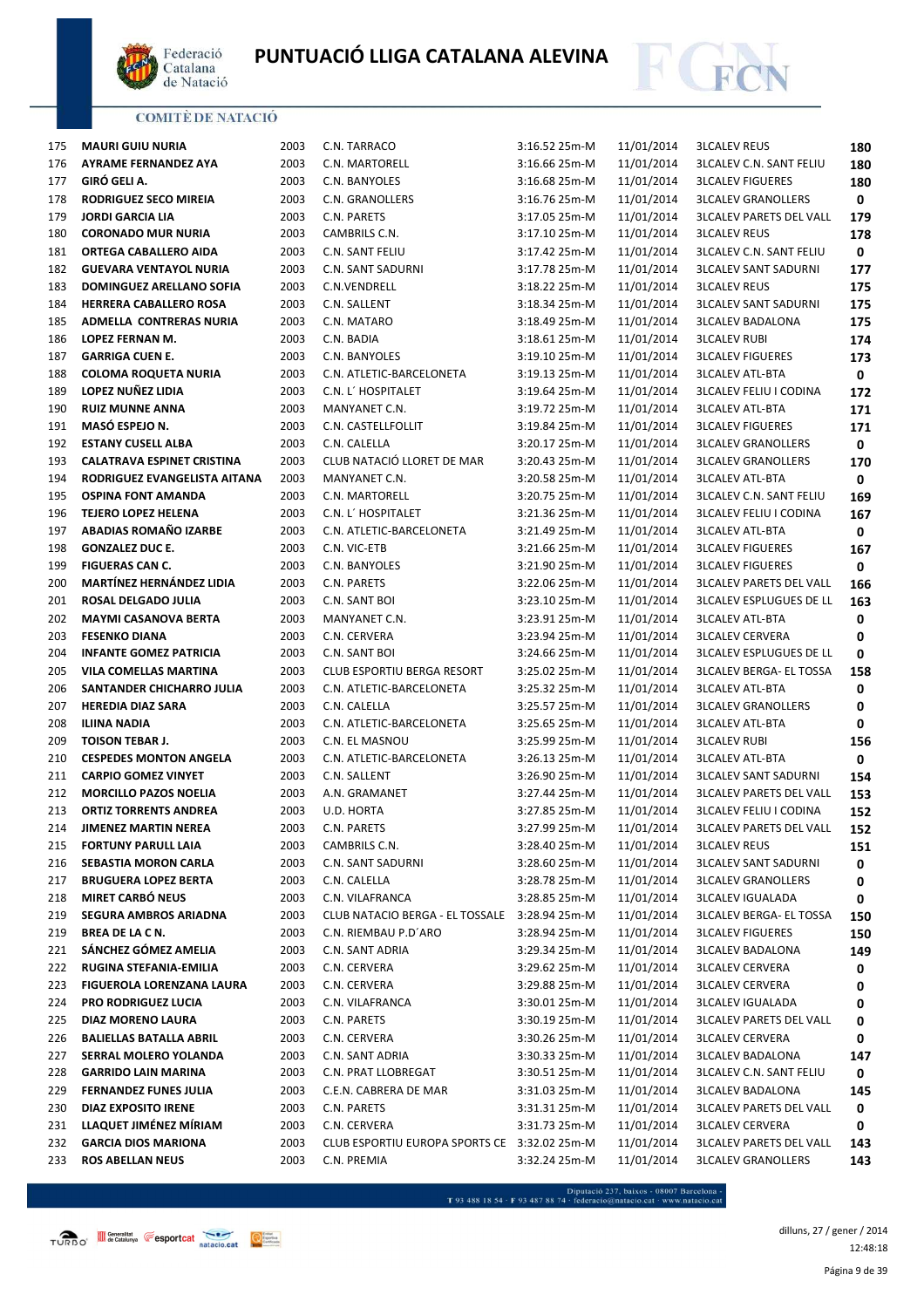



| 233 | ORGAZ LUNA ALEXIA               | 2003 | C.N. SALLENT                    | 3:32.24 25m-M   | 11/01/2014 | <b>3LCALEV SANT SADURNI</b>    | 0   |
|-----|---------------------------------|------|---------------------------------|-----------------|------------|--------------------------------|-----|
| 235 | <b>TORRA GENDRAU ARES</b>       | 2003 | CLUB NATACIO BERGA - EL TOSSALE | 3:32.44 25m-M   | 11/01/2014 | <b>3LCALEV BERGA- EL TOSSA</b> | 142 |
| 236 | <b>OLIVERAS HUGUET LAIA</b>     | 2003 | C.N.CASTELLET                   | 3:32.62 25m-M   | 11/01/2014 | <b>3LCALEV BERGA- EL TOSSA</b> | 142 |
| 237 | <b>AMADIOS JUANOS GAIA</b>      | 2003 | C.N. ESPLUGUES                  | 3:32.79 25m-M   | 11/01/2014 | <b>3LCALEV ESPLUGUES DE LL</b> | 142 |
| 238 | <b>FRANCO MORAL M.</b>          | 2003 | $G.E.$ I E.G.                   | 3:33.71 25m-M   | 11/01/2014 | <b>3LCALEV FIGUERES</b>        | 140 |
| 239 | <b>CABANAS ALTARRIBA RAQUEL</b> | 2003 | CLUB NATACIO BERGA - EL TOSSALE | 3:33.91 25m-M   | 11/01/2014 | <b>3LCALEV BERGA- EL TOSSA</b> | 139 |
| 240 | <b>VALLS TENA LAIA</b>          | 2003 | C.N. SANT SADURNI               | 3:34.15 25m-M   | 11/01/2014 | <b>3LCALEV SANT SADURNI</b>    | 0   |
| 241 | PEREZ VAZQUEZ MARTA             | 2003 | C.N. SALLENT                    | 3:34.18 25m-M   | 11/01/2014 | <b>3LCALEV SANT SADURNI</b>    | 0   |
| 242 | RAMIREZ CUELLO CLAUDIA          | 2003 | C.E. MEDITERRANI                | 3:35.41 25m-M   | 11/01/2014 | <b>3LCALEV ATL-BTA</b>         | 137 |
| 243 | GOMEZ MOYA A.                   | 2003 | C.N. BADIA                      | 3:36.02 25m-M   | 11/01/2014 | <b>3LCALEV RUBI</b>            | 135 |
| 244 | <b>BUSQUETS SANCHO A.</b>       | 2003 | C.N. VIC-ETB                    | 3:36.04 25m-M   | 11/01/2014 | <b>3LCALEV FIGUERES</b>        | 135 |
| 245 | <b>UBEDA SANTOS SOFIA IRENE</b> | 2003 | C.N. ESPLUGUES                  | 3:36.26 25m-M   | 11/01/2014 | <b>3LCALEV ESPLUGUES DE LL</b> | 135 |
| 246 | SEGOVIA MARTIN AINARA           | 2003 | C.N. MATARO                     | 3:36.30 25m-M   | 11/01/2014 | <b>3LCALEV BADALONA</b>        | 0   |
| 247 | MOLINER VIÑUALES NOELIA         | 2003 | MANYANET C.N.                   | 3:37.02 25m-M   | 11/01/2014 | <b>3LCALEV ATL-BTA</b>         | 0   |
| 248 | PEREZ MASIP ANNA                | 2003 | C.E. MEDITERRANI                | 3:37.04 25m-M   | 11/01/2014 | <b>3LCALEV ATL-BTA</b>         | 134 |
| 249 | PURQUERAS REVERTE LAIA          | 2003 | C.N. VILA-SECA                  | 3:38.14 25m-M   | 11/01/2014 | <b>3LCALEV REUS</b>            | 0   |
| 250 | <b>BURGOS CORDON AINARA</b>     | 2003 | C.N. CALELLA                    | 3:39.40 25m-M   | 11/01/2014 | <b>3LCALEV GRANOLLERS</b>      | 0   |
| 251 | <b>BLANCO ACH-HAB ALDARA</b>    | 2003 | C.N PIERA 2012                  | 3:39.88 25m-M   | 11/01/2014 | <b>3LCALEV IGUALADA</b>        | 128 |
| 252 | <b>MORE PARERA ALBA</b>         | 2003 | C.N. TERRASSA                   | 3:40.69 25m-E   | 11/01/2014 | <b>3LCALEV TERRASSA</b>        | 0   |
| 253 | <b>MARQUEZ FLORES MAYA</b>      | 2003 | C.N PIERA 2012                  | 3:41.00 25m-M   | 11/01/2014 | <b>3LCALEV IGUALADA</b>        | 126 |
| 254 | <b>MARTINEZ DOÑ D.</b>          | 2003 | C.N. BANYOLES                   | 3:41.44 25m-M   | 11/01/2014 | <b>3LCALEV FIGUERES</b>        | 0   |
| 255 | <b>GRAÑEN MUÑOZ J.</b>          | 2003 | C.N. EL MASNOU                  | 3:41.54 25m-M   | 11/01/2014 | <b>3LCALEV RUBI</b>            | 126 |
| 256 | <b>RIVERO JIMEN P.</b>          | 2003 | C.N. RIEMBAU P.D'ARO            | 3:41.67 25m-M   | 11/01/2014 | <b>3LCALEV FIGUERES</b>        | 125 |
| 257 | <b>CLAVELL LLORENTE AINA</b>    | 2003 | A.N. GRAMANET                   | 3:42.40 25m-M   | 11/01/2014 | <b>3LCALEV PARETS DEL VALL</b> | 124 |
| 258 | DALAMA SANCH E.                 | 2003 | C.N. VIC-ETB                    | 3:42.42 25m-M   | 11/01/2014 | <b>3LCALEV FIGUERES</b>        | 0   |
| 259 | SALAS ROPERO N.                 | 2003 | C.N. BADIA                      | 3:43.10 25m-M   | 11/01/2014 | <b>3LCALEV RUBI</b>            | 0   |
| 260 | <b>CHICO BOIX LAIA</b>          | 2003 | C.N. PREMIA                     | 3:43.25 25m-M   | 11/01/2014 | <b>3LCALEV GRANOLLERS</b>      | 123 |
| 261 | GOMIS DIEZ A.                   | 2003 | C.N. EL MASNOU                  | 3:44.14 25m-M   | 11/01/2014 | <b>3LCALEV RUBI</b>            | 121 |
| 262 | PUJALT POZO L.                  | 2003 | C.N. BADIA                      | 3:44.37 25m-M   | 11/01/2014 | <b>3LCALEV RUBI</b>            | 0   |
| 263 | <b>OUARGHI SHAKIRA</b>          | 2003 | C.N.VENDRELL                    | 3:45.07 25m-M   | 11/01/2014 | <b>3LCALEV REUS</b>            | 120 |
| 264 | AURAL VALIEN M.                 | 2003 | C.N. EL MASNOU                  | 3:45.52 25m-M   | 11/01/2014 | <b>3LCALEV RUBI</b>            | 119 |
| 265 | GONZÁLEZ OLI E.                 | 2003 | C.N. EL MASNOU                  | 3:45.62 25m-M   | 11/01/2014 | <b>3LCALEV RUBI</b>            | 0   |
| 266 | <b>VILA NAVARRO MIRIAM</b>      | 2003 | C.N. MARTORELL                  | 3:46.91 25m-M   | 11/01/2014 | <b>3LCALEV C.N. SANT FELIU</b> | 117 |
| 267 | FERNANDEZ FERNANDEZ ARIADNA     | 2003 | C.N. PRAT LLOBREGAT             | 3:47.84 25m-M   | 11/01/2014 | <b>3LCALEV C.N. SANT FELIU</b> | 0   |
| 268 | ROTTIER MACIAN DAGNINO G.       | 2003 | C.N. CALDAS                     | 3:48.07 25m-M   | 11/01/2014 | <b>3LCALEV PARETS DEL VALL</b> | 0   |
| 269 | <b>CABALLERO LOZANO LAIA</b>    | 2003 | C.N. MARTORELL                  | 3:49.73 25m-M   | 11/01/2014 | <b>3LCALEV C.N. SANT FELIU</b> | 0   |
| 270 | <b>CANOVAS CLOS T.</b>          | 2003 | C.N. BANYOLES                   | 3:50.10 25m-M   | 11/01/2014 | <b>3LCALEV FIGUERES</b>        | 0   |
| 271 | <b>NAVARRO LOPEZ ALBA</b>       | 2003 | C.N. VALLIRANA                  | 3:50.14 25m-M   | 11/01/2014 | <b>3LCALEV ESPLUGUES DE LL</b> | 112 |
| 272 | FARRÉ FARRÉ JÚLIA               | 2003 | C.N. TARREGA                    | 3:51.53 25m-M   | 11/01/2014 | <b>3LCALEV CERVERA</b>         | 110 |
| 273 | FELIU BEGUE S.                  | 2003 | C.N. EL MASNOU                  | 3:52.98 25m-M   | 11/01/2014 | <b>3LCALEV RUBI</b>            | 0   |
| 274 | <b>CARDONA GARCIA CARLA</b>     | 2003 | C.N. MARTORELL                  | 3:53.31 25m-M   | 11/01/2014 | <b>3LCALEV C.N. SANT FELIU</b> | 0   |
| 275 | <b>COMIN SOSTRES CRISTINA</b>   | 2003 | MANYANET C.N.                   | 3:54.57 25m-M   | 11/01/2014 | <b>3LCALEV ATL-BTA</b>         | 0   |
| 276 | <b>MOLINA ARTAL MARIONA</b>     | 2003 | C.N. CATALUNYA                  | 3:56.50 25m-M   | 11/01/2014 | <b>3LCALEV FELIU I CODINA</b>  | 103 |
| 277 | <b>GARCIA MARIN MARIA</b>       | 2003 | MANYANET C.N.                   | 3:56.94 25m-M   | 11/01/2014 | <b>3LCALEV ATL-BTA</b>         | 0   |
| 278 | <b>BUSQUETS FRAILE LAIA</b>     | 2003 | <b>CN.PINETONS CARDEDEU</b>     | 3:57.05 25m-M   | 11/01/2014 | <b>3LCALEV PARETS DEL VALL</b> | 102 |
| 279 | <b>BUSQUETS FRAILE IVET</b>     | 2003 | CN.PINETONS CARDEDEU            | 4:00.90 25m-M   | 11/01/2014 | <b>3LCALEV PARETS DEL VALL</b> | 98  |
| 280 | <b>MAS BOIXADER ANNA</b>        | 2003 | CLUB ESPORTIU BERGA RESORT      | 4:00.93 25m-M   | 11/01/2014 | <b>3LCALEV BERGA- EL TOSSA</b> | 98  |
| 281 | <b>GALOBARDES E C.</b>          | 2003 | C.N. VIC-ETB                    | 4:04.09 25m-M   | 11/01/2014 | <b>3LCALEV FIGUERES</b>        | 0   |
| 282 | <b>BERNAT TORRE A.</b>          | 2003 | CLUB NATACIÓ FARNERS            | 4:04.35 25m-M   | 11/01/2014 | <b>3LCALEV FIGUERES</b>        | 93  |
| 283 | <b>GARCIA GARCIA SHEILA</b>     | 2003 | C.N. VILA-SECA                  | 4:04.56 25m-M   | 11/01/2014 | <b>3LCALEV REUS</b>            | 0   |
| 284 | <b>MURCIANO MARTIN G.</b>       | 2003 | C.N. BADIA                      | 4:05.34 25m-M   | 11/01/2014 | <b>3LCALEV RUBI</b>            | 0   |
| 285 | PASTOR COMELLAS CLAUDIA         | 2003 | CLUB ESPORTIU BERGA RESORT      | 4:08.30 25m-M   | 11/01/2014 | <b>3LCALEV BERGA- EL TOSSA</b> | 89  |
| 286 | <b>VILANOVA MURO MARIA</b>      | 2003 | MANYANET C.N.                   | 4:10.45 25m-M   | 11/01/2014 | <b>3LCALEV ATL-BTA</b>         | 0   |
| 287 | FORCADA PÉRE P.                 | 2003 | C.N. EL MASNOU                  | 4:10.61 25m-M   | 11/01/2014 | <b>3LCALEV RUBI</b>            | 0   |
| 288 | PEREZ LOPEZ NOA                 | 2003 | C.N. SANT BOI                   | 4:12.62 25m-M   | 11/01/2014 | <b>3LCALEV ESPLUGUES DE LL</b> | 0   |
| 289 | <b>BOIX JULIBERT MERITXELL</b>  | 2003 | C.N. MARTORELL                  | 4:17.09 25m-M   | 11/01/2014 | <b>3LCALEV C.N. SANT FELIU</b> | 0   |
| 290 | <b>GIL LUQUE MARIONA</b>        | 2003 | C.N. VALLIRANA                  | 4:22.23 25m-M   | 11/01/2014 | <b>3LCALEV ESPLUGUES DE LL</b> | 0   |
| 291 | <b>MORCILLO NAVARRO MARINA</b>  | 2003 | C.N. SANT BOI                   | 4:28.26 25m-M   | 11/01/2014 | <b>3LCALEV ESPLUGUES DE LL</b> | 0   |
| 292 | <b>BELOKI FONTANÉ IDOIA</b>     | 2003 | C.N. VALLIRANA                  | 3:05:41.21 25m- | 11/01/2014 | <b>3LCALEV ESPLUGUES DE LL</b> | 0   |
|     |                                 |      |                                 |                 |            |                                |     |

 $\begin{minipage}{.45\textwidth} \begin{minipage}{.45\textwidth} \begin{tabular}{l} \bf{7.93.488.18.54\cdot F93.487.88.74\cdot{} \textbf{f} & \textbf{f} & \textbf{f} & \textbf{f} & \textbf{f} & \textbf{f} & \textbf{f} & \textbf{f} & \textbf{f} & \textbf{f} & \textbf{f} & \textbf{f} & \textbf{f} & \textbf{f} & \textbf{f} \\ \end{tabular} \end{minipage} \begin{minipage}{.45\textwidth} \begin{minipage}{.45\textwidth} \begin{$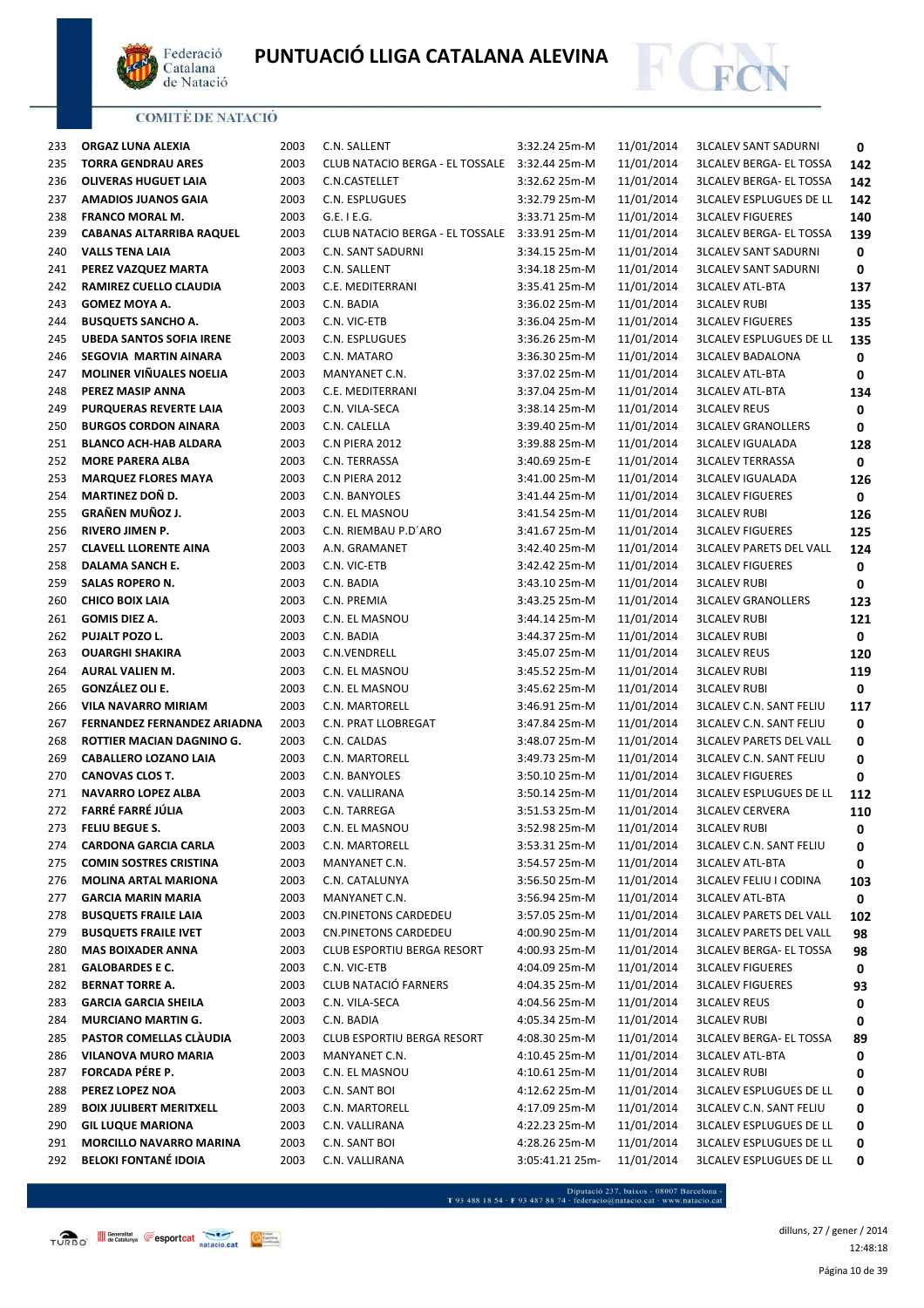



# **400 m. LLIURES MASCULÍ 13 A**

| Pos.           | <b>Nom</b>                      | Any  | Club                       | <b>Marca</b>  | Data       | Lloc                           | <b>FINA</b> |
|----------------|---------------------------------|------|----------------------------|---------------|------------|--------------------------------|-------------|
| $\mathbf{1}$   | <b>SIRE FIGUERAS FERRAN</b>     | 2001 | C.N. REUS PLOMS            | 4:39.59 25m-M | 11/01/2014 | <b>3LCALEV REUS</b>            | 436         |
| $\overline{2}$ | <b>VILAREGUT DE MINGO ERIC</b>  | 2001 | C.N. SABADELL              | 4:43.41 25m-E | 11/01/2014 | <b>3LCALEV TERRASSA</b>        | 420         |
| 3              | PAULET MARTINEZ JAN             | 2001 | C.N. PRAT LLOBREGAT        | 4:48.78 25m-M | 11/01/2014 | <b>3LCALEV C.N. SANT FELIU</b> | 396         |
| 4              | PEDROSA CAÑERO RAUL             | 2001 | C.N. SABADELL              | 4:49.71 25m-E | 11/01/2014 | <b>3LCALEV TERRASSA</b>        | 393         |
| 5              | <b>ESTEBAN BAQUERO BERNAT</b>   | 2001 | C.N. IGUALADA              | 4:51.29 25m-M | 11/01/2014 | <b>3LCALEV IGUALADA</b>        | 386         |
| 6              | <b>HERNANDEZ GARCIA ANDRES</b>  | 2001 | C.N. BARCELONA             | 4:55.58 25m-M | 11/01/2014 | <b>3LCALEV FELIU I CODINA</b>  | 369         |
| $\overline{7}$ | <b>MATARO LLOBET NIL</b>        | 2001 | C.N. SABADELL              | 4:57.31 25m-E | 11/01/2014 | <b>3LCALEV TERRASSA</b>        | 363         |
| 8              | PEROSANZ LOPEZ GUILLERMO        | 2001 | C.N. SABADELL              | 4:57.48 25m-E | 11/01/2014 | <b>3LCALEV TERRASSA</b>        | 363         |
| 9              | <b>COLL MARTI CARLES</b>        | 2001 | C.N. TARRACO               | 4:59.70 25m-M | 11/01/2014 | <b>3LCALEV REUS</b>            | 354         |
| 10             | LOPEZ ALABAU JAUME              | 2001 | C.N. IGUALADA              | 5:00.68 25m-M | 11/01/2014 | <b>3LCALEV IGUALADA</b>        | 351         |
| 11             | <b>PRAT ESTEBA POL</b>          | 2001 | C.N. MOLINS DE REI         | 5:00.80 25m-M | 11/01/2014 | <b>3LCALEV C.N. SANT FELIU</b> | 350         |
| 12             | LANA GOMEZ PAU                  | 2001 | C.N. SANT BOI              | 5:02.34 25m-M | 11/01/2014 | <b>3LCALEV ESPLUGUES DE LL</b> | 345         |
| 13             | ALCAZAR CAMPANARIO POL          | 2001 | C.N. SANT ANDREU           | 5:03.03 25m-M | 11/01/2014 | <b>3LCALEV ATL-BTA</b>         | 342         |
| 14             | <b>MALLA GIRALT PAU</b>         | 2001 | C.N. LLEIDA                | 5:03.10 25m-M | 11/01/2014 | <b>3LCALEV CERVERA</b>         | 342         |
| 15             | SERRANO LOPEZ ALEJANDRO         | 2001 | C.N. LLEIDA                | 5:04.30 25m-M | 11/01/2014 | <b>3LCALEV CERVERA</b>         | 338         |
| 16             | <b>GIULIANO FERRARI BRUNO</b>   | 2001 | C.N. SABADELL              | 5:05.42 25m-E | 11/01/2014 | <b>3LCALEV TERRASSA</b>        | 0           |
| 17             | <b>VALDES GALIANA ALBERT</b>    | 2001 | U.D. HORTA                 | 5:05.81 25m-M | 11/01/2014 | <b>3LCALEV FELIU I CODINA</b>  | 333         |
| 18             | <b>ASENSIO SURRIBAS OSCAR</b>   | 2001 | U.D. HORTA                 | 5:05.94 25m-M | 11/01/2014 | <b>3LCALEV FELIU I CODINA</b>  | 333         |
| 19             | <b>ESCRITS MAÑOSA LLUIS</b>     | 2001 | C.N. GRANOLLERS            | 5:06.03 25m-M | 11/01/2014 | <b>3LCALEV GRANOLLERS</b>      | 332         |
| 20             | <b>SAMON ROS ARNAU</b>          | 2001 | C.E.N. CABRERA DE MAR      | 5:07.68 25m-M | 11/01/2014 | <b>3LCALEV BADALONA</b>        | 327         |
| 20             | PEREZ GOMEZ ALEX                | 2001 | C.N. BADALONA              | 5:07.68 25m-M | 11/01/2014 | <b>3LCALEV BADALONA</b>        | 327         |
| 22             | RANEA VILA M.                   | 2001 | C.N. VIC-ETB               | 5:07.94 25m-M | 11/01/2014 | <b>3LCALEV FIGUERES</b>        | 326         |
| 23             | <b>ESTEBAN GALIAN ENRIC</b>     | 2001 | C.N. VILAFRANCA            | 5:08.01 25m-M | 11/01/2014 | <b>3LCALEV IGUALADA</b>        | 326         |
| 24             | <b>CASTELLS ANTONIO PEP</b>     | 2001 | C.N. BARCELONA             | 5:08.03 25m-M | 11/01/2014 | <b>3LCALEV FELIU I CODINA</b>  | 326         |
| 25             | PIÑOL RIVAS ALBERT              | 2001 | C.N. SITGES                | 5:08.71 25m-M | 11/01/2014 | <b>3LCALEV SANT SADURNI</b>    | 324         |
| 26             | <b>INGLAVAGA TENA ERIC</b>      | 2001 | C.N. CATALUNYA             | 5:08.90 25m-M | 11/01/2014 | <b>3LCALEV FELIU I CODINA</b>  | 323         |
| 27             | PLACER CHARLES JON              | 2001 | C.N. SANT ANDREU           | 5:09.84 25m-M | 11/01/2014 | <b>3LCALEV ATL-BTA</b>         | 320         |
| 28             | <b>MORALES RUIZ JORDI</b>       | 2001 | U.D. HORTA                 | 5:11.42 25m-M | 11/01/2014 | <b>3LCALEV FELIU I CODINA</b>  | 316         |
| 29             | RODRIGUEZ CAO ALBERT            | 2001 | C.N. SABADELL              | 5:11.68 25m-E | 11/01/2014 | <b>3LCALEV TERRASSA</b>        | 0           |
| 30             | <b>BOSCH MONJE DAVID</b>        | 2001 | C.N. TERRASSA              | 5:11.76 25m-E | 11/01/2014 | <b>3LCALEV TERRASSA</b>        | 315         |
| 31             | DAURA FARRES P.                 | 2001 | G.E. I E.G.                | 5:12.22 25m-M | 11/01/2014 | <b>3LCALEV FIGUERES</b>        | 313         |
| 32             | SILVA ALCOBA DÍDAC              | 2001 | C.N. TORTOSA               | 5:12.78 25m-M | 11/01/2014 | <b>3LCALEV REUS</b>            | 311         |
| 33             | <b>GIL ACACIO JAVIER</b>        | 2001 | C.N. SABADELL              | 5:13.19 25m-E | 11/01/2014 | <b>3LCALEV TERRASSA</b>        | 0           |
| 34             | <b>FORNES MARCANO ARTUR</b>     | 2001 | C.N. PREMIA                | 5:13.38 25m-M | 11/01/2014 | <b>3LCALEV GRANOLLERS</b>      | 310         |
| 35             | <b>BENITEZ HERNANDEZ RAUL</b>   | 2001 | C.N. TERRASSA              | 5:13.65 25m-E | 11/01/2014 | <b>3LCALEV TERRASSA</b>        | 309         |
| 36             | <b>MORALES BOSCH POL</b>        | 2001 | C.N. MATARO                | 5:14.50 25m-M | 11/01/2014 | <b>3LCALEV BADALONA</b>        | 306         |
| 37             | <b>CANTERO MORAL JOSE</b>       | 2001 | C.N. CORNELLA              | 5:15.88 25m-M | 11/01/2014 | <b>3LCALEV C.N. SANT FELIU</b> | 302         |
| 38             | ALVAREZ VILLANUEVA XAVIER       | 2001 | C.N. CALDAS                | 5:16.13 25m-M | 11/01/2014 | <b>3LCALEV PARETS DEL VALL</b> | 302         |
| 39             | PLANA GARCIA JOAN               | 2001 | C.N. CALDAS                | 5:16.16 25m-M | 11/01/2014 | <b>3LCALEV PARETS DEL VALL</b> | 302         |
| 40             | <b>CARMONA LOPEZ FRANC</b>      | 2001 | A.N. GRAMANET              | 5:16.37 25m-M | 11/01/2014 | <b>3LCALEV PARETS DEL VALL</b> | 301         |
| 41             | <b>BECERRA LOPEZ ROBERT</b>     | 2001 | U.D. HORTA                 | 5:17.52 25m-M | 11/01/2014 | <b>3LCALEV FELIU I CODINA</b>  | 298         |
| 42             | PRAT VIÑAS JORDI                | 2001 | C.N. CERVERA               | 5:18.96 25m-M | 11/01/2014 | <b>3LCALEV CERVERA</b>         | 294         |
| 43             | <b>RUD ROMANENKO LEON</b>       | 2001 | CLUB NATACIÓ LLORET DE MAR | 5:19.86 25m-M | 11/01/2014 | <b>3LCALEV GRANOLLERS</b>      | 291         |
| 44             | <b>VALERO RAMOS MIKEL</b>       | 2001 | U.D. HORTA                 | 5:20.02 25m-M | 11/01/2014 | <b>3LCALEV FELIU I CODINA</b>  | 0           |
| 45             | SAAD GOMEZ ALEJANDRO            | 2001 | C.N. TERRASSA              | 5:20.26 25m-E | 11/01/2014 | <b>3LCALEV TERRASSA</b>        | 291         |
| 46             | LUCENA GONZALEZ MARC            | 2001 | C.N. MARTORELL             | 5:20.72 25m-M | 11/01/2014 | <b>3LCALEV C.N. SANT FELIU</b> | 289         |
| 47             | <b>LLEIDA GALLEGO VICTOR</b>    | 2001 | C.N. SANT SADURNI          | 5:21.27 25m-M | 11/01/2014 | <b>3LCALEV SANT SADURNI</b>    | 287         |
| 48             | <b>AGUILERA LOR I.</b>          | 2001 | C.N. OLOT                  | 5:22.65 25m-M | 11/01/2014 | <b>3LCALEV FIGUERES</b>        | 284         |
| 49             | <b>MERCADO HERNANDEZ MARC</b>   | 2001 | C.N. TERRASSA              | 5:22.86 25m-E | 11/01/2014 | <b>3LCALEV TERRASSA</b>        | 284         |
| 50             | <b>JARAMILLO FERNANDEZ MARC</b> | 2001 | C.N. BADALONA              | 5:22.85 25m-M | 11/01/2014 | <b>3LCALEV BADALONA</b>        | 283         |
| 51             | <b>GONZALEZ CLI M.</b>          | 2001 | CLUB NATACIÓ FARNERS       | 5:22.88 25m-M | 11/01/2014 | <b>3LCALEV FIGUERES</b>        | 283         |
| 51             | COMA NAVARRO M.                 | 2001 | C.N. OLOT                  | 5:22.88 25m-M | 11/01/2014 | <b>3LCALEV FIGUERES</b>        | 283         |
| 53             | CASADEVALL M A.                 | 2001 | C.N. OLOT                  | 5:23.34 25m-M | 11/01/2014 | <b>3LCALEV FIGUERES</b>        | 282         |
| 54             | DE PABLO SAN V.                 | 2001 | C.N. BADIA                 | 5:23.43 25m-M | 11/01/2014 | <b>3LCALEV RUBI</b>            | 282         |
| 55             | POZO CEPE JOEL                  | 2001 | C.N. CALELLA               | 5:23.52 25m-M | 11/01/2014 | <b>3LCALEV GRANOLLERS</b>      | 281         |
| 56             | NAVARRO PARERA MIQUEL           | 2001 | C.N. SANT FELIU            | 5:23.66 25m-M | 11/01/2014 | <b>3LCALEV C.N. SANT FELIU</b> | 281         |

- Diputació 237, baixos - 08007 Barcelona<br>T 93 488 18 54 · F 93 487 88 74 · federacio@natacio.cat · www.natacio.cat

Página 11 de 39 dilluns, 27 / gener / 2014 12:48:19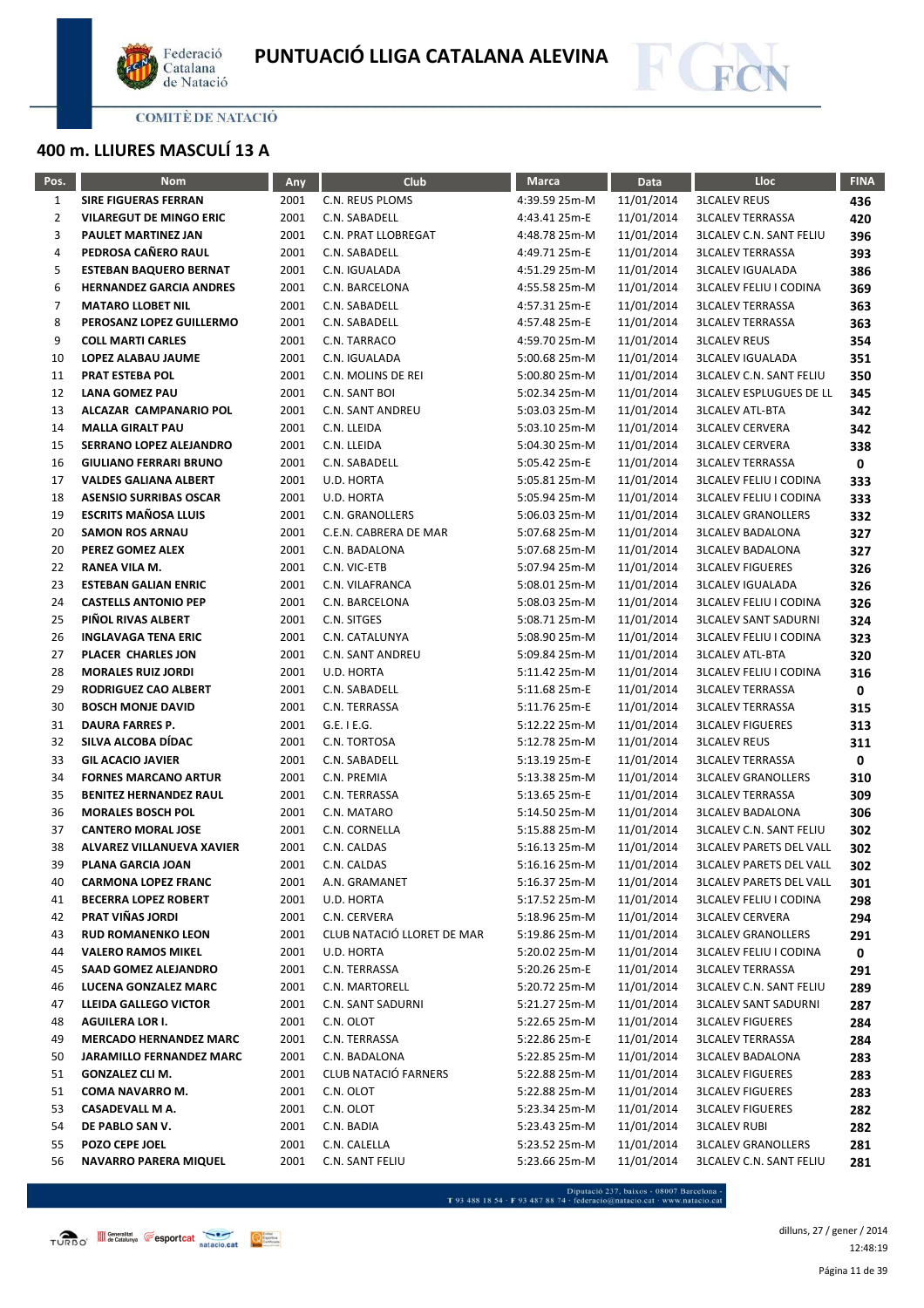



| 57  | <b>ALSINA MASES EUDALD</b>           | 2001 | C.N. LLEIDA                                  | 5:26.41 25m-M | 11/01/2014 | <b>3LCALEV CERVERA</b>         | 274 |
|-----|--------------------------------------|------|----------------------------------------------|---------------|------------|--------------------------------|-----|
| 58  | <b>NADAL VILAR GUERAU</b>            | 2001 | C.E.N. CABRERA DE MAR                        | 5:27.05 25m-M | 11/01/2014 | <b>3LCALEV BADALONA</b>        | 272 |
| 59  | CARRASCAL ALVARO I.                  | 2001 | C.N. FIGUERES                                | 5:28.47 25m-M | 11/01/2014 | <b>3LCALEV FIGUERES</b>        | 269 |
| 60  | <b>BEJARANO FRAILE CARLOS</b>        | 2001 | C.N. CORNELLA                                | 5:29.13 25m-M | 11/01/2014 | <b>3LCALEV C.N. SANT FELIU</b> | 267 |
| 61  | POU FERNANDEZ MARC                   | 2001 | C.N. CALELLA                                 | 5:29.27 25m-M | 11/01/2014 | <b>3LCALEV GRANOLLERS</b>      | 267 |
| 62  | <b>ESTAUN MEIXNER SAEL</b>           | 2001 | C.E. MEDITERRANI                             | 5:29.40 25m-M | 11/01/2014 | <b>3LCALEV ATL-BTA</b>         | 267 |
| 63  | MARINA ALCOLEA SAUL                  | 2001 | C.N. SABADELL                                | 5:30.35 25m-E | 11/01/2014 | <b>3LCALEV TERRASSA</b>        | 0   |
| 64  | <b>OPREA CRISTIAN</b>                | 2001 | C.N. IGUALADA                                | 5:31.05 25m-M | 11/01/2014 | <b>3LCALEV IGUALADA</b>        | 263 |
| 65  | <b>ENRIQUEZ LLOPART NIL</b>          | 2001 | C.N. IGUALADA                                | 5:31.53 25m-M | 11/01/2014 | <b>3LCALEV IGUALADA</b>        | 261 |
| 66  | <b>RUIZ ALCON D.</b>                 | 2001 | C.N. BADIA                                   | 5:31.93 25m-M | 11/01/2014 | <b>3LCALEV RUBI</b>            | 261 |
| 67  | SARABIA FERNÁNDEZ MARIO              | 2001 | A.N. GRAMANET                                | 5:32.50 25m-M | 11/01/2014 | <b>3LCALEV PARETS DEL VALL</b> | 259 |
| 68  | <b>LOPEZ CUBERO MARC</b>             | 2001 | C.N. MARTORELL                               | 5:32.72 25m-M | 11/01/2014 | <b>3LCALEV C.N. SANT FELIU</b> | 259 |
| 69  | PELEGRINA CUEN PATRICK               | 2001 | FEDERACIÓ ANDORRANA                          | 5:33.38 25m-M | 11/01/2014 | 3ALEVI_FAN                     | 257 |
| 70  | <b>RUESCAS URBINA EDGAR</b>          | 2001 | CN.PINETONS CARDEDEU                         | 5:33.41 25m-M | 11/01/2014 | <b>3LCALEV PARETS DEL VALL</b> | 257 |
| 71  | <b>ZUAZO HERNANDEZ RAUL</b>          | 2001 | CLUB ESPORTIU EUROPA SPORTS CE 5:33.42 25m-M |               | 11/01/2014 | <b>3LCALEV PARETS DEL VALL</b> | 257 |
| 72  | <b>MORENO CORTES AITOR</b>           | 2001 | C.N. REUS PLOMS                              | 5:33.92 25m-M | 11/01/2014 | <b>3LCALEV REUS</b>            | 256 |
| 73  | <b>FIBLA FIGUEROLA IGNASI</b>        | 2001 | C.N. BADALONA                                | 5:34.19 25m-M | 11/01/2014 | <b>3LCALEV BADALONA</b>        | 255 |
| 74  | <b>HERRERO SERRANO MARC</b>          | 2001 | C.N. SANT FELIU                              | 5:34.33 25m-M | 11/01/2014 | <b>3LCALEV C.N. SANT FELIU</b> | 255 |
| 75  | <b>RAMOS GARCIA ALEX</b>             | 2001 | A.N. GRAMANET                                | 5:34.76 25m-M | 11/01/2014 | <b>3LCALEV PARETS DEL VALL</b> | 254 |
| 76  | LLORET GONZÁ M.                      | 2001 | C.N. SANTA PERPETUA                          | 5:34.80 25m-M | 11/01/2014 | <b>3LCALEV RUBI</b>            | 254 |
| 77  | RUBIO BOSSOM J.                      | 2001 | C.N. OLOT                                    | 5:34.82 25m-M | 11/01/2014 | <b>3LCALEV FIGUERES</b>        | 254 |
| 78  | <b>GONZALEZ AGÜERO IKER</b>          | 2001 | C.N. PRAT LLOBREGAT                          | 5:35.22 25m-M | 11/01/2014 | <b>3LCALEV C.N. SANT FELIU</b> | 253 |
| 79  | <b>FUENTES RIOS POL</b>              | 2001 | C.N. MATARO                                  | 5:35.62 25m-M | 11/01/2014 | <b>3LCALEV BADALONA</b>        | 252 |
| 80  | <b>TARRUS MOREN M.</b>               | 2001 | C.N. OLOT                                    | 5:35.73 25m-M | 11/01/2014 | <b>3LCALEV FIGUERES</b>        | 0   |
| 81  | <b>ROS CORDOBA ALBERT</b>            | 2001 | C.N. MATARO                                  | 5:35.96 25m-M | 11/01/2014 | <b>3LCALEV BADALONA</b>        | 251 |
| 82  | <b>CASTELL CAUBET ERIC</b>           | 2001 | C.N. TORTOSA                                 | 5:37.28 25m-M | 11/01/2014 | <b>3LCALEV REUS</b>            | 248 |
| 83  | RIBA PALOU ARNAU                     | 2001 | CLUB NATACIÓ LLORET DE MAR                   | 5:37.87 25m-M | 11/01/2014 | <b>3LCALEV GRANOLLERS</b>      | 247 |
| 84  | <b>MORENO VAZ-ROMERO DAVID</b>       | 2001 | C.N. SANT FELIU                              | 5:38.67 25m-M | 11/01/2014 | <b>3LCALEV C.N. SANT FELIU</b> | 245 |
| 85  | ABADIAS ROMAÑO MARTIN                | 2001 | C.N. ATLETIC-BARCELONETA                     | 5:39.41 25m-M | 11/01/2014 | <b>3LCALEV ATL-BTA</b>         | 244 |
| 86  | <b>ALBERICH VELASCO SERGI</b>        | 2001 | C.N. REUS PLOMS                              | 5:39.55 25m-M | 11/01/2014 | <b>3LCALEV REUS</b>            | 243 |
| 87  | FONTDEVILA P M.                      | 2001 | C.N. VIC-ETB                                 | 5:40.13 25m-M | 11/01/2014 | <b>3LCALEV FIGUERES</b>        | 242 |
| 88  | <b>BIGAS SERRA P.</b>                | 2001 | C.N. VIC-ETB                                 | 5:40.54 25m-M | 11/01/2014 | <b>3LCALEV FIGUERES</b>        | 241 |
| 89  | ROMERO GONZALEZ ADRIA                | 2001 | C.N. SANT FELIU                              | 5:41.34 25m-M | 11/01/2014 | <b>3LCALEV C.N. SANT FELIU</b> | 240 |
| 90  | <b>MELCHOR MESALLES ALEX</b>         | 2001 | C.N. VALLIRANA                               | 5:42.10 25m-M | 11/01/2014 | <b>3LCALEV ESPLUGUES DE LL</b> | 238 |
| 91  | SANCHO LOSADA RAUL                   | 2001 | C.N. SANT FELIU                              | 5:42.84 25m-M | 11/01/2014 | <b>3LCALEV C.N. SANT FELIU</b> | 0   |
| 92  | <b>BOCANEGRA VAREA JOAN FRANCE</b>   | 2001 | C.N. MATARO                                  | 5:44.12 25m-M | 11/01/2014 | <b>3LCALEV BADALONA</b>        | 234 |
| 93  | <b>COMAS TARRES M.</b>               | 2001 | N.C TORELLO                                  | 5:44.21 25m-M | 11/01/2014 | <b>3LCALEV FIGUERES</b>        | 234 |
| 94  | <b>FENOY PEREZ ROGER</b>             | 2001 | C.N. CALELLA                                 | 5:44.23 25m-M | 11/01/2014 | <b>3LCALEV GRANOLLERS</b>      | 234 |
| 95  | MUÑOX VIDAL PAU                      | 2001 | CLUB NATACIÓ LLORET DE MAR                   | 5:44.44 25m-M | 11/01/2014 | <b>3LCALEV GRANOLLERS</b>      | 233 |
| 96  | <b>LARA LOPEZ DAVID</b>              | 2001 | C.N. CATALUNYA                               | 5:44.45 25m-M | 11/01/2014 | <b>3LCALEV FELIU I CODINA</b>  | 233 |
| 97  | <b>CAMARASA ROCASPANA HECTOR</b>     | 2001 | C.E.N.BALAGUER                               | 5:45.74 25m-M | 11/01/2014 | <b>3LCALEV CERVERA</b>         | 230 |
| 98  | <b>BENAC GONZAL A.</b>               | 2001 | $G.E.$ I E.G.                                | 5:46.12 25m-M | 11/01/2014 | <b>3LCALEV FIGUERES</b>        | 230 |
| 99  | <b>BALLESTER SUAU BIEL</b>           | 2001 | C.N. PREMIA                                  | 5:46.80 25m-M | 11/01/2014 | <b>3LCALEV GRANOLLERS</b>      | 228 |
| 100 | FERNANDEZ LLUESMA JOSE MANU          | 2001 | C.N PIERA 2012                               | 5:48.91 25m-M | 11/01/2014 | <b>3LCALEV IGUALADA</b>        | 224 |
| 101 | <b>LOPEZ TAPIA ADRIAN</b>            | 2001 | C.N. CATALUNYA                               | 5:49.72 25m-M | 11/01/2014 | <b>3LCALEV FELIU I CODINA</b>  | 223 |
| 102 | SANCHEZ SAN MARTIN ALEX              | 2001 | C.N. ATLETIC-BARCELONETA                     | 5:50.01 25m-M | 11/01/2014 | <b>3LCALEV ATL-BTA</b>         | 222 |
| 103 | JONAMA VIDAL A.                      | 2001 | $G.E.$ I E.G.                                | 5:50.28 25m-M | 11/01/2014 | <b>3LCALEV FIGUERES</b>        | 222 |
| 104 | <b>RUBIO SALMERON GABRIEL</b>        | 2001 | C.N. CALDAS                                  | 5:50.86 25m-M | 11/01/2014 | <b>3LCALEV PARETS DEL VALL</b> | 221 |
| 105 | <b>ARBONES TRIQUELL POL</b>          | 2001 | C.N. LLEIDA                                  | 5:50.97 25m-M | 11/01/2014 | <b>3LCALEV CERVERA</b>         | 220 |
| 106 | <b>GOMEZ ESPALLARGAS PABLO</b>       | 2001 | C.N. LLEIDA                                  | 5:51.20 25m-M | 11/01/2014 | <b>3LCALEV CERVERA</b>         | 0   |
| 107 | <b>LOPEZ SERRANO ERIC</b>            | 2001 | C.N. GRANOLLERS                              | 5:52.62 25m-M | 11/01/2014 | <b>3LCALEV GRANOLLERS</b>      | 217 |
| 108 | ROURA CLEMEN G.                      | 2001 | $G.E.$ I E.G.                                | 5:52.92 25m-M | 11/01/2014 | <b>3LCALEV FIGUERES</b>        | 217 |
| 109 | <b>PUIGVERT MARTI ORIOL</b>          | 2001 | C.N. CALELLA                                 | 5:53.12 25m-M | 11/01/2014 | <b>3LCALEV GRANOLLERS</b>      | 216 |
| 110 | <b>CUACOS PEÑA GERARD</b>            | 2001 | C.N. MONTJUIC                                | 5:54.48 25m-M | 11/01/2014 | <b>3LCALEV ATL-BTA</b>         | 214 |
| 111 | <b>GARCIA-VALLAURE CONTE NICOLAS</b> | 2001 | C.N. REUS PLOMS                              | 5:54.72 25m-M | 11/01/2014 | <b>3LCALEV REUS</b>            | 213 |
| 112 | PEREZ RODRIGUEZ POL                  | 2001 | C.N. MATARO                                  | 5:54.95 25m-M | 11/01/2014 | <b>3LCALEV BADALONA</b>        | 0   |
| 113 | <b>CASTELLON VIDAL PAU</b>           | 2001 | C.N. MONTJUIC                                | 5:55.04 25m-M | 11/01/2014 | <b>3LCALEV ATL-BTA</b>         | 213 |
| 114 | MONGE SOSA S.                        | 2001 | C.N. SANTA PERPETUA                          | 5:56.46 25m-M | 11/01/2014 | <b>3LCALEV RUBI</b>            | 210 |
| 115 | <b>POSTIGO RUIZ XAVIER</b>           | 2001 | C.N. SANT BOI                                | 5:59.43 25m-M | 11/01/2014 | <b>3LCALEV ESPLUGUES DE LL</b> | 205 |
|     |                                      |      |                                              |               |            |                                |     |

 $\begin{minipage}{.45\textwidth} \begin{minipage}{.45\textwidth} \begin{tabular}{l} \bf{7.93.488.18.54\cdot F93.487.88.74\cdot{} \textbf{f} & \textbf{f} & \textbf{f} & \textbf{f} & \textbf{f} & \textbf{f} & \textbf{f} & \textbf{f} & \textbf{f} & \textbf{f} & \textbf{f} & \textbf{f} & \textbf{f} & \textbf{f} & \textbf{f} \\ \end{tabular} \end{minipage} \begin{minipage}{.45\textwidth} \begin{minipage}{.45\textwidth} \begin{$ 

Página 12 de 39 dilluns, 27 / gener / 2014 12:48:19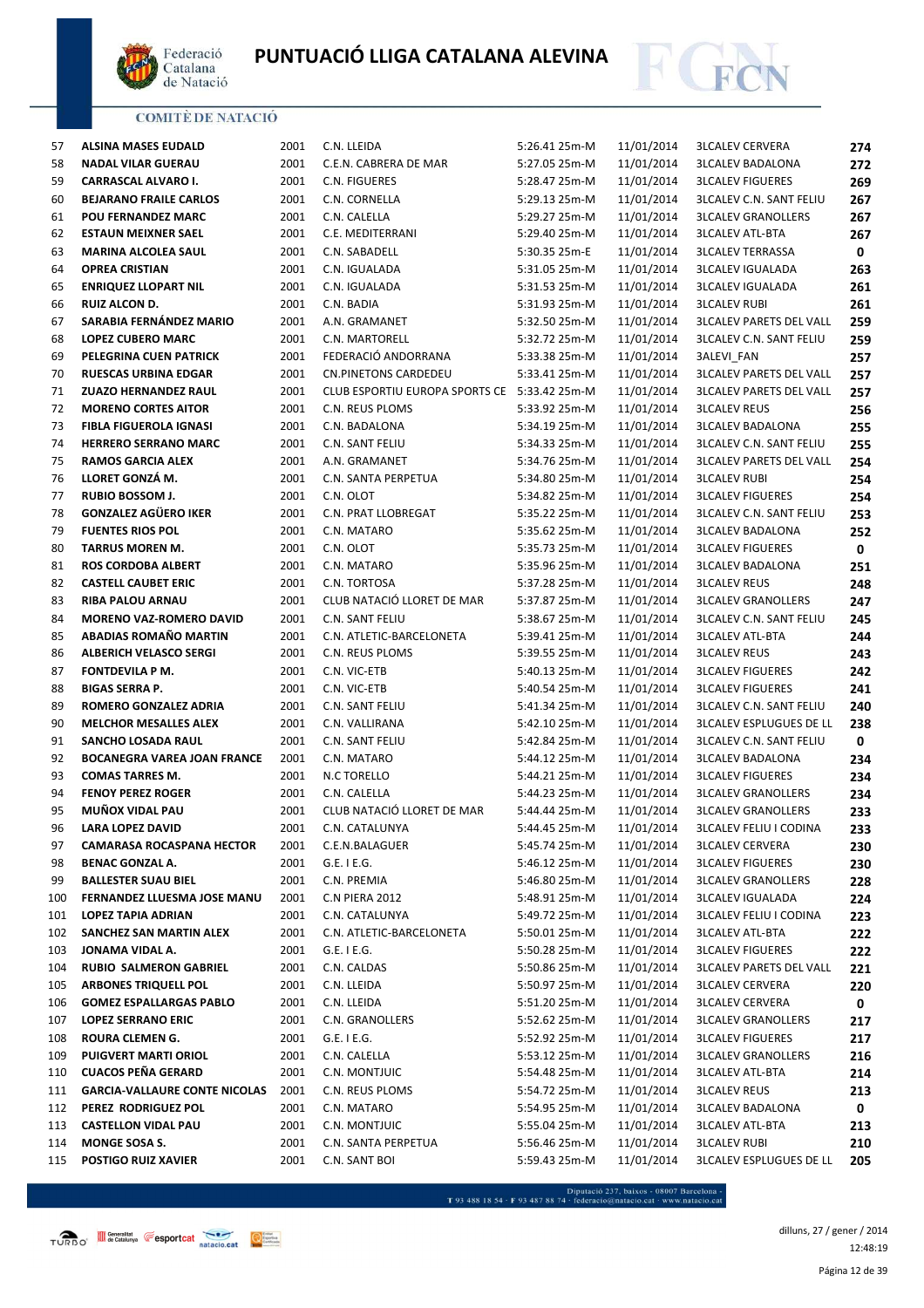



| 116 | <b>GIMBERT ROLDAN RUBEN</b>      | 2001 | C.N. BADALONA               | 5:59.77 25m-M | 11/01/2014 | <b>3LCALEV BADALONA</b>        | 205 |
|-----|----------------------------------|------|-----------------------------|---------------|------------|--------------------------------|-----|
| 117 | SARDÀ OTO ADRIÀ                  | 2001 | C.N. LLEIDA                 | 6:00.81 25m-M | 11/01/2014 | <b>3LCALEV CERVERA</b>         | 0   |
| 118 | <b>ALVAREZ HERNANDEZ ROGER</b>   | 2001 | C.N. PREMIA                 | 6:01.44 25m-M | 11/01/2014 | <b>3LCALEV GRANOLLERS</b>      | 202 |
| 119 | LEORRI SAN EMETERIO DANIEL       | 2001 | C.E.N. CABRERA DE MAR       | 6:01.86 25m-M | 11/01/2014 | <b>3LCALEV BADALONA</b>        | 201 |
| 120 | <b>VELASCO FERNÁNDEZ GERARD</b>  | 2001 | C.N. MINORISA               | 6:02.83 25m-E | 11/01/2014 | <b>3LCALEV TERRASSA</b>        | 200 |
| 121 | <b>SOLER OLLE BERNAT</b>         | 2001 | C.N. SANT BOI               | 6:02.85 25m-M | 11/01/2014 | <b>3LCALEV ESPLUGUES DE LL</b> | 199 |
| 122 | <b>HIDALGO LLEVAT POL</b>        | 2001 | C.N. PREMIA                 | 6:03.72 25m-M | 11/01/2014 | <b>3LCALEV GRANOLLERS</b>      | 198 |
| 123 | <b>COTONAT DONAT ERNEST</b>      | 2001 | C.N. CATALUNYA              | 6:04.57 25m-M | 11/01/2014 | <b>3LCALEV FELIU I CODINA</b>  | 197 |
| 124 | <b>PURSALS KADAR RAMON</b>       | 2001 | C.N. CALDAS                 | 6:05.76 25m-M | 11/01/2014 | <b>3LCALEV PARETS DEL VALL</b> | 195 |
| 125 | <b>ROMERO COSTA DAVID</b>        | 2001 | C.N. MONTJUIC               | 6:07.02 25m-M | 11/01/2014 | <b>3LCALEV ATL-BTA</b>         | 193 |
| 126 | <b>GONZALEZ GOMES ALESSANDRO</b> | 2001 | C.N. GRANOLLERS             | 6:07.58 25m-M | 11/01/2014 | <b>3LCALEV GRANOLLERS</b>      | 192 |
| 127 | <b>FARRES DEL CAÑO MARCEL</b>    | 2001 | C.N. SANT FELIU             | 6:08.08 25m-M | 11/01/2014 | <b>3LCALEV C.N. SANT FELIU</b> | 0   |
| 128 | <b>FUSTER CANO FRANCESC</b>      | 2001 | C.N. PREMIA                 | 6:12.24 25m-M | 11/01/2014 | <b>3LCALEV GRANOLLERS</b>      | 0   |
| 129 | VANEGAS VICEN OSCAR ALEJANDR     | 2001 | C.N. CORNELLA               | 6:14.05 25m-M | 11/01/2014 | <b>3LCALEV C.N. SANT FELIU</b> | 182 |
| 130 | <b>CASAS MARTI NIL</b>           | 2001 | C.N. MONTJUIC               | 6:15.48 25m-M | 11/01/2014 | <b>3LCALEV ATL-BTA</b>         | 180 |
| 131 | <b>MARTINEZ VAL S.</b>           | 2001 | C.N. SANTA PERPETUA         | 6:18.33 25m-M | 11/01/2014 | <b>3LCALEV RUBI</b>            | 176 |
| 132 | <b>ROYO DIAZ KILIAN</b>          | 2001 | C.N. VILADECANS             | 6:20.80 25m-M | 11/01/2014 | <b>3LCALEV ESPLUGUES DE LL</b> | 172 |
| 133 | JAUME MASFER A.                  | 2001 | <b>CLUB NATACIÓ FARNERS</b> | 6:21.77 25m-M | 11/01/2014 | <b>3LCALEV FIGUERES</b>        | 171 |
| 134 | <b>MUÑOZ LOPEZ ALFONSO</b>       | 2001 | C.N. MARTORELL              | 6:25.56 25m-M | 11/01/2014 | <b>3LCALEV C.N. SANT FELIU</b> | 166 |
| 135 | <b>ROMAN CARRE ORIOL</b>         | 2001 | C.N. TARRACO                | 6:25.91 25m-M | 11/01/2014 | <b>3LCALEV REUS</b>            | 166 |
| 136 | <b>ESTORCH LOPEZ ALEIX</b>       | 2001 | C.N. BADALONA               | 6:26.00 25m-M | 11/01/2014 | <b>3LCALEV BADALONA</b>        | 0   |
| 137 | <b>MESTRES MARTÍNEZ CÉDRIC</b>   | 2001 | C.N. CALDAS                 | 6:26.13 25m-M | 11/01/2014 | <b>3LCALEV PARETS DEL VALL</b> | 0   |
| 138 | OLIVA VIÑAS GERARD               | 2001 | C.N.CASTELLET               | 6:26.14 25m-M | 11/01/2014 | <b>3LCALEV BERGA- EL TOSSA</b> | 165 |
| 139 | PALAU FERNANDEZ IVAN             | 2001 | FEDERACIÓ ANDORRANA         | 6:27.58 25m-M | 11/01/2014 | 3ALEVI_FAN                     | 163 |
| 140 | PEREZ BECHER RAMIRO              | 2001 | C.N. VALLIRANA              | 6:28.25 25m-M | 11/01/2014 | <b>3LCALEV ESPLUGUES DE LL</b> | 163 |
| 141 | ZAROUAL EL HARRATI ISMAEL        | 2001 | C.N. VALLIRANA              | 6:31.02 25m-M | 11/01/2014 | <b>3LCALEV ESPLUGUES DE LL</b> | 159 |
| 142 | SEIBERT DAVI NESTA               | 2001 | C.N. SITGES                 | 6:35.52 25m-M | 11/01/2014 | <b>3LCALEV SANT SADURNI</b>    | 154 |
| 143 | <b>RUIZ GOMEZ S.</b>             | 2001 | N.C TORELLO                 | 6:37.24 25m-M | 11/01/2014 | <b>3LCALEV FIGUERES</b>        | 152 |
| 144 | <b>CAMPOS MARC</b>               | 2001 | C.P.PUIGCERDA               | 6:41.68 25m-M | 11/01/2014 | 3ALEVI_FAN                     | 147 |
| 145 | <b>BECERRO VIRGILI OSCAR</b>     | 2001 | C.N. VILAFRANCA             | 6:43.18 25m-M | 11/01/2014 | <b>3LCALEV IGUALADA</b>        | 145 |
| 146 | <b>KAZMIRUK VLADYSLAV</b>        | 2001 | C.N. VILA-SECA              | 6:46.47 25m-M | 11/01/2014 | <b>3LCALEV REUS</b>            | 142 |
| 147 | <b>GARCIA DE DIEGO ENRIQUE</b>   | 2001 | C.N. MARTORELL              | 6:55.91 25m-M | 11/01/2014 | <b>3LCALEV C.N. SANT FELIU</b> | 132 |
| 148 | <b>CORRAL RACERO XAVIER</b>      | 2001 | C.N. SANT BOI               | 6:58.09 25m-M | 11/01/2014 | <b>3LCALEV ESPLUGUES DE LL</b> | 130 |
| 149 | <b>CAPUZ DA SILVA SERGIO</b>     | 2001 | C.N. MONTJUIC               | 7:08.11 25m-M | 11/01/2014 | <b>3LCALEV ATL-BTA</b>         | 0   |
| 150 | <b>RAMON FERRER POL</b>          | 2001 | C.N. MATARO                 | 7:18.21 25m-M | 11/01/2014 | <b>3LCALEV BADALONA</b>        | 0   |
| 151 | PORCEL RODRIGUEZ PEDRO           | 2001 | C.N. REUS PLOMS             | 7:22.92 25m-M | 11/01/2014 | <b>3LCALEV REUS</b>            | 0   |
| 152 | <b>MATEU MARTINEZ XAVIER</b>     | 2001 | C.N. PRAT LLOBREGAT         | 7:31.11 25m-M | 11/01/2014 | <b>3LCALEV C.N. SANT FELIU</b> | 104 |
| 153 | <b>BOATELLA ROTLLAN RAMON</b>    | 2001 | C.N. SALLENT                | 7:32.77 25m-M | 11/01/2014 | <b>3LCALEV SANT SADURNI</b>    | 102 |
| 154 | <b>ALVARO CUSTODIO ALEX</b>      | 2001 | MANYANET C.N.               | 7:47.05 25m-M | 11/01/2014 | <b>3LCALEV ATL-BTA</b>         | 93  |
| 155 | <b>GUEVARA VENTAYOL DIDAC</b>    | 2001 | <b>C.N. SANT SADURNI</b>    | 7:47.34 25m-M | 11/01/2014 | <b>3LCALEV SANT SADURNI</b>    | 93  |

**FABRE LOPEZ MARC-DORAE** 2001 C.N.VENDRELL 7:48.08 25m-M 11/01/2014 3LCALEV REUS **93**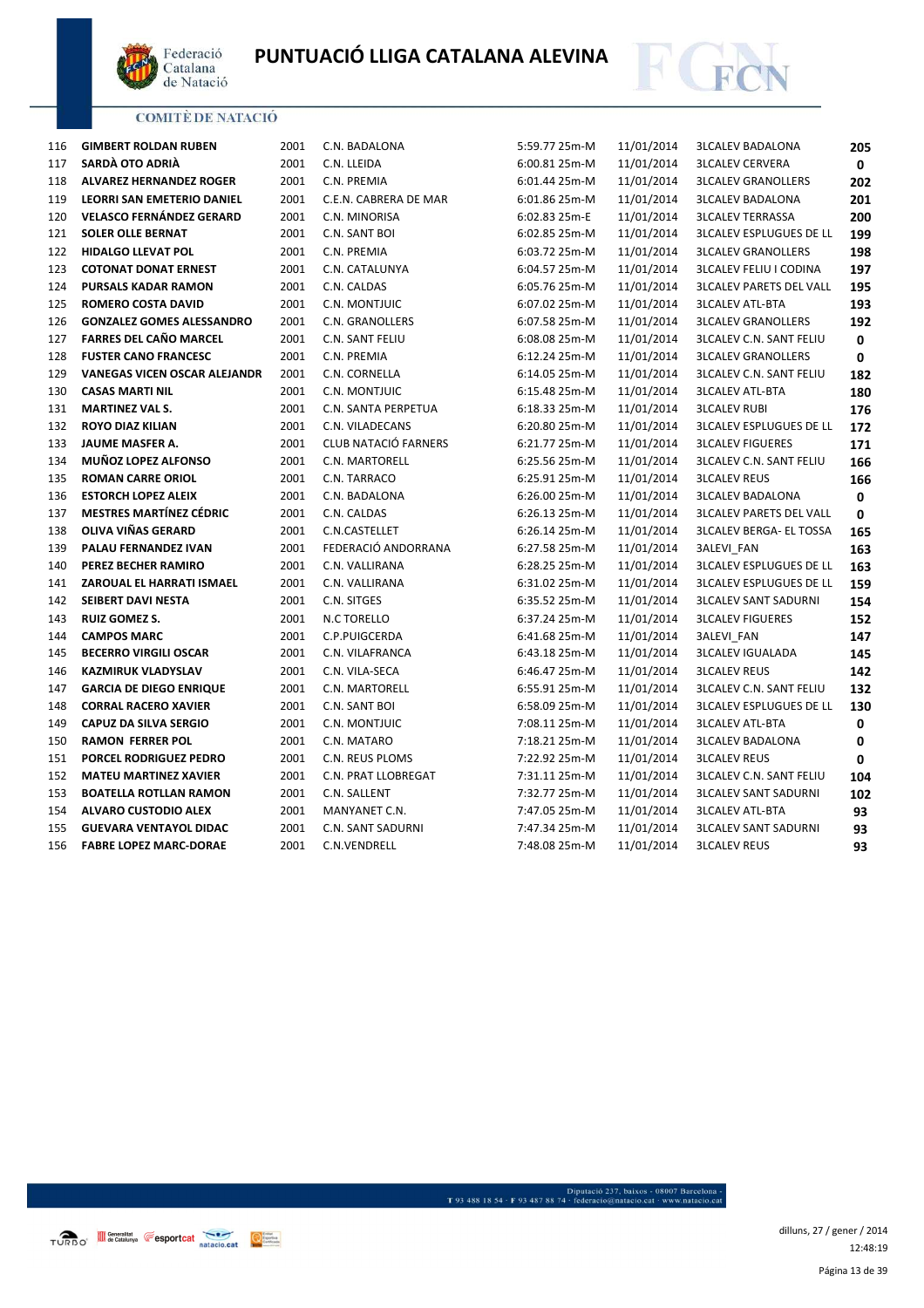



# **400 m. LLIURES FEMENÍ 12 A**

| Pos.           | <b>Nom</b>                     | <b>Any</b> | Club                      | <b>Marca</b>  | Data       | Lloc                           | <b>FINA</b> |
|----------------|--------------------------------|------------|---------------------------|---------------|------------|--------------------------------|-------------|
| $\mathbf{1}$   | <b>CRUZ CANCER LAIA</b>        | 2002       | C.N. ATLETIC-BARCELONETA  | 5:01.09 25m-M | 11/01/2014 | <b>3LCALEV ATL-BTA</b>         | 473         |
| $\overline{2}$ | LAHOZ MORALA BEGOÑA            | 2002       | C.N. CORNELLA             | 5:02.36 25m-M | 11/01/2014 | <b>3LCALEV C.N. SANT FELIU</b> | 467         |
| 3              | LOPEZ SANCHEZ-MIGALLON AIDA    | 2002       | C.N. TERRASSA             | 5:02.61 25m-E | 11/01/2014 | <b>3LCALEV TERRASSA</b>        | 467         |
| 4              | NICOLAS COBOS SANDRA           | 2002       | C.N. SABADELL             | 5:03.03 25m-E | 11/01/2014 | <b>3LCALEV TERRASSA</b>        | 465         |
| 5              | RUIZ TARRIDA ELISENDA          | 2002       | C.N. SANT SADURNI         | 5:04.88 25m-M | 11/01/2014 | <b>3LCALEV SANT SADURNI</b>    | 456         |
| 6              | <b>SANCHO BANDE PAULA</b>      | 2002       | C.E. MEDITERRANI          | 5:05.91 25m-M | 11/01/2014 | <b>3LCALEV ATL-BTA</b>         | 451         |
| $\overline{7}$ | <b>VERA VALLS LAIA</b>         | 2002       | C.N. GRANOLLERS           | 5:09.20 25m-M | 11/01/2014 | <b>3LCALEV GRANOLLERS</b>      | 437         |
| 8              | RODRIGUEZ PADRA MANUELA        | 2002       | CAMBRILS C.N.             | 5:11.63 25m-M | 11/01/2014 | <b>3LCALEV REUS</b>            | 427         |
| 9              | <b>TORRA POLLINA LAIA</b>      | 2002       | C.N. CERVERA              | 5:12.55 25m-M | 11/01/2014 | <b>3LCALEV CERVERA</b>         | 423         |
| 10             | PEREZ PAY MARTINA              | 2002       | C.N. SABADELL             | 5:14.67 25m-E | 11/01/2014 | <b>3LCALEV TERRASSA</b>        | 415         |
| 11             | <b>ALBANE LOPEZ NADIA</b>      | 2002       | C.N. CORNELLA             | 5:14.96 25m-M | 11/01/2014 | <b>3LCALEV C.N. SANT FELIU</b> | 413         |
| 12             | <b>PRAT FERRER JULIA</b>       | 2002       | C.N. BARCELONA            | 5:16.47 25m-M | 11/01/2014 | <b>3LCALEV FELIU I CODINA</b>  | 407         |
| 13             | <b>CARDONA COS MARTINA</b>     | 2002       | U.D. HORTA                | 5:20.72 25m-M | 11/01/2014 | <b>3LCALEV FELIU I CODINA</b>  | 391         |
| 14             | <b>FONTSERE ROV L.</b>         | 2002       | N.C TORELLO               | 5:20.92 25m-M | 11/01/2014 | <b>3LCALEV FIGUERES</b>        | 391         |
| 15             | <b>IBARRA CAZORLA JUDIT</b>    | 2002       | C.N. IGUALADA             | 5:21.31 25m-M | 11/01/2014 | <b>3LCALEV IGUALADA</b>        | 389         |
| 16             | PLANAS RODRI O.                | 2002       | <b>N.C TORELLO</b>        | 5:21.44 25m-M | 11/01/2014 | <b>3LCALEV FIGUERES</b>        | 389         |
| 17             | <b>ORTIZ GONZALEZ TANIA</b>    | 2002       | C.N. CORNELLA             | 5:22.21 25m-M | 11/01/2014 | <b>3LCALEV C.N. SANT FELIU</b> | 386         |
| 18             | <b>VALLS PLAZA AINHOA</b>      | 2002       | C.N. SANT ANDREU          | 5:23.46 25m-M | 11/01/2014 | <b>3LCALEV ATL-BTA</b>         | 382         |
| 19             | <b>TORRES MORENO JUDIT</b>     | 2002       | <b>C.N. SANT ANDREU</b>   | 5:24.11 25m-M | 11/01/2014 | <b>3LCALEV ATL-BTA</b>         | 379         |
| 20             | <b>OLIVAN MERCADER AINA</b>    | 2002       | C.N. SABADELL             | 5:25.03 25m-E | 11/01/2014 | <b>3LCALEV TERRASSA</b>        | 377         |
| 21             | <b>LLAMAS DELGADO JUDITH</b>   | 2002       | C.N. TERRASSA             | 5:25.58 25m-E | 11/01/2014 | <b>3LCALEV TERRASSA</b>        | 375         |
| 22             | SAN JOSE CAZORLA MARTA         | 2002       | C.N. TERRASSA             | 5:26.43 25m-E | 11/01/2014 | <b>3LCALEV TERRASSA</b>        | 372         |
| 23             | <b>MARTINEZ PALAU BERTA</b>    | 2002       | C.N. MINORISA             | 5:26.65 25m-E | 11/01/2014 | <b>3LCALEV TERRASSA</b>        | 371         |
| 24             | <b>MAESTRO LORENZO ALBA</b>    | 2002       | C.N. CORNELLA             | 5:28.05 25m-M | 11/01/2014 | <b>3LCALEV C.N. SANT FELIU</b> | 366         |
| 25             | <b>CAMBRAY ALVAREZ BERTA</b>   | 2002       | C.N. MATARO               | 5:29.36 25m-M | 11/01/2014 | <b>3LCALEV BADALONA</b>        | 361         |
| 26             | <b>FORT ANTOLIN IRIS</b>       | 2002       | C.N. CERVERA              | 5:29.55 25m-M | 11/01/2014 | <b>3LCALEV CERVERA</b>         | 361         |
| 27             | <b>CORTES VILANOVA JUDITH</b>  | 2002       | C.N. LLEIDA               | 5:30.34 25m-M | 11/01/2014 | <b>3LCALEV CERVERA</b>         | 358         |
| 28             | <b>GARCIA NARANJO LAURA</b>    | 2002       | C.N. SANT FELIU           | 5:30.41 25m-M | 11/01/2014 | <b>3LCALEV C.N. SANT FELIU</b> | 358         |
| 29             | <b>RUBIO GORDIL L.</b>         | 2002       | N.C TORELLO               | 5:30.44 25m-M | 11/01/2014 | <b>3LCALEV FIGUERES</b>        | 358         |
| 30             | <b>GONZALEZ NUEZ ALBA</b>      | 2002       | C.N. TARRACO              | 5:30.56 25m-M | 11/01/2014 | <b>3LCALEV REUS</b>            | 357         |
| 31             | PUIGARNAU BERENGUÉ SARA        | 2002       | C.E.N.BALAGUER            | 5:30.98 25m-M | 11/01/2014 | <b>3LCALEV CERVERA</b>         | 356         |
| 32             | <b>GUINOVART VE O.</b>         | 2002       | C.N. CENTELLES            | 5:31.87 25m-M | 11/01/2014 | <b>3LCALEV FIGUERES</b>        | 353         |
| 33             | <b>MOLINA BERMUDEZ JUDIT</b>   | 2002       | C.N. TERRASSA             | 5:32.07 25m-E | 11/01/2014 | <b>3LCALEV TERRASSA</b>        | 353         |
| 34             | SEDANO URRUTIA MARTA           | 2002       | C.N. ESPLUGUES            | 5:32.36 25m-M | 11/01/2014 | <b>3LCALEV ESPLUGUES DE LL</b> | 352         |
| 35             | PEREZ RAMBAUD JUDIT            | 2002       | A.E.N. JUPITER SANT MARTI | 5:32.76 25m-M | 11/01/2014 | <b>3LCALEV BADALONA</b>        | 350         |
| 36             | <b>RIERA FLORES MARTA</b>      | 2002       | C.N. MINORISA             | 5:33.00 25m-E | 11/01/2014 | <b>3LCALEV TERRASSA</b>        | 350         |
| 37             | <b>GONZALEZ MARTOS SILENA</b>  | 2002       | C.N. MARTORELL            | 5:33.41 25m-M | 11/01/2014 | <b>3LCALEV C.N. SANT FELIU</b> | 348         |
| 38             | <b>MESAS MARTOS LAIA</b>       | 2002       | C.N. CORNELLA             | 5:34.07 25m-M | 11/01/2014 | <b>3LCALEV C.N. SANT FELIU</b> | 0           |
| 39             | <b>SALVADOR MARTINEZ PAULA</b> | 2002       | C.N. TERRASSA             | 5:34.30 25m-E | 11/01/2014 | <b>3LCALEV TERRASSA</b>        | 0           |
| 40             | <b>GALLEGO VALENCIA MARINA</b> | 2002       | C.N. ATLETIC-BARCELONETA  | 5:34.20 25m-M | 11/01/2014 | <b>3LCALEV ATL-BTA</b>         | 346         |
| 41             | <b>GARCIA BLANCO ALBA</b>      | 2002       | C.N. CALDAS               | 5:35.54 25m-M | 11/01/2014 | <b>3LCALEV PARETS DEL VALL</b> | 342         |
| 42             | <b>AYBAR ROJAS SARA</b>        | 2002       | C.N. MATARO               | 5:36.41 25m-M | 11/01/2014 | <b>3LCALEV BADALONA</b>        | 339         |
| 43             | PARRADO GISBERT NAIA           | 2002       | C.N. CALELLA              | 5:36.71 25m-M | 11/01/2014 | <b>3LCALEV GRANOLLERS</b>      | 338         |
| 44             | <b>ANTICH CLIMENT JULIA</b>    | 2002       | C.N. SANT ANDREU          | 5:37.07 25m-M | 11/01/2014 | <b>3LCALEV ATL-BTA</b>         | 337         |
| 45             | <b>ESPEJO FELGUERA LAURA</b>   | 2002       | C.N. SABADELL             | 5:37.36 25m-E | 11/01/2014 | <b>3LCALEV TERRASSA</b>        | 337         |
| 46             | <b>GARCIA FERNANDEZ JUDITH</b> | 2002       | C.N. SANT FELIU           | 5:37.63 25m-M | 11/01/2014 | <b>3LCALEV C.N. SANT FELIU</b> | 335         |
| 47             | JIMENEZ LÓPEZ MIREIA           | 2002       | U.D. HORTA                | 5:37.72 25m-M | 11/01/2014 | <b>3LCALEV FELIU I CODINA</b>  | 335         |
| 48             | LOPEZ DEZA ANNA                | 2002       | C.N. SANT FELIU           | 5:39.61 25m-M | 11/01/2014 | <b>3LCALEV C.N. SANT FELIU</b> | 330         |
| 49             | DOMENECH COM T.                | 2002       | N.C TORELLO               | 5:39.85 25m-M | 11/01/2014 | <b>3LCALEV FIGUERES</b>        | 329         |
| 50             | <b>VIDONDO BARTOLOME NEREA</b> | 2002       | C.N. CATALUNYA            | 5:39.86 25m-M | 11/01/2014 | <b>3LCALEV FELIU I CODINA</b>  | 329         |
| 51             | PINA GARCIA MARIA              | 2002       | C.N. SANT BOI             | 5:39.92 25m-M | 11/01/2014 | <b>3LCALEV ESPLUGUES DE LL</b> | 329         |
| 52             | ROBIROSA GAVIÑA NEUS           | 2002       | C.N. SANT ANDREU          | 5:39.93 25m-M | 11/01/2014 | <b>3LCALEV ATL-BTA</b>         | 329         |
| 53             | RODRIGUEZ SANTAULARIA LAURA    | 2002       | C.N. IGUALADA             | 5:40.02 25m-M | 11/01/2014 | <b>3LCALEV IGUALADA</b>        | 328         |
| 54             | SERRANO BALLESTER CARLOTA      | 2002       | C.N. CATALUNYA            | 5:40.30 25m-M | 11/01/2014 | <b>3LCALEV FELIU I CODINA</b>  | 328         |
| 55             | PAGA MATAMOROS PAULA           | 2002       | C.N. TORTOSA              | 5:40.60 25m-M | 11/01/2014 | <b>3LCALEV REUS</b>            | 327         |
| 56             | RICO ENRIQUE CLÀUDIA           | 2002       | C.N. MINORISA             | 5:41.41 25m-E | 11/01/2014 | <b>3LCALEV TERRASSA</b>        | 325         |

- Diputació 237, baixos - 08007 Barcelona<br>T 93 488 18 54 · F 93 487 88 74 · federacio@natacio.cat · www.natacio.cat

Página 14 de 39 dilluns, 27 / gener / 2014 12:48:19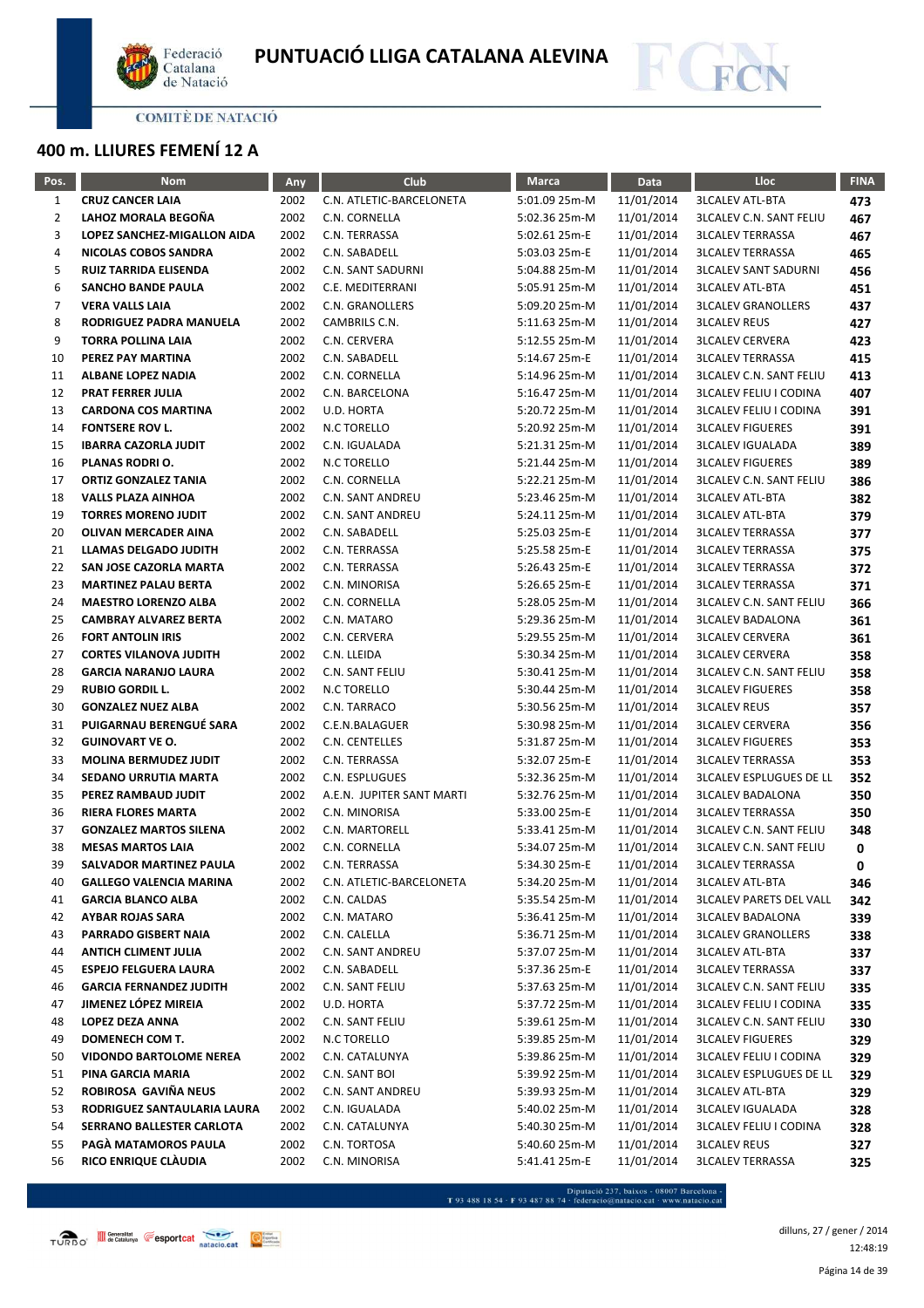



| 57  | <b>MARTINS GIMENEZ MAR</b>        | 2002 | C.E. MEDITERRANI         | 5:41.29 25m-M | 11/01/2014 | <b>3LCALEV ATL-BTA</b>         | 325         |
|-----|-----------------------------------|------|--------------------------|---------------|------------|--------------------------------|-------------|
| 58  | <b>HEREDIA NEVADO JULIA</b>       | 2002 | C.N. TARRACO             | 5:41.41 25m-M | 11/01/2014 | <b>3LCALEV REUS</b>            | 324         |
| 59  | <b>ALEMANY PEREZ CARLA</b>        | 2002 | C.N. IGUALADA            | 5:41.84 25m-M | 11/01/2014 | <b>3LCALEV IGUALADA</b>        | 323         |
| 60  | <b>MARTIN GARCIA CLAUDIA</b>      | 2002 | C.N. SANT ANDREU         | 5:42.29 25m-M | 11/01/2014 | <b>3LCALEV ATL-BTA</b>         | 0           |
| 61  | IZQUIERDO SANTAMARIA GEMMA        | 2002 | C.N. ATLETIC-BARCELONETA | 5:43.45 25m-M | 11/01/2014 | <b>3LCALEV ATL-BTA</b>         | 319         |
| 62  | REYNA ESPINOZA MARGARITA          | 2002 | C.N. ATLETIC-BARCELONETA | 5:43.64 25m-M | 11/01/2014 | <b>3LCALEV ATL-BTA</b>         | 318         |
| 63  | <b>CRISTOBAL MALDONADO JUDITH</b> | 2002 | C.N. MARTORELL           | 5:43.77 25m-M | 11/01/2014 | <b>3LCALEV C.N. SANT FELIU</b> | 318         |
| 64  | <b>VALLES PEREZ ELISABET</b>      | 2002 | C.N. SANT ANDREU         | 5:44.46 25m-M | 11/01/2014 | <b>3LCALEV ATL-BTA</b>         | 0           |
| 65  | PÉREZ SALAZAR ALICIA              | 2002 | C.N. IGUALADA            | 5:44.56 25m-M | 11/01/2014 | <b>3LCALEV IGUALADA</b>        | 316         |
| 66  | <b>MANCHÓN PARDO SANDRA</b>       | 2002 | C.N. CORNELLA            | 5:45.33 25m-M | 11/01/2014 | <b>3LCALEV C.N. SANT FELIU</b> | 0           |
| 67  | SANCHEZ ALMACELLAS NÚRIA          | 2002 | C.N. LLEIDA              | 5:45.96 25m-M | 11/01/2014 | <b>3LCALEV CERVERA</b>         | 312         |
| 68  | JUANHUIX SIEIRA ANNA              | 2002 | C.N. ATLETIC-BARCELONETA | 5:46.24 25m-M | 11/01/2014 | <b>3LCALEV ATL-BTA</b>         | 0           |
| 69  | SANTIESTEBAN CAMINO IRENE         | 2002 | NATACIÓ JOAN PELEGRÍ     | 5:46.49 25m-M | 11/01/2014 | <b>3LCALEV ATL-BTA</b>         | 310         |
| 70  | <b>CAMPOS PINEDA AMBAR MARIA</b>  | 2002 | C.N. VILA-SECA           | 5:46.93 25m-M | 11/01/2014 | <b>3LCALEV REUS</b>            | 309         |
| 71  | <b>HERRERO LOPEZ LAURA</b>        | 2002 | C.N. VALLIRANA           | 5:47.19 25m-M | 11/01/2014 | <b>3LCALEV ESPLUGUES DE LL</b> | 308         |
| 72  | DAMBRINK JURADO MERITXELL         | 2002 | C.N. SABADELL            | 5:47.63 25m-E | 11/01/2014 | <b>3LCALEV TERRASSA</b>        | 0           |
| 73  | <b>GIL FERRE IRIS</b>             | 2002 | C.N. TERRASSA            | 5:47.73 25m-E | 11/01/2014 | <b>3LCALEV TERRASSA</b>        | 0           |
| 74  | <b>LOPEZ CASTRO CARLA</b>         | 2002 | C.N. REUS PLOMS          | 5:48.05 25m-M | 11/01/2014 | <b>3LCALEV REUS</b>            | 306         |
| 75  | <b>FANECA PUIG CLAUDIA</b>        | 2002 | C.N. TORTOSA             | 5:48.13 25m-M | 11/01/2014 | <b>3LCALEV REUS</b>            | 306         |
| 76  | PEREZ LOPEZ GISELA                | 2002 | <b>C.N. GRANOLLERS</b>   | 5:48.14 25m-M | 11/01/2014 | <b>3LCALEV GRANOLLERS</b>      | 306         |
| 77  | PRIETO HERNANDEZ RAQUEL           | 2002 | C.N. MONTJUIC            | 5:48.25 25m-M | 11/01/2014 | <b>3LCALEV ATL-BTA</b>         | 306         |
| 78  | <b>JARAMILLO FERNANDEZ LAURA</b>  | 2002 | C.N. BADALONA            | 5:48.74 25m-M | 11/01/2014 | <b>3LCALEV BADALONA</b>        | 304         |
| 79  | PEREZ SOTO MARTA                  | 2002 | C.N. MARTORELL           | 5:48.75 25m-M | 11/01/2014 | <b>3LCALEV C.N. SANT FELIU</b> | 304         |
| 80  | SERRANO RUIZ A.                   | 2002 | C.N. SANTA PERPETUA      | 5:49.16 25m-M | 11/01/2014 | <b>3LCALEV RUBI</b>            | 303         |
| 81  | ZAMORANO SANZ IRATXE              | 2002 | <b>C.N. SANT ANDREU</b>  | 5:49.29 25m-M | 11/01/2014 | <b>3LCALEV ATL-BTA</b>         | 0           |
| 82  | <b>NAVARRO PARERA MAR</b>         | 2002 | C.N. SANT FELIU          | 5:49.44 25m-M | 11/01/2014 | <b>3LCALEV C.N. SANT FELIU</b> | 303         |
| 83  | <b>RUIZ BARRIL A.</b>             | 2002 | C.N. RUBI                | 5:49.89 25m-M | 11/01/2014 | <b>3LCALEV RUBI</b>            | 301         |
| 84  | SECANELL TICÓ JÚLIA               | 2002 | C.N. CERVERA             | 5:49.93 25m-M | 11/01/2014 | <b>3LCALEV CERVERA</b>         | 301         |
| 85  | LOPEZ BERNI P.                    | 2002 | C.N. RUBI                | 5:50.85 25m-M | 11/01/2014 | <b>3LCALEV RUBI</b>            | 299         |
| 86  | RODRIGUEZ ALBA CELIA              | 2002 | C.N. L' HOSPITALET       | 5:50.86 25m-M | 11/01/2014 | <b>3LCALEV FELIU I CODINA</b>  | 299         |
| 87  | <b>CUELLO VICIANO BERTA</b>       | 2002 | C.N. MATARO              | 5:51.05 25m-M | 11/01/2014 | <b>3LCALEV BADALONA</b>        | 298         |
| 88  | <b>BARRIO DEL PINO MARIA</b>      | 2002 | U.D. HORTA               | 5:51.26 25m-M | 11/01/2014 | <b>3LCALEV FELIU I CODINA</b>  | 298         |
| 89  | <b>VILLA RODRIGUEZ MARIA</b>      | 2002 | C.N. SABADELL            | 5:51.48 25m-E | 11/01/2014 | <b>3LCALEV TERRASSA</b>        | 0           |
| 90  | ABELLA BORRELL LAIA               | 2002 | C.N. MATARO              | 5:51.30 25m-M | 11/01/2014 | <b>3LCALEV BADALONA</b>        | 298         |
| 91  | MODOL JOVE ALBA YANPING           | 2002 | C.N. LLEIDA              | 5:51.56 25m-M | 11/01/2014 | <b>3LCALEV CERVERA</b>         | 297         |
| 92  | LONGARON MONTILLA MARTINA         | 2002 | C.N. ATLETIC-BARCELONETA | 5:53.68 25m-M | 11/01/2014 | <b>3LCALEV ATL-BTA</b>         | 0           |
| 93  | <b>VELLVEHI JORNAL CARLA</b>      | 2002 | C.E.N. CABRERA DE MAR    | 5:54.05 25m-M | 11/01/2014 | <b>3LCALEV BADALONA</b>        | 291         |
| 94  | <b>GARCIA VILLARROYA NOA</b>      | 2002 | C.N. ATLETIC-BARCELONETA | 5:54.44 25m-M | 11/01/2014 | <b>3LCALEV ATL-BTA</b>         | 0           |
| 95  | <b>PARICIO PONS MARTA</b>         | 2002 | C.N. BARCELONA           | 5:54.52 25m-M | 11/01/2014 | <b>3LCALEV FELIU I CODINA</b>  | 290         |
| 96  | <b>GUERRERO RODRIGUEZ PAULA</b>   | 2002 | C.N. TERRASSA            | 5:54.79 25m-E | 11/01/2014 | <b>3LCALEV TERRASSA</b>        | 0           |
| 97  | TUBELLA DOMINGO LAIA              | 2002 | C.N. SANT ANDREU         | 5:54.68 25m-M | 11/01/2014 | <b>3LCALEV ATL-BTA</b>         | 0           |
| 98  | <b>GARCIA VILLARROYA AÏXA</b>     | 2002 | C.N. ATLETIC-BARCELONETA | 5:55.14 25m-M | 11/01/2014 | <b>3LCALEV ATL-BTA</b>         | 0           |
| 99  | <b>AGUILERA ROMERO ANNA</b>       | 2002 | C.N. VALLIRANA           | 5:55.26 25m-M | 11/01/2014 | <b>3LCALEV ESPLUGUES DE LL</b> | 288         |
| 100 | <b>GAGO GONZALEZ MARTA</b>        | 2002 | A.N. GRAMANET            | 5:55.39 25m-M | 11/01/2014 | <b>3LCALEV PARETS DEL VALL</b> | 288         |
| 101 | <b>DEGTYAREVA POLINA</b>          | 2002 | C.N. ATLETIC-BARCELONETA | 5:55.46 25m-M | 11/01/2014 | <b>3LCALEV ATL-BTA</b>         | 0           |
| 102 | <b>ESPIGOL AGUI J.</b>            | 2002 | $G.E.$ I $E.G.$          | 5:55.87 25m-M | 11/01/2014 | <b>3LCALEV FIGUERES</b>        | 286         |
| 103 | <b>CRASOVAN NEACSU FILOTEA</b>    | 2002 | C.N. BARCELONA           | 5:56.31 25m-M | 11/01/2014 | <b>3LCALEV FELIU I CODINA</b>  | 285         |
| 104 | <b>SANS ROIG LAURA</b>            | 2002 | NATACIÓ JOAN PELEGRÍ     | 5:56.45 25m-M | 11/01/2014 | <b>3LCALEV ATL-BTA</b>         | 285         |
| 105 | VIDAL BUSQUÉ CLARA                | 2002 | C.N. MATARO              | 5:56.46 25m-M | 11/01/2014 | <b>3LCALEV BADALONA</b>        | 0           |
| 106 | ORTIZ-VILLAJOS MARTIN SARA        | 2002 | C.N. SANT ANDREU         | 5:57.08 25m-M | 11/01/2014 | <b>3LCALEV ATL-BTA</b>         | 0           |
| 107 | PEREZ RODRIGUEZ LIDIA             | 2002 | C.N. GRANOLLERS          | 5:57.27 25m-M | 11/01/2014 | <b>3LCALEV GRANOLLERS</b>      | 283         |
| 108 | PETROVA MAKSIMOVA MONICA          | 2002 | C.N.VENDRELL             | 5:57.54 25m-M | 11/01/2014 | <b>3LCALEV REUS</b>            | 282         |
| 109 | RETAMERO LUPIÓN CARLA             | 2002 | C.N. VILAFRANCA          | 5:57.55 25m-M | 11/01/2014 | <b>3LCALEV IGUALADA</b>        | 282         |
| 110 | <b>COSTA PARES A.</b>             | 2002 | C.N. VIC-ETB             | 5:58.08 25m-M | 11/01/2014 | <b>3LCALEV FIGUERES</b>        | 281         |
| 111 | <b>COLLADA NOLENT IRENE</b>       | 2002 | C.N. SANT BOI            | 5:58.38 25m-M | 11/01/2014 | <b>3LCALEV ESPLUGUES DE LL</b> | 280         |
| 112 | <b>LOPEZ VENA ITZIAR</b>          | 2002 | C.E. INEF DE LLEIDA      | 5:58.76 25m-M | 11/01/2014 | <b>3LCALEV CERVERA</b>         | 280         |
| 113 | <b>DURO PARICIO CARLA</b>         | 2002 | C.N. MATARO              | 5:59.44 25m-M | 11/01/2014 | <b>3LCALEV BADALONA</b>        | $\mathbf 0$ |
| 114 | <b>MELERO DAIMI P.</b>            | 2002 | $G.E.$ I E.G.            | 5:59.81 25m-M | 11/01/2014 | <b>3LCALEV FIGUERES</b>        | 277         |
| 115 | <b>BLANCAFORT B A.</b>            | 2002 | C.N. VIC-ETB             | 5:59.97 25m-M | 11/01/2014 | <b>3LCALEV FIGUERES</b>        | 277         |
|     |                                   |      |                          |               |            |                                |             |

| n-M        | 11/01/2014               | <b>3LCALEV ATL-BTA</b>                                   | 325        |
|------------|--------------------------|----------------------------------------------------------|------------|
| n-M        | 11/01/2014               | <b>3LCALEV REUS</b>                                      | 324        |
| n-M        | 11/01/2014               | <b>3LCALEV IGUALADA</b>                                  | 323        |
| n-M        | 11/01/2014               | <b>3LCALEV ATL-BTA</b>                                   | 0          |
| n-M        | 11/01/2014               | <b>3LCALEV ATL-BTA</b>                                   | 319        |
| n-M        | 11/01/2014               | <b>3LCALEV ATL-BTA</b>                                   | 318        |
| n-M        | 11/01/2014               | <b>3LCALEV C.N. SANT FELIU</b>                           | 318        |
| n-M        | 11/01/2014               | <b>3LCALEV ATL-BTA</b>                                   | 0          |
| n-M        | 11/01/2014               | <b>3LCALEV IGUALADA</b>                                  | 316        |
| n-M        | 11/01/2014               | <b>3LCALEV C.N. SANT FELIU</b>                           | 0          |
| n-M        | 11/01/2014               | <b>3LCALEV CERVERA</b>                                   | 312        |
| n-M        | 11/01/2014               | <b>3LCALEV ATL-BTA</b>                                   | 0          |
| n-M        | 11/01/2014               | <b>3LCALEV ATL-BTA</b>                                   | 310        |
| n-M        | 11/01/2014               | <b>3LCALEV REUS</b>                                      | 309        |
| n-M        | 11/01/2014               | <b>3LCALEV ESPLUGUES DE LL</b>                           | 308        |
| n-E        | 11/01/2014               | <b>3LCALEV TERRASSA</b>                                  | 0          |
| n-E        | 11/01/2014               | <b>3LCALEV TERRASSA</b>                                  | 0          |
| n-M        | 11/01/2014               | <b>3LCALEV REUS</b>                                      | 306        |
| n-M        | 11/01/2014               | <b>3LCALEV REUS</b>                                      | 306        |
| n-M        | 11/01/2014               | <b>3LCALEV GRANOLLERS</b>                                | 306        |
| n-M        | 11/01/2014               | <b>3LCALEV ATL-BTA</b>                                   | 306        |
| n-M        | 11/01/2014               | <b>3LCALEV BADALONA</b>                                  | 304        |
| n-M        | 11/01/2014               | <b>3LCALEV C.N. SANT FELIU</b>                           | 304        |
| n-M        | 11/01/2014               | <b>3LCALEV RUBI</b>                                      | 303        |
| n-M<br>n-M | 11/01/2014<br>11/01/2014 | <b>3LCALEV ATL-BTA</b><br><b>3LCALEV C.N. SANT FELIU</b> | 0          |
| n-M        | 11/01/2014               | <b>3LCALEV RUBI</b>                                      | 303        |
| n-M        | 11/01/2014               | <b>3LCALEV CERVERA</b>                                   | 301<br>301 |
| n-M        | 11/01/2014               | <b>3LCALEV RUBI</b>                                      | 299        |
| n-M        | 11/01/2014               | <b>3LCALEV FELIU I CODINA</b>                            | 299        |
| n-M        | 11/01/2014               | <b>3LCALEV BADALONA</b>                                  | 298        |
| n-M        | 11/01/2014               | <b>3LCALEV FELIU I CODINA</b>                            | 298        |
| n-E        | 11/01/2014               | <b>3LCALEV TERRASSA</b>                                  | 0          |
| n-M        | 11/01/2014               | <b>3LCALEV BADALONA</b>                                  | 298        |
| n-M        | 11/01/2014               | <b>3LCALEV CERVERA</b>                                   | 297        |
| n-M        | 11/01/2014               | <b>3LCALEV ATL-BTA</b>                                   | 0          |
| n-M        | 11/01/2014               | <b>3LCALEV BADALONA</b>                                  | 291        |
| n-M        | 11/01/2014               | <b>3LCALEV ATL-BTA</b>                                   | 0          |
| n-M        | 11/01/2014               | <b>3LCALEV FELIU I CODINA</b>                            | 290        |
| n-E        | 11/01/2014               | <b>3LCALEV TERRASSA</b>                                  | 0          |
| n-M        | 11/01/2014               | <b>3LCALEV ATL-BTA</b>                                   | 0          |
| n-M        | 11/01/2014               | <b>3LCALEV ATL-BTA</b>                                   | 0          |
| n-M        | 11/01/2014               | <b>3LCALEV ESPLUGUES DE LL</b>                           | 288        |
| n-M        | 11/01/2014               | <b>3LCALEV PARETS DEL VALL</b>                           | 288        |
| n-M        | 11/01/2014               | <b>3LCALEV ATL-BTA</b>                                   | 0          |
| n-M        | 11/01/2014               | <b>3LCALEV FIGUERES</b>                                  | 286        |
| n-M        | 11/01/2014               | <b>3LCALEV FELIU I CODINA</b>                            | 285        |
| n-M        | 11/01/2014               | <b>3LCALEV ATL-BTA</b>                                   | 285        |
| n-M        | 11/01/2014               | <b>3LCALEV BADALONA</b>                                  | 0          |
| n-M        | 11/01/2014               | <b>3LCALEV ATL-BTA</b>                                   | 0          |
| n-M        | 11/01/2014               | <b>3LCALEV GRANOLLERS</b>                                | 283        |
| n-M        | 11/01/2014               | <b>3LCALEV REUS</b>                                      | 282        |
| n-M        | 11/01/2014               | <b>3LCALEV IGUALADA</b>                                  | 282        |
| n-M        | 11/01/2014               | <b>3LCALEV FIGUERES</b>                                  | 281        |
| n-M<br>n-M | 11/01/2014<br>11/01/2014 | <b>3LCALEV ESPLUGUES DE LL</b><br><b>3LCALEV CERVERA</b> | 280        |
| n-M        | 11/01/2014               | <b>3LCALEV BADALONA</b>                                  | 280        |
| n-M        | 11/01/2014               | <b>3LCALEV FIGUERES</b>                                  | 0<br>277   |
| n-M        | 11/01/2014               | <b>3LCALEV FIGUERES</b>                                  | 277        |
|            |                          |                                                          |            |

 $\begin{minipage}{.45\textwidth} \begin{minipage}{.45\textwidth} \begin{tabular}{l} \bf{7.93.488.18.54\cdot F93.487.88.74\cdot{} \textbf{f} & \textbf{f} & \textbf{f} & \textbf{f} & \textbf{f} & \textbf{f} & \textbf{f} & \textbf{f} & \textbf{f} & \textbf{f} & \textbf{f} & \textbf{f} & \textbf{f} & \textbf{f} & \textbf{f} \\ \end{tabular} \end{minipage} \begin{minipage}{.45\textwidth} \begin{minipage}{.45\textwidth} \begin{$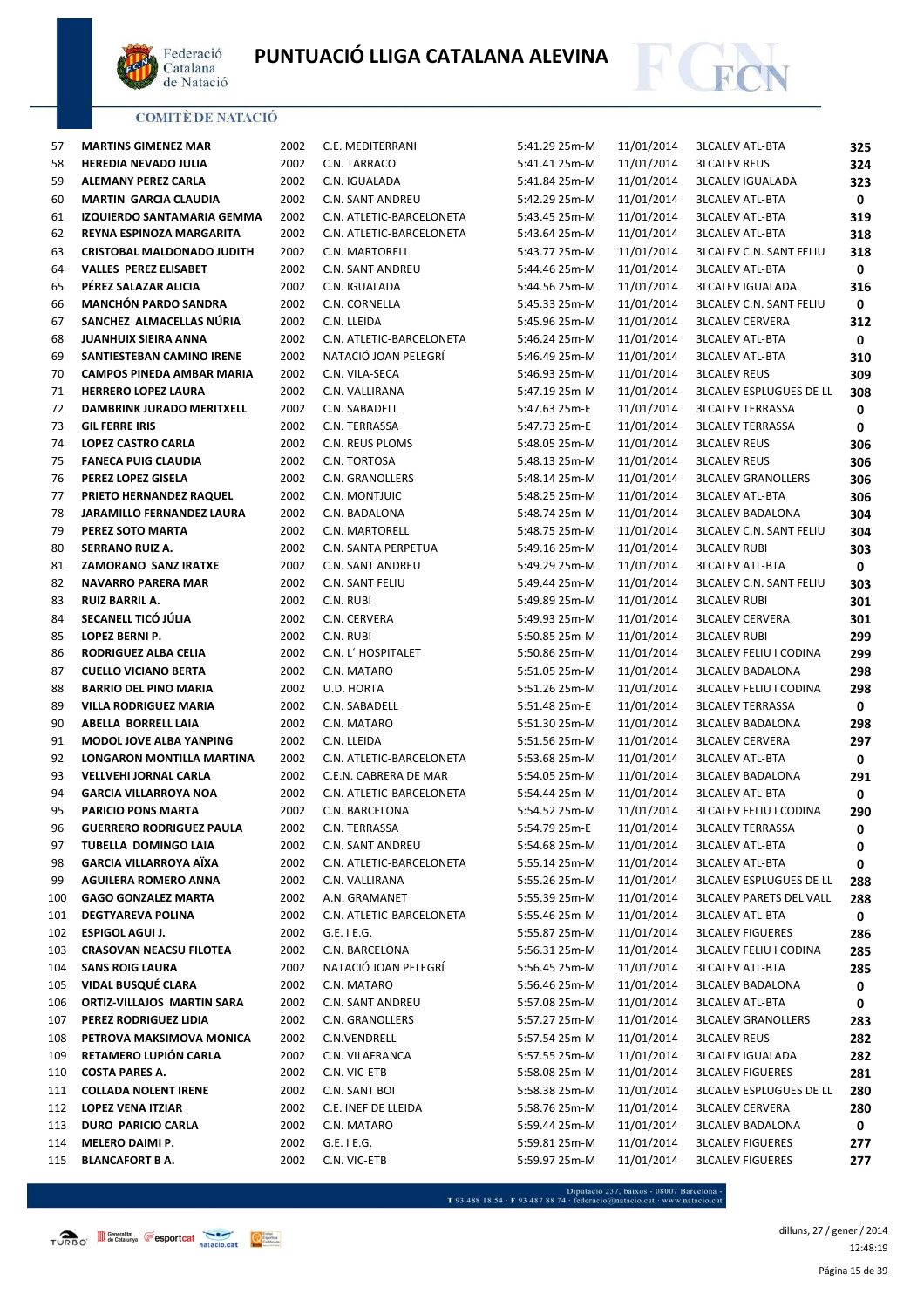



| 116 | <b>GOMEZ RIBAS IRENE</b>            | 2002 | C.N. CERVERA                                 | 6:00.00 25m-M | 11/01/2014 | <b>3LCALEV CERVERA</b>         | 277 |
|-----|-------------------------------------|------|----------------------------------------------|---------------|------------|--------------------------------|-----|
| 117 | PARRA MOYA ERICA                    | 2002 | C.N. MATARO                                  | 6:00.69 25m-M | 11/01/2014 | <b>3LCALEV BADALONA</b>        | 0   |
| 118 | <b>ALBERT ROMERO ANNA</b>           | 2002 | C.N. CALDAS                                  | 6:00.94 25m-M | 11/01/2014 | <b>3LCALEV PARETS DEL VALL</b> | 275 |
| 119 | AGUIAR ALVAR DANA                   | 2002 | C.N. CORNELLA                                | 6:01.11 25m-M | 11/01/2014 | <b>3LCALEV C.N. SANT FELIU</b> | 0   |
| 120 | <b>GARCIA-PULGAR RIELVES ALICIA</b> | 2002 | C.N. SABADELL                                | 6:01.77 25m-E | 11/01/2014 | <b>3LCALEV TERRASSA</b>        | 0   |
| 121 | <b>GRAUPERA GARCIA SANDRA</b>       | 2002 | C.N. MATARO                                  | 6:02.81 25m-M | 11/01/2014 | <b>3LCALEV BADALONA</b>        | 0   |
| 122 | SADURNI CASTELLA ARIADNA            | 2002 | C.E.N. CABRERA DE MAR                        | 6:03.19 25m-M | 11/01/2014 | <b>3LCALEV BADALONA</b>        | 269 |
| 123 | <b>MEDALLO BONO ANNA</b>            | 2002 | NATACIÓ JOAN PELEGRÍ                         | 6:03.70 25m-M | 11/01/2014 | <b>3LCALEV ATL-BTA</b>         | 268 |
| 124 | <b>BIOSCA GUILLAMON GEORGINA</b>    | 2002 | C.N. TERRASSA                                | 6:04.23 25m-E | 11/01/2014 | <b>3LCALEV TERRASSA</b>        | 0   |
| 125 | <b>CORTES ALVAREZ MARIONA</b>       | 2002 | C.N. MOLINS DE REI                           | 6:04.26 25m-M | 11/01/2014 | <b>3LCALEV C.N. SANT FELIU</b> | 267 |
| 126 | LAZARO LLORENS ANNA                 | 2002 | C.N. CALELLA                                 | 6:04.55 25m-M | 11/01/2014 | <b>3LCALEV GRANOLLERS</b>      | 266 |
| 127 | <b>GONZALEZ LUQUE ALBA</b>          | 2002 | C.N. SANT BOI                                | 6:04.80 25m-M | 11/01/2014 | <b>3LCALEV ESPLUGUES DE LL</b> | 266 |
| 128 | <b>OLIVE MARTI ALBA</b>             | 2002 | C.N. CATALUNYA                               | 6:05.48 25m-M | 11/01/2014 | <b>3LCALEV FELIU I CODINA</b>  | 264 |
| 128 | NAVARRO CABALLERO LORENA            | 2002 | C.N. REUS PLOMS                              | 6:05.48 25m-M | 11/01/2014 | <b>3LCALEV REUS</b>            | 264 |
| 130 | <b>CASTRO GUIJARRO MIREIA</b>       | 2002 | CAMBRILS C.N.                                | 6:05.49 25m-M | 11/01/2014 | <b>3LCALEV REUS</b>            | 264 |
| 131 | TERRE MARTI MARTINA                 | 2002 | C.N. CATALUNYA                               | 6:06.16 25m-M | 11/01/2014 | <b>3LCALEV FELIU I CODINA</b>  | 263 |
| 132 | <b>BENITES URRUTIA MAITE</b>        | 2002 | C.N. GRANOLLERS                              | 6:06.26 25m-M | 11/01/2014 | <b>3LCALEV GRANOLLERS</b>      | 263 |
| 133 | <b>REYES RODRIGUEZ CRISTINA</b>     | 2002 | C.N. ESPLUGUES                               | 6:06.54 25m-M | 11/01/2014 | <b>3LCALEV ESPLUGUES DE LL</b> | 262 |
| 134 | <b>BRAVO MORILLAS CARLA</b>         | 2002 | C.N. PRAT LLOBREGAT                          | 6:06.60 25m-M | 11/01/2014 | <b>3LCALEV C.N. SANT FELIU</b> | 262 |
| 135 | <b>VILLAR BOGAS TANIA</b>           | 2002 | C.N. L' HOSPITALET                           | 6:06.78 25m-M | 11/01/2014 | <b>3LCALEV FELIU I CODINA</b>  | 262 |
| 136 | <b>GONZALEZ GUILLEM LAURA</b>       | 2002 | <b>C.N. SANT ANDREU</b>                      | 6:06.90 25m-M | 11/01/2014 | <b>3LCALEV ATL-BTA</b>         | 0   |
| 137 | ZÁRATE TOLEDO JÚLIA                 | 2002 | C.N. PARETS                                  | 6:07.07 25m-M | 11/01/2014 | <b>3LCALEV PARETS DEL VALL</b> | 261 |
| 138 | <b>DOMENE MARIN ALBA</b>            | 2002 | C.N. SANT BOI                                | 6:07.73 25m-M | 11/01/2014 | <b>3LCALEV ESPLUGUES DE LL</b> | 260 |
| 138 | <b>REYES SANZ NOELIA</b>            | 2002 | C.N. CALDAS                                  | 6:07.73 25m-M | 11/01/2014 | <b>3LCALEV PARETS DEL VALL</b> | 260 |
| 140 | LOPEZ NARBONA XENIA                 | 2002 | C.N. LLEIDA                                  | 6:07.75 25m-M | 11/01/2014 | <b>3LCALEV CERVERA</b>         | 260 |
| 141 | SANCHEZ FERRER JESSICA              | 2002 | C.N. SITGES                                  | 6:09.86 25m-M | 11/01/2014 | <b>3LCALEV SANT SADURNI</b>    | 255 |
| 142 | PERERA GARCIA ARES                  | 2002 | C.E.N.BALAGUER                               | 6:10.66 25m-M | 11/01/2014 | <b>3LCALEV CERVERA</b>         | 253 |
| 143 | <b>MORENO CONTRERAS MARINA</b>      | 2002 | C.N. SANT BOI                                | 6:11.72 25m-M | 11/01/2014 | <b>3LCALEV ESPLUGUES DE LL</b> | 0   |
| 144 | <b>FERRANDO LORENZO ONA</b>         | 2002 | FEDERACIÓ ANDORRANA                          | 6:13.23 25m-M | 11/01/2014 | 3ALEVI_FAN                     | 248 |
| 145 | ZAMBRANO ELVIRA ALICIA              | 2002 | C.N. PARETS                                  | 6:13.33 25m-M | 11/01/2014 | <b>3LCALEV PARETS DEL VALL</b> | 248 |
| 146 | <b>ELFARKH SILVESTRE CONSTANZA</b>  | 2002 | CLUB ESPORTIU EUROPA SPORTS CE 6:13.73 25m-M |               | 11/01/2014 | <b>3LCALEV PARETS DEL VALL</b> | 247 |
| 147 | <b>LOSHUERTOS TORRECILLAS E.</b>    | 2002 | A.E.N. JUPITER SANT MARTI                    | 6:14.47 25m-M | 11/01/2014 | <b>3LCALEV BADALONA</b>        | 246 |
| 148 | DOMINGUEZ REY PAULA                 | 2002 | U.D. HORTA                                   | 6:14.55 25m-M | 11/01/2014 | <b>3LCALEV FELIU I CODINA</b>  | 246 |
| 149 | <b>RAMOS MARTINS MERITXELL</b>      | 2002 | FEDERACIÓ ANDORRANA                          | 6:14.95 25m-M | 11/01/2014 | 3ALEVI_FAN                     | 245 |
| 150 | <b>SANZ SANTIAGO ANDREA</b>         | 2002 | C.N. CALELLA                                 | 6:14.97 25m-M | 11/01/2014 | <b>3LCALEV GRANOLLERS</b>      | 245 |
| 151 | <b>BURJONS BUXALLEU NURIA</b>       | 2002 | C.N. CALELLA                                 | 6:15.40 25m-M | 11/01/2014 | <b>3LCALEV GRANOLLERS</b>      | 244 |
| 152 | NIETO CACHINERO L.                  | 2002 | C.N. CASTELLFOLLIT                           | 6:15.56 25m-M | 11/01/2014 | <b>3LCALEV FIGUERES</b>        | 244 |
| 153 | <b>RUEDAS GIRAL JENNIFER</b>        | 2002 | C.N. VILA-SECA                               | 6:16.29 25m-M | 11/01/2014 | <b>3LCALEV REUS</b>            | 242 |
| 154 | <b>IVANOVA HRISTINA</b>             | 2002 | C.N. VILA-SECA                               | 6:17.17 25m-M | 11/01/2014 | <b>3LCALEV REUS</b>            | 241 |
| 155 | <b>ROMAN MAGRANS AURA</b>           | 2002 | C.N.VENDRELL                                 | 6:17.40 25m-M | 11/01/2014 | <b>3LCALEV REUS</b>            | 240 |
| 156 | <b>ASTASIO OLIVE ANNA</b>           | 2002 | C.N. TARRACO                                 | 6:17.70 25m-M | 11/01/2014 | <b>3LCALEV REUS</b>            | 240 |
| 157 | PEREZ MARCE MARTA                   | 2002 | C.N. LLEIDA                                  | 6:18.47 25m-M | 11/01/2014 | <b>3LCALEV CERVERA</b>         | 0   |
| 158 | <b>GARCIA SERRA JULIA</b>           | 2002 | C.N. SANT ADRIA                              | 6:19.09 25m-M | 11/01/2014 | <b>3LCALEV BADALONA</b>        | 237 |
| 159 | <b>BAUSILI BELL I.</b>              | 2002 | C.N. BADIA                                   | 6:19.57 25m-M | 11/01/2014 | <b>3LCALEV RUBI</b>            | 236 |
| 160 | <b>HOMS MARTÍNEZ MARTA</b>          | 2002 | C.N. SANT BOI                                | 6:19.86 25m-M | 11/01/2014 | <b>3LCALEV ESPLUGUES DE LL</b> | 0   |
| 161 | PALAU GRABUL L.                     | 2002 | C.N. OLOT                                    | 6:21.38 25m-M | 11/01/2014 | <b>3LCALEV FIGUERES</b>        | 233 |
| 162 | <b>CANTON PRIETO ESTHER</b>         | 2002 | C.N. SANT ADRIA                              | 6:21.73 25m-M | 11/01/2014 | <b>3LCALEV BADALONA</b>        | 232 |
| 163 | <b>ROS BORRELL MARTA</b>            | 2002 | C.N. TARRACO                                 | 6:21.86 25m-M | 11/01/2014 | <b>3LCALEV REUS</b>            | 232 |
| 164 | PEREZ PACHECO MARIA                 | 2002 | C.N. SANT FELIU                              | 6:23.17 25m-M | 11/01/2014 | <b>3LCALEV C.N. SANT FELIU</b> | 0   |
| 164 | <b>MOTA CALOMARDE LAURA</b>         | 2002 | C.N. MOLINS DE REI                           | 6:23.17 25m-M | 11/01/2014 | <b>3LCALEV C.N. SANT FELIU</b> | 229 |
| 166 | PARERA AVILÉS RITA                  | 2002 | C.N. SANT SADURNI                            | 6:23.38 25m-M | 11/01/2014 | <b>3LCALEV SANT SADURNI</b>    | 229 |
| 167 | <b>COSTA SABATE LAIA</b>            | 2002 | C.N. CALELLA                                 | 6:23.46 25m-M | 11/01/2014 | <b>3LCALEV GRANOLLERS</b>      | 0   |
| 168 | <b>MEDALLO BONO MARTA</b>           | 2002 | NATACIÓ JOAN PELEGRÍ                         | 6:24.10 25m-M | 11/01/2014 | <b>3LCALEV ATL-BTA</b>         | 228 |
| 169 | <b>MARCO DIAZ ADRIANA</b>           | 2002 | C.N. ESPLUGUES                               | 6:24.91 25m-M | 11/01/2014 | <b>3LCALEV ESPLUGUES DE LL</b> | 226 |
| 170 | <b>GOMEZ MORILLAS LAIA</b>          | 2002 | C.N. SANT BOI                                | 6:25.27 25m-M | 11/01/2014 | <b>3LCALEV ESPLUGUES DE LL</b> | 0   |
| 171 | MARSIÑACH MELGAREJO ABRIL           | 2002 | C.N. SANT ADRIA                              | 6:25.31 25m-M | 11/01/2014 | <b>3LCALEV BADALONA</b>        | 226 |
| 172 | CENTELLAS REÑÉ CARLA                | 2002 | C.N. TARREGA                                 | 6:26.00 25m-M | 11/01/2014 | <b>3LCALEV CERVERA</b>         | 224 |
| 172 | PEREZ SOLER JUDIT                   | 2002 | A.E.N. JUPITER SANT MARTI                    | 6:26.00 25m-M | 11/01/2014 | <b>3LCALEV BADALONA</b>        | 224 |
| 174 | HERNANDEZ BARRACHINA LAURA          | 2002 | C.E. MEDITERRANI                             | 6:26.88 25m-M | 11/01/2014 | <b>3LCALEV ATL-BTA</b>         | 223 |

 $\begin{minipage}{.45\textwidth} \begin{minipage}{.45\textwidth} \begin{tabular}{l} \bf{7.93.488.18.54\cdot F93.487.88.74\cdot{} \textbf{f} & \textbf{f} & \textbf{f} & \textbf{f} & \textbf{f} & \textbf{f} & \textbf{f} & \textbf{f} & \textbf{f} & \textbf{f} & \textbf{f} & \textbf{f} & \textbf{f} & \textbf{f} & \textbf{f} \\ \end{tabular} \end{minipage} \begin{minipage}{.45\textwidth} \begin{minipage}{.45\textwidth} \begin{$ 

Página 16 de 39 dilluns, 27 / gener / 2014 12:48:19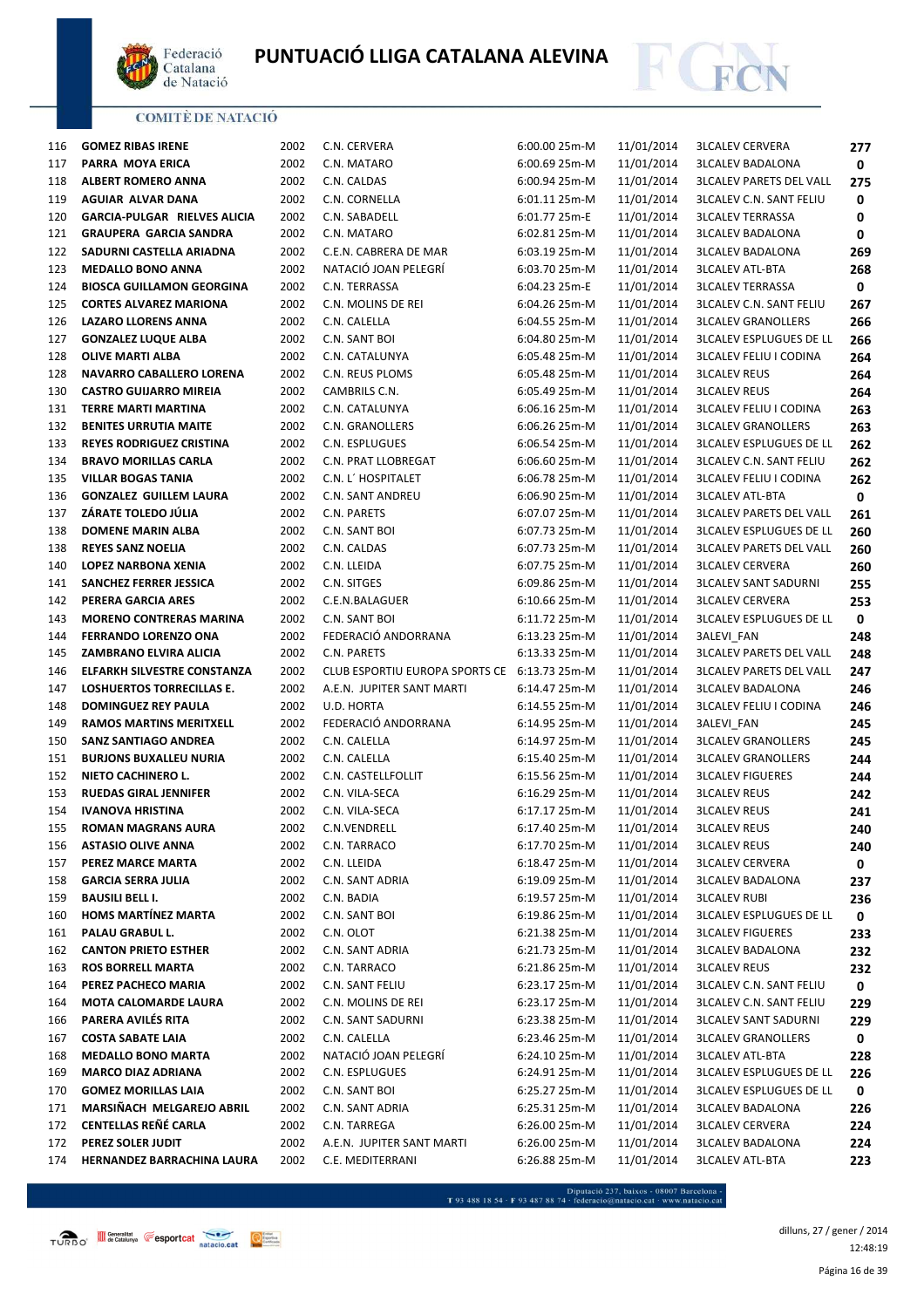



| 175 | PEREZ RODRIGUEZ PAULA              | 2002 | C.N. GRANOLLERS            | 6:27.15 25m-M | 11/01/2014 | <b>3LCALEV GRANOLLERS</b>      | 0   |
|-----|------------------------------------|------|----------------------------|---------------|------------|--------------------------------|-----|
| 176 | <b>RECHE RUIZ IRIS</b>             | 2002 | C.N. REUS PLOMS            | 6:27.24 25m-M | 11/01/2014 | <b>3LCALEV REUS</b>            | 222 |
| 177 | PINO HERNANDEZ LAURA               | 2002 | C.N. VALLIRANA             | 6:28.18 25m-M | 11/01/2014 | <b>3LCALEV ESPLUGUES DE LL</b> | 221 |
| 178 | LOPEZ BARRIOS Mª DEL MAR           | 2002 | C.N. CALDAS                | 6:28.24 25m-M | 11/01/2014 | <b>3LCALEV PARETS DEL VALL</b> | 221 |
| 179 | <b>MALDONADO FERNANDEZ-CONDE I</b> | 2002 | C.N. GRANOLLERS            | 6:28.77 25m-M | 11/01/2014 | <b>3LCALEV GRANOLLERS</b>      | 0   |
| 180 | PALACIN GARCIA LAIA                | 2002 | C.E.N.BALAGUER             | 6:29.00 25m-M | 11/01/2014 | <b>3LCALEV CERVERA</b>         | 219 |
| 181 | <b>ESCOLAR CLAVAGUERA AINA</b>     | 2002 | C.N. BARCELONA             | 6:30.47 25m-M | 11/01/2014 | <b>3LCALEV FELIU I CODINA</b>  | 217 |
| 182 | <b>CHICA BALLESTEROS ALBA</b>      | 2002 | C.N. MATARO                | 6:30.64 25m-M | 11/01/2014 | <b>3LCALEV BADALONA</b>        | 0   |
| 183 | ROSELLÓ COSTA MARINA               | 2002 | CN.PINETONS CARDEDEU       | 6:30.86 25m-M | 11/01/2014 | <b>3LCALEV PARETS DEL VALL</b> | 216 |
| 184 | <b>GOMEZ BALLES N.</b>             | 2002 | C.N. RUBI                  | 6:33.23 25m-M | 11/01/2014 | <b>3LCALEV RUBI</b>            | 212 |
| 185 | CALDÚ BALAGUÉ ARIADNA              | 2002 | U.D. HORTA                 | 6:33.59 25m-M | 11/01/2014 | <b>3LCALEV FELIU I CODINA</b>  | 0   |
| 186 | GÓMEZ GARCÍA MARÍA                 | 2002 | C.N. PARETS                | 6:33.73 25m-M | 11/01/2014 | <b>3LCALEV PARETS DEL VALL</b> | 211 |
| 187 | <b>VILA MARIN CARLOTA</b>          | 2002 | C.N. SANT FELIU            | 6:34.18 25m-M | 11/01/2014 | <b>3LCALEV C.N. SANT FELIU</b> | 0   |
| 188 | <b>GOMEZ NIÑO MIRIAM</b>           | 2002 | C.N. PRAT LLOBREGAT        | 6:34.22 25m-M | 11/01/2014 | <b>3LCALEV C.N. SANT FELIU</b> | 211 |
| 189 | <b>CURTO MACHI ARIAN</b>           | 2002 | C.N. TORTOSA               | 6:34.57 25m-M | 11/01/2014 | <b>3LCALEV REUS</b>            | 210 |
| 190 | <b>JIMENEZ PEREZ ELIA</b>          | 2002 | C.N. VALLIRANA             | 6:34.74 25m-M | 11/01/2014 | <b>3LCALEV ESPLUGUES DE LL</b> | 210 |
| 191 | <b>BARONET NOGU C.</b>             | 2002 | C.N. VIC-ETB               | 6:34.91 25m-M | 11/01/2014 | <b>3LCALEV FIGUERES</b>        | 210 |
| 192 | <b>MORENO RUIZ CRISTINA</b>        | 2002 | C.N. ESPLUGUES             | 6:35.11 25m-M | 11/01/2014 | <b>3LCALEV ESPLUGUES DE LL</b> | 209 |
| 193 | <b>LEAL DIAZ LORENA</b>            | 2002 | C.N. MARTORELL             | 6:35.36 25m-M | 11/01/2014 | <b>3LCALEV C.N. SANT FELIU</b> | 209 |
| 194 | <b>HERNANDEZ CARRASCO MARINA</b>   | 2002 | C.N. LLEIDA                | 6:35.66 25m-M | 11/01/2014 | <b>3LCALEV CERVERA</b>         | 0   |
| 195 | <b>MARTINEZ SAN N.</b>             | 2002 | C.N. BADIA                 | 6:36.03 25m-M | 11/01/2014 | <b>3LCALEV RUBI</b>            | 208 |
| 196 | <b>RUBIO DIAZ MIREIA</b>           | 2002 | C.N. SANT ADRIA            | 6:36.32 25m-M | 11/01/2014 | <b>3LCALEV BADALONA</b>        | 207 |
| 197 | LERMA SANCHEZ SARA                 | 2002 | C.N. SANT ADRIA            | 6:36.91 25m-M | 11/01/2014 | <b>3LCALEV BADALONA</b>        | 0   |
| 198 | <b>RAMOS VARGAS CLAUDIA</b>        | 2002 | C.N. SANT BOI              | 6:36.98 25m-M | 11/01/2014 | <b>3LCALEV ESPLUGUES DE LL</b> | 0   |
| 199 | PERA CARRASCO ALEJANDRA            | 2002 | C.N. SITGES                | 6:37.63 25m-M | 11/01/2014 | <b>3LCALEV SANT SADURNI</b>    | 205 |
| 200 | PEREZ DE OLAGUER CASTELLV M.       | 2002 | C.N. TARRACO               | 6:38.48 25m-M | 11/01/2014 | <b>3LCALEV REUS</b>            | 0   |
| 201 | SEBASTIA MORON MARIA               | 2002 | C.N. SANT SADURNI          | 6:39.18 25m-M | 11/01/2014 | <b>3LCALEV SANT SADURNI</b>    | 203 |
| 202 | <b>JANE MORENO ABRIL</b>           | 2002 | C.N. BARCELONA             | 6:39.57 25m-M | 11/01/2014 | <b>3LCALEV FELIU I CODINA</b>  | 0   |
| 203 | <b>PRO RODRIGUEZ PAULA</b>         | 2002 | C.N. VILAFRANCA            | 6:41.63 25m-M | 11/01/2014 | <b>3LCALEV IGUALADA</b>        | 199 |
| 204 | <b>MORENO VARGAS LIDIA</b>         | 2002 | C.N. CALELLA               | 6:42.61 25m-M | 11/01/2014 | <b>3LCALEV GRANOLLERS</b>      | 0   |
| 205 | <b>HERNANDEZ GA G.</b>             | 2002 | C.N. CERDANYOLA            | 6:44.00 25m-M | 11/01/2014 | <b>3LCALEV RUBI</b>            | 196 |
| 206 | DIAZ GARCIA N.                     | 2002 | C.N. BADIA                 | 6:44.41 25m-M | 11/01/2014 | <b>3LCALEV RUBI</b>            | 195 |
| 207 | <b>MORENO LLANES MENCIA</b>        | 2002 | C.N. MOLINS DE REI         | 6:44.70 25m-M | 11/01/2014 | <b>3LCALEV C.N. SANT FELIU</b> | 195 |
| 208 | <b>ROS TORRAS MARIONA</b>          | 2002 | C.E. MEDITERRANI           | 6:47.41 25m-M | 11/01/2014 | <b>3LCALEV ATL-BTA</b>         | 191 |
| 209 | <b>AGUILAR PEREZ REGINA</b>        | 2002 | C.N.VENDRELL               | 6:49.39 25m-M | 11/01/2014 | <b>3LCALEV REUS</b>            | 188 |
| 210 | MONFERRER ALVAREZ MARINA           | 2002 | C.N. MINORISA              | 6:49.67 25m-E | 11/01/2014 | <b>3LCALEV TERRASSA</b>        | 188 |
| 211 | <b>MONTIEL SANCHEZ ELENA</b>       | 2002 | C.N. ATLETIC-BARCELONETA   | 6:53.92 25m-M | 11/01/2014 | <b>3LCALEV ATL-BTA</b>         | 0   |
| 212 | <b>SUAREZ BRES NINA</b>            | 2002 | FEDERACIÓ ANDORRANA        | 6:54.30 25m-M | 11/01/2014 | 3ALEVI_FAN                     | 181 |
| 213 | <b>MARQUEZ SALVADOR CARLA</b>      | 2002 | C.N. MARTORELL             | 6:54.67 25m-M | 11/01/2014 | <b>3LCALEV C.N. SANT FELIU</b> | 0   |
| 214 | <b>ASENSIO ROSA C.</b>             | 2002 | C.N. RUBI                  | 6:55.07 25m-M | 11/01/2014 | <b>3LCALEV RUBI</b>            | 180 |
| 215 | <b>GRUART GALLOSTRA ANNA</b>       | 2002 | CLUB NATACIÓ LLORET DE MAR | 6:55.92 25m-M | 11/01/2014 | <b>3LCALEV GRANOLLERS</b>      | 179 |
| 216 | TORREBLANCA CATALAN JANA           | 2002 | C.N. NAVAS                 | 6:56.47 25m-M | 11/01/2014 | <b>3LCALEV BERGA- EL TOSSA</b> | 179 |
| 217 | <b>CUNILL PEÑA NURIA</b>           | 2002 | CLUB ESPORTIU BERGA RESORT | 6:56.67 25m-M | 11/01/2014 | <b>3LCALEV BERGA- EL TOSSA</b> | 178 |
| 218 | <b>BALLARA SALA ALBA</b>           | 2002 | CLUB ESPORTIU BERGA RESORT | 6:57.10 25m-M | 11/01/2014 | <b>3LCALEV BERGA- EL TOSSA</b> | 178 |
| 219 | DEL VALLE CANTERO YAIZA            | 2002 | C.N. PRAT LLOBREGAT        | 6:58.73 25m-M | 11/01/2014 | <b>3LCALEV C.N. SANT FELIU</b> | 176 |
| 220 | <b>SANZ OLIVA AINA</b>             | 2002 | C.N.CASTELLET              | 6:59.02 25m-M | 11/01/2014 | <b>3LCALEV BERGA- EL TOSSA</b> | 175 |
| 221 | <b>QUERO JIMENE L.</b>             | 2002 | C.N. VIC-ETB               | 6:59.12 25m-M | 11/01/2014 | <b>3LCALEV FIGUERES</b>        | 175 |
| 222 | <b>MATAS SARIOL THAIS</b>          | 2002 | C.N. SITGES                | 6:59.78 25m-M | 11/01/2014 | <b>3LCALEV SANT SADURNI</b>    | 174 |
| 223 | <b>MARQUEZ BELMONTE ESTHER</b>     | 2002 | C.N. PARETS                | 6:59.88 25m-M | 11/01/2014 | <b>3LCALEV PARETS DEL VALL</b> | 174 |
| 224 | POLO MACIA AINA                    | 2002 | C.N. CATALUNYA             | 7:00.47 25m-M | 11/01/2014 | <b>3LCALEV FELIU I CODINA</b>  | 0   |
| 225 | LLADÓ GOMEZ CRISTINA               | 2002 | C.N. SALLENT               | 7:03.66 25m-M | 11/01/2014 | <b>3LCALEV SANT SADURNI</b>    | 170 |
| 226 | <b>GARCIA ARRASA LLUISA</b>        | 2002 | C.N. VALLIRANA             | 7:04.09 25m-M | 11/01/2014 | <b>3LCALEV ESPLUGUES DE LL</b> | 0   |
| 227 | NICOLAU GONZALEZ CLARA             | 2002 | C.N. CATALUNYA             | 7:05.10 25m-M | 11/01/2014 | <b>3LCALEV FELIU I CODINA</b>  | 0   |
| 228 | <b>VIZCAINO GOMEZ NOA</b>          | 2002 | C.N. MARTORELL             | 7:07.18 25m-M | 11/01/2014 | <b>3LCALEV C.N. SANT FELIU</b> | 0   |
| 229 | <b>BARBA MARTIN CLAUDIA</b>        | 2002 | C.N. PARETS                | 7:07.99 25m-M | 11/01/2014 | <b>3LCALEV PARETS DEL VALL</b> | 0   |
| 230 | <b>SALLAS ISERN ROSA</b>           | 2002 | C.N. MINORISA              | 7:10.84 25m-E | 11/01/2014 | <b>3LCALEV TERRASSA</b>        | 0   |
| 231 | <b>CONEJERO MORENO AITANA</b>      | 2002 | C.N. SANT BOI              | 7:10.88 25m-M | 11/01/2014 | <b>3LCALEV ESPLUGUES DE LL</b> | 0   |
| 232 | <b>GARRANCHO ME L.</b>             | 2002 | C.N. BADIA                 | 7:13.61 25m-M | 11/01/2014 | <b>3LCALEV RUBI</b>            | 158 |
| 233 | <b>GARCIA CASTELLAR ANNA</b>       | 2002 | C.N.CASTELLET              | 7:14.97 25m-M | 11/01/2014 | <b>3LCALEV BERGA- EL TOSSA</b> | 157 |
|     |                                    |      |                            |               |            |                                |     |

 $\begin{minipage}{.45\textwidth} \begin{minipage}{.45\textwidth} \begin{tabular}{l} \bf{7.93.488.18.54$\cdot$ F 93.487 88.74$\cdot$ federació@natacio.cat$\cdot$ www.natacio.cat.\end{tabular} \end{minipage} \end{minipage}$ 

Página 17 de 39 dilluns, 27 / gener / 2014 12:48:19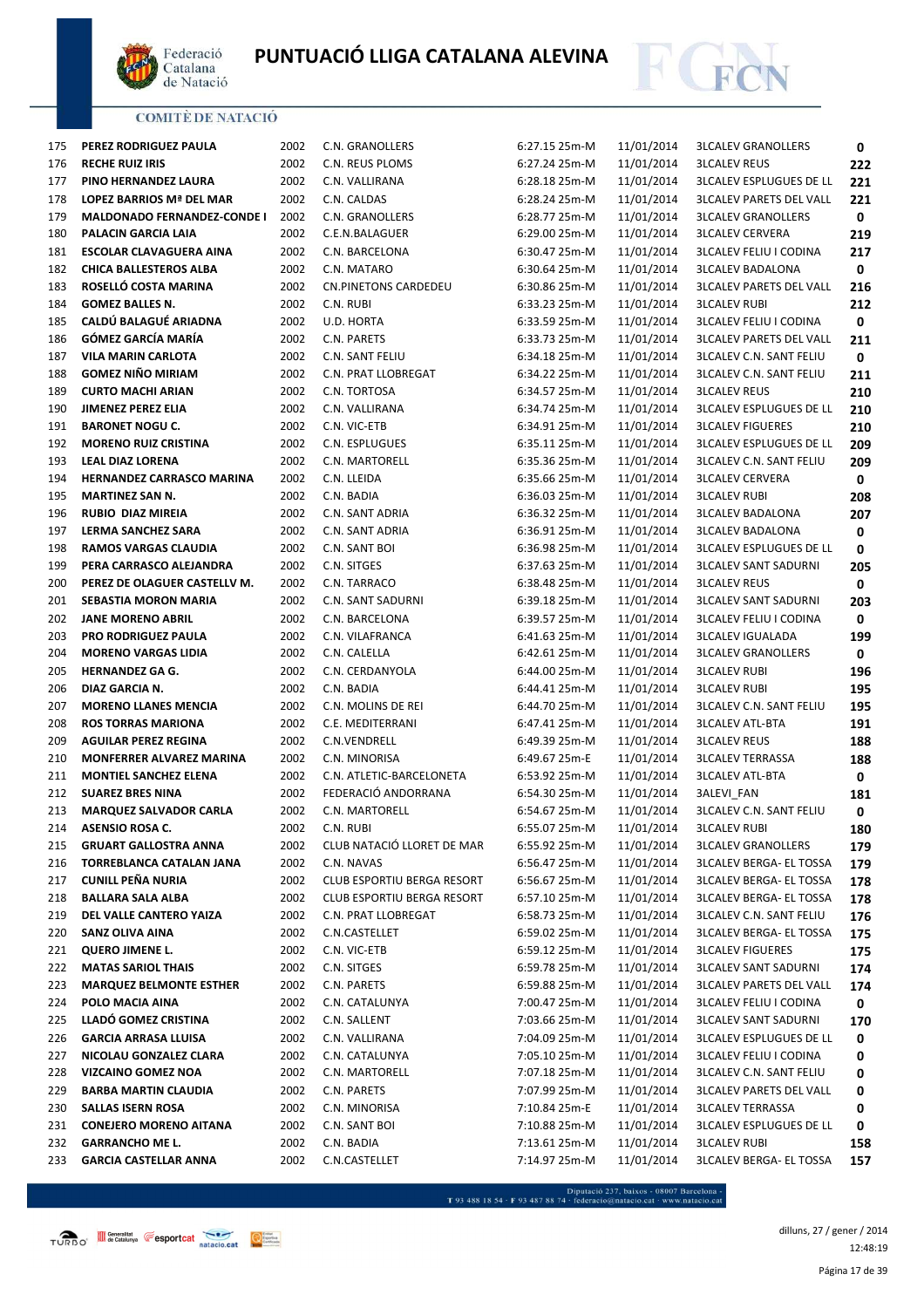



| 234 | <b>ROMERO RUBIO MARIA</b>      | 2002 | C.N.VENDRELL                      | 7:15.87 25m-M | 11/01/2014 | <b>3LCALEV REUS</b>            | 156 |
|-----|--------------------------------|------|-----------------------------------|---------------|------------|--------------------------------|-----|
| 235 | <b>SOBANY BOSCH MARIA</b>      | 2002 | FEDERACIÓ ANDORRANA               | 7:16.25 25m-M | 11/01/2014 | <b>3ALEVI FAN</b>              | 155 |
| 236 | MUÑOZ SÁNCHEZ PAULA            | 2002 | C.N. PARETS                       | 7:17.73 25m-M | 11/01/2014 | <b>3LCALEV PARETS DEL VALL</b> | 0   |
| 237 | <b>ESTANY CUSELL LAIA</b>      | 2002 | C.N. CALELLA                      | 7:21.44 25m-M | 11/01/2014 | <b>3LCALEV GRANOLLERS</b>      | 0   |
| 238 | PADULLÉS MAJ I.                | 2002 | C.N. FIGUERES                     | 7:21.88 25m-M | 11/01/2014 | <b>3LCALEV FIGUERES</b>        | 149 |
| 239 | <b>RAMON DIEZ VERONICA</b>     | 2002 | C.N. VILA-SECA                    | 7:22.20 25m-M | 11/01/2014 | <b>3LCALEV REUS</b>            | 149 |
| 240 | <b>CAPARROS FICAPAL MIREIA</b> | 2002 | C.N. MINORISA                     | 7:23.40 25m-E | 11/01/2014 | <b>3LCALEV TERRASSA</b>        | 0   |
| 241 | ROVIRA RESINO JÚLIA            | 2002 | C.N. VILAFRANCA                   | 7:24.38 25m-M | 11/01/2014 | <b>3LCALEV IGUALADA</b>        | 147 |
| 242 | <b>FLORES DE HARO MIREIA</b>   | 2002 | C.N. SALLENT                      | 7:25.04 25m-M | 11/01/2014 | <b>3LCALEV SANT SADURNI</b>    | 146 |
| 243 | <b>VENTURA AGUSTÍ CRISTINA</b> | 2002 | C.N. VILAFRANCA                   | 7:26.14 25m-M | 11/01/2014 | <b>3LCALEV IGUALADA</b>        | 145 |
| 244 | <b>SÁNCHEZ HONRADO ALBA</b>    | 2002 | C.N.CASTELLET                     | 7:35.99 25m-M | 11/01/2014 | <b>3LCALEV BERGA- EL TOSSA</b> | 136 |
| 245 | <b>PONCE REINOSO GIULIANA</b>  | 2002 | MANYANET C.N.                     | 7:42.70 25m-M | 11/01/2014 | <b>3LCALEV ATL-BTA</b>         | 130 |
| 246 | <b>GALLEGO CAST B.</b>         | 2002 | C.N. CERDANYOLA                   | 7:45.91 25m-M | 11/01/2014 | <b>3LCALEV RUBI</b>            | 127 |
| 247 | <b>VENTURA AGUSTI MARIA</b>    | 2002 | C.N. VILAFRANCA                   | 8:01.99 25m-M | 11/01/2014 | <b>3LCALEV IGUALADA</b>        | 0   |
| 248 | <b>MACIA COMELLAS CLÀUDIA</b>  | 2002 | <b>CLUB ESPORTIU BERGA RESORT</b> | 8:10.47 25m-M | 11/01/2014 | <b>3LCALEV BERGA- EL TOSSA</b> | 109 |
| 249 | <b>CANDALIGA SERRA ANNA</b>    | 2002 | C.N. SALLENT                      | 8:17.69 25m-M | 11/01/2014 | <b>3LCALEV SANT SADURNI</b>    | 104 |
| 250 | <b>RUIZ CLARA</b>              | 2002 | C.P.PUIGCERDA                     | 8:23.13 25m-M | 11/01/2014 | <b>3ALEVI FAN</b>              | 101 |
|     |                                |      |                                   |               |            |                                |     |

- Diputació 237, baixos - 08007 Barcelona<br>1934 - 1934 - 1934 - 1934 - 1937 - 1948 - 1949 - 1949 - 1949 - 1949 - 1949 - 1949 - 1949 - 1949 - 1949 - 1949 - 1949 - 1949 - 1949 - 1949 - 1949 - 1949 - 1949 - 1949 - 1949 - 1949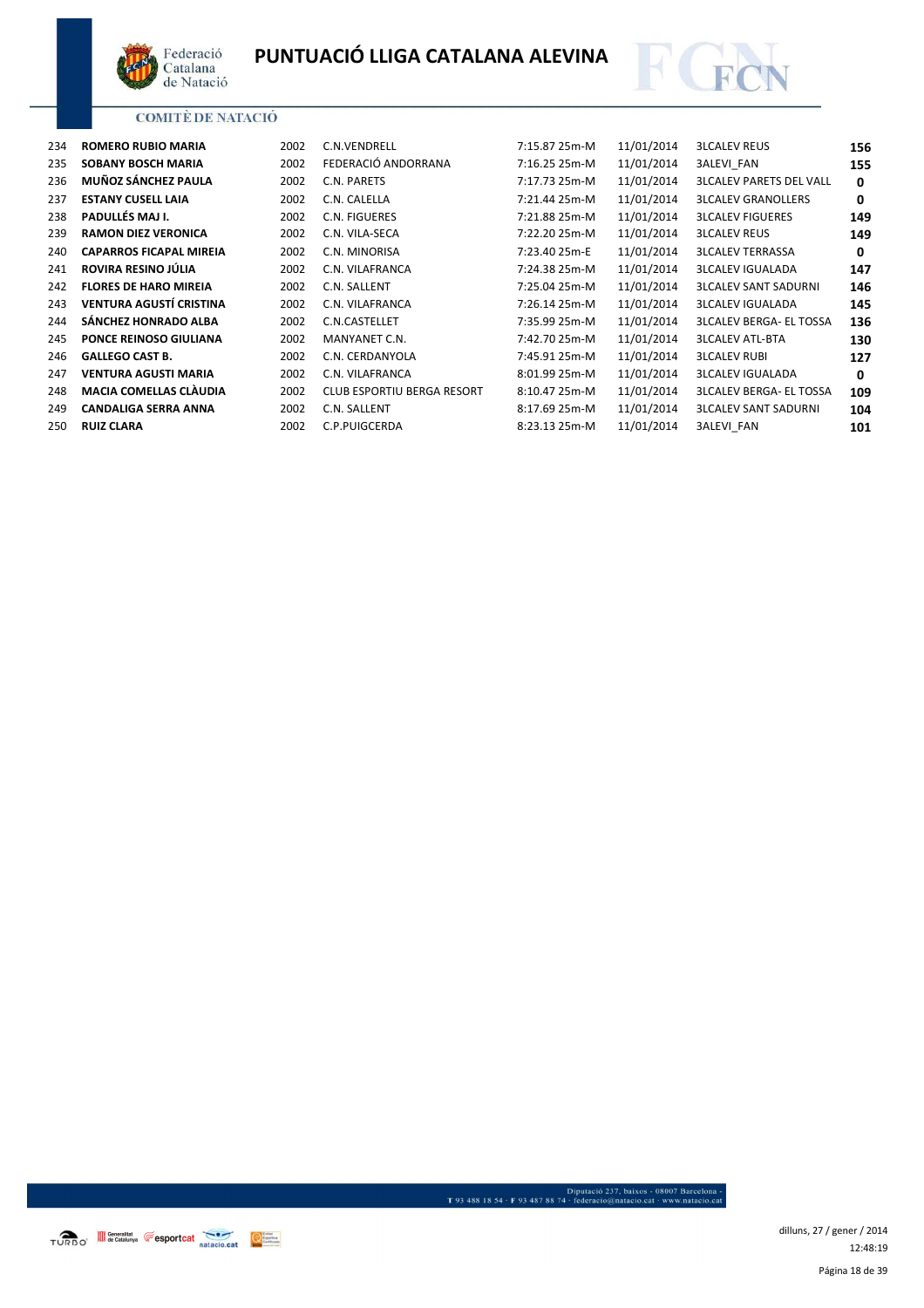



# **100 m. ESTILS IND. MASCULÍ 12 A**

| Pos.           | <b>Nom</b>                            | Any  | Club                                         | <b>Marca</b>  | Data       | Lloc                           | <b>FINA</b> |
|----------------|---------------------------------------|------|----------------------------------------------|---------------|------------|--------------------------------|-------------|
| $\mathbf{1}$   | <b>COSTANZIA DI COSTIGLIOLE ROCCO</b> | 2002 | C.E. MEDITERRANI                             | 1:15.58 25m-M | 11/01/2014 | <b>3LCALEV ATL-BTA</b>         | 299         |
| $\overline{2}$ | <b>BURGOS SEVA VICTOR</b>             | 2002 | <b>C.N. SANT ANDREU</b>                      | 1:17.01 25m-M | 11/01/2014 | <b>3LCALEV ATL-BTA</b>         | 283         |
| 3              | <b>MOLLA YANES MARIO</b>              | 2002 | C.N. CATALUNYA                               | 1:17.15 25m-M | 11/01/2014 | <b>3LCALEV FELIU I CODINA</b>  | 281         |
| 4              | DÍEZ RODELLINO ÒSCAR                  | 2002 | C.N. IGUALADA                                | 1:17.37 25m-M | 11/01/2014 | <b>3LCALEV IGUALADA</b>        | 279         |
| 5              | <b>KHRYPUNOV EUGENIO</b>              | 2002 | C.N. BARCELONA                               | 1:17.55 25m-M | 11/01/2014 | <b>3LCALEV FELIU I CODINA</b>  | 277         |
| 6              | <b>ORTEGA GOMEZ ARTURO</b>            | 2002 | C.N. SABADELL                                | 1:18.55 25m-E | 11/01/2014 | <b>3LCALEV TERRASSA</b>        | 269         |
| 7              | <b>CABALLERO AZNAR PAU</b>            | 2002 | A.N. GRAMANET                                | 1:19.03 25m-M | 11/01/2014 | <b>3LCALEV PARETS DEL VALL</b> | 262         |
| 8              | <b>MORALES CEBEY HECTOR</b>           | 2002 | C.N. GRANOLLERS                              | 1:19.16 25m-M | 11/01/2014 | <b>3LCALEV GRANOLLERS</b>      | 260         |
| 9              | <b>RUBIO CARMONA DAVID</b>            | 2002 | C.N. SABADELL                                | 1:19.77 25m-E | 11/01/2014 | <b>3LCALEV TERRASSA</b>        | 256         |
| 10             | USECHI ELIZARI GUILLERMO              | 2002 | C.N. BARCELONA                               | 1:19.96 25m-M | 11/01/2014 | <b>3LCALEV FELIU I CODINA</b>  | 253         |
| 11             | <b>CABELLO BERZOSA ADRIA</b>          | 2002 | C.N. REUS PLOMS                              | 1:20.28 25m-M | 11/01/2014 | <b>3LCALEV REUS</b>            | 250         |
| 12             | <b>VELASCO MEND P.</b>                | 2002 | C.N. BADIA                                   | 1:20.42 25m-M | 11/01/2014 | <b>3LCALEV RUBI</b>            | 248         |
| 13             | <b>CANELLES PUJALS GERARD</b>         | 2002 | C.E. MEDITERRANI                             | 1:20.61 25m-M | 11/01/2014 | <b>3LCALEV ATL-BTA</b>         | 247         |
| 14             | <b>VERDEJO EDO ALEX</b>               | 2002 | C.N. SANT BOI                                | 1:20.79 25m-M | 11/01/2014 | <b>3LCALEV ESPLUGUES DE LL</b> | 245         |
| 15             | <b>BERMEJO BORRELLA ANDREU</b>        | 2002 | C.N. IGUALADA                                | 1:20.87 25m-M | 11/01/2014 | <b>3LCALEV IGUALADA</b>        | 244         |
| 16             | <b>CASTRO MORALES JUNIOR</b>          | 2002 | C.N. BARCELONA                               | 1:20.89 25m-M | 11/01/2014 | <b>3LCALEV FELIU I CODINA</b>  | 244         |
| 17             | SAN NICOLAS ALARCON ORIOL             | 2002 | C.N. SABADELL                                | 1:21.11 25m-E | 11/01/2014 | <b>3LCALEV TERRASSA</b>        | 244         |
| 18             | <b>GONZALEZ GARCIA JUAN</b>           | 2002 | C.N. TARRACO                                 | 1:21.07 25m-M | 11/01/2014 | <b>3LCALEV REUS</b>            | 243         |
| 19             | <b>SANTOS MARTIN ADRIAN</b>           | 2002 | C.N. SANT BOI                                | 1:21.22 25m-M | 11/01/2014 | <b>3LCALEV ESPLUGUES DE LL</b> | 241         |
| 20             | <b>ROYO CASADO ALEX</b>               | 2002 | C.N. CATALUNYA                               | 1:21.61 25m-M | 11/01/2014 | <b>3LCALEV FELIU I CODINA</b>  | 238         |
| 21             | SORIANO VILLALBA MARTÍ                | 2002 | C.N. CATALUNYA                               | 1:21.70 25m-M | 11/01/2014 | <b>3LCALEV FELIU I CODINA</b>  | 237         |
| 22             | RIBES ESCUDÉ ÈRIK                     | 2002 | C.N. MINORISA                                | 1:22.25 25m-E | 11/01/2014 | <b>3LCALEV TERRASSA</b>        | 234         |
| 23             | RUIZ DE CAÑA A.                       | 2002 | C.N. OLOT                                    | 1:22.84 25m-M | 11/01/2014 | <b>3LCALEV FIGUERES</b>        | 227         |
| 24             | <b>ORTIZ FOLGUERA GUILLEM</b>         | 2002 | C.N. CERVERA                                 | 1:22.88 25m-M | 11/01/2014 | <b>3LCALEV CERVERA</b>         | 227         |
| 25             | <b>MARCOS MORATA ROGER</b>            | 2002 | C.N. BARCELONA                               | 1:23.00 25m-M | 11/01/2014 | <b>3LCALEV FELIU I CODINA</b>  | 226         |
| 26             | YAGÜES ESCRIBA POL                    | 2002 | C.N. SABADELL                                | 1:23.64 25m-E | 11/01/2014 | <b>3LCALEV TERRASSA</b>        | 222         |
| 27             | <b>RAMIA VIVES GUILLEM</b>            | 2002 | C.N. BADALONA                                | 1:23.73 25m-M | 11/01/2014 | <b>3LCALEV BADALONA</b>        | 220         |
| 28             | <b>IRANZO RODRIGUEZ MARIO</b>         | 2002 | C.N. PREMIA                                  | 1:23.77 25m-M | 11/01/2014 | <b>3LCALEV GRANOLLERS</b>      | 220         |
| 29             | SOLDEVILA LOPEZ GERARD                | 2002 | C.N. GRANOLLERS                              | 1:23.79 25m-M | 11/01/2014 | <b>3LCALEV GRANOLLERS</b>      | 220         |
| 30             | <b>FILOSO GARCIA ALONSO</b>           | 2002 | C.N. SANT BOI                                | 1:24.08 25m-M | 11/01/2014 | <b>3LCALEV ESPLUGUES DE LL</b> | 217         |
| 31             | DELGADO VALLMITJANA ADRIA             | 2002 | C.N. SABADELL                                | 1:24.34 25m-E | 11/01/2014 | <b>3LCALEV TERRASSA</b>        | 0           |
| 32             | MOLINI IBAÑEZ ARNAU                   | 2002 | C.N. BADALONA                                | 1:24.44 25m-M | 11/01/2014 | <b>3LCALEV BADALONA</b>        | 215         |
| 33             | <b>CASAS CASTEI S.</b>                | 2002 | $G.E.$ I E.G.                                | 1:24.47 25m-M | 11/01/2014 | <b>3LCALEV FIGUERES</b>        | 214         |
| 34             | OLIVÉ VIVÓ ADRIÀ                      | 2002 | C.N. VILAFRANCA                              | 1:24.55 25m-M | 11/01/2014 | <b>3LCALEV IGUALADA</b>        | 214         |
| 35             | <b>ROCA PENA POL</b>                  | 2002 | C.N. LLEIDA                                  | 1:24.73 25m-M | 11/01/2014 | <b>3LCALEV CERVERA</b>         | 212         |
| 36             | MARTI I CANA I.                       | 2002 | C.N. OLOT                                    | 1:24.96 25m-M | 11/01/2014 | <b>3LCALEV FIGUERES</b>        | 211         |
| 37             | PINA VEGA S.                          | 2002 | C.N. RUBI                                    | 1:25.00 25m-M | 11/01/2014 | <b>3LCALEV RUBI</b>            | 210         |
| 38             | VILA VIÑOLAS A.                       | 2002 | C.N. CASTELLFOLLIT                           | 1:25.34 25m-M | 11/01/2014 | <b>3LCALEV FIGUERES</b>        | 208         |
| 39             | <b>COLLADO BARRIENTOS PABLO</b>       | 2002 | C.N. MONTJUIC                                | 1:25.55 25m-M | 11/01/2014 | <b>3LCALEV ATL-BTA</b>         | 206         |
| 40             | SOLÉ CAÑIZARES ARNAU                  | 2002 | C.N. SANT SADURNI                            | 1:25.69 25m-M | 11/01/2014 | <b>3LCALEV SANT SADURNI</b>    | 205         |
| 41             | DE LA MAZA URETA ASIER                | 2002 | C.N. GRANOLLERS                              | 1:26.12 25m-M | 11/01/2014 | <b>3LCALEV GRANOLLERS</b>      | 202         |
| 42             | <b>GRIJALVO REIXACH CESAR</b>         | 2002 | C.N. ATLETIC-BARCELONETA                     | 1:26.16 25m-M | 11/01/2014 | <b>3LCALEV ATL-BTA</b>         | 202         |
| 43             | <b>GRANERO PÉREZ JORDI</b>            | 2002 | C.N. GRANOLLERS                              | 1:26.23 25m-M | 11/01/2014 | <b>3LCALEV GRANOLLERS</b>      | 202         |
| 44             | <b>GALAN ROLDAN JAVIER</b>            | 2002 | C.N.SALOU                                    | 1:26.28 25m-M | 11/01/2014 | <b>3LCALEV REUS</b>            | 201         |
| 45             | ARROYO LOPEZ DEL CASTILLO ALEX        | 2002 | C.N. SANT ANDREU                             | 1:26.31 25m-M | 11/01/2014 | <b>3LCALEV ATL-BTA</b>         | 201         |
| 46             | <b>CASABELLA SANZ PAU</b>             | 2002 | C.N. ATLETIC-BARCELONETA                     | 1:26.67 25m-M | 11/01/2014 | <b>3LCALEV ATL-BTA</b>         | 198         |
| 47             | <b>CAPETA ROMERO ARTUS</b>            | 2002 | C.N. GRANOLLERS                              | 1:26.81 25m-M | 11/01/2014 | <b>3LCALEV GRANOLLERS</b>      | 0           |
| 48             | NUIBÓ FIGOLS ALBERT                   | 2002 | C.N. CERVERA                                 | 1:26.82 25m-M | 11/01/2014 | <b>3LCALEV CERVERA</b>         | 197         |
| 49             | NAVARRETE MUÑOZ ÁLVARO                | 2002 | CLUB ESPORTIU EUROPA SPORTS CE 1:26.83 25m-M |               | 11/01/2014 | <b>3LCALEV PARETS DEL VALL</b> | 197         |
| 50             | <b>MARTINEZ MARCHENA ADRIA</b>        | 2002 | C.E. MEDITERRANI                             | 1:26.87 25m-M | 11/01/2014 | <b>3LCALEV ATL-BTA</b>         | 197         |
| 51             | <b>VILLAMAYOR VILLAR ALEX</b>         | 2002 | U.D. HORTA                                   | 1:26.91 25m-M | 11/01/2014 | <b>3LCALEV FELIU I CODINA</b>  | 197         |
| 52             | TORRENT ORTI P.                       | 2002 | C.N. OLOT                                    | 1:27.04 25m-M | 11/01/2014 | <b>3LCALEV FIGUERES</b>        | 196         |
| 53             | <b>MONT SEGURA SERGI</b>              | 2002 | C.E.N. CABRERA DE MAR                        | 1:27.12 25m-M | 11/01/2014 | <b>3LCALEV BADALONA</b>        | 195         |
| 54             | <b>OVIEDO FOLCH ORIOL</b>             | 2002 | C.N. TERRASSA                                | 1:27.37 25m-E | 11/01/2014 | <b>3LCALEV TERRASSA</b>        | 195         |
| 55             | FERRI CARDONA JOAN                    | 2002 | C.N. MATARO                                  | 1:27.21 25m-M | 11/01/2014 | <b>3LCALEV BADALONA</b>        | 195         |
| 55             | MEZQUITA DEALBERT MAX                 | 2002 | C.N. MATARO                                  | 1:27.21 25m-M | 11/01/2014 | <b>3LCALEV BADALONA</b>        | 195         |

- Diputació 237, baixos - 08007 Barcelona<br>T 93 488 18 54 · F 93 487 88 74 · federacio@natacio.cat · www.natacio.cat

Página 19 de 39 dilluns, 27 / gener / 2014 12:48:19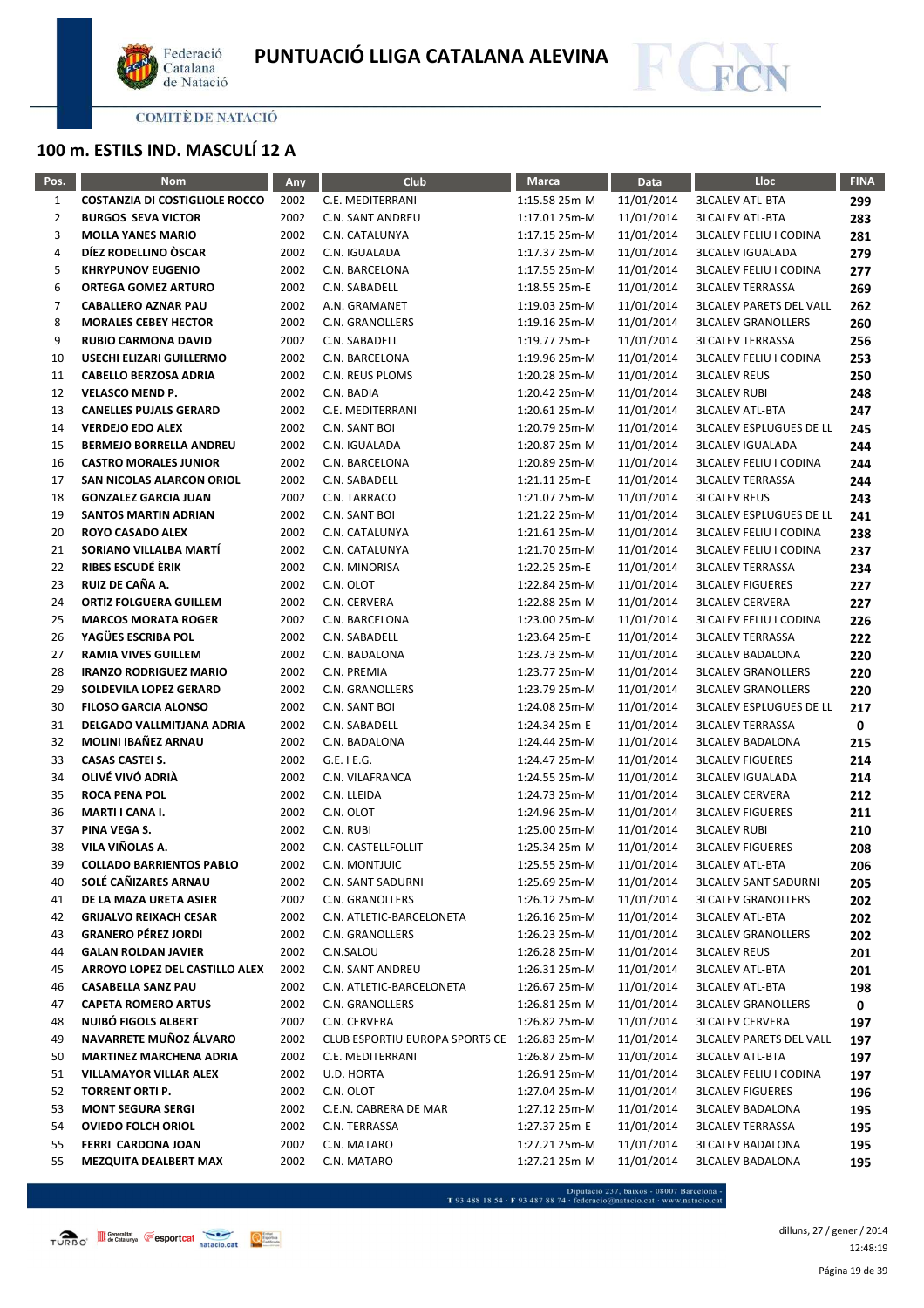



| 57  | <b>FREIXES RIERA MARC</b>         | 2002 | C.N. VILADECANS                              | 1:27.39 25m-M | 11/01/2014 | <b>3LCALEV ESPLUGUES DE LL</b> | 194 |
|-----|-----------------------------------|------|----------------------------------------------|---------------|------------|--------------------------------|-----|
| 58  | <b>ARMENGOL TRIVES GENIS</b>      | 2002 | C.E. MEDITERRANI                             | 1:27.49 25m-M | 11/01/2014 | <b>3LCALEV ATL-BTA</b>         | 193 |
| 59  | PAGÈS CANUDA P.                   | 2002 | C.N. VIC-ETB                                 | 1:27.55 25m-M | 11/01/2014 | <b>3LCALEV FIGUERES</b>        | 193 |
| 60  | <b>GIL JULIAN CARLOS</b>          | 2002 | C.N. SANT ANDREU                             | 1:27.65 25m-M | 11/01/2014 | <b>3LCALEV ATL-BTA</b>         | 192 |
| 61  | <b>ALVAREZ BIGAS MARCEL</b>       | 2002 | C.N. CATALUNYA                               | 1:27.66 25m-M | 11/01/2014 | <b>3LCALEV FELIU I CODINA</b>  | 192 |
| 62  | <b>ESPAÑA HERRERA PAU</b>         | 2002 | U.D. HORTA                                   | 1:27.67 25m-M | 11/01/2014 | <b>3LCALEV FELIU I CODINA</b>  | 192 |
| 63  | LOPEZ CASTAÑ M.                   | 2002 | C.N. RUBI                                    | 1:27.83 25m-M | 11/01/2014 | <b>3LCALEV RUBI</b>            | 191 |
| 64  | <b>BOSCH ALONSO MARTI</b>         | 2002 | C.E.N. CABRERA DE MAR                        | 1:27.91 25m-M | 11/01/2014 | <b>3LCALEV BADALONA</b>        | 190 |
| 65  | SORIANO MORENO PAU                | 2002 | C.N. BADALONA                                | 1:28.10 25m-M | 11/01/2014 | <b>3LCALEV BADALONA</b>        | 189 |
| 66  | <b>NARANJO PITA JONES CARLES</b>  | 2002 | C.N. IGUALADA                                | 1:28.41 25m-M | 11/01/2014 | <b>3LCALEV IGUALADA</b>        | 187 |
| 67  | LLINARES I TORRES M.              | 2002 | C.N. FIGUERES                                | 1:28.82 25m-M | 11/01/2014 | <b>3LCALEV FIGUERES</b>        | 184 |
| 68  | PALMA NOGUE M.                    | 2002 | C.N. OLOT                                    | 1:28.85 25m-M | 11/01/2014 | <b>3LCALEV FIGUERES</b>        | 184 |
| 68  | <b>MELÉNDEZ RAMOS EDUARD</b>      | 2002 | CLUB ESPORTIU EUROPA SPORTS CE 1:28.85 25m-M |               | 11/01/2014 | <b>3LCALEV PARETS DEL VALL</b> | 184 |
| 70  | <b>GONZALEZ SOLTERO MARC</b>      | 2002 | C.N. CALDAS                                  | 1:28.90 25m-M | 11/01/2014 | <b>3LCALEV PARETS DEL VALL</b> | 184 |
| 71  | <b>GONZALEZ RIGAU JOSEP RAMON</b> | 2002 | FEDERACIÓ ANDORRANA                          | 1:29.07 25m-M | 11/01/2014 | 3ALEVI_FAN                     | 183 |
| 72  | SOPESENS HERNANDEZ DIDAC          | 2002 | C.N. BARCELONA                               | 1:29.09 25m-M | 11/01/2014 | <b>3LCALEV FELIU I CODINA</b>  | 0   |
| 73  | <b>ROSICH VIDAL MIQUEL</b>        | 2002 | C.N. SALLENT                                 | 1:29.16 25m-M | 11/01/2014 | <b>3LCALEV SANT SADURNI</b>    | 182 |
| 74  | TENORIO IBÁN Y.                   | 2002 | C.N. RUBI                                    | 1:29.30 25m-M | 11/01/2014 | <b>3LCALEV RUBI</b>            | 181 |
| 75  | <b>SOLER GARGALLO JORDI</b>       | 2002 | C.N PIERA 2012                               | 1:29.34 25m-M | 11/01/2014 | <b>3LCALEV IGUALADA</b>        | 181 |
| 76  | MARTIN SULLÀ M.                   | 2002 | C.N. RUBI                                    | 1:29.40 25m-M | 11/01/2014 | <b>3LCALEV RUBI</b>            | 181 |
| 77  | SANTED VILLARROYA JAVIER          | 2002 | C.N. BARCELONA                               | 1:29.50 25m-M | 11/01/2014 | <b>3LCALEV FELIU I CODINA</b>  | 0   |
| 78  | <b>SOLE MOLINS MIQUEL</b>         | 2002 | C.N. LLEIDA                                  | 1:29.64 25m-M | 11/01/2014 | <b>3LCALEV CERVERA</b>         | 179 |
| 79  | <b>PUJADAS PUIG JORDI</b>         | 2002 | C.N. CALELLA                                 | 1:29.80 25m-M | 11/01/2014 | <b>3LCALEV GRANOLLERS</b>      | 178 |
| 80  | <b>CARRERAS BALTRONS ORIOL</b>    | 2002 | CLUB NATACIÓ LLORET DE MAR                   | 1:29.95 25m-M | 11/01/2014 | <b>3LCALEV GRANOLLERS</b>      | 178 |
| 81  | <b>MORENO CONTRERAS FERNANDO</b>  | 2002 | C.N. SANT BOI                                | 1:30.40 25m-M | 11/01/2014 | <b>3LCALEV ESPLUGUES DE LL</b> | 175 |
| 81  | <b>GARCIA VELAR M.</b>            | 2002 | C.N. BADIA                                   | 1:30.40 25m-M | 11/01/2014 | <b>3LCALEV RUBI</b>            | 175 |
| 83  | LÁZARO MOLINS GERARD              | 2002 | C.N. MINORISA                                | 1:30.72 25m-E | 11/01/2014 | <b>3LCALEV TERRASSA</b>        | 174 |
| 84  | <b>RUBIO RICO JAN</b>             | 2002 | C.N. IGUALADA                                | 1:30.60 25m-M | 11/01/2014 | <b>3LCALEV IGUALADA</b>        | 174 |
| 85  | <b>MOYA GARCIA GERARD</b>         | 2002 | C.N. VALLIRANA                               | 1:30.84 25m-M | 11/01/2014 | <b>3LCALEV ESPLUGUES DE LL</b> | 172 |
| 86  | <b>BAUSAN GOMEZ ROBERTO</b>       | 2002 | C.N. SANT ANDREU                             | 1:30.91 25m-M | 11/01/2014 | <b>3LCALEV ATL-BTA</b>         | 172 |
| 87  | <b>BAQUERO MORENO AIMAR-JOEL</b>  | 2002 | C.N. CATALUNYA                               | 1:31.00 25m-M | 11/01/2014 | <b>3LCALEV FELIU I CODINA</b>  | 0   |
| 88  | <b>GARCIA I MUÑOZ ABEL</b>        | 2002 | C.N. ESPLUGUES                               | 1:31.01 25m-M | 11/01/2014 | <b>3LCALEV ESPLUGUES DE LL</b> | 171 |
| 89  | <b>MARTINEZ LÓPEZ A.</b>          | 2002 | C.N. CASTELLFOLLIT                           | 1:31.06 25m-M | 11/01/2014 | <b>3LCALEV FIGUERES</b>        | 171 |
| 90  | <b>FLEITAS EMANUEL</b>            | 2002 | CLUB NATACIÓ LLORET DE MAR                   | 1:31.11 25m-M | 11/01/2014 | <b>3LCALEV GRANOLLERS</b>      | 171 |
| 91  | <b>LUCCHI LORENZO</b>             | 2002 | C.E. MEDITERRANI                             | 1:31.23 25m-M | 11/01/2014 | <b>3LCALEV ATL-BTA</b>         | 0   |
| 92  | PADILLA CAST G.                   | 2002 | C.N. RUBI                                    | 1:31.51 25m-M | 11/01/2014 | <b>3LCALEV RUBI</b>            | 0   |
| 93  | <b>CODINA RIERA G.</b>            | 2002 | C.N. VIC-ETB                                 | 1:31.65 25m-M | 11/01/2014 | <b>3LCALEV FIGUERES</b>        | 168 |
| 94  | FONT SAN AGUSTIN JOEL             | 2002 | C.N. ATLETIC-BARCELONETA                     | 1:31.68 25m-M | 11/01/2014 | <b>3LCALEV ATL-BTA</b>         | 168 |
| 95  | <b>FERRER MARTINEZ OT</b>         | 2002 | CLUB ESPORTIU BERGA RESORT                   | 1:31.99 25m-M | 11/01/2014 | <b>3LCALEV BERGA- EL TOSSA</b> | 166 |
| 96  | <b>TRASMONTE DOMENECH AIMAR</b>   | 2002 | C.N. CATALUNYA                               | 1:32.35 25m-M | 11/01/2014 | <b>3LCALEV FELIU I CODINA</b>  | 0   |
| 97  | WATZKA PARADA ROGER               | 2002 | C.N. SANT ANDREU                             | 1:32.45 25m-M | 11/01/2014 | <b>3LCALEV ATL-BTA</b>         | 0   |
| 98  | <b>LEBRANCHU YANN</b>             | 2002 | C.N. SITGES                                  | 1:32.52 25m-M | 11/01/2014 | <b>3LCALEV SANT SADURNI</b>    | 163 |
| 99  | MIRANDA NUÑEZ MARC                | 2002 | C.N. TERRASSA                                | 1:32.73 25m-E | 11/01/2014 | <b>3LCALEV TERRASSA</b>        | 163 |
| 100 | <b>MORALES CAELLES AITOR</b>      | 2002 | C.E.N.BALAGUER                               | 1:32.88 25m-M | 11/01/2014 | <b>3LCALEV CERVERA</b>         | 161 |
| 101 | <b>GIL BODELON GERARD</b>         | 2002 | C.N. MONTJUIC                                | 1:32.95 25m-M | 11/01/2014 | <b>3LCALEV ATL-BTA</b>         | 161 |
| 102 | <b>VAZQUEZ COUTADO NICOLAS</b>    | 2002 | C.N. SANT SADURNI                            | 1:33.24 25m-M | 11/01/2014 | <b>3LCALEV SANT SADURNI</b>    | 159 |
| 103 | RAMOS CASANOVAS OSCAR             | 2002 | C.N. SANT SADURNI                            | 1:33.28 25m-M | 11/01/2014 | <b>3LCALEV SANT SADURNI</b>    | 159 |
| 104 | PUERTAS ROJA V.                   | 2002 | C.N. RIEMBAU P.D'ARO                         | 1:33.30 25m-M | 11/01/2014 | <b>3LCALEV FIGUERES</b>        | 159 |
| 105 | <b>LUENGO MARTIN MARCO</b>        | 2002 | C.N. ATLETIC-BARCELONETA                     | 1:33.33 25m-M | 11/01/2014 | <b>3LCALEV ATL-BTA</b>         | 159 |
| 106 | <b>MARIN JIMENEZ VICTOR</b>       | 2002 | C.N. MONTJUIC                                | 1:33.51 25m-M | 11/01/2014 | <b>3LCALEV ATL-BTA</b>         | 158 |
| 107 | <b>VALDEOLIVAS RODRIGUEZ RAUL</b> | 2002 | C.N. BADALONA                                | 1:33.60 25m-M | 11/01/2014 | <b>3LCALEV BADALONA</b>        | 158 |
| 108 | <b>SEGURA ONORATO ADRIAN</b>      | 2002 | C.N. SANT BOI                                | 1:33.74 25m-M | 11/01/2014 | <b>3LCALEV ESPLUGUES DE LL</b> | 0   |
| 109 | <b>ERRANDO RUIZ ALEX</b>          | 2002 | C.N. CATALUNYA                               | 1:33.90 25m-M | 11/01/2014 | <b>3LCALEV FELIU I CODINA</b>  | 0   |
| 110 | <b>FERNANDEZ RODRIGUEZ VICTOR</b> | 2002 | C.N. SANT SADURNI                            | 1:34.00 25m-M | 11/01/2014 | <b>3LCALEV SANT SADURNI</b>    | 156 |
| 111 | <b>VILLENA OSORIO DAVID</b>       | 2002 | C.N. ESPLUGUES                               | 1:34.02 25m-M | 11/01/2014 | <b>3LCALEV ESPLUGUES DE LL</b> | 155 |
| 112 | RETAMAL SIVILL ENRIC              | 2002 | C.N. VILAFRANCA                              | 1:34.18 25m-M | 11/01/2014 | <b>3LCALEV IGUALADA</b>        | 155 |
| 113 | PARDO MOYANO SIGFRID              | 2002 | C.N. PREMIA                                  | 1:34.28 25m-M | 11/01/2014 | <b>3LCALEV GRANOLLERS</b>      | 154 |
| 114 | NUÑEZ MENDOZA MARC                | 2002 | C.N. ATLETIC-BARCELONETA                     | 1:34.31 25m-M | 11/01/2014 | <b>3LCALEV ATL-BTA</b>         | 0   |
| 115 | <b>RIERA BALLES R.</b>            | 2002 | $G.E.$ I E.G.                                | 1:34.60 25m-M | 11/01/2014 | <b>3LCALEV FIGUERES</b>        | 153 |

 $\begin{minipage}{.45\textwidth} \begin{minipage}{.45\textwidth} \begin{tabular}{l} \bf{7.93.488.18.54\cdot F93.487.88.74\cdot{} \textbf{f} & \textbf{f} & \textbf{f} & \textbf{f} & \textbf{f} & \textbf{f} & \textbf{f} & \textbf{f} & \textbf{f} & \textbf{f} & \textbf{f} & \textbf{f} & \textbf{f} & \textbf{f} & \textbf{f} \\ \end{tabular} \end{minipage} \begin{minipage}{.45\textwidth} \begin{minipage}{.45\textwidth} \begin{$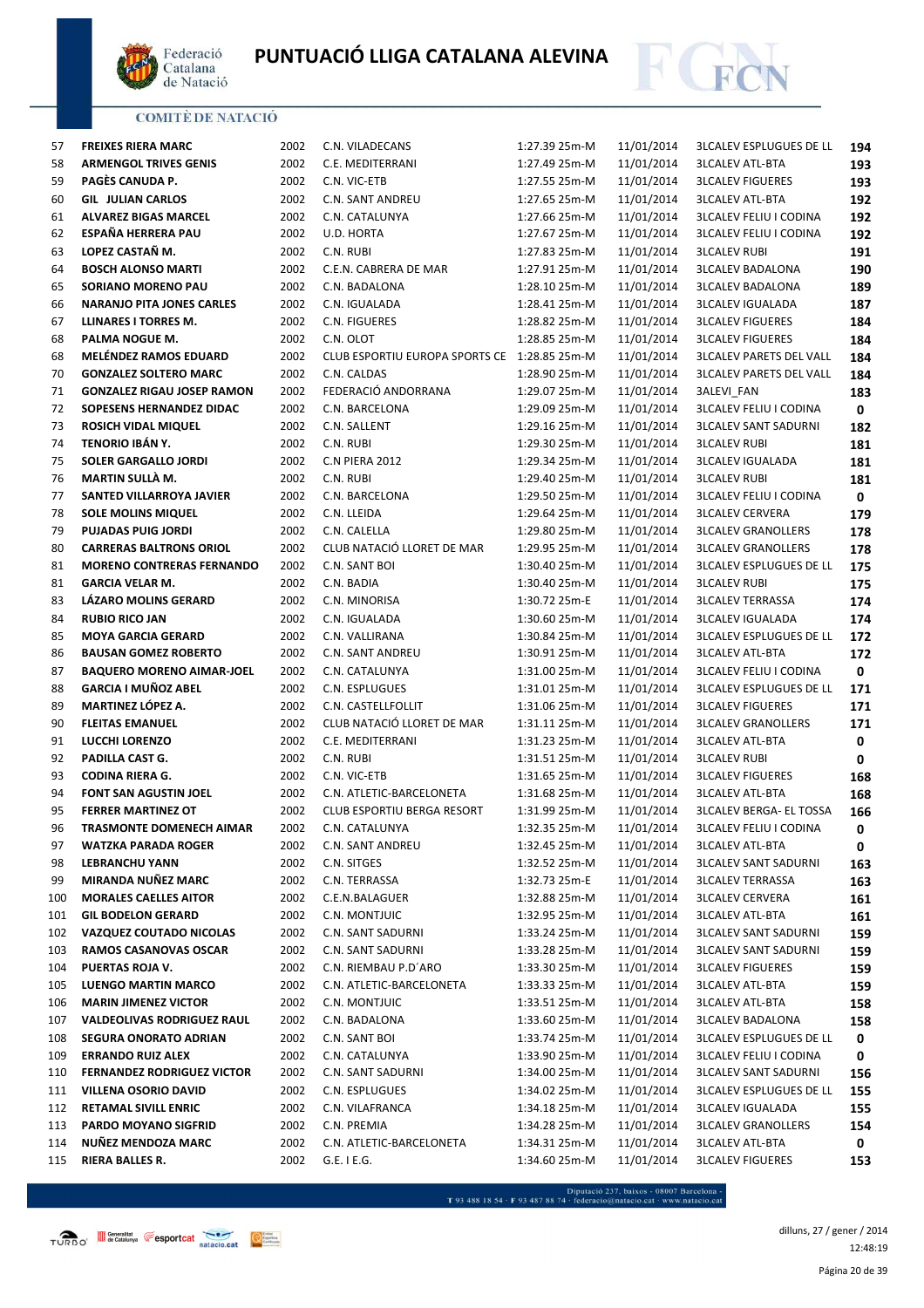



| 116 | <b>SERRA POLO ISAAC</b>         | 2002 | C.N. CALELLA               | 1:34.66 25m-M | 11/01/2014 | <b>3LCALEV GRANOLLERS</b>      | 152 |
|-----|---------------------------------|------|----------------------------|---------------|------------|--------------------------------|-----|
| 117 | <b>MARTINEZ MARSILLACH RAUL</b> | 2002 | C.N. REUS PLOMS            | 1:34.69 25m-M | 11/01/2014 | <b>3LCALEV REUS</b>            | 152 |
| 118 | RODRIGUEZ FUENTES DANIEL        | 2002 | C.N. ATLETIC-BARCELONETA   | 1:34.73 25m-M | 11/01/2014 | <b>3LCALEV ATL-BTA</b>         | 0   |
| 119 | <b>GONZALVO COLMENA QUIM</b>    | 2002 | CLUB ESPORTIU BERGA RESORT | 1:34.83 25m-M | 11/01/2014 | <b>3LCALEV BERGA- EL TOSSA</b> | 151 |
| 120 | <b>ISAL LORENZO ROGER</b>       | 2002 | FEDERACIÓ ANDORRANA        | 1:34.88 25m-M | 11/01/2014 | 3ALEVI_FAN                     | 151 |
| 120 | URRACA CASTR A.                 | 2002 | $G.E.$ I E.G.              | 1:34.88 25m-M | 11/01/2014 | <b>3LCALEV FIGUERES</b>        | 151 |
| 122 | <b>ARCOS CUESTA GUILLEM</b>     | 2002 | C.N. SANT ADRIA            | 1:35.21 25m-M | 11/01/2014 | <b>3LCALEV BADALONA</b>        | 150 |
| 123 | PONFERRADA SICART ALBERT        | 2002 | C.N. MONTJUIC              | 1:35.31 25m-M | 11/01/2014 | <b>3LCALEV ATL-BTA</b>         | 149 |
| 124 | <b>CABRERA RODRIGUEZ VICTOR</b> | 2002 | C.N. VILADECANS            | 1:35.43 25m-M | 11/01/2014 | <b>3LCALEV ESPLUGUES DE LL</b> | 149 |
| 125 | <b>MASDEVALL ES M.</b>          | 2002 | C.N. BANYOLES              | 1:35.52 25m-M | 11/01/2014 | <b>3LCALEV FIGUERES</b>        | 148 |
| 126 | RONCANCIO SANCHEZ YANKARLO      | 2002 | C.N. REUS PLOMS            | 1:35.66 25m-M | 11/01/2014 | <b>3LCALEV REUS</b>            | 148 |
| 127 | <b>BAYARRI ALLEPUZ JOAN</b>     | 2002 | C.N. PREMIA                | 1:36.63 25m-M | 11/01/2014 | <b>3LCALEV GRANOLLERS</b>      | 143 |
| 128 | <b>GONZALEZ OTERO JAVIER</b>    | 2002 | C.N.VENDRELL               | 1:36.69 25m-M | 11/01/2014 | <b>3LCALEV REUS</b>            | 143 |
| 129 | <b>AUDANO IGLESIAS JOFRE</b>    | 2002 | C.N. CALELLA               | 1:37.17 25m-M | 11/01/2014 | <b>3LCALEV GRANOLLERS</b>      | 141 |
| 130 | <b>GARROCHOFLOR F.</b>          | 2002 | C.N. RUBI                  | 1:37.25 25m-M | 11/01/2014 | <b>3LCALEV RUBI</b>            | 0   |
| 131 | <b>SANCHEZ BARBERO RUBEN</b>    | 2002 | C.N. ATLETIC-BARCELONETA   | 1:37.47 25m-M | 11/01/2014 | <b>3LCALEV ATL-BTA</b>         | 0   |
| 132 | <b>HUGUET SAN AGUSTIN MARIO</b> | 2002 | C.N. ATLETIC-BARCELONETA   | 1:37.62 25m-M | 11/01/2014 | <b>3LCALEV ATL-BTA</b>         | 0   |
| 133 | LOBEL A.                        | 2002 | C.N. FIGUERES              | 1:37.63 25m-M | 11/01/2014 | <b>3LCALEV FIGUERES</b>        | 139 |
| 134 | <b>GUIJARRO GALAN ADRIA</b>     | 2002 | C.N. L' HOSPITALET         | 1:37.95 25m-M | 11/01/2014 | <b>3LCALEV FELIU I CODINA</b>  | 137 |
| 135 | <b>MONTIEL HERRERA HUGO</b>     | 2002 | C.N. VALLIRANA             | 1:37.98 25m-M | 11/01/2014 | <b>3LCALEV ESPLUGUES DE LL</b> | 137 |
| 136 | <b>MESTRES TORNER BARTOMEU</b>  | 2002 | C.N. ATLETIC-BARCELONETA   | 1:38.17 25m-M | 11/01/2014 | <b>3LCALEV ATL-BTA</b>         | 0   |
| 137 | <b>DURAN MESEGUER JOEL</b>      | 2002 | C.E.N. CABRERA DE MAR      | 1:38.18 25m-M | 11/01/2014 | <b>3LCALEV BADALONA</b>        | 136 |
| 138 | <b>OLLERO CENTENO JORDI</b>     | 2002 | U.D. HORTA                 | 1:38.39 25m-M | 11/01/2014 | <b>3LCALEV FELIU I CODINA</b>  | 136 |
| 139 | <b>ALBORS TORRENTE XAVIER</b>   | 2002 | NATACIÓ JOAN PELEGRÍ       | 1:38.48 25m-M | 11/01/2014 | <b>3LCALEV ATL-BTA</b>         | 135 |
| 140 | <b>FERNANDEZ GOMEZ PAU</b>      | 2002 | C.N. CALELLA               | 1:38.70 25m-M | 11/01/2014 | <b>3LCALEV GRANOLLERS</b>      | 134 |
| 141 | <b>CARRETERO GR A.</b>          | 2002 | C.N. BANYOLES              | 1:39.10 25m-M | 11/01/2014 | <b>3LCALEV FIGUERES</b>        | 133 |
| 142 | <b>COMAS OLLER P.</b>           | 2002 | N.C TORELLO                | 1:39.16 25m-M | 11/01/2014 | <b>3LCALEV FIGUERES</b>        | 132 |
| 143 | <b>BOREN MEDINA POL</b>         | 2002 | U.D. HORTA                 | 1:39.18 25m-M | 11/01/2014 | <b>3LCALEV FELIU I CODINA</b>  | 132 |
| 144 | <b>CARRASCO RUI A.</b>          | 2002 | C.N. RUBI                  | 1:39.28 25m-M | 11/01/2014 | <b>3LCALEV RUBI</b>            | 0   |
| 145 | VILA FLORES B.                  | 2002 | C.N. OLOT                  | 1:39.56 25m-M | 11/01/2014 | <b>3LCALEV FIGUERES</b>        | 0   |
| 146 | <b>CHICA HERRERO JOEL</b>       | 2002 | C.N. MONTJUIC              | 1:39.62 25m-M | 11/01/2014 | <b>3LCALEV ATL-BTA</b>         | 0   |
| 147 | DE LA NUEZ GONZALEZ MAURICIO    | 2002 | C.N. GRANOLLERS            | 1:39.84 25m-M | 11/01/2014 | <b>3LCALEV GRANOLLERS</b>      | 0   |
| 148 | <b>NAVARRO MAESTRO JORDI</b>    | 2002 | C.N. ATLETIC-BARCELONETA   | 1:40.25 25m-M | 11/01/2014 | <b>3LCALEV ATL-BTA</b>         | 0   |
| 149 | LOPEZ LOPEZ C.                  | 2002 | C.N. BADIA                 | 1:40.28 25m-M | 11/01/2014 | <b>3LCALEV RUBI</b>            | 128 |
| 150 | <b>GIRALT FUIXENCH CARLOS</b>   | 2002 | CLUB ESPORTIU BERGA RESORT | 1:40.35 25m-M | 11/01/2014 | <b>3LCALEV BERGA- EL TOSSA</b> | 128 |
| 151 | <b>FERREROL SANOU MARC</b>      | 2002 | C.N. CERVERA               | 1:40.42 25m-M | 11/01/2014 | <b>3LCALEV CERVERA</b>         | 128 |
| 152 | LENO FUENTES PEDRO              | 2002 | C.N. GRANOLLERS            | 1:41.08 25m-M | 11/01/2014 | <b>3LCALEV GRANOLLERS</b>      | 0   |
| 153 | <b>OLIVER TAPIAS JOEL</b>       | 2002 | C.N.VENDRELL               | 1:41.13 25m-M | 11/01/2014 | <b>3LCALEV REUS</b>            | 125 |
| 154 | LOPEZ PLAZAS L.                 | 2002 | G.E. I E.G.                | 1:41.20 25m-M | 11/01/2014 | <b>3LCALEV FIGUERES</b>        | 125 |
| 155 | <b>GIURATO BRUNO VALENTINO</b>  | 2002 | C.N. MATARO                | 1:41.32 25m-M | 11/01/2014 | <b>3LCALEV BADALONA</b>        | 124 |
| 156 | <b>INSA GARCIA ERIC</b>         | 2002 | C.N.VENDRELL               | 1:41.63 25m-M | 11/01/2014 | <b>3LCALEV REUS</b>            | 123 |
| 157 | LEIVA ESTEVEZ MARIO             | 2002 | MANYANET C.N.              | 1:42.29 25m-M | 11/01/2014 | <b>3LCALEV ATL-BTA</b>         | 121 |
| 158 | SUIVANT BERM T.                 | 2002 | C.N. EL MASNOU             | 1:42.32 25m-M | 11/01/2014 | <b>3LCALEV RUBI</b>            | 121 |
| 159 | <b>MARTÍN BUZÓN ÁLVARO</b>      | 2002 | C.N. ESPLUGUES             | 1:42.36 25m-M | 11/01/2014 | <b>3LCALEV ESPLUGUES DE LL</b> | 120 |
| 160 | <b>RAMIREZ GARC R.</b>          | 2002 | C.N. BADIA                 | 1:42.43 25m-M | 11/01/2014 | 3LCALEV RUBI                   | 120 |
| 161 | HUGUET PINO JOEL                | 2002 | C.E.N. CABRERA DE MAR      | 1:42.58 25m-M | 11/01/2014 | <b>3LCALEV BADALONA</b>        | 120 |
| 162 | <b>BOSCH LLOVER J.</b>          | 2002 | C.N. EL MASNOU             | 1:42.73 25m-M | 11/01/2014 | <b>3LCALEV RUBI</b>            | 119 |
| 163 | VELASCO GAMA C.                 | 2002 | C.N. CENTELLES             | 1:42.97 25m-M | 11/01/2014 | <b>3LCALEV FIGUERES</b>        | 118 |
| 164 | DIAZ SANCHEZ SAMUEL             | 2002 | C.E.N. CABRERA DE MAR      | 1:43.21 25m-M | 11/01/2014 | <b>3LCALEV BADALONA</b>        | 0   |
| 165 | <b>COLPRIM DOÑA E.</b>          | 2002 | C.N. BANYOLES              | 1:43.44 25m-M | 11/01/2014 | <b>3LCALEV FIGUERES</b>        | 117 |
| 166 | <b>ROCA MARTIN ORIOL</b>        | 2002 | C.N. VALLIRANA             | 1:43.58 25m-M | 11/01/2014 | <b>3LCALEV ESPLUGUES DE LL</b> | 116 |
| 167 | <b>CODERCH GRIE L.</b>          | 2002 | C.N. OLOT                  | 1:44.33 25m-M | 11/01/2014 | <b>3LCALEV FIGUERES</b>        | 0   |
| 167 | MUÑOZ VILA A.                   | 2002 | C.N. RIEMBAU P.D'ARO       | 1:44.33 25m-M | 11/01/2014 | <b>3LCALEV FIGUERES</b>        | 114 |
| 169 | <b>ALCAIDE MARTINEZ ALVARO</b>  | 2002 | C.N. MONTJUIC              | 1:44.35 25m-M | 11/01/2014 | <b>3LCALEV ATL-BTA</b>         | 0   |
| 170 | <b>BELETA CONSUEGRA IAN</b>     | 2002 | FEDERACIÓ ANDORRANA        | 1:44.59 25m-M | 11/01/2014 | 3ALEVI_FAN                     | 113 |
| 170 | <b>GONZÁLEZ ACOSTA ARNAU</b>    | 2002 | C.N.CASTELLET              | 1:44.59 25m-M | 11/01/2014 | <b>3LCALEV BERGA- EL TOSSA</b> | 113 |
| 172 | RIERA CASTEL M.                 | 2002 | C.N. BANYOLES              | 1:44.60 25m-M | 11/01/2014 | <b>3LCALEV FIGUERES</b>        | 113 |
| 173 | PARAREDA AMB P.                 | 2002 | C.N. VIC-ETB               | 1:44.69 25m-M | 11/01/2014 | <b>3LCALEV FIGUERES</b>        | 113 |
| 174 | ANGUERA SARMIENTO MAX           | 2002 | C.N. CALELLA               | 1:44.97 25m-M | 11/01/2014 | <b>3LCALEV GRANOLLERS</b>      | 0   |
|     |                                 |      |                            |               |            |                                |     |



- Diputació 237, baixos - 08007 Barcelona<br>T 93 488 18 54 · F 93 487 88 74 · federacio@natacio.cat · www.natacio.cat

Página 21 de 39 dilluns, 27 / gener / 2014 12:48:19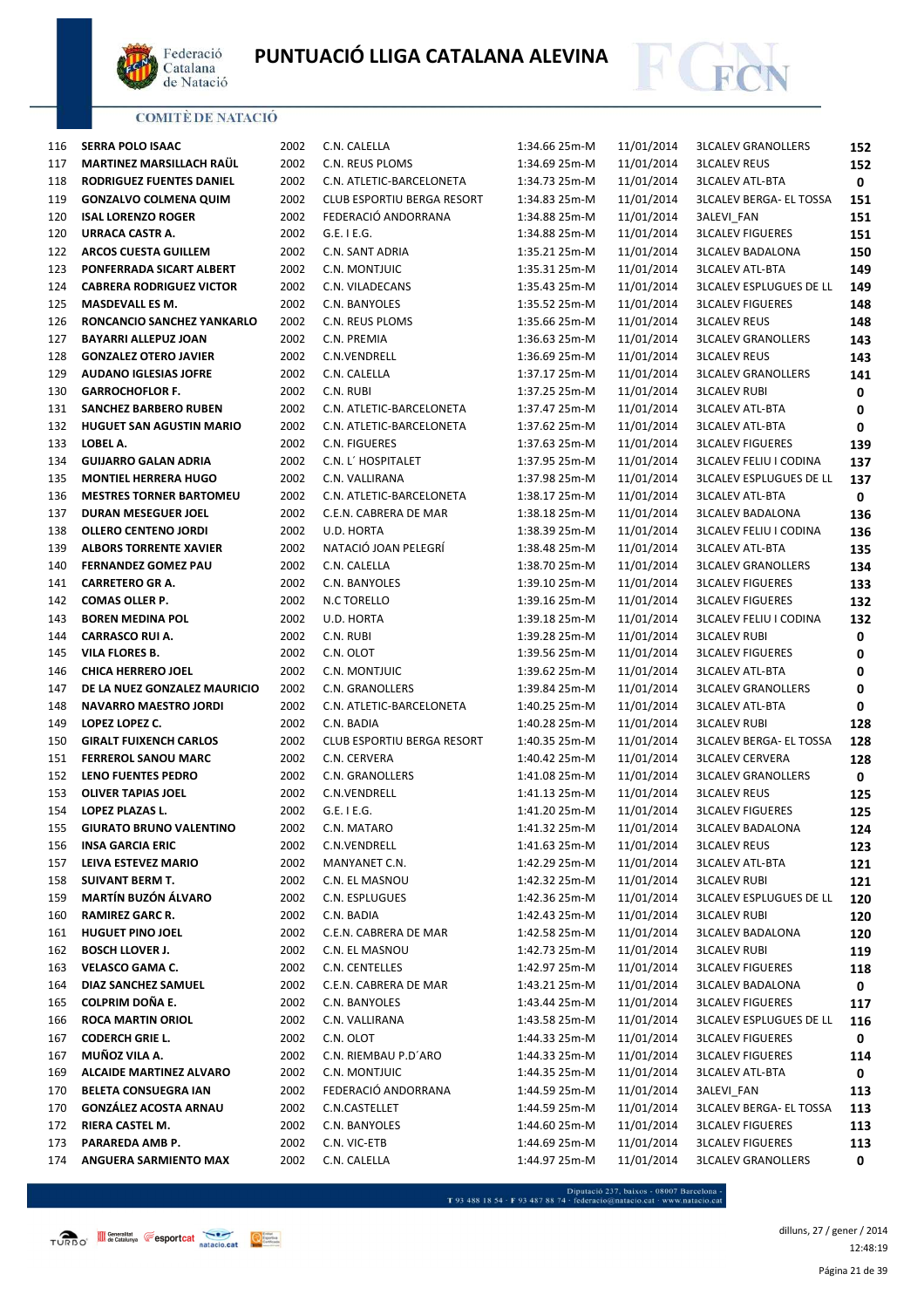



| 175 | <b>BONET MELENDRES JOAN</b>       | 2002 | C.E.N.BALAGUER              | 1:45.41 25m-M | 11/01/2014 | <b>3LCALEV CERVERA</b>         | 110          |
|-----|-----------------------------------|------|-----------------------------|---------------|------------|--------------------------------|--------------|
| 176 | <b>CANADELL SEG A.</b>            | 2002 | C.N. VIC-ETB                | 1:46.51 25m-M | 11/01/2014 | <b>3LCALEV FIGUERES</b>        | 107          |
| 177 | <b>MARTINEZ SEGOVIA JUAN</b>      | 2002 | C.N. ATLETIC-BARCELONETA    | 1:46.57 25m-M | 11/01/2014 | <b>3LCALEV ATL-BTA</b>         | $\mathbf 0$  |
| 178 | ROLDAN MUÑOZ ALVARO               | 2002 | C.N. SANT BOI               | 1:46.58 25m-M | 11/01/2014 | <b>3LCALEV ESPLUGUES DE LL</b> | 0            |
| 179 | <b>MOLINA PEREZ E.</b>            | 2002 | N.C TORELLO                 | 1:46.67 25m-M | 11/01/2014 | <b>3LCALEV FIGUERES</b>        | 106          |
| 180 | RODRIGUEZ LETELLIER OSCAR         | 2002 | C.N. MATARO                 | 1:47.77 25m-M | 11/01/2014 | <b>3LCALEV BADALONA</b>        | 103          |
| 181 | <b>GRACIAN SAAVEDRA ERIC</b>      | 2002 | C.N. GRANOLLERS             | 1:48.11 25m-M | 11/01/2014 | <b>3LCALEV GRANOLLERS</b>      | $\mathbf 0$  |
| 182 | LUNA SÁNCHEZ GUILLERMO            | 2002 | C.N. SANT ADRIA             | 1:49.17 25m-M | 11/01/2014 | <b>3LCALEV BADALONA</b>        | 99           |
| 183 | <b>GATIUS JIMEN M.</b>            | 2002 | G.E. I E.G.                 | 1:49.40 25m-M | 11/01/2014 | <b>3LCALEV FIGUERES</b>        | 0            |
| 183 | <b>ITURRIOZ SAN R.</b>            | 2002 | C.N. VIC-ETB                | 1:49.40 25m-M | 11/01/2014 | <b>3LCALEV FIGUERES</b>        | 0            |
| 185 | ARREDONDO RO A.                   | 2002 | CLUB NATACIÓ FARNERS        | 1:49.77 25m-M | 11/01/2014 | <b>3LCALEV FIGUERES</b>        | 98           |
| 186 | DIAZ QUEIJO R.                    | 2002 | G.E. I E.G.                 | 1:50.20 25m-M | 11/01/2014 | <b>3LCALEV FIGUERES</b>        | $\mathbf 0$  |
| 187 | <b>CAL REY ALBERT NICOLAS</b>     | 2002 | <b>CN.PINETONS CARDEDEU</b> | 1:50.69 25m-M | 11/01/2014 | <b>3LCALEV PARETS DEL VALL</b> | 95           |
| 188 | <b>MARTIN PUERTAS BRUNO</b>       | 2002 | C.N. ATLETIC-BARCELONETA    | 1:50.75 25m-M | 11/01/2014 | <b>3LCALEV ATL-BTA</b>         | 0            |
| 189 | ORTEGA BARTÉ P.                   | 2002 | C.N. VIC-ETB                | 1:51.14 25m-M | 11/01/2014 | <b>3LCALEV FIGUERES</b>        | 0            |
| 190 | <b>LOPEZ ARRUEBO XAVIER</b>       | 2002 | FEDERACIÓ ANDORRANA         | 1:51.57 25m-M | 11/01/2014 | <b>3ALEVI FAN</b>              | 93           |
| 191 | SIMO ENGELEM J.                   | 2002 | <b>CLUB NATACIÓ FARNERS</b> | 1:52.30 25m-M | 11/01/2014 | <b>3LCALEV FIGUERES</b>        | 91           |
| 192 | <b>UZMAN NAVARRO EGOITZ</b>       | 2002 | C.N. VILAFRANCA             | 1:53.00 25m-M | 11/01/2014 | <b>3LCALEV IGUALADA</b>        | 89           |
| 193 | <b>CASANOVAS LLINAS DANIEL</b>    | 2002 | C.N. MONTJUIC               | 1:53.06 25m-M | 11/01/2014 | <b>3LCALEV ATL-BTA</b>         | $\mathbf 0$  |
| 194 | <b>EL ARRAS EL FELLAH YOUSEFF</b> | 2002 | C.N. SANT SADURNI           | 1:53.32 25m-M | 11/01/2014 | <b>3LCALEV SANT SADURNI</b>    | 0            |
| 195 | <b>ORTIZ TORREN R.</b>            | 2002 | C.N. VIC-ETB                | 1:53.69 25m-M | 11/01/2014 | <b>3LCALEV FIGUERES</b>        | 0            |
| 196 | <b>SERRAT SEGURA GUILLEM</b>      | 2002 | <b>CN.PINETONS CARDEDEU</b> | 1:54.24 25m-M | 11/01/2014 | <b>3LCALEV PARETS DEL VALL</b> | 87           |
| 197 | <b>CABALLERO BOBIS MAX</b>        | 2002 | U.D. HORTA                  | 1:54.35 25m-M | 11/01/2014 | <b>3LCALEV FELIU I CODINA</b>  | $\mathbf{0}$ |
| 198 | <b>SERRET GUSSINYER M.</b>        | 2002 | C.N. CASTELLFOLLIT          | 1:54.44 25m-M | 11/01/2014 | <b>3LCALEV FIGUERES</b>        | 86           |
| 199 | SUÑE PEREZ NICOLAS                | 2002 | C.N. MONTJUIC               | 1:54.56 25m-M | 11/01/2014 | <b>3LCALEV ATL-BTA</b>         | 0            |
| 200 | <b>JANKEJE FILIP</b>              | 2002 | CLUB NATACIÓ LLORET DE MAR  | 1:55.06 25m-M | 11/01/2014 | <b>3LCALEV GRANOLLERS</b>      | 85           |
| 201 | <b>ESCOBAR GENCIA A.</b>          | 2002 | CLUB NATACIÓ FARNERS        | 1:55.50 25m-M | 11/01/2014 | <b>3LCALEV FIGUERES</b>        | 84           |
| 202 | PÉREZ DÍAZ ARNAU                  | 2002 | C.N. SANT ADRIA             | 1:55.69 25m-M | 11/01/2014 | <b>3LCALEV BADALONA</b>        | 83           |
| 203 | <b>KOROTKOV IGOR</b>              | 2002 | CLUB NATACIÓ LLORET DE MAR  | 1:56.50 25m-M | 11/01/2014 | <b>3LCALEV GRANOLLERS</b>      | 82           |
| 204 | <b>ROCH LLORENS PAU</b>           | 2002 | C.N. SITGES                 | 1:58.07 25m-M | 11/01/2014 | <b>3LCALEV SANT SADURNI</b>    | 78           |
| 205 | <b>CASTELLA HERVAS MARC</b>       | 2002 | C.N. MATARO                 | 1:58.21 25m-M | 11/01/2014 | <b>3LCALEV BADALONA</b>        | 0            |
| 206 | <b>FUENTES BERLANGA ALEJANDRO</b> | 2002 | CLUB NATACIÓ LLORET DE MAR  | 2:04.27 25m-M | 11/01/2014 | <b>3LCALEV GRANOLLERS</b>      | $\mathbf 0$  |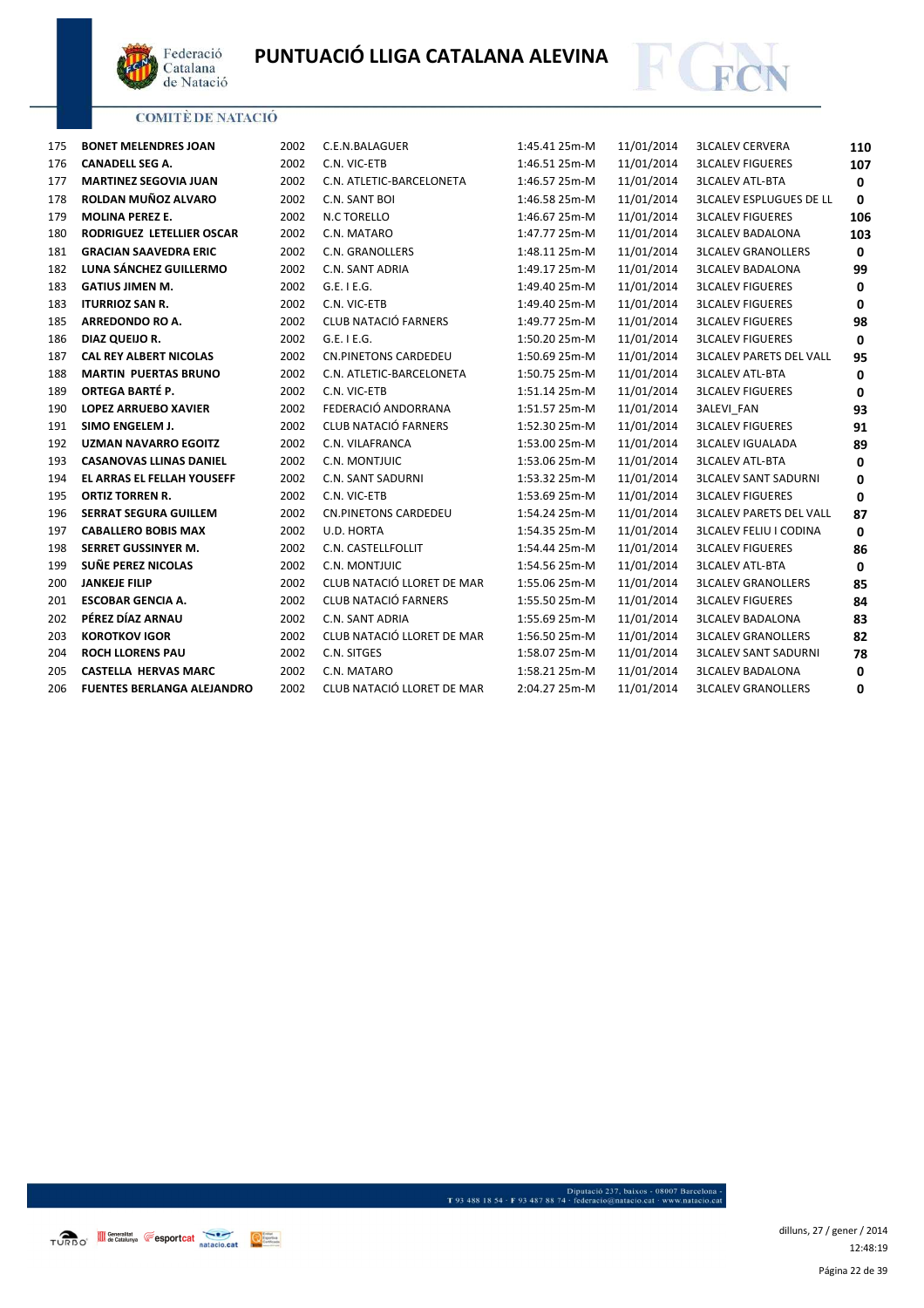



# **100 m. ESTILS IND. FEMENÍ 11 A**

| Pos.           | <b>Nom</b>                                                  | <b>Any</b>   | Club                                         | <b>Marca</b>                   | Data                     | Lloc                                                        | <b>FINA</b> |
|----------------|-------------------------------------------------------------|--------------|----------------------------------------------|--------------------------------|--------------------------|-------------------------------------------------------------|-------------|
| $\mathbf{1}$   | <b>JUSTE SANCHEZ PAULA</b>                                  | 2003         | C.N. LLEIDA                                  | 1:16.49 25m-M                  | 11/01/2014               | <b>3LCALEV CERVERA</b>                                      | 426         |
| $\overline{2}$ | OLIVA ABELLÓ ARIADNA                                        | 2003         | C.N. CERVERA                                 | 1:20.71 25m-M                  | 11/01/2014               | <b>3LCALEV CERVERA</b>                                      | 363         |
| 3              | <b>BALDE RAMATOULAYE</b>                                    | 2003         | C.E.N.BALAGUER                               | 1:23.14 25m-M                  | 11/01/2014               | <b>3LCALEV CERVERA</b>                                      | 332         |
| 4              | <b>ROLDAN GIMENEZ AITANA</b>                                | 2003         | C.N. SANT ANDREU                             | 1:23.19 25m-M                  | 11/01/2014               | <b>3LCALEV ATL-BTA</b>                                      | 332         |
| 4              | MICHAVILA ARNAU CARLA                                       | 2003         | C.N. TERRASSA                                | 1:23.38 25m-E                  | 11/01/2014               | <b>3LCALEV TERRASSA</b>                                     | 332         |
| 6              | PIFARRÉ PLANES AUREMBIAIX                                   | 2003         | C.E.N.BALAGUER                               | 1:24.43 25m-M                  | 11/01/2014               | <b>3LCALEV CERVERA</b>                                      | 317         |
| 7              | DE LA FLOR GARCIA LUCIA                                     | 2003         | C.N. CORNELLA                                | 1:24.64 25m-M                  | 11/01/2014               | <b>3LCALEV C.N. SANT FELIU</b>                              | 315         |
| 8              | ALLENDE CASTILLA LAURA                                      | 2003         | C.N. CORNELLA                                | 1:26.18 25m-M                  | 11/01/2014               | <b>3LCALEV C.N. SANT FELIU</b>                              | 298         |
| 9              | <b>FARRERONS SAVENKOVA XENIA</b>                            | 2003         | C.N. SABADELL                                | 1:26.47 25m-E                  | 11/01/2014               | <b>3LCALEV TERRASSA</b>                                     | 297         |
| 10             | <b>BLAYA CORRONS JANNA</b>                                  | 2003         | C.N. IGUALADA                                | 1:26.39 25m-M                  | 11/01/2014               | <b>3LCALEV IGUALADA</b>                                     | 296         |
| 11             | <b>TERUEL MARULL BASTANIST</b>                              | 2003         | C.N. SABADELL                                | 1:26.59 25m-E                  | 11/01/2014               | <b>3LCALEV TERRASSA</b>                                     | 296         |
| 12             | <b>AMOR AGUADO LAURA</b>                                    | 2003         | C.N. ESPLUGUES                               | 1:26.44 25m-M                  | 11/01/2014               | <b>3LCALEV ESPLUGUES DE LL</b>                              | 296         |
| 13             | <b>GARRIDO SALG J.</b>                                      | 2003         | C.N. CENTELLES                               | 1:26.58 25m-M                  | 11/01/2014               | <b>3LCALEV FIGUERES</b>                                     | 294         |
| 14             | <b>BADOSA FELIP ELIA</b>                                    | 2003         | C.N. MOLINS DE REI                           | 1:26.62 25m-M                  | 11/01/2014               | <b>3LCALEV C.N. SANT FELIU</b>                              | 294         |
| 15             | <b>VALLS CASAS MAR</b>                                      | 2003         | C.N. VILAFRANCA                              | 1:26.63 25m-M                  | 11/01/2014               | <b>3LCALEV IGUALADA</b>                                     | 294         |
| 16             | <b>FERNANDEZ LOPEZ PAULA</b>                                | 2003         | C.N. SABADELL                                | 1:27.05 25m-E                  | 11/01/2014               | <b>3LCALEV TERRASSA</b>                                     | 291         |
| 17             | <b>TROYA FONT MIRIAM</b>                                    | 2003         | C.N. CALELLA                                 | 1:26.94 25m-M                  | 11/01/2014               | <b>3LCALEV GRANOLLERS</b>                                   | 291         |
| 18             | <b>REATO CLAUDIA</b>                                        | 2003         | CLUB ESPORTIU EUROPA SPORTS CE 1:27.13 25m-M |                                | 11/01/2014               | <b>3LCALEV PARETS DEL VALL</b>                              | 289         |
| 19             | <b>GARCIA DOMINGUEZ NEREA</b>                               | 2003         | C.N. CORNELLA                                | 1:27.34 25m-M                  | 11/01/2014               | <b>3LCALEV C.N. SANT FELIU</b>                              | 287         |
| 20             | MUSTÉ DUEÑAS ITZEL                                          | 2003         | C.N. CORNELLA                                | 1:27.37 25m-M                  | 11/01/2014               | <b>3LCALEV C.N. SANT FELIU</b>                              | 286         |
| 21             | <b>GUARDIA GARCIA MARINA</b>                                | 2003         | C.N. SANT ANDREU                             | 1:27.59 25m-M                  | 11/01/2014               | <b>3LCALEV ATL-BTA</b>                                      | 284         |
| 22             | <b>MARTIN PERALES PAULA JIAN</b>                            | 2003         | C.N. L' HOSPITALET                           | 1:27.82 25m-M                  | 11/01/2014               | <b>3LCALEV FELIU I CODINA</b>                               | 282         |
| 23             | <b>DAVIU VIDAL GA.LA</b>                                    | 2003         | C.N. LLEIDA                                  | 1:27.99 25m-M                  | 11/01/2014               | <b>3LCALEV CERVERA</b>                                      | 280         |
| 24             | <b>RUIZ PINO JULIA</b>                                      | 2003         | C.N. SABADELL                                | 1:28.45 25m-E                  | 11/01/2014               | <b>3LCALEV TERRASSA</b>                                     | 278         |
| 25             | <b>DAMASO GARCIA ARIANNE</b>                                | 2003         | C.N. BADALONA                                | 1:28.54 25m-M                  | 11/01/2014               | <b>3LCALEV BADALONA</b>                                     | 275         |
| 26             | <b>MASOLIVER TABERNER N.</b>                                | 2003         | C.N. OLOT                                    | 1:28.56 25m-M                  | 11/01/2014               | <b>3LCALEV FIGUERES</b>                                     | 275         |
| 27             | <b>FERNANDEZ ORTIZ MARTA</b>                                | 2003         | C.N. BADALONA                                | 1:28.58 25m-M                  | 11/01/2014               | <b>3LCALEV BADALONA</b>                                     | 275         |
| 28             | PRESAS VILARDELL BERTA                                      | 2003         | C.N. CALDAS                                  | 1:29.77 25m-M                  | 11/01/2014               | <b>3LCALEV PARETS DEL VALL</b>                              | 264         |
| 29             | RODRIGUEZ CRUZ LIZHEN                                       | 2003         | C.N. MINORISA                                | 1:30.10 25m-E                  | 11/01/2014               | <b>3LCALEV TERRASSA</b>                                     | 263         |
| 30             | ARIBAU GISBERT AINARA                                       | 2003         | C.N. GRANOLLERS                              | 1:29.95 25m-M                  | 11/01/2014               | <b>3LCALEV GRANOLLERS</b>                                   | 262         |
| 31             | <b>MORENO CAMPOY GALA</b>                                   | 2003         | C.N. SANT BOI                                | 1:29.98 25m-M                  | 11/01/2014               | <b>3LCALEV ESPLUGUES DE LL</b>                              | 262         |
| 32             | <b>VILADEGUT FARRAN NURIA</b>                               | 2003         | C.E. INEF DE LLEIDA                          | 1:30.09 25m-M                  | 11/01/2014               | <b>3LCALEV CERVERA</b>                                      | 261         |
| 33             | HERRERO GONZÁLEZ MARINA                                     | 2003         | C.N. SANT FELIU                              | 1:30.16 25m-M                  | 11/01/2014               | <b>3LCALEV C.N. SANT FELIU</b>                              | 261         |
| 34             | <b>SANCHEZ CODORNIU AIDA</b>                                | 2003         | C.N. SANT SADURNI                            | 1:30.55 25m-M                  | 11/01/2014               | <b>3LCALEV SANT SADURNI</b>                                 | 257         |
| 34             | ARTIGAS VILA J.                                             | 2003         | C.N. BANYOLES                                | 1:30.55 25m-M                  | 11/01/2014               | <b>3LCALEV FIGUERES</b>                                     | 257         |
| 36             | <b>TORRE CRESPO MARINA</b>                                  | 2003         | C.N. VILA-SECA                               | 1:30.84 25m-M                  | 11/01/2014               | <b>3LCALEV REUS</b>                                         | 255         |
| 37             | ABRIL MORATA L.                                             | 2003         | C.N. BADIA                                   | 1:30.85 25m-M                  | 11/01/2014               | <b>3LCALEV RUBI</b>                                         | 255         |
| 37             | <b>RUIZ GIMENO JULIA</b>                                    | 2003         | C.N. CALELLA                                 | 1:30.85 25m-M                  | 11/01/2014               | <b>3LCALEV GRANOLLERS</b>                                   | 255         |
| 39             | <b>GIMENEZ HUGUET ANNA</b>                                  | 2003         | C.N. REUS PLOMS                              | 1:30.94 25m-M                  | 11/01/2014               | <b>3LCALEV REUS</b>                                         | 254         |
| 40             | <b>BOSCH MONJE BEATRIZ</b>                                  | 2003         | C.N. TERRASSA                                | 1:31.15 25m-E                  | 11/01/2014               | <b>3LCALEV TERRASSA</b>                                     | 254         |
| 41             | <b>GONZALEZ ORTIZ PAULA</b>                                 | 2003         | C.N. SABADELL                                | 1:31.22 25m-E                  | 11/01/2014<br>11/01/2014 | <b>3LCALEV TERRASSA</b>                                     | 0           |
| 42             | <b>ESCODA COLLET MARIA</b>                                  | 2003         | C.E.N. CABRERA DE MAR<br>C.N. CALELLA        | 1:31.19 25m-M                  | 11/01/2014               | <b>3LCALEV BADALONA</b>                                     | 252         |
| 43<br>44       | PUIGVERT LOPEZ MAR XIANG<br><b>GARCIA IGLESIAS IRENE YU</b> | 2003<br>2003 | C.N. SANT BOI                                | 1:31.22 25m-M<br>1:31.25 25m-M | 11/01/2014               | <b>3LCALEV GRANOLLERS</b><br><b>3LCALEV ESPLUGUES DE LL</b> | 252         |
| 45             | SERLAVÓS I ESTOPÀ ANDREA                                    | 2003         | C.E. INEF DE LLEIDA                          | 1:31.56 25m-M                  | 11/01/2014               | <b>3LCALEV CERVERA</b>                                      | 251         |
| 46             | <b>GORGUES PLA BERTA</b>                                    | 2003         | C.N. SANT SADURNI                            | 1:31.67 25m-M                  | 11/01/2014               | <b>3LCALEV SANT SADURNI</b>                                 | 249         |
| 47             | <b>CASTILLO BORRAS JANA</b>                                 | 2003         | C.N. GRANOLLERS                              | 1:31.75 25m-M                  | 11/01/2014               | <b>3LCALEV GRANOLLERS</b>                                   | 248         |
| 48             | <b>MALLADA GINER ALBA</b>                                   | 2003         | MANYANET C.N.                                | 1:31.77 25m-M                  | 11/01/2014               | <b>3LCALEV ATL-BTA</b>                                      | 247         |
| 49             | RODRIGUEZ GA A.                                             | 2003         | C.N. RUBI                                    | 1:31.78 25m-M                  | 11/01/2014               | <b>3LCALEV RUBI</b>                                         | 247<br>247  |
| 50             | <b>JOVÉ ELIES CARLA</b>                                     | 2003         | C.N. CERVERA                                 | 1:31.90 25m-M                  | 11/01/2014               | <b>3LCALEV CERVERA</b>                                      | 246         |
| 51             | OCHOA HERAS CELIA                                           | 2003         | C.N. SANT FELIU                              | 1:32.03 25m-M                  | 11/01/2014               | <b>3LCALEV C.N. SANT FELIU</b>                              | 245         |
| 52             | <b>TORRENT BRUG M.</b>                                      | 2003         | C.N. BANYOLES                                | 1:32.06 25m-M                  | 11/01/2014               | <b>3LCALEV FIGUERES</b>                                     | 245         |
| 53             | <b>BAUTISTA ORTIZ INES</b>                                  | 2003         | C.N. SANT ANDREU                             | 1:32.12 25m-M                  | 11/01/2014               | <b>3LCALEV ATL-BTA</b>                                      | 244         |
| 54             | <b>VILA PURROY MARIONA</b>                                  | 2003         | C.N. LLEIDA                                  | 1:32.30 25m-M                  | 11/01/2014               | <b>3LCALEV CERVERA</b>                                      | 243         |
| 55             | <b>BERTRAN SANOU MARIA</b>                                  | 2003         | C.N. CERVERA                                 | 1:32.39 25m-M                  | 11/01/2014               | <b>3LCALEV CERVERA</b>                                      | 242         |
| 55             | <b>GRACIA CALVO SIXELA</b>                                  | 2003         | C.E.N.BALAGUER                               | 1:32.39 25m-M                  | 11/01/2014               | <b>3LCALEV CERVERA</b>                                      | 242         |
|                |                                                             |              |                                              |                                |                          |                                                             |             |

- Diputació 237, baixos - 08007 Barcelona<br>T 93 488 18 54 · F 93 487 88 74 · federacio@natacio.cat · www.natacio.cat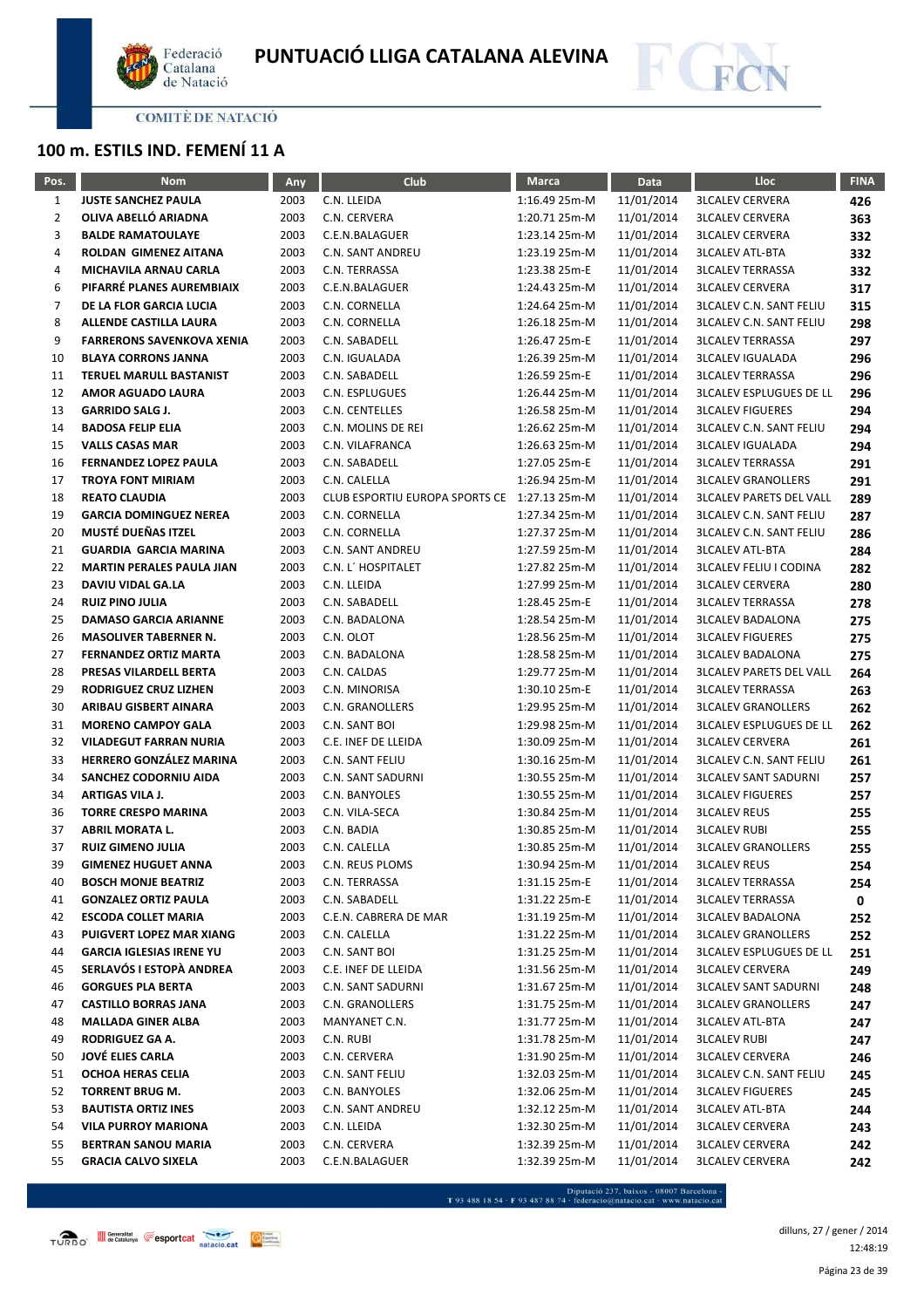



| 57  | <b>ORTIZ JUSTICIA AIRIN</b>         | 2003 | C.N. LLEIDA                | 1:32.51 25m-M | 11/01/2014 | <b>3LCALEV CERVERA</b>         | 241 |
|-----|-------------------------------------|------|----------------------------|---------------|------------|--------------------------------|-----|
| 58  | <b>FINQUE ALTIMIRA LAIA</b>         | 2003 | C.N. SABADELL              | 1:32.71 25m-E | 11/01/2014 | <b>3LCALEV TERRASSA</b>        | 0   |
| 59  | <b>MATAS LOPEZ ANA</b>              | 2003 | C.N. SANT ANDREU           | 1:32.57 25m-M | 11/01/2014 | <b>3LCALEV ATL-BTA</b>         | 241 |
| 60  | <b>BURGOS SANCHEZ EVELYN</b>        | 2003 | C.N. TERRASSA              | 1:32.77 25m-E | 11/01/2014 | <b>3LCALEV TERRASSA</b>        | 241 |
| 61  | <b>RION BONILLA LAIA</b>            | 2003 | C.N. CATALUNYA             | 1:32.80 25m-M | 11/01/2014 | <b>3LCALEV FELIU I CODINA</b>  | 239 |
| 62  | <b>GONZALEZ RAMOS JUDITH FEI</b>    | 2003 | C.N. IGUALADA              | 1:32.81 25m-M | 11/01/2014 | <b>3LCALEV IGUALADA</b>        | 239 |
| 63  | <b>VELASCO FERNANDEZ QUERALT</b>    | 2003 | C.N. MINORISA              | 1:33.04 25m-E | 11/01/2014 | <b>3LCALEV TERRASSA</b>        | 239 |
| 64  | SIERRA CLEMARES HELENA              | 2003 | C.N. SANT FELIU            | 1:33.00 25m-M | 11/01/2014 | <b>3LCALEV C.N. SANT FELIU</b> | 237 |
| 65  | <b>BRIHI RAGUIG WISSAL</b>          | 2003 | FEDERACIÓ ANDORRANA        | 1:33.03 25m-M | 11/01/2014 | 3ALEVI_FAN                     | 237 |
| 66  | <b>EAST VIDAL SARA</b>              | 2003 | C.N. ATLETIC-BARCELONETA   | 1:33.05 25m-M | 11/01/2014 | <b>3LCALEV ATL-BTA</b>         | 237 |
| 67  | MASSIP VIVAS JÚLIA                  | 2003 | C.N. VILAFRANCA            | 1:33.15 25m-M | 11/01/2014 | <b>3LCALEV IGUALADA</b>        | 236 |
| 68  | RODRIGUEZ SANTAMARIA LUCIA          | 2003 | C.N. VILAFRANCA            | 1:33.16 25m-M | 11/01/2014 | <b>3LCALEV IGUALADA</b>        | 236 |
| 69  | FERRER MARTINEZ ANEU                | 2003 | CLUB ESPORTIU BERGA RESORT | 1:33.37 25m-M | 11/01/2014 | <b>3LCALEV BERGA- EL TOSSA</b> | 235 |
| 70  | <b>MARCOS RIVERO ANNA</b>           | 2003 | C.N. SANT FELIU            | 1:33.57 25m-M | 11/01/2014 | <b>3LCALEV C.N. SANT FELIU</b> | 233 |
| 71  | PEREZ PADILLA MARINA                | 2003 | C.N. SANT FELIU            | 1:33.77 25m-M | 11/01/2014 | <b>3LCALEV C.N. SANT FELIU</b> | 0   |
|     |                                     |      |                            |               |            |                                |     |
| 72  | <b>MONTALA CASTELAN MARTA</b>       | 2003 | C.N. SALLENT               | 1:34.10 25m-M | 11/01/2014 | <b>3LCALEV SANT SADURNI</b>    | 229 |
| 73  | <b>HUANCA ROQUE ESMERALDA</b>       | 2003 | C.N. VILADECANS            | 1:34.16 25m-M | 11/01/2014 | <b>3LCALEV ESPLUGUES DE LL</b> | 229 |
| 74  | DE LAZARO GIRALT NURIA              | 2003 | NATACIÓ JOAN PELEGRÍ       | 1:34.19 25m-M | 11/01/2014 | <b>3LCALEV ATL-BTA</b>         | 228 |
| 75  | <b>ALDANA RODRIGUEZ IVETTE</b>      | 2003 | C.N. CALDAS                | 1:34.26 25m-M | 11/01/2014 | <b>3LCALEV PARETS DEL VALL</b> | 228 |
| 76  | <b>MAROTO RUJAS SARA</b>            | 2003 | C.N. SABADELL              | 1:34.52 25m-E | 11/01/2014 | <b>3LCALEV TERRASSA</b>        | 0   |
| 77  | <b>MEDINA GIRONÈS ÍRIA</b>          | 2003 | FEDERACIÓ ANDORRANA        | 1:34.40 25m-M | 11/01/2014 | 3ALEVI_FAN                     | 227 |
| 78  | JIMENEZ HUERTAS LORENA              | 2003 | C.N. VILA-SECA             | 1:34.46 25m-M | 11/01/2014 | <b>3LCALEV REUS</b>            | 227 |
| 79  | VAZQUEZ COURTADO CLARA              | 2003 | <b>C.N. SANT SADURNI</b>   | 1:34.51 25m-M | 11/01/2014 | <b>3LCALEV SANT SADURNI</b>    | 226 |
| 80  | PRADES CALIN LAURA                  | 2003 | C.N. TARRACO               | 1:34.52 25m-M | 11/01/2014 | <b>3LCALEV REUS</b>            | 226 |
| 81  | DOVGUÑEC DUBATOWKA DENISSE          | 2003 | C.N. L' HOSPITALET         | 1:34.53 25m-M | 11/01/2014 | <b>3LCALEV FELIU I CODINA</b>  | 226 |
| 82  | <b>COMAS TARRES M.</b>              | 2003 | <b>N.C TORELLO</b>         | 1:34.59 25m-M | 11/01/2014 | <b>3LCALEV FIGUERES</b>        | 226 |
| 83  | <b>MARTIN CONESA MARIA DONGQU</b>   | 2003 | C.N. CALDAS                | 1:34.66 25m-M | 11/01/2014 | <b>3LCALEV PARETS DEL VALL</b> | 225 |
| 84  | <b>GAGNAY YUNGA ANDREA</b>          | 2003 | C.N. BADALONA              | 1:34.72 25m-M | 11/01/2014 | <b>3LCALEV BADALONA</b>        | 225 |
| 85  | ROBERT FELIU XÈNIA                  | 2003 | C.N. GRANOLLERS            | 1:34.73 25m-M | 11/01/2014 | <b>3LCALEV GRANOLLERS</b>      | 225 |
| 86  | <b>MONTANO HERNANDEZ JUDITH</b>     | 2003 | C.N. VILA-SECA             | 1:34.83 25m-M | 11/01/2014 | <b>3LCALEV REUS</b>            |     |
|     |                                     |      |                            |               |            |                                | 224 |
| 87  | DE RONNE O'CONNOR EMMA              | 2003 | C.N. SITGES                | 1:34.92 25m-M | 11/01/2014 | <b>3LCALEV SANT SADURNI</b>    | 223 |
| 88  | <b>GOMEZ RIVERA LUCIA</b>           | 2003 | <b>C.N PIERA 2012</b>      | 1:35.20 25m-M | 11/01/2014 | <b>3LCALEV IGUALADA</b>        | 221 |
| 89  | AGUILERA RUZAFA TANIA               | 2003 | C.N. CALELLA               | 1:35.33 25m-M | 11/01/2014 | <b>3LCALEV GRANOLLERS</b>      | 220 |
| 90  | RODRGUEZ COSANO CARLOTA             | 2003 | C.N. MATARO                | 1:35.60 25m-M | 11/01/2014 | <b>3LCALEV BADALONA</b>        | 219 |
| 91  | <b>OLMEDO MOURE LIDIA</b>           | 2003 | C.N. VILADECANS            | 1:35.81 25m-M | 11/01/2014 | <b>3LCALEV ESPLUGUES DE LL</b> | 217 |
| 92  | <b>BAILE GUINOT CLAUDIA XIACONG</b> | 2003 | C.N. TERRASSA              | 1:36.01 25m-E | 11/01/2014 | <b>3LCALEV TERRASSA</b>        | 217 |
| 93  | WAEL ALI EL SAYED FARIDA            | 2003 | C.N. ATLETIC-BARCELONETA   | 1:35.96 25m-M | 11/01/2014 | <b>3LCALEV ATL-BTA</b>         | 216 |
| 94  | <b>CASTILLO CAB L.</b>              | 2003 | C.N. BADIA                 | 1:36.01 25m-M | 11/01/2014 | <b>3LCALEV RUBI</b>            | 216 |
| 95  | SABRIA SOLER JANA YAO               | 2003 | C.N. TERRASSA              | 1:36.23 25m-E | 11/01/2014 | <b>3LCALEV TERRASSA</b>        | 0   |
| 96  | <b>FERRATE LOPEZ JANA</b>           | 2003 | C.N. REUS PLOMS            | 1:36.06 25m-M | 11/01/2014 | <b>3LCALEV REUS</b>            | 215 |
| 97  | <b>MÉNDEZ RODRÍGUEZ AINA</b>        | 2003 | C.N. IGUALADA              | 1:36.16 25m-M | 11/01/2014 | <b>3LCALEV IGUALADA</b>        | 215 |
| 98  | <b>MASSIP ARJONA HELENA</b>         | 2003 | C.N. VILADECANS            | 1:36.36 25m-M | 11/01/2014 | <b>3LCALEV ESPLUGUES DE LL</b> | 213 |
| 99  | <b>BIECH FIGUERA MARTA</b>          | 2003 | C.N. BADALONA              | 1:36.51 25m-M | 11/01/2014 | <b>3LCALEV BADALONA</b>        | 212 |
| 100 | TABOADA LOPEZ N.                    | 2003 | C.N. FIGUERES              | 1:36.56 25m-M | 11/01/2014 | <b>3LCALEV FIGUERES</b>        | 212 |
| 101 | <b>BRAVO MORENO C.</b>              | 2003 | C.N. FIGUERES              | 1:36.62 25m-M | 11/01/2014 | <b>3LCALEV FIGUERES</b>        | 212 |
| 102 | <b>TORRENTS I REGUANT CLARA</b>     | 2003 | C.N. SABADELL              | 1:36.97 25m-E | 11/01/2014 | <b>3LCALEV TERRASSA</b>        | 0   |
| 103 | SOLÀ GALAN C.                       | 2003 | C.N. VIC-ETB               | 1:36.80 25m-M | 11/01/2014 | <b>3LCALEV FIGUERES</b>        |     |
|     | <b>GISBERT JUNYENT LAIA</b>         | 2003 | C.N. SABADELL              |               | 11/01/2014 |                                | 210 |
| 104 |                                     |      |                            | 1:37.00 25m-E |            | <b>3LCALEV TERRASSA</b>        | 0   |
| 105 | <b>GONZALEZ SANCHEZ MARIA</b>       | 2003 | C.N. BADALONA              | 1:36.84 25m-M | 11/01/2014 | <b>3LCALEV BADALONA</b>        | 0   |
| 106 | PALACIO LINDE MARIA                 | 2003 | C.N. MONTJUIC              | 1:37.01 25m-M | 11/01/2014 | <b>3LCALEV ATL-BTA</b>         | 209 |
| 106 | LOPEZ ROMERO L.                     | 2003 | C.N. FIGUERES              | 1:37.01 25m-M | 11/01/2014 | <b>3LCALEV FIGUERES</b>        | 209 |
| 108 | <b>MARTIN MARTIN ALBA</b>           | 2003 | C.N. PRAT LLOBREGAT        | 1:37.04 25m-M | 11/01/2014 | <b>3LCALEV C.N. SANT FELIU</b> | 209 |
| 109 | TUBELLA SALINAS MARIA               | 2003 | C.E. MEDITERRANI           | 1:37.05 25m-M | 11/01/2014 | <b>3LCALEV ATL-BTA</b>         | 209 |
| 110 | FERNANDEZ MARTIN ALICIA             | 2003 | C.N. SABADELL              | 1:37.35 25m-E | 11/01/2014 | <b>3LCALEV TERRASSA</b>        | 0   |
| 111 | <b>GRAU RUIZ LAIA</b>               | 2003 | U.D. HORTA                 | 1:37.20 25m-M | 11/01/2014 | <b>3LCALEV FELIU I CODINA</b>  | 208 |
| 112 | <b>GARCIA MOUSLIK GEORGINA</b>      | 2003 | MANYANET C.N.              | 1:37.27 25m-M | 11/01/2014 | <b>3LCALEV ATL-BTA</b>         | 207 |
| 113 | FERNANDEZ CARDENAS M.P.             | 2003 | C.N. ESPLUGUES             | 1:37.38 25m-M | 11/01/2014 | <b>3LCALEV ESPLUGUES DE LL</b> | 207 |
| 114 | <b>GARCIA GONZALEZ CRISTINA</b>     | 2003 | C.N. SANT FELIU            | 1:37.52 25m-M | 11/01/2014 | <b>3LCALEV C.N. SANT FELIU</b> | 0   |
| 115 | PEREZ GRADOS MARIA                  | 2003 | C.N. IGUALADA              | 1:37.57 25m-M | 11/01/2014 | <b>3LCALEV IGUALADA</b>        | 206 |

- Diputació 237, baixos - 08007 Barcelona<br>T 93 488 18 54 · F 93 487 88 74 · federacio@natacio.cat · www.natacio.cat

Página 24 de 39 dilluns, 27 / gener / 2014 12:48:19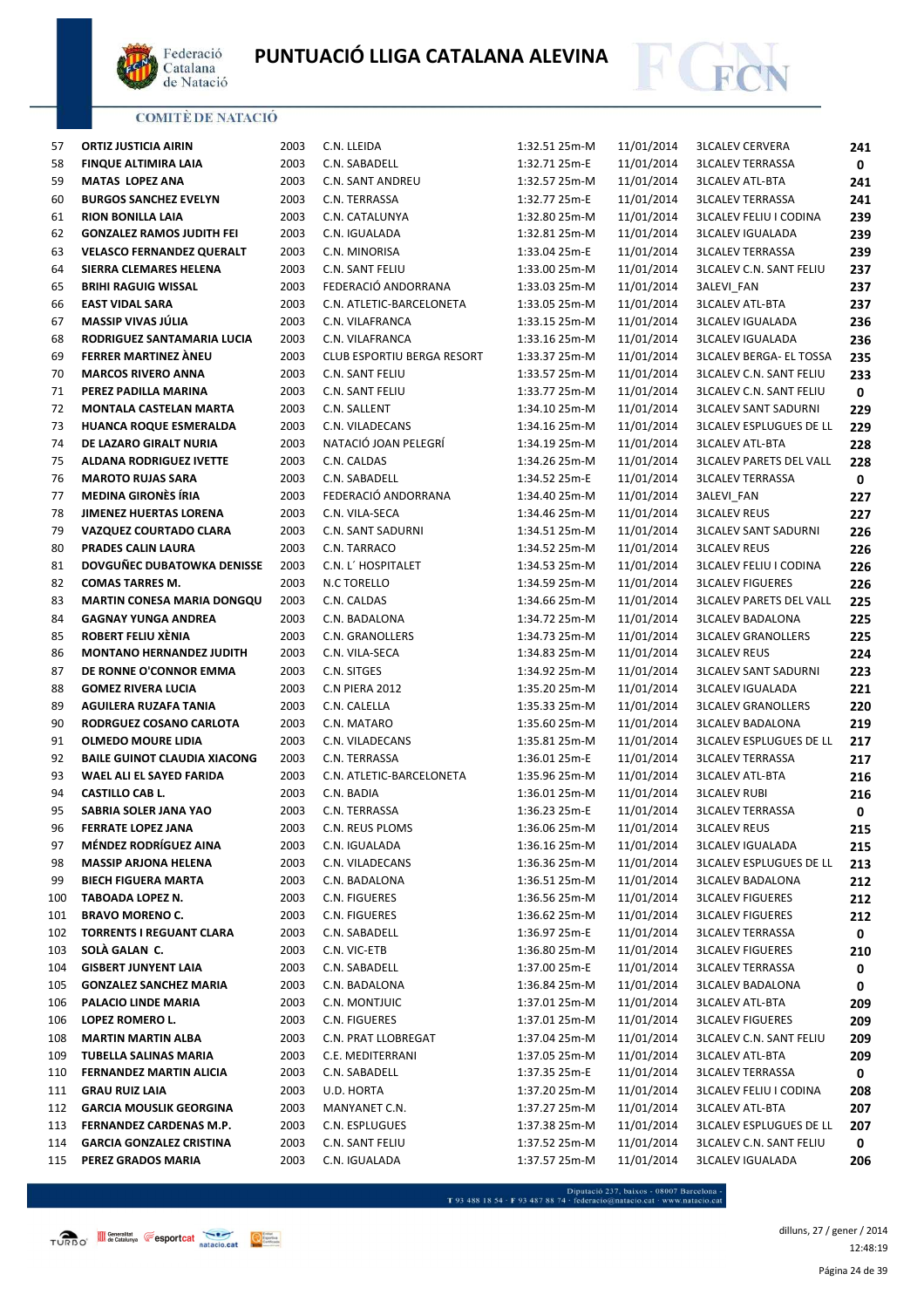



| 116 | <b>TORO ZURERA IRENE</b>            | 2003 | C.N. ATLETIC-BARCELONETA            | 1:37.59 25m-M | 11/01/2014 | <b>3LCALEV ATL-BTA</b>         | 205 |
|-----|-------------------------------------|------|-------------------------------------|---------------|------------|--------------------------------|-----|
| 117 | <b>SANS DE MORAGAS LAIA LONG</b>    | 2003 | NATACIÓ JOAN PELEGRÍ                | 1:37.64 25m-M | 11/01/2014 | <b>3LCALEV ATL-BTA</b>         | 205 |
| 118 | <b>RUBIO SALMERON CARLA</b>         | 2003 | C.N. CALDAS                         | 1:37.76 25m-M | 11/01/2014 | <b>3LCALEV PARETS DEL VALL</b> | 204 |
| 119 | <b>TAPIA ROMERO ZOE</b>             | 2003 | C.N. SANT ANDREU                    | 1:37.77 25m-M | 11/01/2014 | <b>3LCALEV ATL-BTA</b>         | 0   |
| 120 | PUJOL BÚRDALO JÚLIA                 | 2003 | C.N. VILAFRANCA                     | 1:37.94 25m-M | 11/01/2014 | <b>3LCALEV IGUALADA</b>        | 203 |
| 121 | <b>ANDREVI COMA JUDIT</b>           | 2003 | C.N. SALLENT                        | 1:38.01 25m-M | 11/01/2014 | <b>3LCALEV SANT SADURNI</b>    | 203 |
| 122 | <b>SALA PEREZ CARLA</b>             | 2003 | C.N. CORNELLA                       | 1:38.06 25m-M | 11/01/2014 | <b>3LCALEV C.N. SANT FELIU</b> | 0   |
| 123 | <b>AGUILERA GARCIA PEPA</b>         | 2003 | C.N. PRAT LLOBREGAT                 | 1:38.07 25m-M | 11/01/2014 | <b>3LCALEV C.N. SANT FELIU</b> | 202 |
| 124 | OLIVERAS RIBAS C.                   | 2003 | C.N. CASTELLFOLLIT                  | 1:38.10 25m-M | 11/01/2014 | <b>3LCALEV FIGUERES</b>        | 202 |
| 125 | PONS TORTOSA CATERINA               | 2003 | C.N. PREMIA                         | 1:38.65 25m-M | 11/01/2014 | <b>3LCALEV GRANOLLERS</b>      | 199 |
| 125 | <b>EXPOSITO CAS M.</b>              | 2003 | C.N. VIC-ETB                        | 1:38.65 25m-M | 11/01/2014 | <b>3LCALEV FIGUERES</b>        | 199 |
| 127 | <b>BALSELLS RAURELL DARIA</b>       | 2003 | C.N. CALDAS                         | 1:38.84 25m-M | 11/01/2014 | <b>3LCALEV PARETS DEL VALL</b> | 0   |
| 128 | <b>RUIZ MUNNE ANNA</b>              | 2003 | MANYANET C.N.                       | 1:38.95 25m-M | 11/01/2014 | <b>3LCALEV ATL-BTA</b>         | 197 |
| 129 | <b>VAZQUEZ MARQUES IRENE</b>        | 2003 | C.N. ATLETIC-BARCELONETA            | 1:38.96 25m-M | 11/01/2014 | <b>3LCALEV ATL-BTA</b>         | 197 |
| 130 | RODRIGUEZ SECO MIREIA               | 2003 | C.N. GRANOLLERS                     | 1:38.97 25m-M | 11/01/2014 | <b>3LCALEV GRANOLLERS</b>      | 197 |
| 131 | <b>BONAMUSA BOIX QUERALT</b>        | 2003 | C.N. MATARO                         | 1:39.44 25m-M | 11/01/2014 | <b>3LCALEV BADALONA</b>        | 194 |
| 131 | <b>BEJARANO BRENES MIRIAM</b>       | 2003 | C.N. MARTORELL                      | 1:39.44 25m-M | 11/01/2014 | <b>3LCALEV C.N. SANT FELIU</b> | 194 |
| 133 | <b>GUILLEN PINEDA MARTINA</b>       | 2003 | C.N. VILADECANS                     | 1:39.46 25m-M | 11/01/2014 | <b>3LCALEV ESPLUGUES DE LL</b> | 194 |
| 134 | <b>JACA MARTINEZ NEKANE</b>         | 2003 | C.N. VILADECANS                     | 1:39.50 25m-M | 11/01/2014 | <b>3LCALEV ESPLUGUES DE LL</b> | 0   |
| 135 | <b>JORDI GARCIA LIA</b>             | 2003 | C.N. PARETS                         | 1:39.59 25m-M | 11/01/2014 | <b>3LCALEV PARETS DEL VALL</b> | 193 |
| 136 | <b>BREA DE LA C N.</b>              | 2003 | C.N. RIEMBAU P.D'ARO                | 1:39.69 25m-M | 11/01/2014 | <b>3LCALEV FIGUERES</b>        | 193 |
| 137 | <b>VERDAGUER GIRONES CLAUDIA</b>    | 2003 | C.N. BARCELONA                      | 1:39.83 25m-M | 11/01/2014 | <b>3LCALEV FELIU I CODINA</b>  | 192 |
| 138 | <b>RUEDAS GIRAL PAOLA</b>           | 2003 | C.N. VILA-SECA                      | 1:39.84 25m-M | 11/01/2014 | <b>3LCALEV REUS</b>            | 192 |
| 139 | <b>CONCHILLO ROBLES JULIA</b>       | 2003 | C.N. GRANOLLERS                     | 1:39.85 25m-M | 11/01/2014 | <b>3LCALEV GRANOLLERS</b>      | 0   |
| 140 | VILÀ SEGUÉS CARLA                   | 2003 | C.N. TARREGA                        | 1:39.87 25m-M | 11/01/2014 | <b>3LCALEV CERVERA</b>         | 192 |
| 141 | <b>AGUAYO CANDIOTTY ARIADNA SOF</b> | 2003 | C.N. CATALUNYA                      | 1:39.93 25m-M | 11/01/2014 | <b>3LCALEV FELIU I CODINA</b>  | 191 |
| 142 | <b>BESORA VECINO CLARA</b>          | 2003 | C.N. CERVERA                        | 1:40.05 25m-M | 11/01/2014 | <b>3LCALEV CERVERA</b>         | 191 |
| 143 | <b>GONZALEZ SALAS NURIA</b>         | 2003 | C.N. VALLIRANA                      | 1:40.20 25m-M | 11/01/2014 | <b>3LCALEV ESPLUGUES DE LL</b> | 190 |
| 144 | MONTAÑA ROVI M.                     | 2003 | C.N. VIC-ETB                        | 1:40.38 25m-M | 11/01/2014 | <b>3LCALEV FIGUERES</b>        | 189 |
| 145 | <b>CORREDOR BAUTISTA MARIA</b>      | 2003 | <b>CLUB DEPORTIVO SEK CATALUNYA</b> | 1:40.44 25m-M | 11/01/2014 | <b>3LCALEV GRANOLLERS</b>      | 188 |
| 145 | <b>LOPEZ LLORENTE SARA</b>          | 2003 | C.N. SANT BOI                       | 1:40.44 25m-M | 11/01/2014 | <b>3LCALEV ESPLUGUES DE LL</b> | 188 |
| 147 | <b>BANDE RIERA LAIA</b>             | 2003 | MANYANET C.N.                       | 1:40.52 25m-M | 11/01/2014 | <b>3LCALEV ATL-BTA</b>         | 188 |
| 148 | <b>CALATRAVA ESPINET CRISTINA</b>   | 2003 | CLUB NATACIÓ LLORET DE MAR          | 1:40.71 25m-M | 11/01/2014 | <b>3LCALEV GRANOLLERS</b>      | 187 |
| 149 | <b>GONZALEZ PUJOL CLAUDIA</b>       | 2003 | <b>C.N PIERA 2012</b>               | 1:40.76 25m-M | 11/01/2014 | <b>3LCALEV IGUALADA</b>        | 187 |
| 150 | CASTAÑEDA I BALLESTER SARAY         | 2003 | C.N. SABADELL                       | 1:41.09 25m-E | 11/01/2014 | <b>3LCALEV TERRASSA</b>        | 0   |
| 151 | <b>MASCORT SIBILA ARIADNA</b>       | 2003 | C.N. CATALUNYA                      | 1:40.96 25m-M | 11/01/2014 | <b>3LCALEV FELIU I CODINA</b>  | 186 |
| 152 | <b>MAURI GUIU NURIA</b>             | 2003 | C.N. TARRACO                        | 1:41.34 25m-M | 11/01/2014 | <b>3LCALEV REUS</b>            | 183 |
| 153 | <b>OSPINA FONT AMANDA</b>           | 2003 | C.N. MARTORELL                      | 1:41.73 25m-M | 11/01/2014 | <b>3LCALEV C.N. SANT FELIU</b> | 181 |
| 154 | <b>IVERN PONCE DE LEON JULIA</b>    | 2003 | C.N.VENDRELL                        | 1:41.76 25m-M | 11/01/2014 | <b>3LCALEV REUS</b>            | 181 |
| 155 | <b>AYMERICH PAS X.</b>              | 2003 | <b>CLUB NATACIÓ FARNERS</b>         | 1:41.93 25m-M | 11/01/2014 | <b>3LCALEV FIGUERES</b>        | 180 |
| 156 | <b>ESTANY CUSELL ALBA</b>           | 2003 | C.N. CALELLA                        | 1:42.00 25m-M | 11/01/2014 | <b>3LCALEV GRANOLLERS</b>      | 0   |
| 157 | ORTEGA CABALLERO AIDA               | 2003 | C.N. SANT FELIU                     | 1:42.02 25m-M | 11/01/2014 | <b>3LCALEV C.N. SANT FELIU</b> | 0   |
| 157 | <b>GARCIA MOLL JUDITH</b>           | 2003 | C.N. SANT FELIU                     | 1:42.02 25m-M | 11/01/2014 | <b>3LCALEV C.N. SANT FELIU</b> | 0   |
| 159 | <b>CALVO FABREGUES EMMA LI</b>      | 2003 | U.D. HORTA                          | 1:42.03 25m-M | 11/01/2014 | <b>3LCALEV FELIU I CODINA</b>  | 180 |
| 160 | SÁNCHEZ GÓMEZ AMELIA                | 2003 | C.N. SANT ADRIA                     | 1:42.11 25m-M | 11/01/2014 | <b>3LCALEV BADALONA</b>        | 179 |
| 161 | <b>MONELLS RABASSA J.</b>           | 2003 | C.N. OLOT                           | 1:42.17 25m-M | 11/01/2014 | <b>3LCALEV FIGUERES</b>        | 179 |
| 162 | LOPEZ NUÑEZ LIDIA                   | 2003 | C.N. L' HOSPITALET                  | 1:42.21 25m-M | 11/01/2014 | <b>3LCALEV FELIU I CODINA</b>  | 179 |
| 163 | DOMINGUEZ ARELLANO SOFIA            | 2003 | C.N.VENDRELL                        | 1:42.23 25m-M | 11/01/2014 | <b>3LCALEV REUS</b>            | 179 |
| 163 | <b>BOLANCE HIDA C.</b>              | 2003 | $G.E.$ I E.G.                       | 1:42.23 25m-M | 11/01/2014 | <b>3LCALEV FIGUERES</b>        | 179 |
| 165 | <b>QUINTANA LOPEZ IVET</b>          | 2003 | C.N. TERRASSA                       | 1:42.51 25m-E | 11/01/2014 | <b>3LCALEV TERRASSA</b>        | 0   |
| 166 | <b>TOISON TEBAR J.</b>              | 2003 | C.N. EL MASNOU                      | 1:42.39 25m-M | 11/01/2014 | <b>3LCALEV RUBI</b>            | 178 |
| 167 | <b>HERNANDEZ AYUSO REBECA</b>       | 2003 | A.N. GRAMANET                       | 1:42.53 25m-M | 11/01/2014 | <b>3LCALEV PARETS DEL VALL</b> | 177 |
| 168 | <b>MAYMI CASANOVA BERTA</b>         | 2003 | MANYANET C.N.                       | 1:42.66 25m-M | 11/01/2014 | <b>3LCALEV ATL-BTA</b>         | 0   |
| 169 | PEREZ MASIP ANNA                    | 2003 | C.E. MEDITERRANI                    | 1:42.75 25m-M | 11/01/2014 | <b>3LCALEV ATL-BTA</b>         | 176 |
| 170 | RUIZ BARRAGÁN LUCÍA                 | 2003 | C.N. VALLIRANA                      | 1:42.80 25m-M | 11/01/2014 | <b>3LCALEV ESPLUGUES DE LL</b> | 176 |
| 171 | SANCHO ZARAGOZA MARINA              | 2003 | C.N. MATARO                         | 1:42.81 25m-M | 11/01/2014 | <b>3LCALEV BADALONA</b>        | 176 |
| 172 | RAULET ROCA L.                      | 2003 | C.N. CENTELLES                      | 1:43.10 25m-M | 11/01/2014 | <b>3LCALEV FIGUERES</b>        | 174 |
| 173 | <b>FIBLA ESTEVEZ MARINA</b>         | 2003 | CAMBRILS C.N.                       | 1:43.11 25m-M | 11/01/2014 | <b>3LCALEV REUS</b>            | 174 |
| 174 | <b>CORONADO MUR NURIA</b>           | 2003 | CAMBRILS C.N.                       | 1:43.12 25m-M | 11/01/2014 | <b>3LCALEV REUS</b>            | 174 |

- Diputació 237, baixos - 08007 Barcelona<br>T 93 488 18 54 · F 93 487 88 74 · federacio@natacio.cat · www.natacio.cat

 $Q_{\text{factor}}^{\text{fottat}}$ 

Página 25 de 39 dilluns, 27 / gener / 2014 12:48:19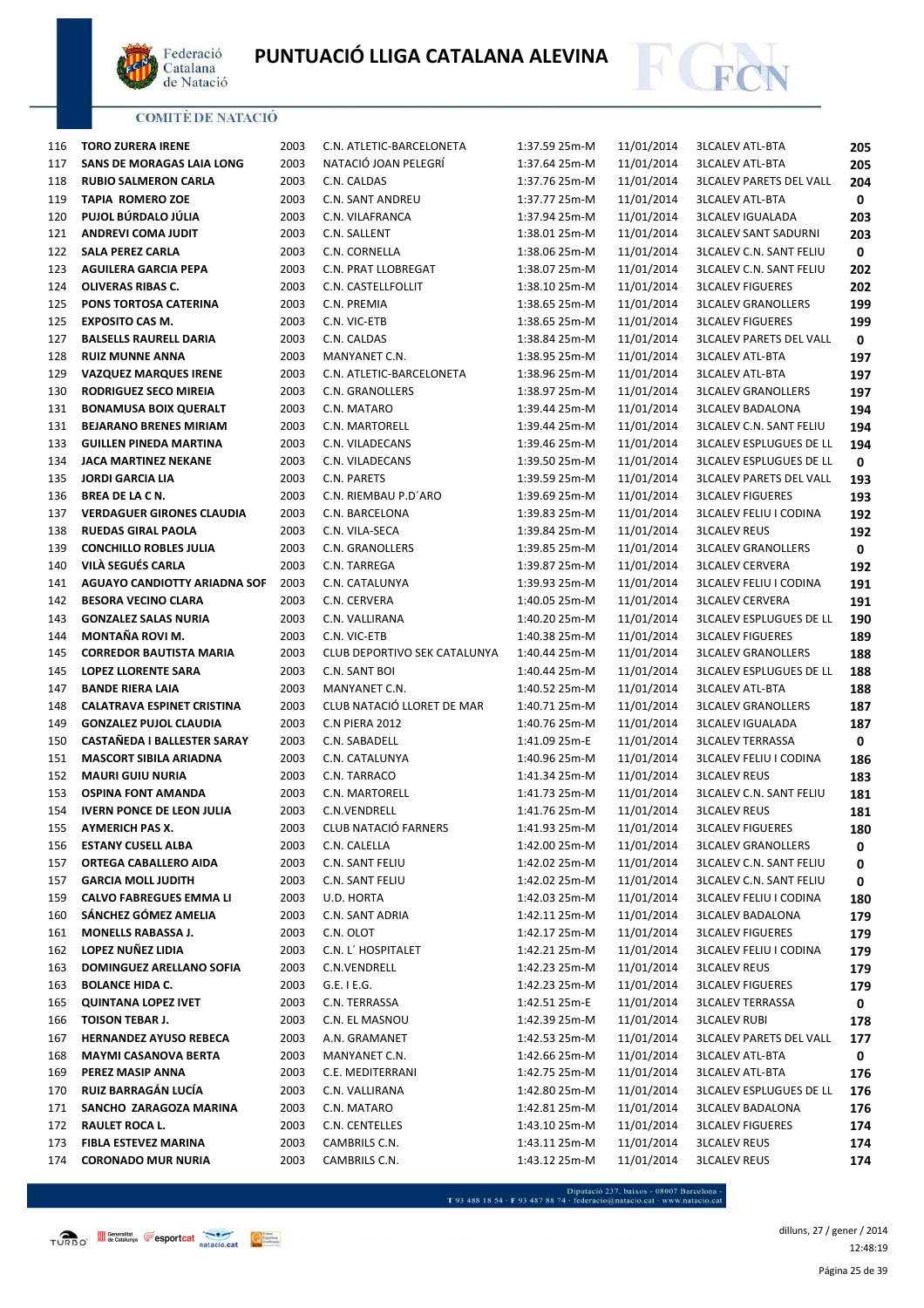



| 175        | AYRAME FERNANDEZ AYA            | 2003 | C.N. MARTORELL                               | 1:43.21 25m-M | 11/01/2014 | <b>3LCALEV C.N. SANT FELIU</b>                             | 174 |
|------------|---------------------------------|------|----------------------------------------------|---------------|------------|------------------------------------------------------------|-----|
| 176        | <b>RUS CARVAJAL E.</b>          | 2003 | $G.E.$ I $E.G.$                              | 1:43.71 25m-M | 11/01/2014 | <b>3LCALEV FIGUERES</b>                                    | 171 |
| 177        | <b>GONZALEZ DUC E.</b>          | 2003 | C.N. VIC-ETB                                 | 1:43.78 25m-M | 11/01/2014 | <b>3LCALEV FIGUERES</b>                                    | 171 |
| 178        | JIMENEZ RISQUEZ LAIA            | 2003 | C.N. PARETS                                  | 1:43.97 25m-M | 11/01/2014 | <b>3LCALEV PARETS DEL VALL</b>                             | 170 |
| 179        | RODRIGUEZ EVANGELISTA AITANA    | 2003 | MANYANET C.N.                                | 1:44.09 25m-M | 11/01/2014 | <b>3LCALEV ATL-BTA</b>                                     | 0   |
| 179        | GIRÓ GELI A.                    | 2003 | C.N. BANYOLES                                | 1:44.09 25m-M | 11/01/2014 | <b>3LCALEV FIGUERES</b>                                    | 169 |
| 181        | VILA COMELLAS MARTINA           | 2003 | <b>CLUB ESPORTIU BERGA RESORT</b>            | 1:44.19 25m-M | 11/01/2014 | <b>3LCALEV BERGA- EL TOSSA</b>                             | 169 |
| 182        | <b>MARTÍNEZ HERNÁNDEZ LIDIA</b> | 2003 | C.N. PARETS                                  | 1:44.34 25m-M | 11/01/2014 | <b>3LCALEV PARETS DEL VALL</b>                             | 168 |
| 183        | <b>PRO RODRIGUEZ LUCIA</b>      | 2003 | C.N. VILAFRANCA                              | 1:44.47 25m-M | 11/01/2014 | <b>3LCALEV IGUALADA</b>                                    | 0   |
| 184        | MASÓ ESPEJO N.                  | 2003 | C.N. CASTELLFOLLIT                           | 1:44.50 25m-M | 11/01/2014 | <b>3LCALEV FIGUERES</b>                                    | 167 |
| 184        | PEREZ I N.                      | 2003 | CLUB NATACIÓ FARNERS                         | 1:44.50 25m-M | 11/01/2014 | <b>3LCALEV FIGUERES</b>                                    | 167 |
| 184        | <b>MARTINEZ PARRA ALBA</b>      | 2003 | C.N. MINORISA                                | 1:44.69 25m-E | 11/01/2014 | <b>3LCALEV TERRASSA</b>                                    | 167 |
| 187        | <b>COLOMA ROQUETA NURIA</b>     | 2003 | C.N. ATLETIC-BARCELONETA                     | 1:44.73 25m-M | 11/01/2014 | <b>3LCALEV ATL-BTA</b>                                     | 0   |
| 188        | CHIA COLOMER J.                 | 2003 | C.N. OLOT                                    | 1:44.84 25m-M | 11/01/2014 | <b>3LCALEV FIGUERES</b>                                    | 166 |
| 189        | <b>FERNANDEZ FUNES JULIA</b>    | 2003 | C.E.N. CABRERA DE MAR                        | 1:45.32 25m-M | 11/01/2014 | <b>3LCALEV BADALONA</b>                                    | 163 |
| 190        | <b>MORE PARERA ALBA</b>         | 2003 | C.N. TERRASSA                                | 1:45.55 25m-E | 11/01/2014 | <b>3LCALEV TERRASSA</b>                                    | 0   |
| 191        | SERRAL MOLERO YOLANDA           | 2003 | C.N. SANT ADRIA                              | 1:45.40 25m-M | 11/01/2014 | <b>3LCALEV BADALONA</b>                                    | 163 |
| 192        | <b>BRUGUERA LOPEZ BERTA</b>     | 2003 | C.N. CALELLA                                 | 1:45.42 25m-M | 11/01/2014 | <b>3LCALEV GRANOLLERS</b>                                  | 0   |
| 193        | <b>GARCIA DIOS MARIONA</b>      | 2003 | CLUB ESPORTIU EUROPA SPORTS CE 1:45.66 25m-M |               | 11/01/2014 | <b>3LCALEV PARETS DEL VALL</b>                             | 162 |
| 194        | <b>HERRERA CABALLERO ROSA</b>   | 2003 | C.N. SALLENT                                 | 1:45.72 25m-M | 11/01/2014 | <b>3LCALEV SANT SADURNI</b>                                | 162 |
| 195        | <b>FONT GONZALE X.</b>          | 2003 | $G.E.$ I E.G.                                | 1:45.81 25m-M | 11/01/2014 | <b>3LCALEV FIGUERES</b>                                    | 161 |
| 196        | <b>ILIINA NADIA</b>             | 2003 | C.N. ATLETIC-BARCELONETA                     | 1:45.92 25m-M | 11/01/2014 | <b>3LCALEV ATL-BTA</b>                                     | 0   |
| 197        | <b>ORTIZ TORRENTS ANDREA</b>    | 2003 | U.D. HORTA                                   | 1:45.94 25m-M | 11/01/2014 | <b>3LCALEV FELIU I CODINA</b>                              | 161 |
| 198        | SEBASTIA MORON CARLA            | 2003 | C.N. SANT SADURNI                            | 1:46.06 25m-M | 11/01/2014 | <b>3LCALEV SANT SADURNI</b>                                | 160 |
| 199        | <b>GONZALEZ GUILLEM MARTA</b>   | 2003 | C.N. SANT ANDREU                             | 1:46.23 25m-M | 11/01/2014 | <b>3LCALEV ATL-BTA</b>                                     | 0   |
| 200        | <b>HEREDIA DIAZ SARA</b>        | 2003 | C.N. CALELLA                                 | 1:46.43 25m-M | 11/01/2014 | <b>3LCALEV GRANOLLERS</b>                                  | 0   |
| 201        | <b>CARPIO GOMEZ VINYET</b>      | 2003 | C.N. SALLENT                                 | 1:46.50 25m-M | 11/01/2014 | <b>3LCALEV SANT SADURNI</b>                                | 158 |
| 202        | DIAZ EXPOSITO IRENE             | 2003 | C.N. PARETS                                  | 1:46.54 25m-M | 11/01/2014 | <b>3LCALEV PARETS DEL VALL</b>                             | 158 |
| 203        | ROSAL DELGADO JULIA             | 2003 | C.N. SANT BOI                                | 1:46.58 25m-M | 11/01/2014 | <b>3LCALEV ESPLUGUES DE LL</b>                             | 158 |
| 204        | <b>FORTUNY PARULL LAIA</b>      | 2003 | CAMBRILS C.N.                                | 1:46.73 25m-M | 11/01/2014 | <b>3LCALEV REUS</b>                                        | 157 |
| 205        | <b>TEJERO LOPEZ HELENA</b>      | 2003 | C.N. L' HOSPITALET                           | 1:46.95 25m-M | 11/01/2014 | <b>3LCALEV FELIU I CODINA</b>                              | 156 |
| 206        | <b>MORCILLO PAZOS NOELIA</b>    | 2003 | A.N. GRAMANET                                | 1:47.45 25m-M | 11/01/2014 | <b>3LCALEV PARETS DEL VALL</b>                             | 154 |
| 207        | <b>GRAÑÓ BERNAT MARIONA</b>     | 2003 | C.N. GRANOLLERS                              | 1:47.86 25m-M | 11/01/2014 | <b>3LCALEV GRANOLLERS</b>                                  | 0   |
| 208        | <b>CESPEDES MONTON ANGELA</b>   | 2003 | C.N. ATLETIC-BARCELONETA                     | 1:48.19 25m-M | 11/01/2014 | <b>3LCALEV ATL-BTA</b>                                     | 0   |
| 208        | ORGAZ LUNA ALEXIA               | 2003 | C.N. SALLENT                                 | 1:48.19 25m-M | 11/01/2014 | <b>3LCALEV SANT SADURNI</b>                                | 0   |
| 210        | <b>GUEVARA VENTAYOL NURIA</b>   | 2003 | C.N. SANT SADURNI                            | 1:48.45 25m-M | 11/01/2014 | <b>3LCALEV SANT SADURNI</b>                                | 0   |
| 211        | DIAZ MORENO LAURA               | 2003 | C.N. PARETS                                  | 1:48.54 25m-M | 11/01/2014 | <b>3LCALEV PARETS DEL VALL</b>                             | 0   |
| 212        | <b>AURAL VALIEN M.</b>          | 2003 | C.N. EL MASNOU                               | 1:49.48 25m-M | 11/01/2014 | <b>3LCALEV RUBI</b>                                        | 145 |
| 213        | <b>JIMENEZ MARTIN NEREA</b>     | 2003 | C.N. PARETS                                  | 1:49.63 25m-M | 11/01/2014 | <b>3LCALEV PARETS DEL VALL</b>                             | 0   |
| 214        | ADMELLA CONTRERAS NURIA         | 2003 | C.N. MATARO                                  | 1:49.69 25m-M | 11/01/2014 | <b>3LCALEV BADALONA</b>                                    | 145 |
| 215        | <b>OUARGHI SHAKIRA</b>          | 2003 | C.N.VENDRELL                                 | 1:49.71 25m-M | 11/01/2014 | <b>3LCALEV REUS</b>                                        | 145 |
| 216        | <b>BARBERA LOPEZ NURIA</b>      | 2003 | C.N. REUS PLOMS                              | 1:49.84 25m-M | 11/01/2014 | <b>3LCALEV REUS</b>                                        | 144 |
| 217        | LLAQUET JIMÉNEZ MÍRIAM          | 2003 | C.N. CERVERA                                 | 1:49.93 25m-M | 11/01/2014 | <b>3LCALEV CERVERA</b>                                     | 0   |
| 218        | <b>BUSQUETS SANCHO A.</b>       | 2003 | C.N. VIC-ETB                                 | 1:50.37 25m-M | 11/01/2014 | <b>3LCALEV FIGUERES</b>                                    | 0   |
| 219        | FELIU BEGUE S.                  | 2003 | C.N. EL MASNOU                               | 1:50.59 25m-M | 11/01/2014 | <b>3LCALEV RUBI</b>                                        | 141 |
| 220        | <b>BALIELLAS BATALLA ABRIL</b>  | 2003 | C.N. CERVERA                                 | 1:50.60 25m-M | 11/01/2014 | <b>3LCALEV CERVERA</b>                                     | 0   |
| 221        | RAMIREZ CUELLO CLAUDIA          | 2003 | C.E. MEDITERRANI                             | 1:50.65 25m-M | 11/01/2014 | <b>3LCALEV ATL-BTA</b>                                     | 141 |
| 222        | LOPEZ JORDA LAIA                | 2003 | C.N. L' HOSPITALET                           | 1:50.71 25m-M | 11/01/2014 | <b>3LCALEV FELIU I CODINA</b>                              | 0   |
| 223        | <b>GRAÑEN MUÑOZ J.</b>          | 2003 | C.N. EL MASNOU                               | 1:51.04 25m-M | 11/01/2014 | <b>3LCALEV RUBI</b>                                        | 139 |
| 223        | MOLINER VIÑUALES NOELIA         | 2003 | MANYANET C.N.                                | 1:51.04 25m-M | 11/01/2014 | <b>3LCALEV ATL-BTA</b>                                     | 0   |
| 225        | <b>BURGOS CORDON AINARA</b>     | 2003 | C.N. CALELLA                                 | 1:51.05 25m-M | 11/01/2014 | <b>3LCALEV GRANOLLERS</b>                                  | 0   |
| 226        | <b>AMADIOS JUANOS GAIA</b>      | 2003 | C.N. ESPLUGUES                               | 1:51.45 25m-M | 11/01/2014 | <b>3LCALEV ESPLUGUES DE LL</b>                             |     |
| 227        | <b>VALLS TENA LAIA</b>          | 2003 |                                              | 1:51.49 25m-M | 11/01/2014 |                                                            | 138 |
|            | PEREZ VAZQUEZ MARTA             | 2003 | C.N. SANT SADURNI                            | 1:51.76 25m-M | 11/01/2014 | <b>3LCALEV SANT SADURNI</b><br><b>3LCALEV SANT SADURNI</b> | 0   |
| 228<br>229 | <b>ABADIAS ROMAÑO IZARBE</b>    | 2003 | C.N. SALLENT<br>C.N. ATLETIC-BARCELONETA     | 1:51.88 25m-M | 11/01/2014 | <b>3LCALEV ATL-BTA</b>                                     | 0   |
|            | <b>OLIVERAS HUGUET LAIA</b>     | 2003 |                                              | 1:51.91 25m-M | 11/01/2014 |                                                            | 0   |
| 230        |                                 |      | C.N.CASTELLET                                |               |            | <b>3LCALEV BERGA- EL TOSSA</b>                             | 136 |
| 231        | FIGUERAS CAN C.                 | 2003 | C.N. BANYOLES                                | 1:52.02 25m-M | 11/01/2014 | <b>3LCALEV FIGUERES</b>                                    | 136 |
| 232        | PUJALT POZO L.                  | 2003 | C.N. BADIA                                   | 1:52.10 25m-M | 11/01/2014 | <b>3LCALEV RUBI</b>                                        | 135 |
| 233        | FRANCO MORAL M.                 | 2003 | $G.E.$ I E.G.                                | 1:52.32 25m-M | 11/01/2014 | <b>3LCALEV FIGUERES</b>                                    | 135 |

- Diputació 237, baixos - 08007 Barcelona<br>T 93 488 18 54 · F 93 487 88 74 · federacio@natacio.cat · www.natacio.cat

Página 26 de 39 dilluns, 27 / gener / 2014 12:48:19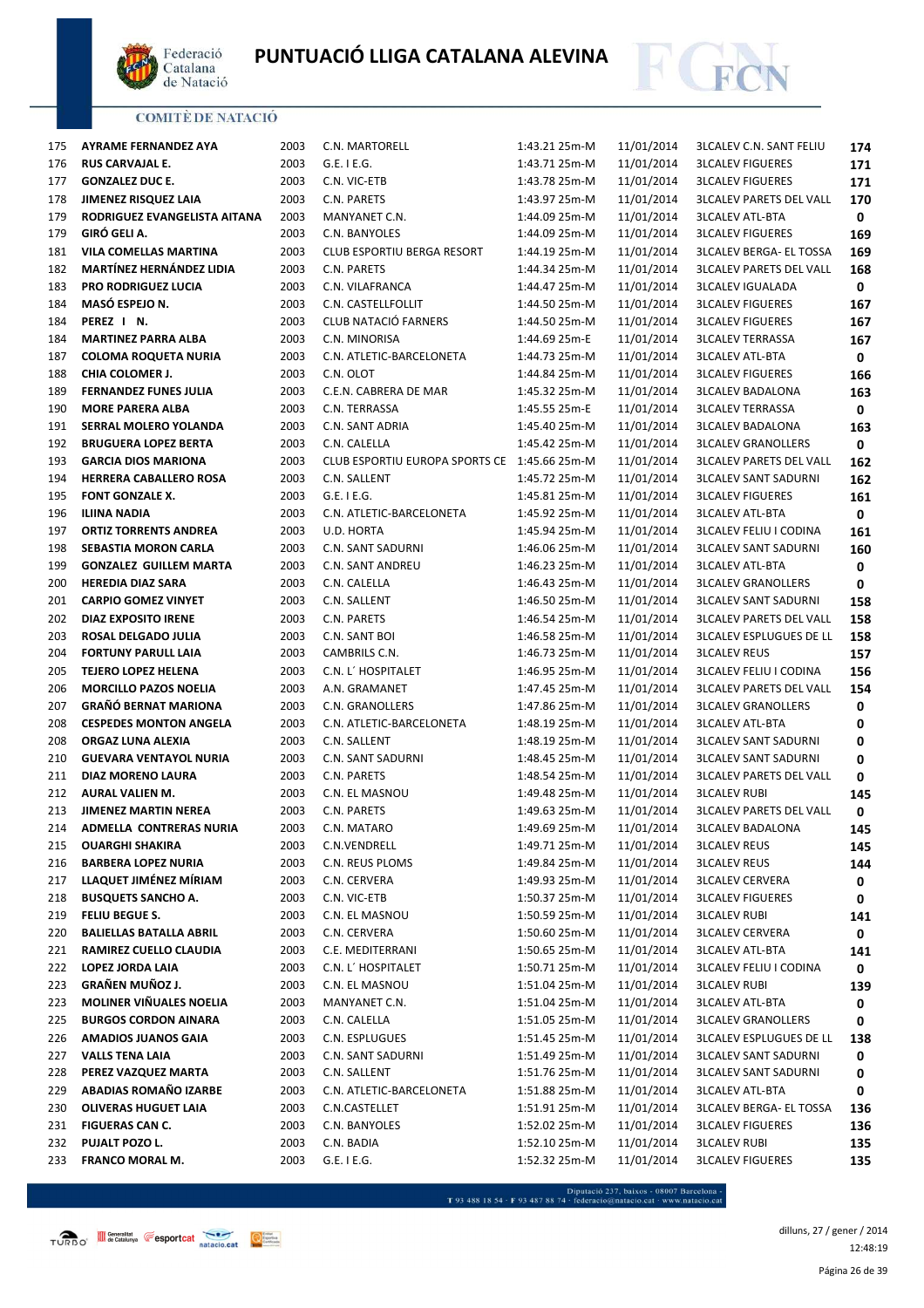



| 234 | <b>FESENKO DIANA</b>            | 2003 | C.N. CERVERA                      | 1:52.47 25m-M | 11/01/2014 | <b>3LCALEV CERVERA</b>         | 0            |
|-----|---------------------------------|------|-----------------------------------|---------------|------------|--------------------------------|--------------|
| 235 | FERNANDEZ FERNANDEZ ARIADNA     | 2003 | C.N. PRAT LLOBREGAT               | 1:52.73 25m-M | 11/01/2014 | <b>3LCALEV C.N. SANT FELIU</b> | 133          |
| 236 | SALAS ROPERO N.                 | 2003 | C.N. BADIA                        | 1:53.13 25m-M | 11/01/2014 | <b>3LCALEV RUBI</b>            | 132          |
| 237 | <b>INFANTE GOMEZ PATRICIA</b>   | 2003 | C.N. SANT BOI                     | 1:53.32 25m-M | 11/01/2014 | <b>3LCALEV ESPLUGUES DE LL</b> | $\mathbf 0$  |
| 238 | <b>BLANCO ACH-HAB ALDARA</b>    | 2003 | C.N PIERA 2012                    | 1:53.47 25m-M | 11/01/2014 | <b>3LCALEV IGUALADA</b>        | 131          |
| 239 | <b>ROS ABELLAN NEUS</b>         | 2003 | C.N. PREMIA                       | 1:53.66 25m-M | 11/01/2014 | <b>3LCALEV GRANOLLERS</b>      | 130          |
| 240 | <b>NAVARRO LOPEZ ALBA</b>       | 2003 | C.N. VALLIRANA                    | 1:53.76 25m-M | 11/01/2014 | <b>3LCALEV ESPLUGUES DE LL</b> | 130          |
| 241 | <b>UBEDA SANTOS SOFIA IRENE</b> | 2003 | C.N. ESPLUGUES                    | 1:54.50 25m-M | 11/01/2014 | <b>3LCALEV ESPLUGUES DE LL</b> | 127          |
| 242 | <b>CLAVELL LLORENTE AINA</b>    | 2003 | A.N. GRAMANET                     | 1:54.82 25m-M | 11/01/2014 | <b>3LCALEV PARETS DEL VALL</b> | 126          |
| 243 | <b>CANOVAS CLOS T.</b>          | 2003 | C.N. BANYOLES                     | 1:54.93 25m-M | 11/01/2014 | <b>3LCALEV FIGUERES</b>        | $\mathbf 0$  |
| 244 | <b>MARQUEZ FLORES MAYA</b>      | 2003 | C.N PIERA 2012                    | 1:54.99 25m-M | 11/01/2014 | <b>3LCALEV IGUALADA</b>        | 125          |
| 245 | <b>COMIN SOSTRES CRISTINA</b>   | 2003 | MANYANET C.N.                     | 1:55.19 25m-M | 11/01/2014 | <b>3LCALEV ATL-BTA</b>         | $\mathbf 0$  |
| 245 | SANTANDER CHICHARRO JULIA       | 2003 | C.N. ATLETIC-BARCELONETA          | 1:55.19 25m-M | 11/01/2014 | <b>3LCALEV ATL-BTA</b>         | 0            |
| 247 | <b>BELOKI FONTANÉ IDOIA</b>     | 2003 | C.N. VALLIRANA                    | 1:55.20 25m-M | 11/01/2014 | <b>3LCALEV ESPLUGUES DE LL</b> | 125          |
| 248 | <b>DALAMA SANCH E.</b>          | 2003 | C.N. VIC-ETB                      | 1:55.46 25m-M | 11/01/2014 | <b>3LCALEV FIGUERES</b>        | $\mathbf{0}$ |
| 249 | <b>CABALLERO LOZANO LAIA</b>    | 2003 | C.N. MARTORELL                    | 1:55.66 25m-M | 11/01/2014 | <b>3LCALEV C.N. SANT FELIU</b> | 123          |
| 250 | <b>MOLINA ARTAL MARIONA</b>     | 2003 | C.N. CATALUNYA                    | 1:56.21 25m-M | 11/01/2014 | <b>3LCALEV FELIU I CODINA</b>  | 122          |
| 251 | <b>GALOBARDES E C.</b>          | 2003 | C.N. VIC-ETB                      | 1:56.84 25m-M | 11/01/2014 | <b>3LCALEV FIGUERES</b>        | 0            |
| 252 | MARTINEZ DOÑ D.                 | 2003 | C.N. BANYOLES                     | 1:57.08 25m-M | 11/01/2014 | <b>3LCALEV FIGUERES</b>        | 0            |
| 253 | <b>RIVERO JIMEN P.</b>          | 2003 | C.N. RIEMBAU P.D'ARO              | 1:57.80 25m-M | 11/01/2014 | <b>3LCALEV FIGUERES</b>        | 117          |
| 254 | ROTTIER MACIAN DAGNINO G.       | 2003 | C.N. CALDAS                       | 1:58.73 25m-M | 11/01/2014 | <b>3LCALEV PARETS DEL VALL</b> | $\mathbf 0$  |
| 255 | <b>CARDONA GARCIA CARLA</b>     | 2003 | C.N. MARTORELL                    | 2:01.01 25m-M | 11/01/2014 | <b>3LCALEV C.N. SANT FELIU</b> | 0            |
| 256 | <b>MURCIANO MARTIN G.</b>       | 2003 | C.N. BADIA                        | 2:02.27 25m-M | 11/01/2014 | <b>3LCALEV RUBI</b>            | 0            |
| 257 | <b>GIL LUQUE MARIONA</b>        | 2003 | C.N. VALLIRANA                    | 2:03.30 25m-M | 11/01/2014 | <b>3LCALEV ESPLUGUES DE LL</b> | 0            |
| 257 | <b>BOIX JULIBERT MERITXELL</b>  | 2003 | C.N. MARTORELL                    | 2:03.30 25m-M | 11/01/2014 | <b>3LCALEV C.N. SANT FELIU</b> | 0            |
| 259 | <b>CASADELLA PA L.</b>          | 2003 | CLUB NATACIÓ FARNERS              | 2:03.31 25m-M | 11/01/2014 | <b>3LCALEV FIGUERES</b>        | 102          |
| 260 | <b>BUSQUETS FRAILE IVET</b>     | 2003 | <b>CN.PINETONS CARDEDEU</b>       | 2:04.23 25m-M | 11/01/2014 | <b>3LCALEV PARETS DEL VALL</b> | 99           |
| 261 | GONZÁLEZ OLI E.                 | 2003 | C.N. EL MASNOU                    | 2:07.62 25m-M | 11/01/2014 | <b>3LCALEV RUBI</b>            | 0            |
| 262 | <b>MAS BOIXADER ANNA</b>        | 2003 | CLUB ESPORTIU BERGA RESORT        | 2:07.63 25m-M | 11/01/2014 | <b>3LCALEV BERGA- EL TOSSA</b> | 92           |
| 263 | <b>GARCIA GARCIA SHEILA</b>     | 2003 | C.N. VILA-SECA                    | 2:08.17 25m-M | 11/01/2014 | <b>3LCALEV REUS</b>            | $\mathbf{0}$ |
| 264 | <b>BUSQUETS FRAILE LAIA</b>     | 2003 | <b>CN.PINETONS CARDEDEU</b>       | 2:10.13 25m-M | 11/01/2014 | <b>3LCALEV PARETS DEL VALL</b> | 86           |
| 265 | PASTOR COMELLAS CLAUDIA         | 2003 | <b>CLUB ESPORTIU BERGA RESORT</b> | 2:10.30 25m-M | 11/01/2014 | <b>3LCALEV BERGA- EL TOSSA</b> | 86           |
| 266 | RODRIGUEZ SA C.                 | 2003 | CLUB NATACIÓ FARNERS              | 2:14.52 25m-M | 11/01/2014 | <b>3LCALEV FIGUERES</b>        | 78           |

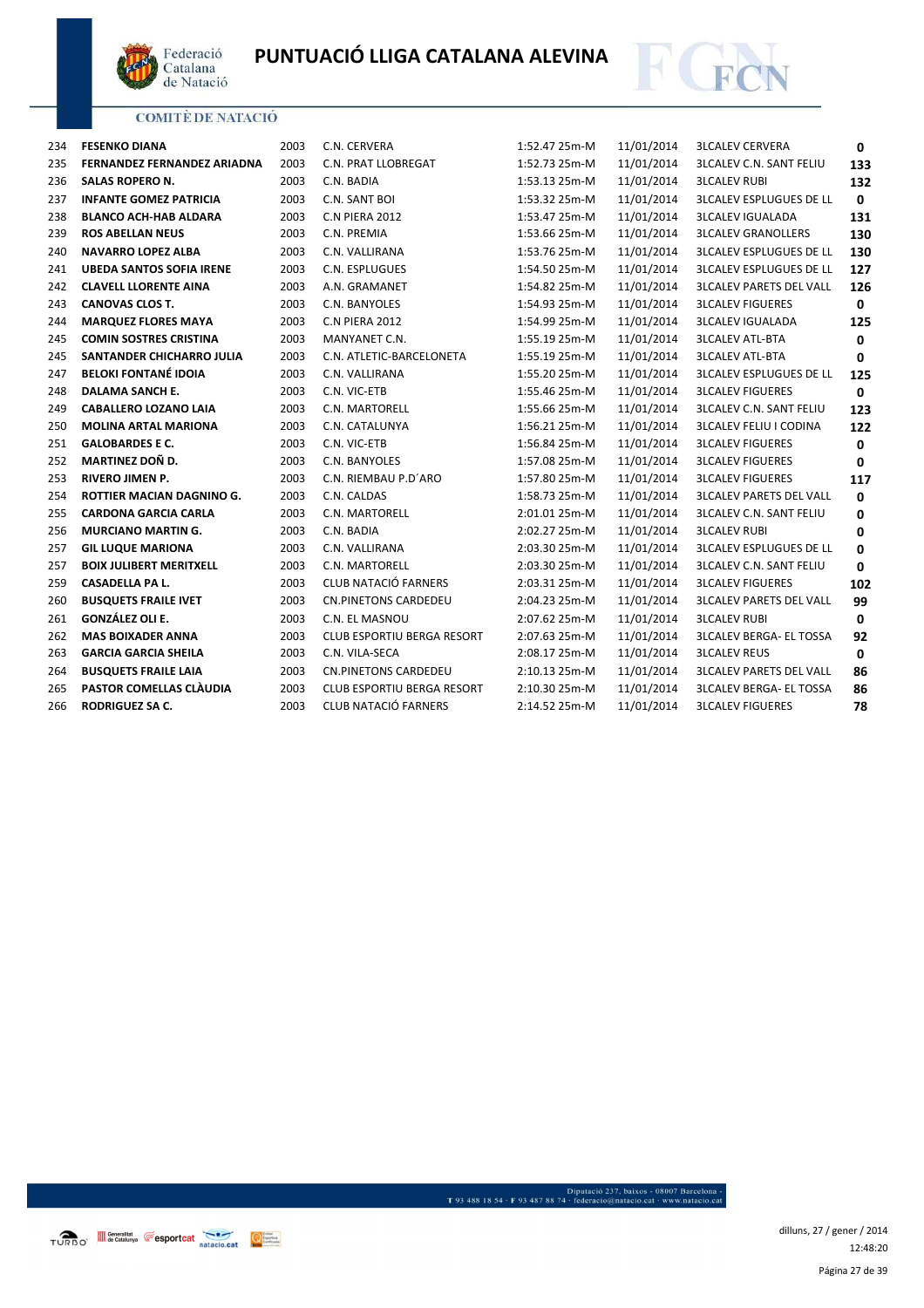



# **100 m. PAPALLONA MASCULÍ 13 A**

| Pos.           | <b>Nom</b>                                             | <b>Any</b>   | <b>Club</b>                      | <b>Marca</b>                   | Data                     | <b>Lloc</b>                                        | <b>FINA</b> |
|----------------|--------------------------------------------------------|--------------|----------------------------------|--------------------------------|--------------------------|----------------------------------------------------|-------------|
| $\mathbf{1}$   | <b>SIRE FIGUERAS FERRAN</b>                            | 2001         | C.N. REUS PLOMS                  | 1:04.37 25m-M                  | 11/01/2014               | <b>3LCALEV REUS</b>                                | 423         |
| $\overline{2}$ | <b>VILAREGUT DE MINGO ERIC</b>                         | 2001         | C.N. SABADELL                    | 1:09.07 25m-E                  | 11/01/2014               | <b>3LCALEV TERRASSA</b>                            | 345         |
| 3              | <b>TODOROV MARGARITOV ANGEL</b>                        | 2001         | C.N. GRANOLLERS                  | 1:10.71 25m-M                  | 11/01/2014               | <b>3LCALEV GRANOLLERS</b>                          | 319         |
| 4              | <b>GIULIANO FERRARI BRUNO</b>                          | 2001         | C.N. SABADELL                    | 1:10.94 25m-E                  | 11/01/2014               | <b>3LCALEV TERRASSA</b>                            | 319         |
| 5              | PAULET MARTINEZ JAN                                    | 2001         | C.N. PRAT LLOBREGAT              | 1:10.76 25m-M                  | 11/01/2014               | <b>3LCALEV C.N. SANT FELIU</b>                     | 319         |
| 6              | PEROSANZ LOPEZ GUILLERMO                               | 2001         | C.N. SABADELL                    | 1:11.72 25m-E                  | 11/01/2014               | <b>3LCALEV TERRASSA</b>                            | 308         |
| 7              | LOPEZ ALABAU JAUME                                     | 2001         | C.N. IGUALADA                    | 1:13.29 25m-M                  | 11/01/2014               | <b>3LCALEV IGUALADA</b>                            | 287         |
| 8              | <b>SAAD GOMEZ ALEJANDRO</b>                            | 2001         | C.N. TERRASSA                    | 1:13.95 25m-E                  | 11/01/2014               | <b>3LCALEV TERRASSA</b>                            | 281         |
| 9              | <b>ESTEBAN BAQUERO BERNAT</b>                          | 2001         | C.N. IGUALADA                    | 1:14.16 25m-M                  | 11/01/2014               | <b>3LCALEV IGUALADA</b>                            | 277         |
| 10             | PEDROSA CAÑERO RAUL                                    | 2001         | C.N. SABADELL                    | 1:15.75 25m-E                  | 11/01/2014               | <b>3LCALEV TERRASSA</b>                            | 262         |
| 11             | <b>HERNANDEZ GARCIA ANDRES</b>                         | 2001         | C.N. BARCELONA                   | 1:15.77 25m-M                  | 11/01/2014               | <b>3LCALEV FELIU I CODINA</b>                      | 259         |
| 12             | PEREZ GOMEZ ALEX                                       | 2001         | C.N. BADALONA                    | 1:15.88 25m-M                  | 11/01/2014               | <b>3LCALEV BADALONA</b>                            | 258         |
| 13             | <b>VALDES GALIANA ALBERT</b>                           | 2001         | U.D. HORTA                       | 1:16.45 25m-M                  | 11/01/2014               | <b>3LCALEV FELIU I CODINA</b>                      | 253         |
| 14             | <b>LOMERO ARENAS TOMAS</b>                             | 2001         | FEDERACIÓ ANDORRANA              | 1:16.59 25m-M                  | 11/01/2014               | 3ALEVI_FAN                                         | 251         |
| 15             | ALCAZAR CAMPANARIO POL                                 | 2001         | <b>C.N. SANT ANDREU</b>          | 1:18.25 25m-M                  | 11/01/2014               | <b>3LCALEV ATL-BTA</b>                             | 236         |
| 16             | <b>MERCADO HERNANDEZ MARC</b>                          | 2001         | C.N. TERRASSA                    | 1:19.32 25m-E                  | 11/01/2014               | <b>3LCALEV TERRASSA</b>                            | 228         |
| 17             | <b>CASTELL CAUBET ERIC</b>                             | 2001         | C.N. TORTOSA                     | 1:19.16 25m-M                  | 11/01/2014               | <b>3LCALEV REUS</b>                                | 228         |
| 18             | LOPEZ GONZALVEZ EDUARD                                 | 2001         | U.D. HORTA                       | 1:19.24 25m-M                  | 11/01/2014               | <b>3LCALEV FELIU I CODINA</b>                      | 227         |
| 19             | <b>ALSINA MASES EUDALD</b>                             | 2001         | C.N. LLEIDA                      | 1:19.30 25m-M                  | 11/01/2014               | <b>3LCALEV CERVERA</b>                             | 226         |
| 20             | <b>GIL ACACIO JAVIER</b>                               | 2001         | C.N. SABADELL                    | 1:19.57 25m-E                  | 11/01/2014               | <b>3LCALEV TERRASSA</b>                            | 0           |
| 21             | <b>ESCRITS MAÑOSA LLUIS</b>                            | 2001         | C.N. GRANOLLERS                  | 1:19.48 25m-M                  | 11/01/2014               | <b>3LCALEV GRANOLLERS</b>                          | 225         |
| 22             | POZO CEPE JOEL                                         | 2001         | C.N. CALELLA                     | 1:19.92 25m-M                  | 11/01/2014               | <b>3LCALEV GRANOLLERS</b>                          | 221         |
| 23             | <b>SAMON ROS ARNAU</b>                                 | 2001         | C.E.N. CABRERA DE MAR            | 1:20.02 25m-M                  | 11/01/2014               | <b>3LCALEV BADALONA</b>                            | 220         |
| 24             | RANEA VILA M.                                          | 2001         | C.N. VIC-ETB                     | 1:20.36 25m-M                  | 11/01/2014               | <b>3LCALEV FIGUERES</b>                            | 218         |
| 25             | SILVA ALCOBA DÍDAC                                     | 2001         | C.N. TORTOSA                     | 1:20.48 25m-M                  | 11/01/2014               | <b>3LCALEV REUS</b>                                | 217         |
| 26             | <b>BOSCH MONJE DAVID</b>                               | 2001         | C.N. TERRASSA                    | 1:20.78 25m-E                  | 11/01/2014               | <b>3LCALEV TERRASSA</b>                            | 216         |
| 27             | DE PABLO SAN V.                                        | 2001         | C.N. BADIA                       | 1:20.61 25m-M                  | 11/01/2014               | <b>3LCALEV RUBI</b>                                | 215         |
| 28             | <b>JARAMILLO FERNANDEZ MARC</b>                        | 2001         | C.N. BADALONA                    | 1:20.99 25m-M                  | 11/01/2014               | <b>3LCALEV BADALONA</b>                            | 212         |
| 29             | <b>AGUILERA LOR I.</b>                                 | 2001         | C.N. OLOT                        | 1:21.09 25m-M                  | 11/01/2014               | <b>3LCALEV FIGUERES</b>                            | 212         |
| 30             | <b>FORNES MARCANO ARTUR</b>                            | 2001         | C.N. PREMIA                      | 1:21.12 25m-M                  | 11/01/2014               | <b>3LCALEV GRANOLLERS</b>                          | 211         |
| 31             | SERRANO LOPEZ ALEJANDRO                                | 2001         | C.N. LLEIDA                      | 1:21.37 25m-M                  | 11/01/2014               | <b>3LCALEV CERVERA</b>                             | 210         |
| 32             | PLACER CHARLES JON                                     | 2001         | <b>C.N. SANT ANDREU</b>          | 1:21.68 25m-M                  | 11/01/2014               | <b>3LCALEV ATL-BTA</b>                             | 207         |
| 33             | <b>GONZALEZ CLI M.</b>                                 | 2001         | CLUB NATACIÓ FARNERS             | 1:21.97 25m-M                  | 11/01/2014               | <b>3LCALEV FIGUERES</b>                            | 205         |
| 34             | <b>RODRIGUEZ CAO ALBERT</b>                            | 2001         | C.N. SABADELL                    | 1:22.33 25m-E                  | 11/01/2014               | <b>3LCALEV TERRASSA</b>                            | 0           |
| 35             | <b>CASTELLS ANTONIO PEP</b>                            | 2001         | C.N. BARCELONA                   | 1:22.27 25m-M                  | 11/01/2014               | <b>3LCALEV FELIU I CODINA</b>                      | 203         |
| 36             | LANA GOMEZ PAU                                         | 2001         | C.N. SANT BOI                    | 1:22.42 25m-M                  | 11/01/2014               | <b>3LCALEV ESPLUGUES DE LL</b>                     | 202         |
| 37             | PRAT VIÑAS JORDI                                       | 2001         | C.N. CERVERA                     | 1:22.52 25m-M                  | 11/01/2014               | <b>3LCALEV CERVERA</b>                             | 201         |
| 38             | <b>CANTERO MORAL JOSE</b>                              | 2001         | C.N. CORNELLA                    | 1:23.10 25m-M                  | 11/01/2014               | <b>3LCALEV C.N. SANT FELIU</b>                     | 197         |
| 38             | <b>MORALES RUIZ JORDI</b>                              | 2001         | U.D. HORTA                       | 1:23.10 25m-M                  | 11/01/2014               | <b>3LCALEV FELIU I CODINA</b>                      | 197         |
| 40             | <b>LLEIDA GALLEGO VICTOR</b>                           | 2001         | C.N. SANT SADURNI                | 1:23.20 25m-M                  | 11/01/2014               | <b>3LCALEV SANT SADURNI</b>                        | 196         |
| 41             | PRAT ESTEBA POL                                        | 2001         | C.N. MOLINS DE REI               | 1:23.84 25m-M                  | 11/01/2014               | <b>3LCALEV C.N. SANT FELIU</b>                     | 192         |
| 42             | <b>CALOPA CLEMENTE SERGI</b>                           | 2001         | U.D. HORTA                       | 1:24.10 25m-M                  | 11/01/2014               | <b>3LCALEV FELIU I CODINA</b>                      | 190         |
| 43             | SARABIA FERNÁNDEZ MARIO                                | 2001         | A.N. GRAMANET                    | 1:24.17 25m-M                  | 11/01/2014               | <b>3LCALEV PARETS DEL VALL</b>                     | 189         |
| 44             | PLANA GARCIA JOAN                                      | 2001         | C.N. CALDAS                      | 1:24.59 25m-M                  | 11/01/2014               | <b>3LCALEV PARETS DEL VALL</b>                     | 186         |
| 45             | <b>BENITEZ HERNANDEZ RAUL</b>                          | 2001         | C.N. TERRASSA                    | 1:24.92 25m-E                  | 11/01/2014               | <b>3LCALEV TERRASSA</b>                            | 186         |
| 46             | <b>LUCENA GONZALEZ MARC</b>                            | 2001         | C.N. MARTORELL                   | 1:24.84 25m-M                  | 11/01/2014               | <b>3LCALEV C.N. SANT FELIU</b>                     | 185         |
| 47             | <b>RAMOS GARCIA ALEX</b>                               | 2001         | A.N. GRAMANET                    | 1:25.13 25m-M                  | 11/01/2014               | <b>3LCALEV PARETS DEL VALL</b>                     | 183         |
| 48             | <b>HERRERO SERRANO MARC</b>                            | 2001         | C.N. SANT FELIU                  | 1:25.34 25m-M                  | 11/01/2014               | <b>3LCALEV C.N. SANT FELIU</b>                     | 182         |
| 49             | <b>MUÑOZ LOPEZ ALFONSO</b>                             | 2001         | C.N. MARTORELL                   | 1:25.62 25m-M                  | 11/01/2014               | <b>3LCALEV C.N. SANT FELIU</b>                     | 180         |
| 50             | PIÑOL RIVAS ALBERT                                     | 2001         | C.N. SITGES                      | 1:25.63 25m-M                  | 11/01/2014               | <b>3LCALEV SANT SADURNI</b>                        | 180         |
| 51             | <b>ESTEBAN GALIAN ENRIC</b>                            | 2001         | C.N. VILAFRANCA                  | 1:25.72 25m-M                  | 11/01/2014               | <b>3LCALEV IGUALADA</b>                            | 179         |
| 52<br>53       | COMA NAVARRO M.                                        | 2001         | C.N. OLOT                        | 1:25.91 25m-M                  | 11/01/2014<br>11/01/2014 | <b>3LCALEV FIGUERES</b>                            | 178         |
| 54             | <b>MORALES BOSCH POL</b><br><b>CARRASCAL ALVARO I.</b> | 2001<br>2001 | C.N. MATARO                      | 1:25.93 25m-M<br>1:25.96 25m-M | 11/01/2014               | <b>3LCALEV BADALONA</b><br><b>3LCALEV FIGUERES</b> | 178         |
| 55             | <b>MORENO CORTES AITOR</b>                             | 2001         | C.N. FIGUERES<br>C.N. REUS PLOMS | 1:26.00 25m-M                  | 11/01/2014               | <b>3LCALEV REUS</b>                                | 178         |
| 56             | NAVARRO PARERA MIQUEL                                  | 2001         | C.N. SANT FELIU                  | 1:26.48 25m-M                  | 11/01/2014               | <b>3LCALEV C.N. SANT FELIU</b>                     | 177<br>175  |
|                |                                                        |              |                                  |                                |                          |                                                    |             |

- Diputació 237, baixos - 08007 Barcelona<br>T 93 488 18 54 · F 93 487 88 74 · federacio@natacio.cat · www.natacio.cat

Página 28 de 39 dilluns, 27 / gener / 2014 12:48:20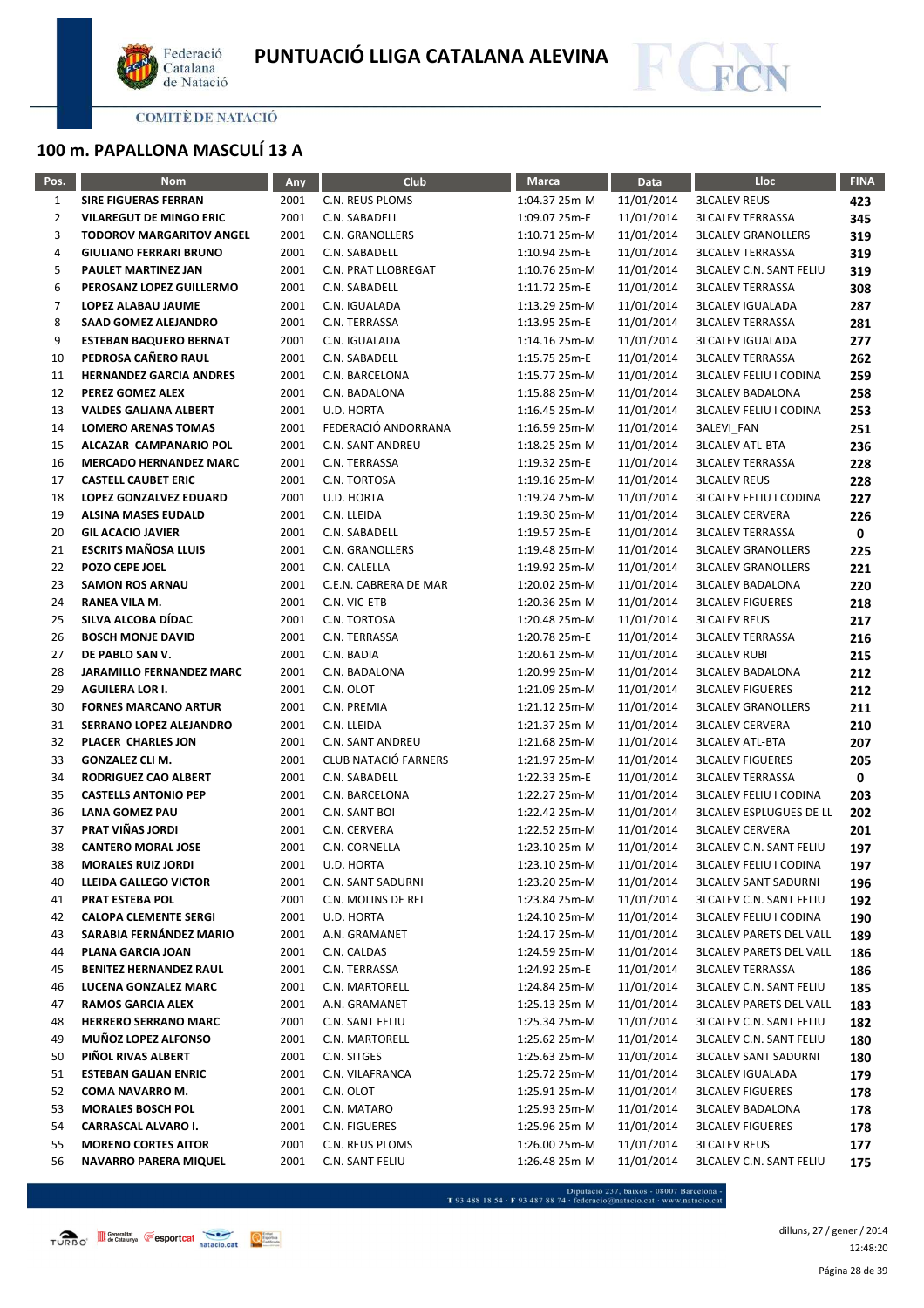



| 57  | <b>INGLAVAGA TENA ERIC</b>           | 2001 | C.N. CATALUNYA                               | 1:26.70 25m-M | 11/01/2014 | <b>3LCALEV FELIU I CODINA</b>  | 173 |
|-----|--------------------------------------|------|----------------------------------------------|---------------|------------|--------------------------------|-----|
| 58  | <b>POU FERNANDEZ MARC</b>            | 2001 | C.N. CALELLA                                 | 1:27.08 25m-M | 11/01/2014 | <b>3LCALEV GRANOLLERS</b>      | 171 |
| 59  | RUIZ ALCON D.                        | 2001 | C.N. BADIA                                   | 1:27.12 25m-M | 11/01/2014 | <b>3LCALEV RUBI</b>            | 171 |
| 60  | <b>OPREA CRISTIAN</b>                | 2001 | C.N. IGUALADA                                | 1:27.20 25m-M | 11/01/2014 | <b>3LCALEV IGUALADA</b>        | 170 |
| 61  | ALVAREZ VILLANUEVA XAVIER            | 2001 | C.N. CALDAS                                  | 1:27.42 25m-M | 11/01/2014 | <b>3LCALEV PARETS DEL VALL</b> | 169 |
| 62  | <b>MATARO LLOBET NIL</b>             | 2001 | C.N. SABADELL                                | 1:27.84 25m-E | 11/01/2014 | <b>3LCALEV TERRASSA</b>        | 0   |
| 63  | <b>FENOY PEREZ ROGER</b>             | 2001 | C.N. CALELLA                                 | 1:27.69 25m-M | 11/01/2014 | <b>3LCALEV GRANOLLERS</b>      | 167 |
| 64  | ROMERO GONZALEZ ADRIA                | 2001 | C.N. SANT FELIU                              | 1:27.70 25m-M | 11/01/2014 | <b>3LCALEV C.N. SANT FELIU</b> | 167 |
| 65  | <b>POSTIGO RUIZ XAVIER</b>           | 2001 | C.N. SANT BOI                                | 1:27.72 25m-M | 11/01/2014 | <b>3LCALEV ESPLUGUES DE LL</b> | 167 |
| 66  | VILALTA CASTANY FREDERIC             | 2001 | C.N. LLEIDA                                  | 1:27.81 25m-M | 11/01/2014 | <b>3LCALEV CERVERA</b>         | 167 |
| 67  | <b>BARCELO OTERO ROC</b>             | 2001 | U.D. HORTA                                   | 1:27.87 25m-M | 11/01/2014 | <b>3LCALEV FELIU I CODINA</b>  | 0   |
| 68  | <b>ESTAUN MEIXNER SAEL</b>           | 2001 | C.E. MEDITERRANI                             | 1:28.09 25m-M | 11/01/2014 | <b>3LCALEV ATL-BTA</b>         | 165 |
| 69  | <b>CARMONA LOPEZ FRANC</b>           | 2001 | A.N. GRAMANET                                | 1:28.13 25m-M | 11/01/2014 | <b>3LCALEV PARETS DEL VALL</b> | 165 |
| 70  | <b>ENRIQUEZ LLOPART NIL</b>          | 2001 | C.N. IGUALADA                                | 1:28.16 25m-M | 11/01/2014 | <b>3LCALEV IGUALADA</b>        | 165 |
| 71  | SANCHO LOSADA RAUL                   | 2001 | C.N. SANT FELIU                              | 1:28.22 25m-M | 11/01/2014 | <b>3LCALEV C.N. SANT FELIU</b> | 164 |
| 72  | NOGUERA PALOMO DANIEL                | 2001 | U.D. HORTA                                   | 1:28.43 25m-M | 11/01/2014 | <b>3LCALEV FELIU I CODINA</b>  | 0   |
| 73  | <b>FONTDEVILA PALOMAR MARTI</b>      | 2001 | C.N. VIC-ETB                                 | 1:28.78 25m-M | 11/01/2014 | <b>3LCALEV FIGUERES</b>        | 161 |
| 74  | <b>COLL MARTI CARLES</b>             | 2001 | C.N. TARRACO                                 | 1:28.88 25m-M | 11/01/2014 | <b>3LCALEV REUS</b>            | 161 |
| 75  | LLORET GONZÁ M.                      | 2001 | C.N. SANTA PERPETUA                          | 1:29.14 25m-M | 11/01/2014 | <b>3LCALEV RUBI</b>            | 159 |
| 76  | <b>HIDALGO LLEVAT POL</b>            | 2001 | C.N. PREMIA                                  | 1:29.74 25m-M | 11/01/2014 | <b>3LCALEV GRANOLLERS</b>      | 156 |
| 77  | <b>MALLA GIRALT PAU</b>              | 2001 | C.N. LLEIDA                                  | 1:29.79 25m-M | 11/01/2014 | <b>3LCALEV CERVERA</b>         | 156 |
| 78  | <b>CASADEVALL M A.</b>               | 2001 | C.N. OLOT                                    | 1:29.82 25m-M | 11/01/2014 | <b>3LCALEV FIGUERES</b>        | 156 |
| 79  | <b>KAERMSSEN OV M.</b>               | 2001 | C.N. RIEMBAU P.D'ARO                         | 1:30.08 25m-M | 11/01/2014 | <b>3LCALEV FIGUERES</b>        | 154 |
| 80  | MUÑOX VIDAL PAU                      | 2001 | CLUB NATACIÓ LLORET DE MAR                   | 1:30.63 25m-M | 11/01/2014 | <b>3LCALEV GRANOLLERS</b>      | 152 |
| 81  | <b>NADAL VILAR GUERAU</b>            | 2001 | C.E.N. CABRERA DE MAR                        | 1:30.91 25m-M | 11/01/2014 | <b>3LCALEV BADALONA</b>        | 150 |
| 82  | <b>ARBONES TRIQUELL POL</b>          | 2001 | C.N. LLEIDA                                  | 1:31.41 25m-M | 11/01/2014 | <b>3LCALEV CERVERA</b>         | 0   |
| 83  | <b>BOCANEGRA VAREA JOAN FRANCE</b>   | 2001 | C.N. MATARO                                  | 1:31.59 25m-M | 11/01/2014 | <b>3LCALEV BADALONA</b>        | 147 |
| 84  | DAURA FARRES P.                      | 2001 | $G.E.$ I $E.G.$                              | 1:31.70 25m-M | 11/01/2014 | <b>3LCALEV FIGUERES</b>        | 146 |
| 85  | <b>ROS CORDOBA ALBERT</b>            | 2001 | C.N. MATARO                                  | 1:32.16 25m-M | 11/01/2014 | <b>3LCALEV BADALONA</b>        | 144 |
| 85  | RUSCADA FARR A.                      | 2001 | C.N. OLOT                                    | 1:32.16 25m-M | 11/01/2014 | <b>3LCALEV FIGUERES</b>        | 144 |
| 87  | <b>ZUAZO HERNANDEZ RAUL</b>          | 2001 | CLUB ESPORTIU EUROPA SPORTS CE 1:32.30 25m-M |               | 11/01/2014 | <b>3LCALEV PARETS DEL VALL</b> | 144 |
| 88  | <b>RUD ROMANENKO LEON</b>            | 2001 | CLUB NATACIÓ LLORET DE MAR                   | 1:32.54 25m-M | 11/01/2014 | <b>3LCALEV GRANOLLERS</b>      | 142 |
| 89  | <b>GARCIA ROMERO RAUL</b>            | 2001 | C.N. VILADECANS                              | 1:33.36 25m-M | 11/01/2014 | <b>3LCALEV ESPLUGUES DE LL</b> | 139 |
| 90  | <b>LOPEZ CUBERO MARC</b>             | 2001 | C.N. MARTORELL                               | 1:33.63 25m-M | 11/01/2014 | <b>3LCALEV C.N. SANT FELIU</b> | 137 |
| 91  | LLACH MAZOR J.                       | 2001 | C.N. FIGUERES                                | 1:33.64 25m-M | 11/01/2014 | <b>3LCALEV FIGUERES</b>        | 137 |
| 92  | <b>ALBERICH VELASCO SERGI</b>        | 2001 | C.N. REUS PLOMS                              | 1:34.35 25m-M | 11/01/2014 | <b>3LCALEV REUS</b>            | 134 |
| 93  | ROMERO CANO M.                       | 2001 | C.N. OLOT                                    | 1:34.40 25m-M | 11/01/2014 | <b>3LCALEV FIGUERES</b>        | 0   |
| 94  | <b>BALLESTER SUAU BIEL</b>           | 2001 | C.N. PREMIA                                  | 1:34.64 25m-M | 11/01/2014 | <b>3LCALEV GRANOLLERS</b>      | 133 |
| 95  | <b>GARCIA-VALLAURE CONTE NICOLAS</b> | 2001 | C.N. REUS PLOMS                              | 1:34.66 25m-M | 11/01/2014 | <b>3LCALEV REUS</b>            | 133 |
| 96  | <b>FARRES DEL CAÑO MARCEL</b>        | 2001 | C.N. SANT FELIU                              | 1:34.67 25m-M | 11/01/2014 | <b>3LCALEV C.N. SANT FELIU</b> | 0   |
| 97  | <b>MORENO VAZ-ROMERO DAVID</b>       | 2001 | C.N. SANT FELIU                              | 1:34.91 25m-M | 11/01/2014 | <b>3LCALEV C.N. SANT FELIU</b> | 0   |
| 98  | <b>RUBIO SALMERON GABRIEL</b>        | 2001 | C.N. CALDAS                                  | 1:34.95 25m-M | 11/01/2014 | <b>3LCALEV PARETS DEL VALL</b> | 132 |
| 99  | PELEGRINA CUEN PATRICK               | 2001 | FEDERACIÓ ANDORRANA                          | 1:35.25 25m-M | 11/01/2014 | <b>3ALEVI FAN</b>              | 131 |
| 100 | JONAMA VIDAL A.                      | 2001 | $G.E.$ I E.G.                                | 1:35.80 25m-M | 11/01/2014 | <b>3LCALEV FIGUERES</b>        | 128 |
| 101 | <b>MARINA ALCOLEA SAUL</b>           | 2001 | C.N. SABADELL                                | 1:36.37 25m-E | 11/01/2014 | <b>3LCALEV TERRASSA</b>        | 0   |
| 102 | <b>VANEGAS VICEN OSCAR ALEJANDR</b>  | 2001 | C.N. CORNELLA                                | 1:36.79 25m-M | 11/01/2014 | <b>3LCALEV C.N. SANT FELIU</b> | 124 |
| 103 | SARDÀ OTO ADRIÀ                      | 2001 | C.N. LLEIDA                                  | 1:37.08 25m-M | 11/01/2014 | <b>3LCALEV CERVERA</b>         | 0   |
| 104 | <b>LOPEZ SERRANO ERIC</b>            | 2001 | C.N. GRANOLLERS                              | 1:37.22 25m-M | 11/01/2014 | <b>3LCALEV GRANOLLERS</b>      | 123 |
| 105 | <b>VELASCO FERNÁNDEZ GERARD</b>      | 2001 | C.N. MINORISA                                | 1:37.45 25m-E | 11/01/2014 | <b>3LCALEV TERRASSA</b>        | 123 |
| 106 | LEORRI SAN EMETERIO DANIEL           | 2001 | C.E.N. CABRERA DE MAR                        | 1:37.27 25m-M | 11/01/2014 | <b>3LCALEV BADALONA</b>        | 123 |
| 107 | <b>COMAS TARRES M.</b>               | 2001 | N.C TORELLO                                  | 1:37.31 25m-M | 11/01/2014 | <b>3LCALEV FIGUERES</b>        | 122 |
| 108 | <b>ALVAREZ HERNANDEZ ROGER</b>       | 2001 | C.N. PREMIA                                  | 1:37.41 25m-M | 11/01/2014 | <b>3LCALEV GRANOLLERS</b>      | 122 |
| 109 | MONGE SOSA S.                        | 2001 | C.N. SANTA PERPETUA                          | 1:37.43 25m-M | 11/01/2014 | <b>3LCALEV RUBI</b>            | 122 |
| 110 | ROMERO COSTA DAVID                   | 2001 | C.N. MONTJUIC                                | 1:37.55 25m-M | 11/01/2014 | <b>3LCALEV ATL-BTA</b>         | 122 |
| 111 | GHICA I.                             | 2001 | C.N. OLOT                                    | 1:38.05 25m-M | 11/01/2014 | <b>3LCALEV FIGUERES</b>        | 0   |
| 112 | <b>AGUDO DUQUE PABLO</b>             | 2001 | U.D. HORTA                                   | 1:38.20 25m-M | 11/01/2014 | <b>3LCALEV FELIU I CODINA</b>  | 0   |
| 113 | <b>GIMBERT ROLDAN RUBEN</b>          | 2001 | C.N. BADALONA                                | 1:38.32 25m-M | 11/01/2014 | <b>3LCALEV BADALONA</b>        | 119 |
| 114 | TARRUS MOREN M.                      | 2001 | C.N. OLOT                                    | 1:38.45 25m-M | 11/01/2014 | <b>3LCALEV FIGUERES</b>        | 0   |
| 115 | <b>GOMEZ ESPALLARGAS PABLO</b>       | 2001 | C.N. LLEIDA                                  | 1:39.48 25m-M | 11/01/2014 | <b>3LCALEV CERVERA</b>         | 0   |
|     |                                      |      |                                              |               |            |                                |     |

 $\begin{minipage}{.45\textwidth} \begin{minipage}{.45\textwidth} \begin{tabular}{l} \bf{7.93.488.18.54\cdot F93.487.88.74\cdot{} \textbf{f} & \textbf{f} & \textbf{f} & \textbf{f} & \textbf{f} & \textbf{f} & \textbf{f} & \textbf{f} & \textbf{f} & \textbf{f} & \textbf{f} & \textbf{f} & \textbf{f} & \textbf{f} & \textbf{f} \\ \end{tabular} \end{minipage} \begin{minipage}{.45\textwidth} \begin{minipage}{.45\textwidth} \begin{$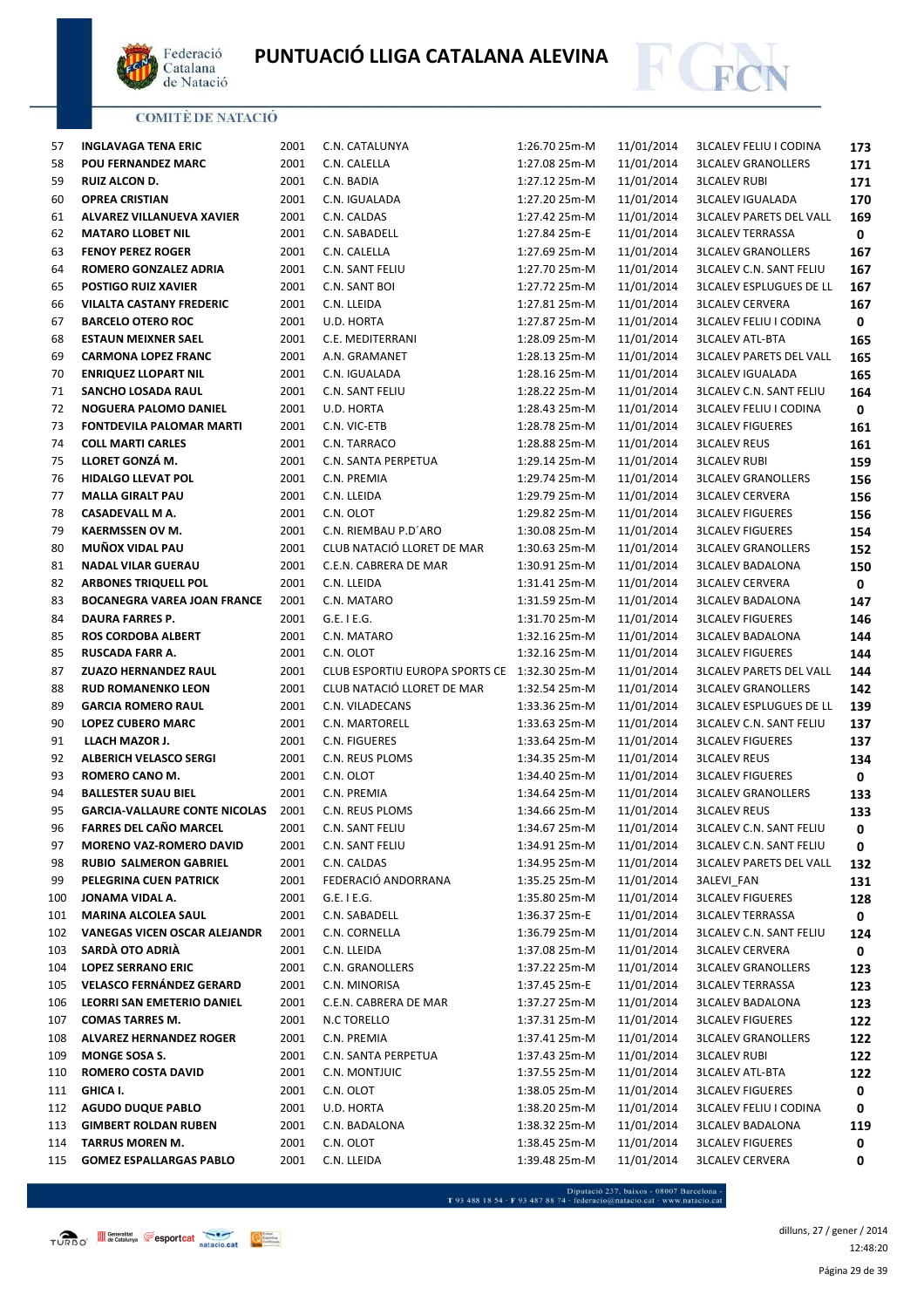



| 116 | <b>BIGAS SERRA P.</b>            | 2001 | C.N. VIC-ETB                    | 1:39.56 25m-M | 11/01/2014 | <b>3LCALEV FIGUERES</b>        | 114 |
|-----|----------------------------------|------|---------------------------------|---------------|------------|--------------------------------|-----|
| 117 | <b>ROMAN CARRE ORIOL</b>         | 2001 | C.N. TARRACO                    | 1:39.74 25m-M | 11/01/2014 | <b>3LCALEV REUS</b>            | 114 |
| 118 | PALAU FERNANDEZ IVAN             | 2001 | FEDERACIÓ ANDORRANA             | 1:39.84 25m-M | 11/01/2014 | 3ALEVI_FAN                     | 113 |
| 119 | <b>CAMARASA ROCASPANA HECTOR</b> | 2001 | C.E.N.BALAGUER                  | 1:39.98 25m-M | 11/01/2014 | <b>3LCALEV CERVERA</b>         | 113 |
| 119 | <b>BEJARANO FRAILE CARLOS</b>    | 2001 | C.N. CORNELLA                   | 1:39.98 25m-M | 11/01/2014 | <b>3LCALEV C.N. SANT FELIU</b> | 113 |
| 121 | <b>RUESCAS URBINA EDGAR</b>      | 2001 | CN.PINETONS CARDEDEU            | 1:39.99 25m-M | 11/01/2014 | <b>3LCALEV PARETS DEL VALL</b> | 113 |
| 122 | <b>PUIGVERT MARTI ORIOL</b>      | 2001 | C.N. CALELLA                    | 1:40.30 25m-M | 11/01/2014 | <b>3LCALEV GRANOLLERS</b>      | 112 |
| 123 | <b>RUBIO BOSSOM J.</b>           | 2001 | C.N. OLOT                       | 1:40.46 25m-M | 11/01/2014 | <b>3LCALEV FIGUERES</b>        | 0   |
| 124 | PEREZ RODRIGUEZ POL              | 2001 | C.N. MATARO                     | 1:40.49 25m-M | 11/01/2014 | <b>3LCALEV BADALONA</b>        | 111 |
| 125 | <b>RIBA PALOU ARNAU</b>          | 2001 | CLUB NATACIÓ LLORET DE MAR      | 1:40.50 25m-M | 11/01/2014 | <b>3LCALEV GRANOLLERS</b>      | 111 |
| 126 | <b>LARA LOPEZ DAVID</b>          | 2001 | C.N. CATALUNYA                  | 1:40.58 25m-M | 11/01/2014 | <b>3LCALEV FELIU I CODINA</b>  | 111 |
| 127 | SANCHEZ SAN MARTIN ALEX          | 2001 | C.N. ATLETIC-BARCELONETA        | 1:40.99 25m-M | 11/01/2014 | <b>3LCALEV ATL-BTA</b>         | 110 |
| 128 | <b>SOLER OLLE BERNAT</b>         | 2001 | C.N. SANT BOI                   | 1:41.41 25m-M | 11/01/2014 | <b>3LCALEV ESPLUGUES DE LL</b> | 108 |
| 129 | FERNANDEZ LLUESMA JOSE MANU      | 2001 | C.N PIERA 2012                  | 1:42.03 25m-M | 11/01/2014 | <b>3LCALEV IGUALADA</b>        | 106 |
| 130 | <b>COTONAT DONAT ERNEST</b>      | 2001 | C.N. CATALUNYA                  | 1:42.27 25m-M | 11/01/2014 | <b>3LCALEV FELIU I CODINA</b>  | 105 |
| 131 | <b>SCHRENCK A.</b>               | 2001 | C.N. RIEMBAU P.D'ARO            | 1:42.64 25m-M | 11/01/2014 | <b>3LCALEV FIGUERES</b>        | 104 |
| 132 | <b>FUENTES RIOS POL</b>          | 2001 | C.N. MATARO                     | 1:43.06 25m-M | 11/01/2014 | <b>3LCALEV BADALONA</b>        | 0   |
| 133 | <b>FIBLA FIGUEROLA IGNASI</b>    | 2001 | C.N. BADALONA                   | 1:43.58 25m-M | 11/01/2014 | <b>3LCALEV BADALONA</b>        | 101 |
| 134 | <b>MACIA HARO ADRIA</b>          | 2001 | CLUB NATACIO BERGA - EL TOSSALE | 1:43.80 25m-M | 11/01/2014 | <b>3LCALEV BERGA- EL TOSSA</b> | 101 |
| 135 | <b>MELCHOR MESALLES ALEX</b>     | 2001 | C.N. VALLIRANA                  | 1:44.51 25m-M | 11/01/2014 | <b>3LCALEV ESPLUGUES DE LL</b> | 99  |
| 136 | <b>SEGURA RODEJ B.</b>           | 2001 | C.N. OLOT                       | 1:46.26 25m-M | 11/01/2014 | <b>3LCALEV FIGUERES</b>        | 0   |
| 137 | <b>BAEZA MELGUIZO ADRIÀ</b>      | 2001 | FEDERACIÓ ANDORRANA             | 1:46.37 25m-M | 11/01/2014 | 3ALEVI_FAN                     | 94  |
| 138 | OLIVA VIÑAS GERARD               | 2001 | C.N.CASTELLET                   | 1:46.39 25m-M | 11/01/2014 | <b>3LCALEV BERGA- EL TOSSA</b> | 94  |
| 139 | <b>CARRILLO JUAREZ ADRIAN</b>    | 2001 | A.N. GRAMANET                   | 1:46.54 25m-M | 11/01/2014 | <b>3LCALEV PARETS DEL VALL</b> | 93  |
| 140 | <b>GONZALEZ AGÜERO IKER</b>      | 2001 | C.N. PRAT LLOBREGAT             | 1:46.72 25m-M | 11/01/2014 | <b>3LCALEV C.N. SANT FELIU</b> | 93  |
| 141 | <b>ROURA CLEMEN G.</b>           | 2001 | $G.E.$ I $E.G.$                 | 1:48.50 25m-M | 11/01/2014 | <b>3LCALEV FIGUERES</b>        | 88  |
| 142 | <b>CORRAL RACERO XAVIER</b>      | 2001 | C.N. SANT BOI                   | 1:48.82 25m-M | 11/01/2014 | <b>3LCALEV ESPLUGUES DE LL</b> | 87  |
| 143 | <b>COMA TORNE J.</b>             | 2001 | C.N. OLOT                       | 1:49.34 25m-M | 11/01/2014 | <b>3LCALEV FIGUERES</b>        | 0   |
| 144 | <b>GONZALEZ GOMES ALESSANDRO</b> | 2001 | C.N. GRANOLLERS                 | 1:49.44 25m-M | 11/01/2014 | <b>3LCALEV GRANOLLERS</b>      | 86  |
| 144 | JAUME MASFER A.                  | 2001 | CLUB NATACIÓ FARNERS            | 1:49.44 25m-M | 11/01/2014 | <b>3LCALEV FIGUERES</b>        | 86  |
| 146 | <b>CAMPOS MARC</b>               | 2001 | C.P.PUIGCERDA                   | 1:49.46 25m-M | 11/01/2014 | 3ALEVI_FAN                     | 86  |
| 147 | <b>CASSANI CUCURELLA ERIC</b>    | 2001 | CLUB ESPORTIU EUROPA SPORTS CE  | 1:49.64 25m-M | 11/01/2014 | <b>3LCALEV PARETS DEL VALL</b> | 86  |
| 148 | ABADIAS ROMAÑO MARTIN            | 2001 | C.N. ATLETIC-BARCELONETA        | 1:49.69 25m-M | 11/01/2014 | <b>3LCALEV ATL-BTA</b>         | 85  |
| 149 | <b>MARTINEZ VAL S.</b>           | 2001 | C.N. SANTA PERPETUA             | 1:49.83 25m-M | 11/01/2014 | <b>3LCALEV RUBI</b>            | 85  |
| 150 | <b>FUSTER CANO FRANCESC</b>      | 2001 | C.N. PREMIA                     | 1:49.84 25m-M | 11/01/2014 | <b>3LCALEV GRANOLLERS</b>      | 0   |
| 151 | <b>MUR SUÑER DAVID</b>           | 2001 | C.N. VILADECANS                 | 1:49.86 25m-M | 11/01/2014 | <b>3LCALEV ESPLUGUES DE LL</b> | 85  |
| 152 | ZAROUAL EL HARRATI ISMAEL        | 2001 | C.N. VALLIRANA                  | 1:51.03 25m-M | 11/01/2014 | <b>3LCALEV ESPLUGUES DE LL</b> | 82  |
| 153 | <b>BENAC GONZAL A.</b>           | 2001 | G.E. I E.G.                     | 1:52.50 25m-M | 11/01/2014 | <b>3LCALEV FIGUERES</b>        | 79  |
| 154 | DE LA TORRE DIAZ DAVID           | 2001 | A.N. GRAMANET                   | 1:52.53 25m-M | 11/01/2014 | <b>3LCALEV PARETS DEL VALL</b> | 0   |
| 155 | <b>CASAS MARTI NIL</b>           | 2001 | C.N. MONTJUIC                   | 1:53.00 25m-M | 11/01/2014 | <b>3LCALEV ATL-BTA</b>         | 78  |
| 156 | <b>FABRE LOPEZ MARC-DORAE</b>    | 2001 | C.N.VENDRELL                    | 1:53.43 25m-M | 11/01/2014 | <b>3LCALEV REUS</b>            | 77  |
| 157 | <b>GARCIA DE DIEGO ENRIQUE</b>   | 2001 | C.N. MARTORELL                  | 1:56.28 25m-M | 11/01/2014 | <b>3LCALEV C.N. SANT FELIU</b> | 72  |
| 158 | <b>MESTRES MARTÍNEZ CÉDRIC</b>   | 2001 | C.N. CALDAS                     | 1:56.30 25m-M | 11/01/2014 | <b>3LCALEV PARETS DEL VALL</b> | 72  |
| 159 | <b>MATO PARENTE JORDI</b>        | 2001 | A.N. GRAMANET                   | 1:56.36 25m-M | 11/01/2014 | <b>3LCALEV PARETS DEL VALL</b> | 0   |
| 160 | <b>ALVARO CUSTODIO ALEX</b>      | 2001 | MANYANET C.N.                   | 1:57.50 25m-M | 11/01/2014 | <b>3LCALEV ATL-BTA</b>         | 69  |
| 161 | <b>RUIZ GOMEZ S.</b>             | 2001 | N.C TORELLO                     | 1:58.74 25m-M | 11/01/2014 | <b>3LCALEV FIGUERES</b>        | 67  |
| 162 | PORCEL RODRIGUEZ PEDRO           | 2001 | C.N. REUS PLOMS                 | 1:58.84 25m-M | 11/01/2014 | <b>3LCALEV REUS</b>            | 0   |
| 163 | PURSALS KADAR RAMON              | 2001 | C.N. CALDAS                     | 2:01.72 25m-M | 11/01/2014 | <b>3LCALEV PARETS DEL VALL</b> | 0   |
| 164 | CAPUZ DA SILVA SERGIO            | 2001 | C.N. MONTJUIC                   | 2:07.92 25m-M | 11/01/2014 | <b>3LCALEV ATL-BTA</b>         | 54  |
| 165 | <b>BOATELLA ROTLLAN RAMON</b>    | 2001 | C.N. SALLENT                    | 2:10.08 25m-M | 11/01/2014 | <b>3LCALEV SANT SADURNI</b>    | 51  |
| 166 | <b>GUEVARA VENTAYOL DIDAC</b>    | 2001 | C.N. SANT SADURNI               | 2:12.91 25m-M | 11/01/2014 | <b>3LCALEV SANT SADURNI</b>    | 48  |
| 167 | PRIETO LÓPEZ GUILLERMO           | 2001 | C.N. VALLIRANA                  | 2:28.91 25m-M | 11/01/2014 | <b>3LCALEV ESPLUGUES DE LL</b> |     |
|     |                                  |      |                                 |               |            |                                | 34  |

Página 30 de 39 dilluns, 27 / gener / 2014 12:48:20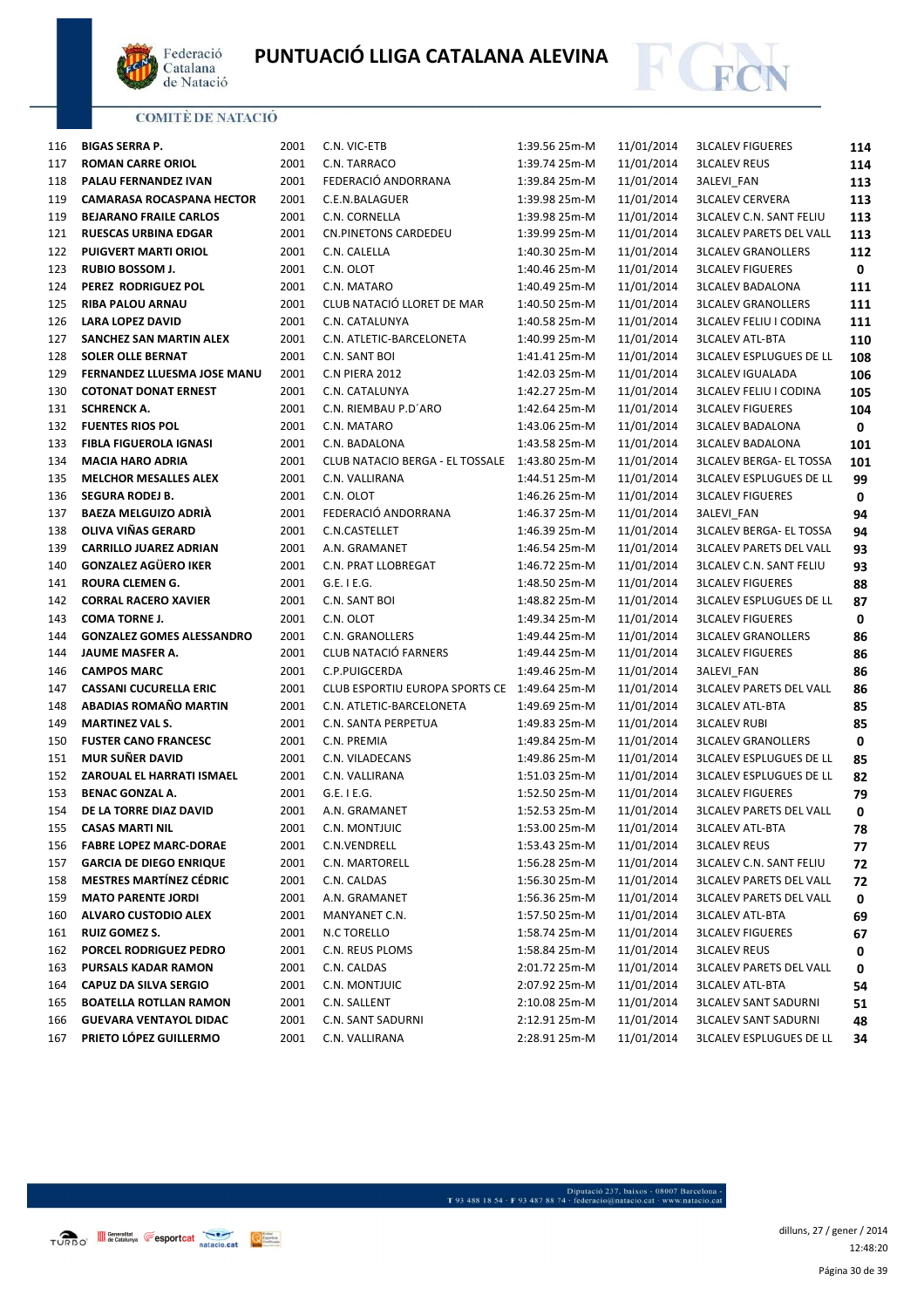



# **100 m. PAPALLONA FEMENÍ 12 A**

| Pos.           | <b>Nom</b>                                       | <b>Any</b>   | Club                            | <b>Marca</b>                   | Data                     | Lloc                                                      | <b>FINA</b> |
|----------------|--------------------------------------------------|--------------|---------------------------------|--------------------------------|--------------------------|-----------------------------------------------------------|-------------|
| $\mathbf{1}$   | LOPEZ SANCHEZ-MIGALLON AIDA                      | 2002         | C.N. TERRASSA                   | 1:17.60 25m-E                  | 11/01/2014               | <b>3LCALEV TERRASSA</b>                                   | 357         |
| $\overline{2}$ | NICOLAS COBOS SANDRA                             | 2002         | C.N. SABADELL                   | 1:18.39 25m-E                  | 11/01/2014               | <b>3LCALEV TERRASSA</b>                                   | 346         |
| 3              | <b>VALLS PLAZA AINHOA</b>                        | 2002         | C.N. SANT ANDREU                | 1:19.05 25m-M                  | 11/01/2014               | <b>3LCALEV ATL-BTA</b>                                    | 335         |
| 4              | <b>CARDONA COS MARTINA</b>                       | 2002         | <b>U.D. HORTA</b>               | 1:19.27 25m-M                  | 11/01/2014               | <b>3LCALEV FELIU I CODINA</b>                             | 332         |
| 5              | <b>CRUZ CANCER LAIA</b>                          | 2002         | C.N. ATLETIC-BARCELONETA        | 1:19.72 25m-M                  | 11/01/2014               | <b>3LCALEV ATL-BTA</b>                                    | 326         |
| 6              | LAHOZ MORALA BEGOÑA                              | 2002         | C.N. CORNELLA                   | 1:20.68 25m-M                  | 11/01/2014               | <b>3LCALEV C.N. SANT FELIU</b>                            | 315         |
| 7              | <b>GONZALEZ MARTOS SILENA</b>                    | 2002         | C.N. MARTORELL                  | 1:21.04 25m-M                  | 11/01/2014               | <b>3LCALEV C.N. SANT FELIU</b>                            | 311         |
| 8              | <b>CAMBRAY ALVAREZ BERTA</b>                     | 2002         | C.N. MATARO                     | 1:22.18 25m-M                  | 11/01/2014               | <b>3LCALEV BADALONA</b>                                   | 298         |
| 9              | <b>TORRA POLLINA LAIA</b>                        | 2002         | C.N. CERVERA                    | 1:22.48 25m-M                  | 11/01/2014               | <b>3LCALEV CERVERA</b>                                    | 295         |
| 10             | <b>MESAS MARTOS LAIA</b>                         | 2002         | C.N. CORNELLA                   | 1:22.55 25m-M                  | 11/01/2014               | <b>3LCALEV C.N. SANT FELIU</b>                            | 294         |
| 11             | <b>LLAMAS DELGADO JUDITH</b>                     | 2002         | C.N. TERRASSA                   | 1:23.25 25m-E                  | 11/01/2014               | <b>3LCALEV TERRASSA</b>                                   | 289         |
| 12             | SAN JOSE CAZORLA MARTA                           | 2002         | C.N. TERRASSA                   | 1:23.75 25m-E                  | 11/01/2014               | <b>3LCALEV TERRASSA</b>                                   | 283         |
| 13             | <b>GALLEGO VALENCIA MARINA</b>                   | 2002         | C.N. ATLETIC-BARCELONETA        | 1:23.83 25m-M                  | 11/01/2014               | <b>3LCALEV ATL-BTA</b>                                    | 281         |
| 14             | <b>ALBANE LOPEZ NADIA</b>                        | 2002         | C.N. CORNELLA                   | 1:24.20 25m-M                  | 11/01/2014               | <b>3LCALEV C.N. SANT FELIU</b>                            | 277         |
| 15             | <b>RUBIO GORDIL L.</b>                           | 2002         | N.C TORELLO                     | 1:24.28 25m-M                  | 11/01/2014               | <b>3LCALEV FIGUERES</b>                                   | 276         |
| 16             | <b>MARTINEZ PALAU BERTA</b>                      | 2002         | C.N. MINORISA                   | 1:24.56 25m-E                  | 11/01/2014               | <b>3LCALEV TERRASSA</b>                                   | 275         |
| 17             | PAGÀ MATAMOROS PAULA                             | 2002         | C.N. TORTOSA                    | 1:24.79 25m-M                  | 11/01/2014               | <b>3LCALEV REUS</b>                                       | 271         |
| 18             | <b>GONZALEZ NUEZ ALBA</b>                        | 2002         | C.N. TARRACO                    | 1:24.89 25m-M                  | 11/01/2014               | <b>3LCALEV REUS</b>                                       | 270         |
| 19             | REYNA ESPINOZA MARGARITA                         | 2002         | C.N. ATLETIC-BARCELONETA        | 1:25.79 25m-M                  | 11/01/2014               | <b>3LCALEV ATL-BTA</b>                                    | 262         |
| 20             | <b>IBARRA CAZORLA JUDIT</b>                      | 2002         | C.N. IGUALADA                   | 1:25.81 25m-M                  | 11/01/2014               | <b>3LCALEV IGUALADA</b>                                   | 262         |
| 21             | <b>TORRES MORENO JUDIT</b>                       | 2002         | <b>C.N. SANT ANDREU</b>         | 1:25.95 25m-M                  | 11/01/2014               | <b>3LCALEV ATL-BTA</b>                                    | 261         |
| 22             | <b>GARCIA-PULGAR RIELVES ALICIA</b>              | 2002         | C.N. SABADELL                   | 1:26.30 25m-E                  | 11/01/2014               | <b>3LCALEV TERRASSA</b>                                   | 259         |
| 23             | PEREZ PAY MARTINA                                | 2002         | C.N. SABADELL                   | 1:26.33 25m-E                  | 11/01/2014               | <b>3LCALEV TERRASSA</b>                                   | 259         |
| 24             | <b>ESPIGOL AGUI J.</b>                           | 2002         | $G.E.$ I E.G.                   | 1:26.21 25m-M                  | 11/01/2014               | <b>3LCALEV FIGUERES</b>                                   | 258         |
| 25             | <b>GUINOVART VE O.</b>                           | 2002         | C.N. CENTELLES                  | 1:26.91 25m-M                  | 11/01/2014               | <b>3LCALEV FIGUERES</b>                                   | 252         |
| 26             | <b>RUIZ TARRIDA ELISENDA</b>                     | 2002         | C.N. SANT SADURNI               | 1:27.16 25m-M                  | 11/01/2014               | <b>3LCALEV SANT SADURNI</b>                               | 250         |
| 27             | <b>VERA VALLS LAIA</b>                           | 2002         | C.N. GRANOLLERS                 | 1:27.38 25m-M                  | 11/01/2014               | <b>3LCALEV GRANOLLERS</b>                                 | 248         |
| 28             | <b>PARICIO PONS MARTA</b>                        | 2002         | C.N. BARCELONA                  | 1:27.54 25m-M                  | 11/01/2014               | <b>3LCALEV FELIU I CODINA</b>                             | 247         |
| 29             | OLIVAN MERCADER AINA                             | 2002         | C.N. SABADELL                   | 1:27.76 25m-E                  | 11/01/2014               | <b>3LCALEV TERRASSA</b>                                   | 246         |
| 30             | LOPEZ DEZA ANNA                                  | 2002         | C.N. SANT FELIU                 | 1:27.72 25m-M                  | 11/01/2014               | <b>3LCALEV C.N. SANT FELIU</b>                            | 245         |
| 31             | DAMBRINK JURADO MERITXELL                        | 2002         | C.N. SABADELL                   | 1:27.95 25m-E                  | 11/01/2014               | <b>3LCALEV TERRASSA</b>                                   | 0           |
| 32             | <b>ANTICH CLIMENT JULIA</b>                      | 2002         | <b>C.N. SANT ANDREU</b>         | 1:27.90 25m-M                  | 11/01/2014               | <b>3LCALEV ATL-BTA</b>                                    | 244         |
| 33             | <b>ESPEJO FELGUERA LAURA</b>                     | 2002         | C.N. SABADELL                   | 1:28.40 25m-E                  | 11/01/2014               | <b>3LCALEV TERRASSA</b>                                   | 0           |
| 34             | RODRIGUEZ PADRA MANUELA                          | 2002         | CAMBRILS C.N.                   | 1:28.69 25m-M                  | 11/01/2014               | <b>3LCALEV REUS</b>                                       | 237         |
| 35             | <b>PEREZ RODRIGUEZ LIDIA</b>                     | 2002         | C.N. GRANOLLERS                 | 1:29.04 25m-M                  | 11/01/2014               | <b>3LCALEV GRANOLLERS</b>                                 | 234         |
| 36             | <b>GARCIA NARANJO LAURA</b>                      | 2002         | C.N. SANT FELIU                 | 1:29.28 25m-M                  | 11/01/2014               | <b>3LCALEV C.N. SANT FELIU</b>                            | 232         |
| 37             | PEREZ LOPEZ GISELA                               | 2002         | C.N. GRANOLLERS                 | 1:29.72 25m-M                  | 11/01/2014               | <b>3LCALEV GRANOLLERS</b>                                 | 229         |
| 38             | <b>CAMPOS PINEDA AMBAR MARIA</b>                 | 2002         | C.N. VILA-SECA                  | 1:29.81 25m-M                  | 11/01/2014               | <b>3LCALEV REUS</b>                                       | 228         |
| 39             | <b>GARCIA FERNANDEZ JUDITH</b>                   | 2002         | C.N. SANT FELIU                 | 1:29.83 25m-M                  | 11/01/2014               | <b>3LCALEV C.N. SANT FELIU</b>                            | 228         |
| 40             | PARRA MOYA ERICA                                 | 2002         | C.N. MATARO                     | 1:29.84 25m-M                  | 11/01/2014               | <b>3LCALEV BADALONA</b>                                   | 228         |
| 41             | <b>BIOSCA GUILLAMON GEORGINA</b>                 | 2002         | C.N. TERRASSA                   | 1:30.10 25m-E                  | 11/01/2014               | <b>3LCALEV TERRASSA</b>                                   | 228         |
| 42             | PLANAS RODRI O.                                  | 2002         | N.C TORELLO                     | 1:30.06 25m-M                  | 11/01/2014               | <b>3LCALEV FIGUERES</b>                                   | 226         |
| 43             | RODRIGUEZ SANTAULARIA LAURA                      | 2002         | C.N. IGUALADA                   | 1:30.44 25m-M                  | 11/01/2014               | <b>3LCALEV IGUALADA</b>                                   | 224         |
| 44             | <b>SALVADOR MARTINEZ PAULA</b>                   | 2002         | C.N. TERRASSA                   | 1:30.69 25m-E                  | 11/01/2014               | <b>3LCALEV TERRASSA</b>                                   | 0           |
| 45             | <b>SANCHO BANDE PAULA</b>                        | 2002         | C.E. MEDITERRANI                | 1:30.52 25m-M                  | 11/01/2014               | <b>3LCALEV ATL-BTA</b>                                    | 223         |
| 45             | <b>REYES RODRIGUEZ CRISTINA</b>                  | 2002         | C.N. ESPLUGUES                  | 1:30.52 25m-M                  | 11/01/2014               | <b>3LCALEV ESPLUGUES DE LL</b>                            | 223         |
| 47             | PINA GARCIA MARIA                                | 2002         | C.N. SANT BOI                   | 1:30.84 25m-M                  | 11/01/2014<br>11/01/2014 | <b>3LCALEV ESPLUGUES DE LL</b>                            | 221         |
| 48             | FONTSERE ROV L.                                  | 2002         | N.C TORELLO<br>C.N. MINORISA    | 1:31.08 25m-M                  |                          | <b>3LCALEV FIGUERES</b>                                   | 219         |
| 49             | <b>RIERA FLORES MARTA</b>                        | 2002         |                                 | 1:31.35 25m-E                  | 11/01/2014               | <b>3LCALEV TERRASSA</b>                                   | 218         |
| 50             | <b>HEREDIA NEVADO JULIA</b>                      | 2002         | C.N. TARRACO                    | 1:31.21 25m-M                  | 11/01/2014               | <b>3LCALEV REUS</b>                                       | 218         |
| 51<br>52       | SEDANO URRUTIA MARTA<br><b>FORT ANTOLIN IRIS</b> | 2002         | C.N. ESPLUGUES                  | 1:31.29 25m-M                  | 11/01/2014<br>11/01/2014 | <b>3LCALEV ESPLUGUES DE LL</b>                            | 217         |
| 53             | PÉREZ SALAZAR ALICIA                             | 2002<br>2002 | C.N. CERVERA                    | 1:31.48 25m-M                  | 11/01/2014               | <b>3LCALEV CERVERA</b>                                    | 216         |
| 54             | <b>HERRERO LOPEZ LAURA</b>                       | 2002         | C.N. IGUALADA<br>C.N. VALLIRANA | 1:31.67 25m-M<br>1:31.71 25m-M | 11/01/2014               | <b>3LCALEV IGUALADA</b><br><b>3LCALEV ESPLUGUES DE LL</b> | 215         |
| 55             | PUIGARNAU BERENGUÉ SARA                          | 2002         | C.E.N.BALAGUER                  | 1:31.94 25m-M                  | 11/01/2014               | <b>3LCALEV CERVERA</b>                                    | 214<br>213  |
| 56             | <b>CORTES ALVAREZ MARIONA</b>                    | 2002         | C.N. MOLINS DE REI              | 1:32.00 25m-M                  | 11/01/2014               | <b>3LCALEV C.N. SANT FELIU</b>                            | 212         |
|                |                                                  |              |                                 |                                |                          |                                                           |             |

- Diputació 237, baixos - 08007 Barcelona<br>T 93 488 18 54 · F 93 487 88 74 · federacio@natacio.cat · www.natacio.cat

dilluns, 27 / gener / 2014 12:48:20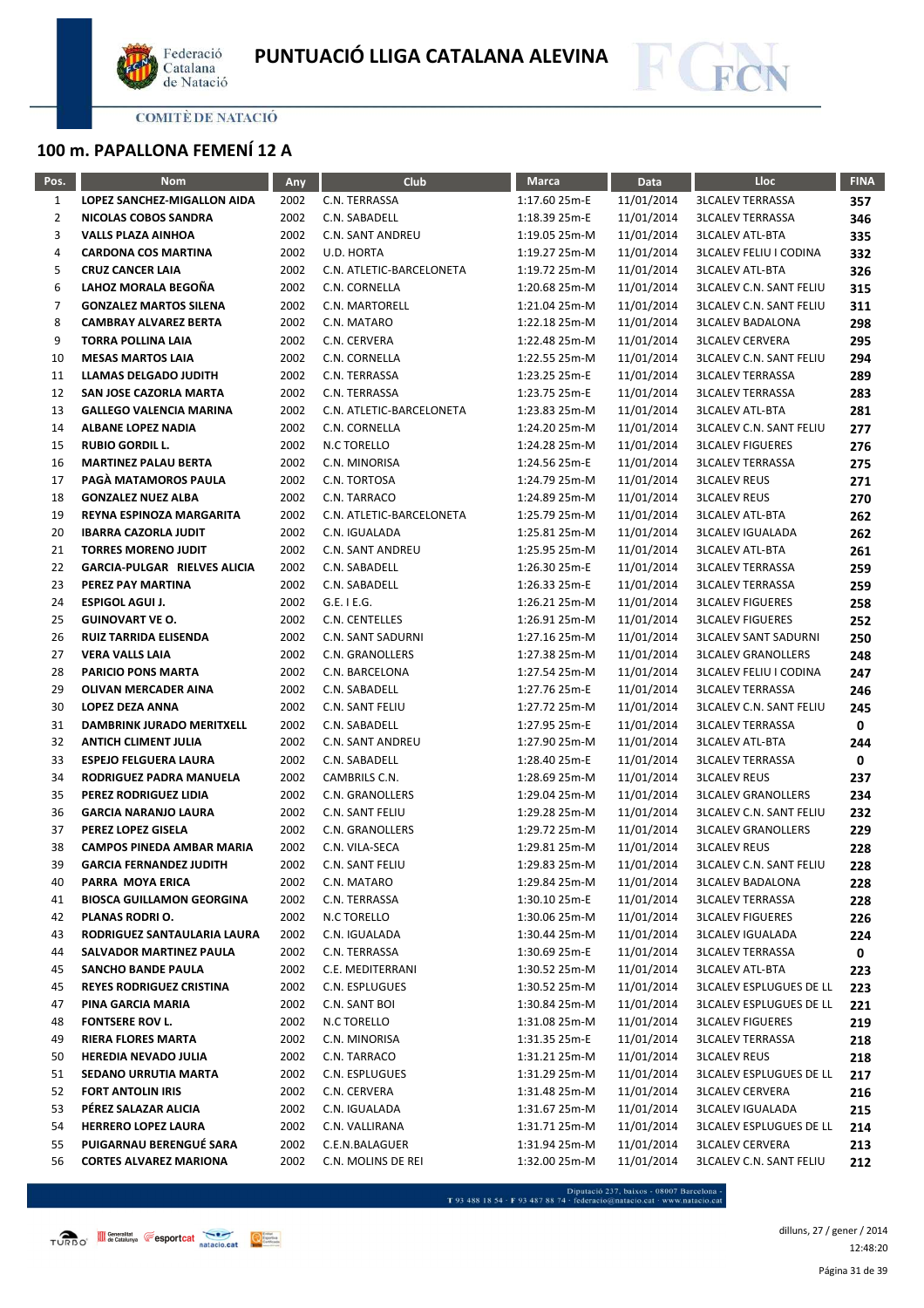



| 57  | <b>OLIVE MARTI ALBA</b>           | 2002 | C.N. CATALUNYA           | 1:32.22 25m-M | 11/01/2014 | <b>3LCALEV FELIU I CODINA</b>  | 211 |
|-----|-----------------------------------|------|--------------------------|---------------|------------|--------------------------------|-----|
| 58  | RICO ENRIQUE CLÀUDIA              | 2002 | C.N. MINORISA            | 1:32.60 25m-E | 11/01/2014 | <b>3LCALEV TERRASSA</b>        | 210 |
| 59  | <b>MOLINA BERMUDEZ JUDIT</b>      | 2002 | C.N. TERRASSA            | 1:32.73 25m-E | 11/01/2014 | <b>3LCALEV TERRASSA</b>        | 0   |
| 60  | <b>AYBAR ROJAS SARA</b>           | 2002 | C.N. MATARO              | 1:32.83 25m-M | 11/01/2014 | <b>3LCALEV BADALONA</b>        | 207 |
| 61  | JIMENEZ LÓPEZ MIREIA              | 2002 | U.D. HORTA               | 1:33.00 25m-M | 11/01/2014 | <b>3LCALEV FELIU I CODINA</b>  | 206 |
| 62  | MODOL JOVE ALBA YANPING           | 2002 | C.N. LLEIDA              | 1:33.13 25m-M | 11/01/2014 | <b>3LCALEV CERVERA</b>         | 205 |
| 63  | <b>GARCIA BLANCO ALBA</b>         | 2002 | C.N. CALDAS              | 1:33.26 25m-M | 11/01/2014 | <b>3LCALEV PARETS DEL VALL</b> | 204 |
| 64  | <b>ORTIZ GONZALEZ TANIA</b>       | 2002 | C.N. CORNELLA            | 1:33.41 25m-M | 11/01/2014 | <b>3LCALEV C.N. SANT FELIU</b> | 203 |
| 65  | <b>GARCIA VILLARROYA NOA</b>      | 2002 | C.N. ATLETIC-BARCELONETA | 1:33.51 25m-M | 11/01/2014 | <b>3LCALEV ATL-BTA</b>         | 202 |
| 66  | IZQUIERDO SANTAMARIA GEMMA        | 2002 | C.N. ATLETIC-BARCELONETA | 1:33.93 25m-M | 11/01/2014 | <b>3LCALEV ATL-BTA</b>         | 0   |
| 67  | SANCHEZ FERRER JESSICA            | 2002 | C.N. SITGES              | 1:34.09 25m-M | 11/01/2014 | <b>3LCALEV SANT SADURNI</b>    | 199 |
| 68  | <b>LOPEZ VENA ITZIAR</b>          | 2002 | C.E. INEF DE LLEIDA      | 1:34.11 25m-M | 11/01/2014 | <b>3LCALEV CERVERA</b>         | 198 |
| 69  | <b>CRASOVAN NEACSU FILOTEA</b>    | 2002 | C.N. BARCELONA           | 1:34.15 25m-M | 11/01/2014 | <b>3LCALEV FELIU I CODINA</b>  | 198 |
| 69  | <b>CRISTOBAL MALDONADO JUDITH</b> | 2002 | C.N. MARTORELL           | 1:34.15 25m-M | 11/01/2014 | <b>3LCALEV C.N. SANT FELIU</b> | 198 |
| 71  | <b>AGUILERA ROMERO ANNA</b>       | 2002 | C.N. VALLIRANA           | 1:34.23 25m-M | 11/01/2014 | <b>3LCALEV ESPLUGUES DE LL</b> | 198 |
| 72  | <b>VIDONDO BARTOLOME NEREA</b>    | 2002 | C.N. CATALUNYA           | 1:34.27 25m-M | 11/01/2014 | <b>3LCALEV FELIU I CODINA</b>  | 197 |
| 73  | VIDAL BUSQUÉ CLARA                | 2002 | C.N. MATARO              | 1:34.40 25m-M | 11/01/2014 | <b>3LCALEV BADALONA</b>        | 197 |
| 74  | <b>MARTINS GIMENEZ MAR</b>        | 2002 | C.E. MEDITERRANI         | 1:34.58 25m-M | 11/01/2014 | <b>3LCALEV ATL-BTA</b>         | 196 |
| 75  | LOPEZ NARBONA XENIA               | 2002 | C.N. LLEIDA              | 1:34.79 25m-M | 11/01/2014 | <b>3LCALEV CERVERA</b>         | 194 |
| 76  | <b>ALBERT ROMERO ANNA</b>         | 2002 | C.N. CALDAS              | 1:34.99 25m-M | 11/01/2014 | <b>3LCALEV PARETS DEL VALL</b> | 193 |
| 77  | <b>ALEMANY PEREZ CARLA</b>        | 2002 | C.N. IGUALADA            | 1:35.02 25m-M | 11/01/2014 | <b>3LCALEV IGUALADA</b>        | 193 |
| 78  | ABELLA BORRELL LAIA               | 2002 | C.N. MATARO              | 1:35.25 25m-M | 11/01/2014 | <b>3LCALEV BADALONA</b>        | 0   |
| 79  | MELERO DAIMI P.                   | 2002 | $G.E.$ I $E.G.$          | 1:35.49 25m-M | 11/01/2014 | <b>3LCALEV FIGUERES</b>        | 190 |
| 80  | <b>GIL FERRE IRIS</b>             | 2002 | C.N. TERRASSA            | 1:35.94 25m-E | 11/01/2014 | <b>3LCALEV TERRASSA</b>        | 0   |
| 81  | <b>MAESTRO LORENZO ALBA</b>       | 2002 | C.N. CORNELLA            | 1:35.81 25m-M | 11/01/2014 | <b>3LCALEV C.N. SANT FELIU</b> | 0   |
| 82  | LOPEZ BERNI P.                    | 2002 | C.N. RUBI                | 1:35.90 25m-M | 11/01/2014 | <b>3LCALEV RUBI</b>            | 188 |
| 83  | SANCHEZ ALMACELLAS NÚRIA          | 2002 | C.N. LLEIDA              | 1:35.91 25m-M | 11/01/2014 | <b>3LCALEV CERVERA</b>         | 187 |
| 84  | DOMENECH COM T.                   | 2002 | N.C TORELLO              | 1:36.25 25m-M | 11/01/2014 | <b>3LCALEV FIGUERES</b>        | 185 |
| 85  | <b>LOPEZ CASTRO CARLA</b>         | 2002 | C.N. REUS PLOMS          | 1:36.48 25m-M | 11/01/2014 | <b>3LCALEV REUS</b>            | 184 |
| 86  | <b>MEDALLO BONO ANNA</b>          | 2002 | NATACIÓ JOAN PELEGRÍ     | 1:36.65 25m-M | 11/01/2014 | <b>3LCALEV ATL-BTA</b>         | 183 |
| 87  | <b>REYES SANZ NOELIA</b>          | 2002 | C.N. CALDAS              | 1:36.80 25m-M | 11/01/2014 | <b>3LCALEV PARETS DEL VALL</b> | 182 |
| 88  | <b>PRAT FERRER JULIA</b>          | 2002 | C.N. BARCELONA           | 1:36.86 25m-M | 11/01/2014 | <b>3LCALEV FELIU I CODINA</b>  | 182 |
| 89  | ZÁRATE TOLEDO JÚLIA               | 2002 | C.N. PARETS              | 1:36.97 25m-M | 11/01/2014 | <b>3LCALEV PARETS DEL VALL</b> | 181 |
| 90  | SECANELL TICÓ JÚLIA               | 2002 | C.N. CERVERA             | 1:37.19 25m-M | 11/01/2014 | <b>3LCALEV CERVERA</b>         | 180 |
| 91  | <b>JARAMILLO FERNANDEZ LAURA</b>  | 2002 | C.N. BADALONA            | 1:37.31 25m-M | 11/01/2014 | <b>3LCALEV BADALONA</b>        | 179 |
| 92  | <b>ROCA PONT J.</b>               | 2002 | C.N. CENTELLES           | 1:37.48 25m-M | 11/01/2014 | <b>3LCALEV FIGUERES</b>        | 179 |
| 93  | <b>MORENO RUIZ CRISTINA</b>       | 2002 | C.N. ESPLUGUES           | 1:37.63 25m-M | 11/01/2014 | <b>3LCALEV ESPLUGUES DE LL</b> | 178 |
| 94  | PRIETO HERNANDEZ RAQUEL           | 2002 | C.N. MONTJUIC            | 1:37.95 25m-M | 11/01/2014 | <b>3LCALEV ATL-BTA</b>         | 176 |
| 94  | <b>CORTES VILANOVA JUDITH</b>     | 2002 | C.N. LLEIDA              | 1:37.95 25m-M | 11/01/2014 | <b>3LCALEV CERVERA</b>         | 176 |
| 96  | <b>ROS BORRELL MARTA</b>          | 2002 | C.N. TARRACO             | 1:38.04 25m-M | 11/01/2014 | <b>3LCALEV REUS</b>            | 176 |
| 96  | JUANHUIX SIEIRA ANNA              | 2002 | C.N. ATLETIC-BARCELONETA | 1:38.04 25m-M | 11/01/2014 | <b>3LCALEV ATL-BTA</b>         | 0   |
| 98  | <b>VALLES PEREZ ELISABET</b>      | 2002 | C.N. SANT ANDREU         | 1:38.20 25m-M | 11/01/2014 | <b>3LCALEV ATL-BTA</b>         | 175 |
| 99  | ROBIROSA GAVIÑA NEUS              | 2002 | C.N. SANT ANDREU         | 1:38.46 25m-M | 11/01/2014 | <b>3LCALEV ATL-BTA</b>         | 0   |
| 100 | MARSIÑACH MELGAREJO ABRIL         | 2002 | C.N. SANT ADRIA          | 1:38.72 25m-M | 11/01/2014 | <b>3LCALEV BADALONA</b>        | 172 |
| 101 | SERRANO BALLESTER CARLOTA         | 2002 | C.N. CATALUNYA           | 1:38.77 25m-M | 11/01/2014 | <b>3LCALEV FELIU I CODINA</b>  | 172 |
| 102 | SANTIESTEBAN CAMINO IRENE         | 2002 | NATACIÓ JOAN PELEGRÍ     | 1:38.78 25m-M | 11/01/2014 | <b>3LCALEV ATL-BTA</b>         | 172 |
| 103 | RODRIGUEZ ALBA CELIA              | 2002 | C.N. L' HOSPITALET       | 1:39.01 25m-M | 11/01/2014 | <b>3LCALEV FELIU I CODINA</b>  | 170 |
| 104 | <b>MARTIN GARCIA CLAUDIA</b>      | 2002 | C.N. SANT ANDREU         | 1:39.18 25m-M | 11/01/2014 | <b>3LCALEV ATL-BTA</b>         | 0   |
| 105 | <b>RAMOS MARTINS MERITXELL</b>    | 2002 | FEDERACIÓ ANDORRANA      | 1:39.20 25m-M | 11/01/2014 | 3ALEVI_FAN                     | 169 |
| 105 | <b>COSTA PARES A.</b>             | 2002 | C.N. VIC-ETB             | 1:39.20 25m-M | 11/01/2014 | <b>3LCALEV FIGUERES</b>        | 169 |
| 107 | DIAZ GARCIA N.                    | 2002 | C.N. BADIA               | 1:39.22 25m-M | 11/01/2014 | <b>3LCALEV RUBI</b>            | 169 |
| 108 | <b>GAGO GONZALEZ MARTA</b>        | 2002 | A.N. GRAMANET            | 1:39.31 25m-M | 11/01/2014 | <b>3LCALEV PARETS DEL VALL</b> | 169 |
| 109 | <b>FANECA PUIG CLAUDIA</b>        | 2002 | C.N. TORTOSA             | 1:39.39 25m-M | 11/01/2014 | <b>3LCALEV REUS</b>            | 168 |
| 110 | LONGARON MONTILLA MARTINA         | 2002 | C.N. ATLETIC-BARCELONETA | 1:39.51 25m-M | 11/01/2014 | <b>3LCALEV ATL-BTA</b>         | 0   |
| 111 | <b>BARRIO DEL PINO MARIA</b>      | 2002 | U.D. HORTA               | 1:39.57 25m-M | 11/01/2014 | <b>3LCALEV FELIU I CODINA</b>  | 168 |
| 112 | <b>BRAVO MORILLAS CARLA</b>       | 2002 | C.N. PRAT LLOBREGAT      | 1:39.69 25m-M | 11/01/2014 | <b>3LCALEV C.N. SANT FELIU</b> | 167 |
| 113 | <b>HERNANDEZ CARRASCO MARINA</b>  | 2002 | C.N. LLEIDA              | 1:39.82 25m-M | 11/01/2014 | <b>3LCALEV CERVERA</b>         | 0   |
| 114 | SERRANO RUIZ A.                   | 2002 | C.N. SANTA PERPETUA      | 1:40.00 25m-M | 11/01/2014 | <b>3LCALEV RUBI</b>            | 165 |
| 115 | GÓMEZ GARCÍA MARÍA                | 2002 | C.N. PARETS              | 1:40.16 25m-M | 11/01/2014 | <b>3LCALEV PARETS DEL VALL</b> | 165 |

 $\label{eq:1} \textbf{Diputació 237, baixos -08007 Barcelona - T 93 488 18 54} \cdot \textbf{F 93 487 88 74} \cdot \textbf{federació@natacio.cat} \cdot \textbf{www.natacio.cat}$ 

dilluns, 27 / gener / 2014 12:48:20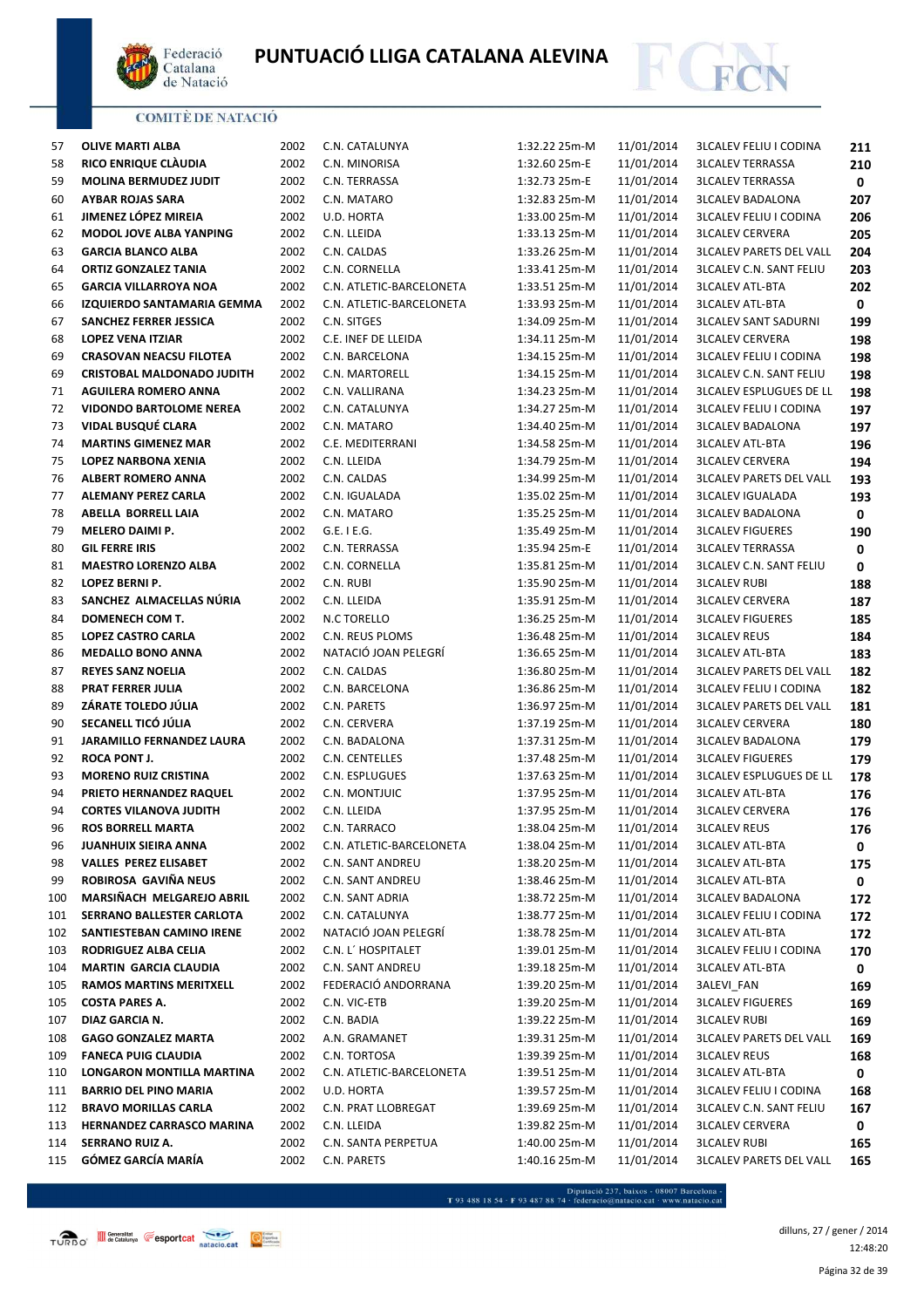



| 115 | ZAMBRANO ELVIRA ALICIA             |
|-----|------------------------------------|
| 117 | <b>GRAUPERA GARCIA SANDRA</b>      |
| 118 | <b>FERRANDO LORENZO ONA</b>        |
| 119 | PEREZ SOTO MARTA                   |
| 120 | TERRE MARTI MARTINA                |
| 121 | RUIZ BARRIL A.                     |
|     | 122 CUELLO VICIANO BERTA           |
| 122 | <b>VILLAR BOGAS TANIA</b>          |
|     | 124 DOMENE MARIN ALBA              |
|     | 125 MEDALLO BONO MARTA             |
| 126 | <b>TUBELLA DOMINGO LAIA</b>        |
| 127 | <b>ORTIZ-VILLAJOS MARTIN SARA</b>  |
| 128 | <b>DURO PARICIO CARLA</b>          |
| 129 | NAVARRO PARERA MAR                 |
| 130 | <b>FIGUERAS PLA A.</b>             |
|     |                                    |
|     | 131 MORENO LLANES MENCIA           |
|     | 132 DEGTYAREVA POLINA              |
| 133 | SANZ SANTIAGO ANDREA               |
| 134 | PERA CARRASCO ALEJANDRA            |
| 135 | SANZ OLIVA AINA                    |
| 136 | <b>GARCIA VILLARROYA AÏXA</b>      |
| 137 | BALLARA SALA ALBA                  |
|     | 138 DOMINGUEZ REY PAULA            |
|     | 139 GOMEZ RIBAS IRENE              |
|     | 140 NIETO CACHINERO L.             |
| 141 | CENTELLAS REÑÉ CARLA               |
| 142 | <b>VELLVEHI JORNAL CARLA</b>       |
| 143 | <b>ESCOLAR CLAVAGUERA AINA</b>     |
| 144 | <b>GUERRERO RODRIGUEZ PAULA</b>    |
| 145 | <b>MUÑOZ SÁNCHEZ PAULA</b>         |
| 146 | AGUIAR ALVAR DANA                  |
| 146 | PARERA AVILÉS RITA                 |
| 148 | <b>JANE MORENO ABRIL</b>           |
| 149 | PERERA GARCIA ARES                 |
| 150 | <b>IVANOVA HRISTINA</b>            |
| 151 | <b>GARCIA SERRA JULIA</b>          |
| 152 | <b>BENITES URRUTIA MAITE</b>       |
| 153 | CUNILL PEÑA NURIA                  |
|     | 154 RUBIO DIAZ MIREIA              |
|     | 155 NAVARRO SALGADO MONICA         |
| 156 | <b>ELFARKH SILVESTRE CONSTANZA</b> |
| 157 | PEREZ RODRIGUEZ PAULA              |
| 158 | <b>FERNANDEZ CABRERA INES</b>      |
| 159 | <b>CURTO MACHI ARIAN</b>           |
| 160 | <b>SANS ROIG LAURA</b>             |
| 161 | <b>GONZALEZ GUILLEM LAURA</b>      |
| 162 | <b>LAZARO LLORENS ANNA</b>         |
| 163 | <b>CHICA BALLESTEROS ALBA</b>      |
| 164 | PETROVA MAKSIMOVA MONICA           |
| 165 | SADURNI CASTELLA ARIADNA           |
| 166 | RETAMERO LUPIÓN CARLA              |
| 167 | <b>GONZALEZ LUQUE ALBA</b>         |
| 168 | <b>MORENO CONTRERAS MARINA</b>     |
| 169 | <b>ALBERT XIVILLE LAIA</b>         |
| 170 | MUÑOZ HARO JULIA                   |
| 171 | <b>CASTRO GUIJARRO MIREIA</b>      |
| 172 | <b>AGUILAR PEREZ REGINA</b>        |
| 173 | <b>SEBASTIA MORON MARIA</b>        |
|     | 174 GOMEZ NIÑO MIRIAM              |

| 2             | C.N. PARETS                            | 1:40.1( |
|---------------|----------------------------------------|---------|
| 2             | C.N. MATARO                            | 1:40.1  |
| 2             | FEDERACIÓ ANDORRANA                    | 1:40.40 |
| 2             | C.N. MARTORELL                         | 1:40.60 |
| 2             | C.N. CATALUNYA                         | 1:40.72 |
| 2             | C.N. RUBI                              | 1:41.0  |
| 2             | C.N. MATARO                            | 1:41.76 |
| 2             | C.N. L' HOSPITALET                     | 1:41.76 |
| 2             | C.N. SANT BOI                          | 1:41.7  |
| 2             | NATACIÓ JOAN PELEGRÍ                   | 1:42.00 |
| 2             | C.N. SANT ANDREU                       | 1:42.0  |
| 2             | <b>C.N. SANT ANDREU</b>                | 1:42.3  |
| 2             | C.N. MATARO                            | 1:42.39 |
| 2             | C.N. SANT FELIU                        | 1:42.54 |
| 2             | C.N. CENTELLES                         | 1:42.69 |
| 2             | C.N. MOLINS DE REI                     | 1:42.98 |
| 2             | C.N. ATLETIC-BARCELONETA               | 1:43.16 |
| 2             | C.N. CALELLA                           | 1:43.4  |
| 2             | C.N. SITGES                            | 1:43.5  |
| 2             | C.N.CASTELLET                          | 1:43.6  |
| 2             | C.N. ATLETIC-BARCELONETA               | 1:43.97 |
| 2             | <b>CLUB ESPORTIU BERGA RESORT</b>      | 1:44.19 |
| 2             | U.D. HORTA                             | 1:44.2  |
| 2             | C.N. CERVERA                           | 1:44.22 |
| 2             | C.N. CASTELLFOLLIT                     | 1:44.2  |
| 2             | C.N. TARREGA                           | 1:44.39 |
| 2             | C.E.N. CABRERA DE MAR                  | 1:44.44 |
| 2             | C.N. BARCELONA                         | 1:44.57 |
| 2             | C.N. TERRASSA                          | 1:44.96 |
| 2             | C.N. PARETS                            | 1:44.82 |
|               |                                        |         |
| 2             | C.N. CORNELLA                          | 1:45.0  |
| 2             | <b>C.N. SANT SADURNI</b>               | 1:45.04 |
| 2             | C.N. BARCELONA                         | 1:45.07 |
| 2             | C.E.N.BALAGUER                         | 1:45.26 |
| 2             | C.N. VILA-SECA                         | 1:45.38 |
| 2             | C.N. SANT ADRIA                        | 1:45.76 |
| 2             | C.N. GRANOLLERS                        | 1:45.92 |
| 2             | <b>CLUB ESPORTIU BERGA RESORT</b>      | 1:45.99 |
| 2             | C.N. SANT ADRIA                        | 1:46.02 |
| 2             | C.N. VILADECANS                        | 1:46.13 |
| 2             | CLUB ESPORTIU EUROPA SPORTS CE 1:46.29 |         |
| 2             | C.N. GRANOLLERS                        | 1:46.50 |
| 2             | C.N. PREMIA                            | 1:46.60 |
| 2             | C.N. TORTOSA                           | 1:46.90 |
| 2             | NATACIÓ JOAN PELEGRÍ                   | 1:47.02 |
| 2             | <b>C.N. SANT ANDREU</b>                | 1:47.03 |
| 2             | C.N. CALELLA                           | 1:47.20 |
| 2             | C.N. MATARO                            | 1:47.39 |
| 2             | C.N.VENDRELL                           | 1:47.6  |
| 2             | C.E.N. CABRERA DE MAR                  | 1:48.02 |
| 2             | C.N. VILAFRANCA                        | 1:48.1  |
| 2             | C.N. SANT BOI                          | 1:48.18 |
| 2             | C.N. SANT BOI                          | 1:48.38 |
| 2             | C.N. PREMIA                            | 1:48.39 |
| 2             | C.N. VILADECANS                        | 1:48.59 |
| 2             | CAMBRILS C.N.                          | 1:49.37 |
| 2             | C.N.VENDRELL                           | 1:49.48 |
| 2             | C.N. SANT SADURNI                      | 1:49.68 |
| $\mathfrak z$ | C.N. PRAT I I OBREGAT                  | 1:49.79 |

| 115 | <b>ZAMBRANO ELVIRA ALICIA</b>   | 2002 | C.N. PARETS                                  | 1:40.16 25m-M | 11/01/2014 | <b>3LCALEV PARETS DEL VALL</b> | 165 |
|-----|---------------------------------|------|----------------------------------------------|---------------|------------|--------------------------------|-----|
| 117 | <b>GRAUPERA GARCIA SANDRA</b>   | 2002 | C.N. MATARO                                  | 1:40.17 25m-M | 11/01/2014 | <b>3LCALEV BADALONA</b>        | 0   |
| 118 | <b>FERRANDO LORENZO ONA</b>     | 2002 | FEDERACIÓ ANDORRANA                          | 1:40.40 25m-M | 11/01/2014 | <b>3ALEVI FAN</b>              | 163 |
| 119 | PEREZ SOTO MARTA                | 2002 | C.N. MARTORELL                               | 1:40.60 25m-M | 11/01/2014 | <b>3LCALEV C.N. SANT FELIU</b> | 162 |
| 120 | TERRE MARTI MARTINA             | 2002 | C.N. CATALUNYA                               | 1:40.72 25m-M | 11/01/2014 | <b>3LCALEV FELIU I CODINA</b>  | 162 |
| 121 | <b>RUIZ BARRIL A.</b>           | 2002 | C.N. RUBI                                    | 1:41.04 25m-M | 11/01/2014 | <b>3LCALEV RUBI</b>            | 160 |
| 122 | <b>CUELLO VICIANO BERTA</b>     | 2002 | C.N. MATARO                                  | 1:41.76 25m-M | 11/01/2014 | <b>3LCALEV BADALONA</b>        | 0   |
| 122 | <b>VILLAR BOGAS TANIA</b>       | 2002 | C.N. L' HOSPITALET                           | 1:41.76 25m-M | 11/01/2014 | <b>3LCALEV FELIU I CODINA</b>  | 157 |
| 124 | <b>DOMENE MARIN ALBA</b>        | 2002 | C.N. SANT BOI                                | 1:41.77 25m-M | 11/01/2014 | <b>3LCALEV ESPLUGUES DE LL</b> | 157 |
| 125 | <b>MEDALLO BONO MARTA</b>       | 2002 | NATACIÓ JOAN PELEGRÍ                         | 1:42.00 25m-M | 11/01/2014 | <b>3LCALEV ATL-BTA</b>         | 156 |
| 126 | <b>TUBELLA DOMINGO LAIA</b>     | 2002 | C.N. SANT ANDREU                             | 1:42.05 25m-M | 11/01/2014 | <b>3LCALEV ATL-BTA</b>         | 0   |
| 127 | ORTIZ-VILLAJOS MARTIN SARA      | 2002 | C.N. SANT ANDREU                             | 1:42.31 25m-M | 11/01/2014 | <b>3LCALEV ATL-BTA</b>         | 0   |
| 128 | <b>DURO PARICIO CARLA</b>       | 2002 | C.N. MATARO                                  | 1:42.39 25m-M | 11/01/2014 | <b>3LCALEV BADALONA</b>        | 0   |
| 129 | <b>NAVARRO PARERA MAR</b>       | 2002 | C.N. SANT FELIU                              | 1:42.54 25m-M | 11/01/2014 | <b>3LCALEV C.N. SANT FELIU</b> | 153 |
| 130 | FIGUERAS PLA A.                 | 2002 | C.N. CENTELLES                               | 1:42.69 25m-M | 11/01/2014 | <b>3LCALEV FIGUERES</b>        | 153 |
| 131 | <b>MORENO LLANES MENCIA</b>     | 2002 | C.N. MOLINS DE REI                           | 1:42.98 25m-M | 11/01/2014 | <b>3LCALEV C.N. SANT FELIU</b> | 151 |
| 132 | <b>DEGTYAREVA POLINA</b>        | 2002 | C.N. ATLETIC-BARCELONETA                     | 1:43.16 25m-M | 11/01/2014 | <b>3LCALEV ATL-BTA</b>         | 0   |
| 133 | <b>SANZ SANTIAGO ANDREA</b>     | 2002 | C.N. CALELLA                                 | 1:43.41 25m-M | 11/01/2014 | <b>3LCALEV GRANOLLERS</b>      | 150 |
| 134 | PERA CARRASCO ALEJANDRA         | 2002 | C.N. SITGES                                  | 1:43.55 25m-M | 11/01/2014 | <b>3LCALEV SANT SADURNI</b>    | 149 |
| 135 | <b>SANZ OLIVA AINA</b>          | 2002 | C.N.CASTELLET                                | 1:43.67 25m-M | 11/01/2014 | <b>3LCALEV BERGA- EL TOSSA</b> | 148 |
| 136 | <b>GARCIA VILLARROYA AÏXA</b>   | 2002 | C.N. ATLETIC-BARCELONETA                     | 1:43.97 25m-M | 11/01/2014 | <b>3LCALEV ATL-BTA</b>         | 0   |
| 137 | <b>BALLARA SALA ALBA</b>        | 2002 | CLUB ESPORTIU BERGA RESORT                   | 1:44.19 25m-M | 11/01/2014 | <b>3LCALEV BERGA- EL TOSSA</b> | 146 |
| 138 | <b>DOMINGUEZ REY PAULA</b>      | 2002 | U.D. HORTA                                   | 1:44.21 25m-M | 11/01/2014 | <b>3LCALEV FELIU I CODINA</b>  | 146 |
| 139 | <b>GOMEZ RIBAS IRENE</b>        | 2002 | C.N. CERVERA                                 | 1:44.22 25m-M | 11/01/2014 | <b>3LCALEV CERVERA</b>         | 146 |
| 140 | NIETO CACHINERO L.              | 2002 | C.N. CASTELLFOLLIT                           | 1:44.27 25m-M | 11/01/2014 | <b>3LCALEV FIGUERES</b>        | 146 |
| 141 | CENTELLAS REÑÉ CARLA            | 2002 | C.N. TARREGA                                 | 1:44.39 25m-M | 11/01/2014 | <b>3LCALEV CERVERA</b>         | 145 |
| 142 | <b>VELLVEHI JORNAL CARLA</b>    | 2002 | C.E.N. CABRERA DE MAR                        | 1:44.44 25m-M | 11/01/2014 | <b>3LCALEV BADALONA</b>        | 145 |
| 143 | <b>ESCOLAR CLAVAGUERA AINA</b>  | 2002 | C.N. BARCELONA                               | 1:44.57 25m-M | 11/01/2014 | <b>3LCALEV FELIU I CODINA</b>  | 145 |
| 144 | <b>GUERRERO RODRIGUEZ PAULA</b> | 2002 | C.N. TERRASSA                                | 1:44.96 25m-E | 11/01/2014 | <b>3LCALEV TERRASSA</b>        | 0   |
| 145 | MUÑOZ SÁNCHEZ PAULA             | 2002 | C.N. PARETS                                  | 1:44.82 25m-M | 11/01/2014 | <b>3LCALEV PARETS DEL VALL</b> | 144 |
| 146 | <b>AGUIAR ALVAR DANA</b>        | 2002 | C.N. CORNELLA                                | 1:45.04 25m-M | 11/01/2014 | <b>3LCALEV C.N. SANT FELIU</b> | 0   |
| 146 | PARERA AVILÉS RITA              | 2002 | C.N. SANT SADURNI                            | 1:45.04 25m-M | 11/01/2014 | <b>3LCALEV SANT SADURNI</b>    | 143 |
| 148 | <b>JANE MORENO ABRIL</b>        | 2002 | C.N. BARCELONA                               | 1:45.07 25m-M | 11/01/2014 | <b>3LCALEV FELIU I CODINA</b>  | 0   |
| 149 | PERERA GARCIA ARES              | 2002 | C.E.N.BALAGUER                               | 1:45.26 25m-M | 11/01/2014 | <b>3LCALEV CERVERA</b>         | 142 |
| 150 | <b>IVANOVA HRISTINA</b>         | 2002 | C.N. VILA-SECA                               | 1:45.38 25m-M | 11/01/2014 | <b>3LCALEV REUS</b>            | 141 |
| 151 | <b>GARCIA SERRA JULIA</b>       | 2002 | C.N. SANT ADRIA                              | 1:45.76 25m-M | 11/01/2014 | <b>3LCALEV BADALONA</b>        | 140 |
| 152 | <b>BENITES URRUTIA MAITE</b>    | 2002 | C.N. GRANOLLERS                              | 1:45.92 25m-M | 11/01/2014 | <b>3LCALEV GRANOLLERS</b>      | 139 |
| 153 | <b>CUNILL PEÑA NURIA</b>        | 2002 | CLUB ESPORTIU BERGA RESORT                   | 1:45.99 25m-M | 11/01/2014 | <b>3LCALEV BERGA- EL TOSSA</b> | 139 |
| 154 | <b>RUBIO DIAZ MIREIA</b>        | 2002 | C.N. SANT ADRIA                              | 1:46.02 25m-M | 11/01/2014 | <b>3LCALEV BADALONA</b>        | 139 |
| 155 | <b>NAVARRO SALGADO MONICA</b>   | 2002 | C.N. VILADECANS                              | 1:46.13 25m-M | 11/01/2014 | <b>3LCALEV ESPLUGUES DE LL</b> | 138 |
| 156 | ELFARKH SILVESTRE CONSTANZA     | 2002 | CLUB ESPORTIU EUROPA SPORTS CE 1:46.29 25m-M |               | 11/01/2014 | <b>3LCALEV PARETS DEL VALL</b> | 138 |
| 157 | PEREZ RODRIGUEZ PAULA           | 2002 | C.N. GRANOLLERS                              | 1:46.50 25m-M | 11/01/2014 | <b>3LCALEV GRANOLLERS</b>      | 0   |
| 158 | <b>FERNANDEZ CABRERA INES</b>   | 2002 | C.N. PREMIA                                  | 1:46.60 25m-M | 11/01/2014 | <b>3LCALEV GRANOLLERS</b>      | 136 |
| 159 | <b>CURTO MACHI ARIAN</b>        | 2002 | C.N. TORTOSA                                 | 1:46.90 25m-M | 11/01/2014 | <b>3LCALEV REUS</b>            | 135 |
| 160 | <b>SANS ROIG LAURA</b>          | 2002 | NATACIÓ JOAN PELEGRÍ                         | 1:47.02 25m-M | 11/01/2014 | <b>3LCALEV ATL-BTA</b>         | 135 |
| 161 | <b>GONZALEZ GUILLEM LAURA</b>   | 2002 | <b>C.N. SANT ANDREU</b>                      | 1:47.03 25m-M | 11/01/2014 | <b>3LCALEV ATL-BTA</b>         | 0   |
| 162 | <b>LAZARO LLORENS ANNA</b>      | 2002 | C.N. CALELLA                                 | 1:47.20 25m-M | 11/01/2014 | <b>3LCALEV GRANOLLERS</b>      | 134 |
| 163 | <b>CHICA BALLESTEROS ALBA</b>   | 2002 | C.N. MATARO                                  | 1:47.39 25m-M | 11/01/2014 | <b>3LCALEV BADALONA</b>        | 0   |
| 164 | PETROVA MAKSIMOVA MONICA        | 2002 | C.N.VENDRELL                                 | 1:47.61 25m-M | 11/01/2014 | <b>3LCALEV REUS</b>            | 133 |
| 165 | SADURNI CASTELLA ARIADNA        | 2002 | C.E.N. CABRERA DE MAR                        | 1:48.02 25m-M | 11/01/2014 | <b>3LCALEV BADALONA</b>        | 131 |
| 166 | RETAMERO LUPIÓN CARLA           | 2002 | C.N. VILAFRANCA                              | 1:48.15 25m-M | 11/01/2014 | <b>3LCALEV IGUALADA</b>        | 131 |
| 167 | <b>GONZALEZ LUQUE ALBA</b>      | 2002 | C.N. SANT BOI                                | 1:48.18 25m-M | 11/01/2014 | <b>3LCALEV ESPLUGUES DE LL</b> | 131 |
| 168 | <b>MORENO CONTRERAS MARINA</b>  | 2002 | C.N. SANT BOI                                | 1:48.38 25m-M | 11/01/2014 | <b>3LCALEV ESPLUGUES DE LL</b> | 130 |
| 169 | <b>ALBERT XIVILLE LAIA</b>      | 2002 | C.N. PREMIA                                  | 1:48.39 25m-M | 11/01/2014 | <b>3LCALEV GRANOLLERS</b>      | 130 |
| 170 | MUÑOZ HARO JULIA                | 2002 | C.N. VILADECANS                              | 1:48.59 25m-M | 11/01/2014 | <b>3LCALEV ESPLUGUES DE LL</b> | 129 |
| 171 | <b>CASTRO GUIJARRO MIREIA</b>   | 2002 | CAMBRILS C.N.                                | 1:49.37 25m-M | 11/01/2014 | <b>3LCALEV REUS</b>            | 126 |
| 172 | <b>AGUILAR PEREZ REGINA</b>     | 2002 | C.N.VENDRELL                                 | 1:49.48 25m-M | 11/01/2014 | <b>3LCALEV REUS</b>            | 126 |
| 173 | SEBASTIA MORON MARIA            | 2002 | C.N. SANT SADURNI                            | 1:49.68 25m-M | 11/01/2014 | <b>3LCALEV SANT SADURNI</b>    | 125 |
| 174 | <b>GOMEZ NIÑO MIRIAM</b>        | 2002 | C.N. PRAT LLOBREGAT                          | 1:49.79 25m-M | 11/01/2014 | <b>3LCALEV C.N. SANT FELIU</b> | 125 |
|     |                                 |      |                                              |               |            |                                |     |

Diputació 237, baixos - 08007 Barcelona - 1934 - 1848 1854 - 1934 - 1935 74 - federacio@natacio.cat - www.natacio.cat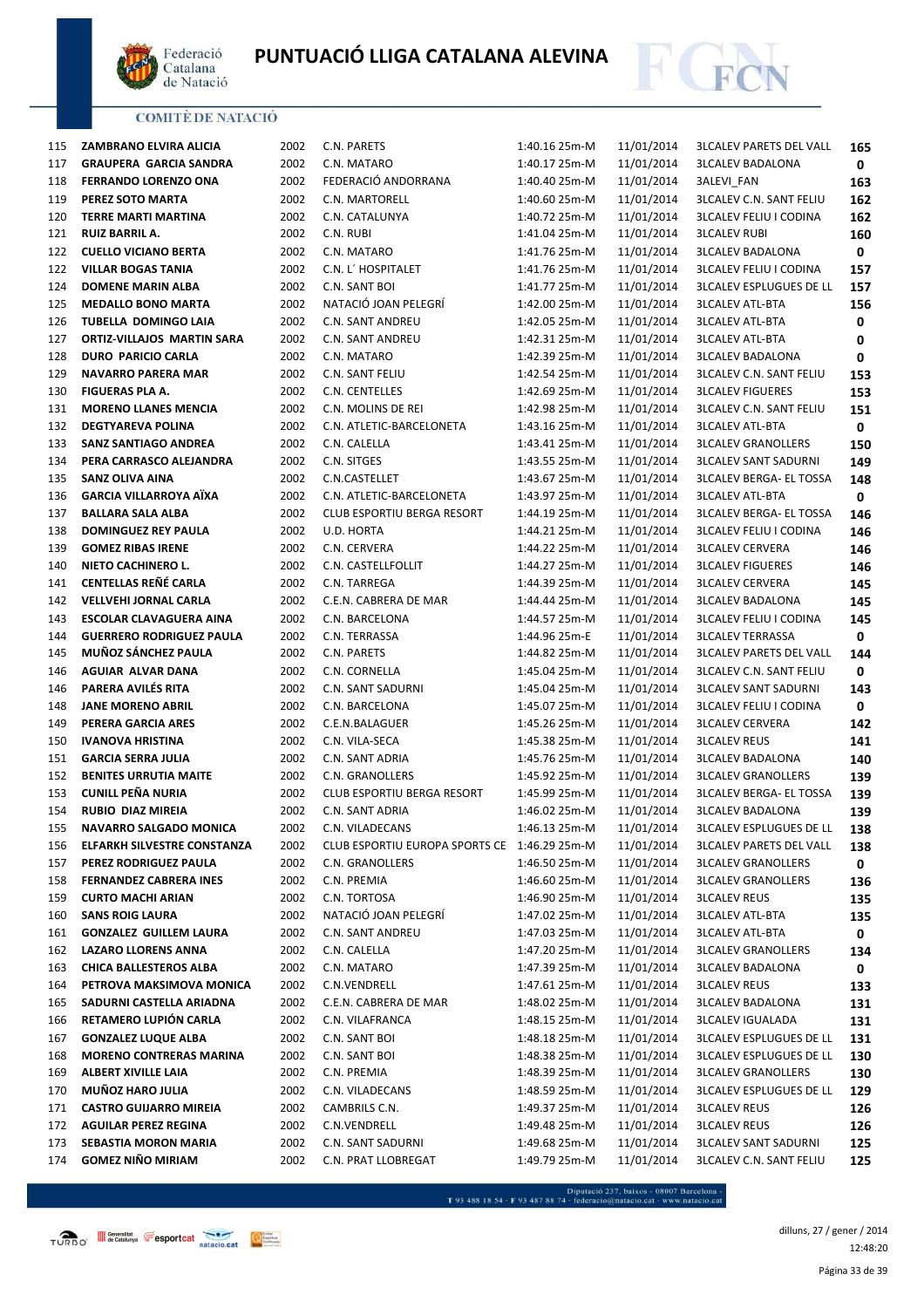



| 175 | NAVARRO CABALLERO LORENA           | 2002 | C.N. REUS PLOMS             | 1:49.92 25m-M | 11/01/2014 | <b>3LCALEV REUS</b>            | 124 |
|-----|------------------------------------|------|-----------------------------|---------------|------------|--------------------------------|-----|
| 175 | <b>BLANCAFORT B A.</b>             | 2002 | C.N. VIC-ETB                | 1:49.92 25m-M | 11/01/2014 | <b>3LCALEV FIGUERES</b>        | 124 |
| 177 | <b>MANCHÓN PARDO SANDRA</b>        | 2002 | C.N. CORNELLA               | 1:50.22 25m-M | 11/01/2014 | <b>3LCALEV C.N. SANT FELIU</b> | 0   |
| 178 | <b>ASTASIO OLIVE ANNA</b>          | 2002 | C.N. TARRACO                | 1:50.24 25m-M | 11/01/2014 | <b>3LCALEV REUS</b>            | 123 |
| 179 | <b>QUERO JIMENE L.</b>             | 2002 | C.N. VIC-ETB                | 1:51.37 25m-M | 11/01/2014 | <b>3LCALEV FIGUERES</b>        | 120 |
| 180 | <b>RAMOS VARGAS CLAUDIA</b>        | 2002 | C.N. SANT BOI               | 1:51.59 25m-M | 11/01/2014 | <b>3LCALEV ESPLUGUES DE LL</b> | 0   |
| 181 | <b>GOMEZ MORILLAS LAIA</b>         | 2002 | C.N. SANT BOI               | 1:51.81 25m-M | 11/01/2014 | <b>3LCALEV ESPLUGUES DE LL</b> | 0   |
| 182 | <b>MATAS SARIOL THAIS</b>          | 2002 | C.N. SITGES                 | 1:51.89 25m-M | 11/01/2014 | <b>3LCALEV SANT SADURNI</b>    | 118 |
| 183 | <b>HOMS MARTÍNEZ MARTA</b>         | 2002 | C.N. SANT BOI               | 1:52.15 25m-M | 11/01/2014 | <b>3LCALEV ESPLUGUES DE LL</b> | 0   |
| 184 | PEREZ DE OLAGUER CASTELLV M.       | 2002 | C.N. TARRACO                | 1:52.24 25m-M | 11/01/2014 | <b>3LCALEV REUS</b>            | 0   |
| 185 | PALAU GRABUL L.                    | 2002 | C.N. OLOT                   | 1:52.25 25m-M | 11/01/2014 | <b>3LCALEV FIGUERES</b>        | 117 |
| 186 | <b>MOTA CALOMARDE LAURA</b>        | 2002 | C.N. MOLINS DE REI          | 1:52.28 25m-M | 11/01/2014 | <b>3LCALEV C.N. SANT FELIU</b> | 117 |
| 187 | <b>VILA MARIN CARLOTA</b>          | 2002 | C.N. SANT FELIU             | 1:52.38 25m-M | 11/01/2014 | <b>3LCALEV C.N. SANT FELIU</b> | 0   |
| 188 | CALDÚ BALAGUÉ ARIADNA              | 2002 | U.D. HORTA                  | 1:52.46 25m-M | 11/01/2014 | <b>3LCALEV FELIU I CODINA</b>  | 0   |
| 189 | <b>COLLADA NOLENT IRENE</b>        | 2002 | C.N. SANT BOI               | 1:52.50 25m-M | 11/01/2014 | <b>3LCALEV ESPLUGUES DE LL</b> | 0   |
| 190 | <b>ROMERO RUBIO MARIA</b>          | 2002 | C.N.VENDRELL                | 1:53.13 25m-M | 11/01/2014 | <b>3LCALEV REUS</b>            | 114 |
| 191 | PEREZ MARCE MARTA                  | 2002 | C.N. LLEIDA                 | 1:53.49 25m-M | 11/01/2014 | <b>3LCALEV CERVERA</b>         | 0   |
| 192 | <b>MARCO DIAZ ADRIANA</b>          | 2002 | C.N. ESPLUGUES              | 1:53.52 25m-M | 11/01/2014 | <b>3LCALEV ESPLUGUES DE LL</b> | 113 |
| 193 | <b>LEAL DIAZ LORENA</b>            | 2002 | C.N. MARTORELL              | 1:53.55 25m-M | 11/01/2014 | <b>3LCALEV C.N. SANT FELIU</b> | 113 |
| 194 | LOPEZ BARRIOS Mª DEL MAR           | 2002 | C.N. CALDAS                 | 1:53.62 25m-M | 11/01/2014 | <b>3LCALEV PARETS DEL VALL</b> | 113 |
| 195 | <b>MONTIEL SANCHEZ ELENA</b>       | 2002 | C.N. ATLETIC-BARCELONETA    | 1:53.87 25m-M | 11/01/2014 | <b>3LCALEV ATL-BTA</b>         | 0   |
| 196 | <b>ROMAN MAGRANS AURA</b>          | 2002 | C.N.VENDRELL                | 1:54.68 25m-M | 11/01/2014 | <b>3LCALEV REUS</b>            | 110 |
| 197 | LERMA SANCHEZ SARA                 | 2002 | C.N. SANT ADRIA             | 1:54.92 25m-M | 11/01/2014 | <b>3LCALEV BADALONA</b>        | 109 |
| 198 | <b>BARONET NOGU C.</b>             | 2002 | C.N. VIC-ETB                | 1:55.48 25m-M | 11/01/2014 | <b>3LCALEV FIGUERES</b>        | 107 |
| 199 | ROVIRA RESINO JÚLIA                | 2002 | C.N. VILAFRANCA             | 1:56.02 25m-M | 11/01/2014 | <b>3LCALEV IGUALADA</b>        | 106 |
| 200 | <b>SUAREZ BRES NINA</b>            | 2002 | FEDERACIÓ ANDORRANA         | 1:56.06 25m-M | 11/01/2014 | 3ALEVI_FAN                     | 106 |
| 201 | <b>JIMENEZ PEREZ ELIA</b>          | 2002 | C.N. VALLIRANA              | 1:56.36 25m-M | 11/01/2014 | <b>3LCALEV ESPLUGUES DE LL</b> | 105 |
| 202 | <b>RECHE RUIZ IRIS</b>             | 2002 | C.N. REUS PLOMS             | 1:56.44 25m-M | 11/01/2014 | <b>3LCALEV REUS</b>            | 105 |
| 203 | <b>GRUART GALLOSTRA ANNA</b>       | 2002 | CLUB NATACIÓ LLORET DE MAR  | 1:56.74 25m-M | 11/01/2014 | <b>3LCALEV GRANOLLERS</b>      | 104 |
| 203 | <b>MALDONADO FERNANDEZ-CONDE I</b> | 2002 | C.N. GRANOLLERS             | 1:56.74 25m-M | 11/01/2014 | <b>3LCALEV GRANOLLERS</b>      | 0   |
| 205 | <b>BAUSILI BELL I.</b>             | 2002 | C.N. BADIA                  | 1:56.98 25m-M | 11/01/2014 | <b>3LCALEV RUBI</b>            | 103 |
| 206 | SÁNCHEZ HONRADO ALBA               | 2002 | C.N.CASTELLET               | 1:57.27 25m-M | 11/01/2014 | <b>3LCALEV BERGA- EL TOSSA</b> | 102 |
| 207 | PALACIN GARCIA LAIA                | 2002 | C.E.N.BALAGUER              | 1:57.48 25m-M | 11/01/2014 | <b>3LCALEV CERVERA</b>         | 102 |
| 208 | ROSELLÓ COSTA MARINA               | 2002 | <b>CN.PINETONS CARDEDEU</b> | 1:57.61 25m-M | 11/01/2014 | <b>3LCALEV PARETS DEL VALL</b> | 102 |
| 209 | <b>GOMEZ BALLES N.</b>             | 2002 | C.N. RUBI                   | 1:57.80 25m-M | 11/01/2014 | <b>3LCALEV RUBI</b>            | 101 |
| 210 | <b>MARTINEZ SAN N.</b>             | 2002 | C.N. BADIA                  | 1:58.43 25m-M | 11/01/2014 | <b>3LCALEV RUBI</b>            | 99  |
| 211 | HERNANDEZ BARRACHINA LAURA         | 2002 | C.E. MEDITERRANI            | 1:58.56 25m-M | 11/01/2014 | <b>3LCALEV ATL-BTA</b>         | 99  |
| 212 | <b>ROS TORRAS MARIONA</b>          | 2002 | C.E. MEDITERRANI            | 1:58.76 25m-M | 11/01/2014 | <b>3LCALEV ATL-BTA</b>         | 99  |
| 213 | <b>GARCIA CASTELLAR ANNA</b>       | 2002 | C.N.CASTELLET               | 2:00.52 25m-M | 11/01/2014 | <b>3LCALEV BERGA- EL TOSSA</b> | 94  |
| 214 | <b>SOBANY BOSCH MARIA</b>          | 2002 | FEDERACIÓ ANDORRANA         | 2:01.94 25m-M | 11/01/2014 | 3ALEVI_FAN                     | 91  |
| 215 | <b>ASENSIO ROSA C.</b>             | 2002 | C.N. RUBI                   | 2:02.11 25m-M | 11/01/2014 | <b>3LCALEV RUBI</b>            | 91  |
| 216 | POLO MACIA AINA                    | 2002 | C.N. CATALUNYA              | 2:02.52 25m-M | 11/01/2014 | <b>3LCALEV FELIU I CODINA</b>  | 0   |
| 217 | <b>MACIA COMELLAS CLAUDIA</b>      | 2002 | CLUB ESPORTIU BERGA RESORT  | 2:02.58 25m-M | 11/01/2014 | <b>3LCALEV BERGA- EL TOSSA</b> | 90  |
| 218 | PINO HERNANDEZ LAURA               | 2002 | C.N. VALLIRANA              | 2:02.89 25m-M | 11/01/2014 | <b>3LCALEV ESPLUGUES DE LL</b> | 89  |
| 219 | <b>VIZCAINO GOMEZ NOA</b>          | 2002 | C.N. MARTORELL              | 2:03.60 25m-M | 11/01/2014 | <b>3LCALEV C.N. SANT FELIU</b> | 0   |
| 220 | NICOLAU GONZALEZ CLARA             | 2002 | C.N. CATALUNYA              | 2:03.73 25m-M | 11/01/2014 | <b>3LCALEV FELIU I CODINA</b>  | 0   |
| 221 | PEREZ PACHECO MARIA                | 2002 | C.N. SANT FELIU             | 2:03.86 25m-M | 11/01/2014 | 3LCALEV C.N. SANT FELIU        | 0   |
| 222 | MONFERRER ALVAREZ MARINA           | 2002 | C.N. MINORISA               | 2:05.71 25m-E | 11/01/2014 | <b>3LCALEV TERRASSA</b>        | 83  |
| 223 | <b>MARQUEZ BELMONTE ESTHER</b>     | 2002 | C.N. PARETS                 | 2:06.41 25m-M | 11/01/2014 | 3LCALEV PARETS DEL VALL        | 0   |
| 224 | <b>CONEJERO MORENO AITANA</b>      | 2002 | C.N. SANT BOI               | 2:06.54 25m-M | 11/01/2014 | 3LCALEV ESPLUGUES DE LL        | 0   |
| 225 | <b>RUEDAS GIRAL JENNIFER</b>       | 2002 | C.N. VILA-SECA              | 2:06.59 25m-M | 11/01/2014 | <b>3LCALEV REUS</b>            | 81  |
| 226 | VENTURA AGUSTÍ CRISTINA            | 2002 | C.N. VILAFRANCA             | 2:08.55 25m-M | 11/01/2014 | <b>3LCALEV IGUALADA</b>        | 78  |
| 227 | <b>RAMON DIEZ VERONICA</b>         | 2002 | C.N. VILA-SECA              | 2:08.58 25m-M | 11/01/2014 | <b>3LCALEV REUS</b>            | 78  |
| 228 | <b>SALLAS ISERN ROSA</b>           | 2002 | C.N. MINORISA               | 2:09.71 25m-E | 11/01/2014 | <b>3LCALEV TERRASSA</b>        | 0   |
| 229 | <b>GARRANCHO ME L.</b>             | 2002 | C.N. BADIA                  | 2:09.98 25m-M | 11/01/2014 | <b>3LCALEV RUBI</b>            | 75  |
| 230 | <b>BARBA MARTIN CLAUDIA</b>        | 2002 | C.N. PARETS                 | 2:13.80 25m-M | 11/01/2014 | <b>3LCALEV PARETS DEL VALL</b> | 0   |
| 231 | <b>GARCIA ARRASA LLUISA</b>        | 2002 | C.N. VALLIRANA              | 2:17.73 25m-M | 11/01/2014 | <b>3LCALEV ESPLUGUES DE LL</b> | 0   |
| 232 | <b>MARQUEZ SALVADOR CARLA</b>      | 2002 | C.N. MARTORELL              | 2:20.61 25m-M | 11/01/2014 | <b>3LCALEV C.N. SANT FELIU</b> | 0   |
| 233 | <b>VENTURA AGUSTI MARIA</b>        | 2002 | C.N. VILAFRANCA             | 2:22.31 25m-M | 11/01/2014 | <b>3LCALEV IGUALADA</b>        | 57  |

 $\begin{minipage}{.45\textwidth} \begin{minipage}{.45\textwidth} \begin{tabular}{l} \bf{7.93.488.18.54\cdot F93.487.88.74\cdot{} \textbf{f} & \textbf{f} & \textbf{f} & \textbf{f} & \textbf{f} & \textbf{f} & \textbf{f} & \textbf{f} & \textbf{f} & \textbf{f} & \textbf{f} & \textbf{f} & \textbf{f} & \textbf{f} & \textbf{f} \\ \end{tabular} \end{minipage} \begin{minipage}{.45\textwidth} \begin{minipage}{.45\textwidth} \begin{$ 

Página 34 de 39 dilluns, 27 / gener / 2014 12:48:20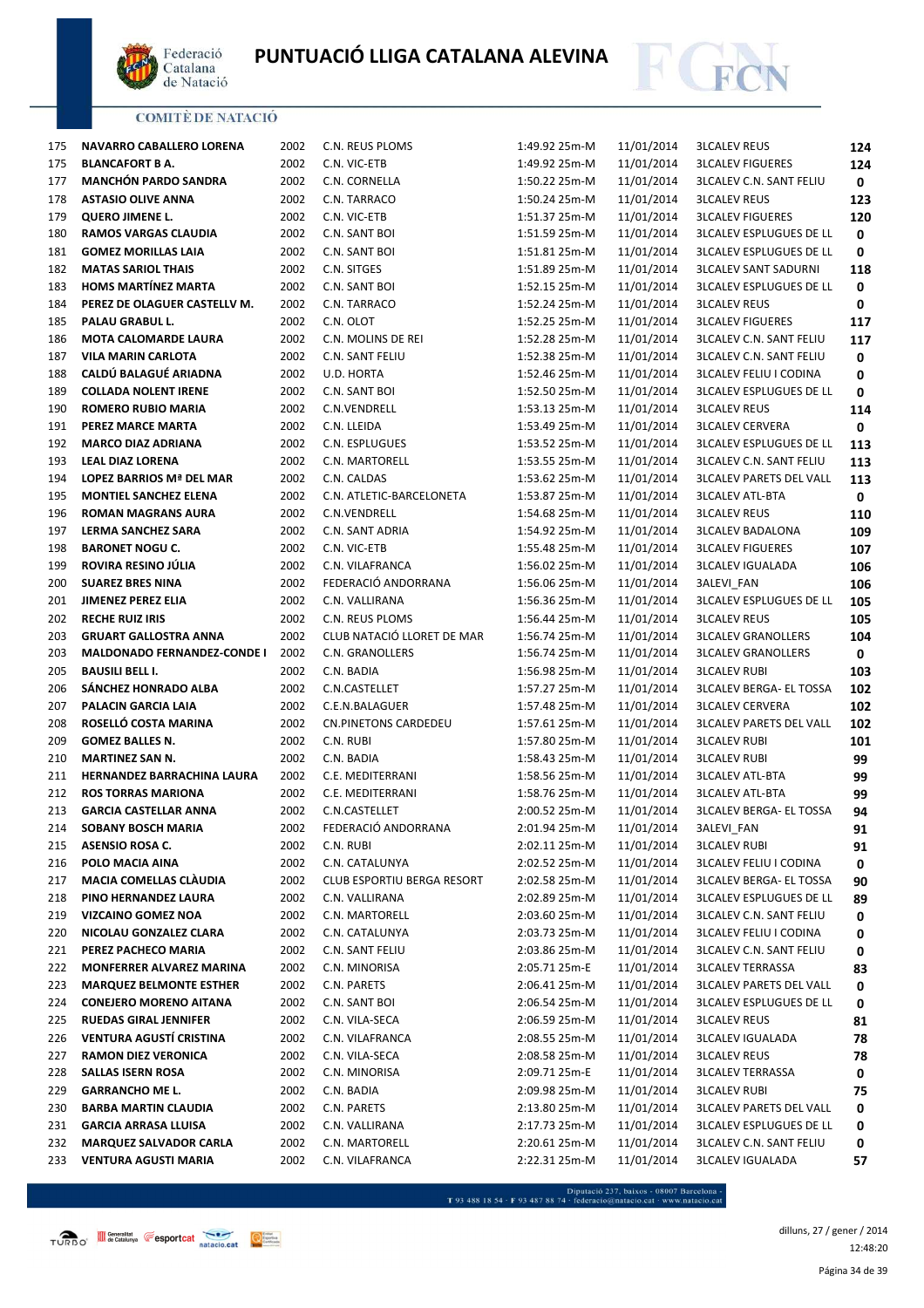



| 234 | PEDRAJAS MORENO CARLA      | 2002 | C.N. MARTORELL       | 2:26.27 25m-M |                              |    |
|-----|----------------------------|------|----------------------|---------------|------------------------------|----|
|     | 235 SANCHEZ CARRILLO LAURA |      | 2002 C.N. REUS PLOMS | 2:27.19 25m-M | 11/01/2014 3LCALEV REUS      | 52 |
|     | 236 PONCE REINOSO GIULIANA | 2002 | MANYANET C.N.        | 2:28.73 25m-M | 11/01/2014   3LCALEV ATL-BTA | 50 |

TURBO<sup>\*</sup> Second de Catalunya **Capacitat de Catalunya** en Esport Catalunya en Esport de Catalunya en Esport de Catalunya en Esport de Catalunya en Esport de Catalunya en Esport de Catalunya en Esport de Catalunya en Esport

Página 35 de 39 dilluns, 27 / gener / 2014 12:48:20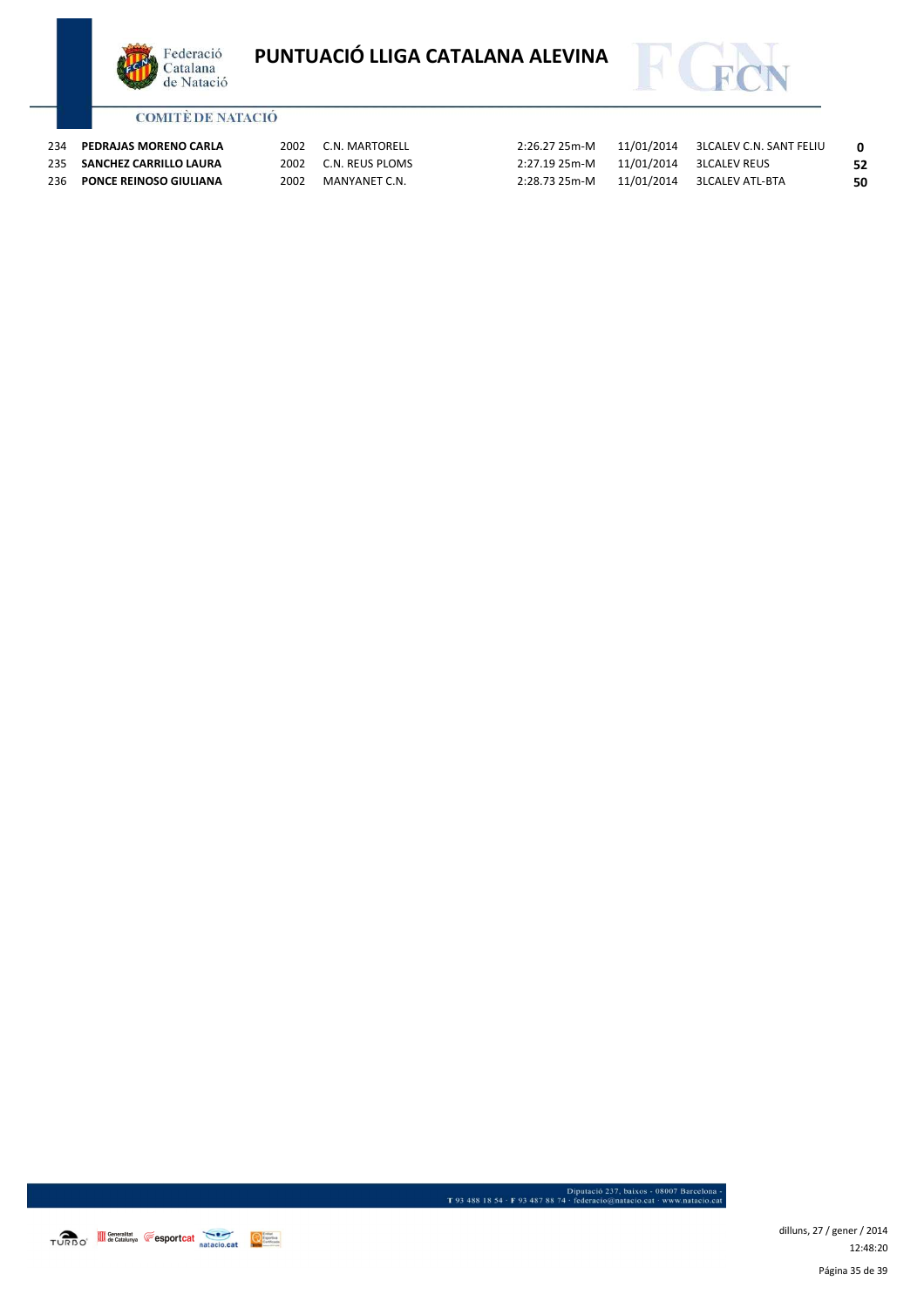



# **4x100 BRAÇA MASCULÍ ALEV**

| Pos. | <b>Nom</b>                       | Any | Club                           | <b>Marca</b>  | Data       | Lloc                           | <b>FINA</b> |
|------|----------------------------------|-----|--------------------------------|---------------|------------|--------------------------------|-------------|
| 1    | <b>C.N. SABADELL ALEV</b>        |     | C.N. SABADELL                  | 5:46.62 25m-E | 11/01/2014 | <b>3LCALEV TERRASSA</b>        | 189         |
| 2    | <b>C.N. IGUALADA ALEV</b>        |     | C.N. IGUALADA                  | 5:47.81 25m-M | 11/01/2014 | <b>3LCALEV IGUALADA</b>        | 187         |
| 3    | <b>C.N. TERRASSA ALEV</b>        |     | C.N. TERRASSA                  | 5:56.94 25m-E | 11/01/2014 | <b>3LCALEV TERRASSA</b>        | 173         |
| 4    | <b>C.N. BARCELONA ALEV</b>       |     | C.N. BARCELONA                 | 6:00.34 25m-M | 11/01/2014 | <b>3LCEV FELIU I CODINA</b>    | 168         |
| 5    | <b>C.N. SANT FELIU ALEV</b>      |     | C.N. SANT FELIU                | 6:00.84 25m-M | 11/01/2014 | <b>3LCALEV C.N. SANT FELIU</b> | 167         |
| 6    | <b>U.D. HORTA ALEV A</b>         |     | U.D. HORTA                     | 6:01.24 25m-M | 11/01/2014 | <b>3LCEV FELIU I CODINA</b>    | 167         |
| 7    | <b>C.N. GRANOLLERS</b>           |     | C.N. GRANOLLERS                | 6:03.68 25m-M | 11/01/2014 | <b>3LCALEV GRANOLLERS</b>      | 163         |
| 8    | <b>C.N. SABADELL ALEV B</b>      |     | C.N. SABADELL                  | 6:04.71 25m-E | 11/01/2014 | <b>3LCALEV TERRASSA</b>        | 162         |
| 9    | C.N. VIC-ETB                     |     | C.N. VIC-ETB                   | 6:07.32 25m-M | 11/01/2014 | <b>3LCALEV FIGUERES</b>        | 159         |
| 10   | <b>C.E. MEDITERRANI ALEV</b>     |     | C.E. MEDITERRANI               | 6:10.05 25m-M | 11/01/2014 | <b>3LCALEV ATL-BTA</b>         | 155         |
| 11   | <b>C.N. REUS PLOMS ALEV</b>      |     | C.N. REUS PLOMS                | 6:13.25 25m-M | 11/01/2014 | <b>3LCALEV REUS</b>            | 151         |
| 12   | C.N. LLEIDA C                    |     | C.N. LLEIDA                    | 6:14.83 25m-M | 11/01/2014 | <b>3LCALEV CERVERA</b>         | 149         |
| 13   | <b>C.N. BADIA ALEV</b>           |     | C.N. BADIA                     | 6:17.45 25m-M | 11/01/2014 | <b>3LCALEV RUBI</b>            | 146         |
| 14   | <b>C.N. SANT BOI ALEV</b>        |     | C.N. SANT BOI                  | 6:17.59 25m-M | 11/01/2014 | <b>3LCALEV ESPLUGUES DE LL</b> | 146         |
| 15   | <b>C.N. SANT ANDREU ALEV</b>     |     | C.N. SANT ANDREU               | 6:18.78 25m-M | 11/01/2014 | <b>3LCALEV ATL-BTA</b>         | 145         |
| 16   | <b>C.N. CATALUNYA ALEV</b>       |     | C.N. CATALUNYA                 | 6:18.86 25m-M | 11/01/2014 | <b>3LCEV FELIU I CODINA</b>    | 145         |
| 17   | <b>C.N. BADALONA ALEV</b>        |     | C.N. BADALONA                  | 6:19.05 25m-M | 11/01/2014 | <b>3LCALEV BADALONA</b>        | 144         |
| 18   | <b>CLUB NATACIO CERVERA</b>      |     | <b>CLUB NATACIO CERVERA</b>    | 6:20.96 25m-M | 11/01/2014 | <b>3LCALEV CERVERA</b>         | 142         |
| 19   | <b>U.D. HORTA ALEV B</b>         |     | U.D. HORTA                     | 6:22.30 25m-M | 11/01/2014 | <b>3LCEV FELIU I CODINA</b>    | 141         |
| 20   | <b>C.N. MATARO ALEV</b>          |     | C.N. MATARO                    | 6:22.66 25m-M | 11/01/2014 | <b>3LCALEV BADALONA</b>        | 140         |
| 21   | C.N. OLOT                        |     | C.N. OLOT                      | 6:22.75 25m-M | 11/01/2014 | <b>3LCALEV FIGUERES</b>        | 140         |
| 22   | <b>C.N. PRAT LLOBREGAT ALEV</b>  |     | C.N. PRAT LLOBREGAT            | 6:24.40 25m-M | 11/01/2014 | <b>3LCALEV C.N. SANT FELIU</b> | 138         |
| 23   | <b>C.N. CORNELLA ALEV</b>        |     | C.N. CORNELLA                  | 6:24.61 25m-M | 11/01/2014 | <b>3LCALEV C.N. SANT FELIU</b> | 138         |
| 24   | <b>CABRERA DE MAR ALEV B</b>     |     | C.E.N. CABRERA DE MAR          | 6:27.88 25m-M | 11/01/2014 | <b>3LCALEV BADALONA</b>        | 135         |
| 25   | <b>C.N. SABADELL ALEV C</b>      |     | C.N. SABADELL                  | 6:33.74 25m-E | 11/01/2014 | <b>3LCALEV TERRASSA</b>        | 0           |
| 26   | <b>C.N. RUBI ALEV</b>            |     | C.N. RUBI                      | 6:36.13 25m-M | 11/01/2014 | <b>3LCALEV RUBI</b>            | 126         |
| 27   | <b>C.N. MOLINS DE REI ALEV</b>   |     | C.N. MOLINS DE REI             | 6:36.86 25m-M | 11/01/2014 | <b>3LCALEV C.N. SANT FELIU</b> | 126         |
| 28   | <b>C.N. BARCELONA ALEV B</b>     |     | C.N. BARCELONA                 | 6:39.04 25m-M | 11/01/2014 | <b>3LCEV FELIU I CODINA</b>    | 124         |
| 29   | <b>C.N.LLORET DE MAR</b>         |     | C.N.LLORET DE MAR              | 6:39.75 25m-M | 11/01/2014 | <b>3LCALEV GRANOLLERS</b>      | 123         |
| 30   | <b>C.N. MARTORELL ALEV</b>       |     | C.N. MARTORELL                 | 6:40.82 25m-M | 11/01/2014 | <b>3LCALEV C.N. SANT FELIU</b> | 122         |
| 31   | <b>U.D. HORTA ALEV C</b>         |     | U.D. HORTA                     | 6:43.29 25m-M | 11/01/2014 | <b>3LCEV FELIU I CODINA</b>    | 0           |
| 32   | <b>C.N. SANT FELIU ALEV B</b>    |     | C.N. SANT FELIU                | 6:43.56 25m-M | 11/01/2014 | <b>3LCALEV C.N. SANT FELIU</b> | 120         |
| 33   | G.E. I E.G.                      |     | G.E. I E.G.                    | 6:43.80 25m-M | 11/01/2014 | <b>3LCALEV FIGUERES</b>        | 119         |
| 34   | C.N. OLOT B                      |     | C.N. OLOT                      | 6:44.50 25m-M | 11/01/2014 | <b>3LCALEV FIGUERES</b>        | 119         |
| 35   | <b>C.E. EUROPA SPORTS CENT A</b> |     | CLUB ESPORTIU EUROPA SPORTS CE | 6:45.65 25m-M | 11/01/2014 | <b>3LCALEV PARETS DEL VALL</b> | 118         |
| 36   | C.N. LLEIDA B                    |     | C.N. LLEIDA                    | 6:46.04 25m-M | 11/01/2014 | <b>3LCALEV CERVERA</b>         | 117         |
| 37   | <b>C.N. CALDAS ALEV</b>          |     | C.N. CALDAS                    | 6:47.22 25m-M | 11/01/2014 | <b>3LCALEV PARETS DEL VALL</b> | 116         |
| 38   | <b>SANT SADURNI ALEV</b>         |     | <b>C.N. SANT SADURNI</b>       | 6:47.74 25m-M | 11/01/2014 | <b>3LCALEV SANT SADURNI</b>    | 116         |
| 39   | <b>C.N. GRANOLLERS B</b>         |     | C.N. GRANOLLERS                | 6:48.50 25m-M | 11/01/2014 | <b>3LCALEV GRANOLLERS</b>      | 115         |
| 40   | <b>C.N. MATARO ALEV B</b>        |     | C.N. MATARO                    | 6:54.60 25m-M | 11/01/2014 | <b>3LCALEV BADALONA</b>        | 110         |
| 41   | C.N. VILAFRANCA ALEV             |     | C.N. VILAFRANCA                | 6:55.48 25m-M | 11/01/2014 | <b>3LCALEV IGUALADA</b>        | 109         |
| 42   | <b>C.N. CATALUNYA ALEV B</b>     |     | C.N. CATALUNYA                 | 6:55.76 25m-M | 11/01/2014 | <b>3LCEV FELIU I CODINA</b>    | 109         |
| 43   | <b>C.N. FIGUERES</b>             |     | C.N. FIGUERES                  | 6:58.16 25m-M | 11/01/2014 | <b>3LCALEV FIGUERES</b>        | 107         |
| 44   | ATLETIC-BARCELONETA ALEV         |     | C.N. ATLETIC-BARCELONETA       | 6:58.84 25m-M | 11/01/2014 | <b>3LCALEV ATL-BTA</b>         | 107         |
| 45   | <b>C.N. CORNELLA ALEV B</b>      |     | C.N. CORNELLA                  | 6:59.14 25m-M | 11/01/2014 | <b>3LCALEV C.N. SANT FELIU</b> | 107         |
| 46   | C.N. VALLIRANA ALEV              |     | C.N. VALLIRANA                 | 7:03.24 25m-M | 11/01/2014 | <b>3LCALEV ESPLUGUES DE LL</b> | 104         |
| 47   | <b>C.N. ESPLUGUES ALEV</b>       |     | C.N. ESPLUGUES                 | 7:04.31 25m-M | 11/01/2014 | <b>3LCALEV ESPLUGUES DE LL</b> | 103         |
| 48   | <b>C.N. SANT BOI ALEV B</b>      |     | C.N. SANT BOI                  | 7:06.13 25m-M | 11/01/2014 | <b>3LCALEV ESPLUGUES DE LL</b> | 101         |
| 49   | <b>C.N. MONTJUIC ALEV</b>        |     | C.N. MONTJUIC                  | 7:09.87 25m-M | 11/01/2014 | <b>3LCALEV ATL-BTA</b>         | 99          |
| 50   | ATLETIC-BARCELONETA ALEV B       |     | C.N. ATLETIC-BARCELONETA       | 7:11.25 25m-M | 11/01/2014 | <b>3LCALEV ATL-BTA</b>         | 98          |
| 51   | C.N. BADALONA ALEV B             |     | C.N. BADALONA                  | 7:12.64 25m-M | 11/01/2014 | <b>3LCALEV BADALONA</b>        | 97          |
| 52   | ATLETIC-BARCELONETA ALEV C       |     | C.N. ATLETIC-BARCELONETA       | 7:15.63 25m-M | 11/01/2014 | <b>3LCALEV ATL-BTA</b>         | 0           |
| 53   | <b>C.N. PREMIA</b>               |     | C.N. PREMIA                    | 7:16.83 25m-M | 11/01/2014 | <b>3LCALEV GRANOLLERS</b>      | 94          |
| 54   | C.N. SANT FELIU ALEV C           |     | C.N. SANT FELIU                | 7:25.98 25m-M | 11/01/2014 | <b>3LCALEV C.N. SANT FELIU</b> | 0           |
| 55   | <b>NATACIO CLUB TORELLO</b>      |     | NATACIO CLUB TORELLO           | 7:26.87 25m-M | 11/01/2014 | <b>3LCALEV FIGUERES</b>        | 88          |
| 56   | C.N. VIC-ETB B                   |     | C.N. VIC-ETB                   | 7:29.79 25m-M | 11/01/2014 | <b>3LCALEV FIGUERES</b>        | 86          |

- Diputació 237, baixos - 08007 Barcelona<br>T 93 488 18 54 · F 93 487 88 74 · federacio@natacio.cat · www.natacio.cat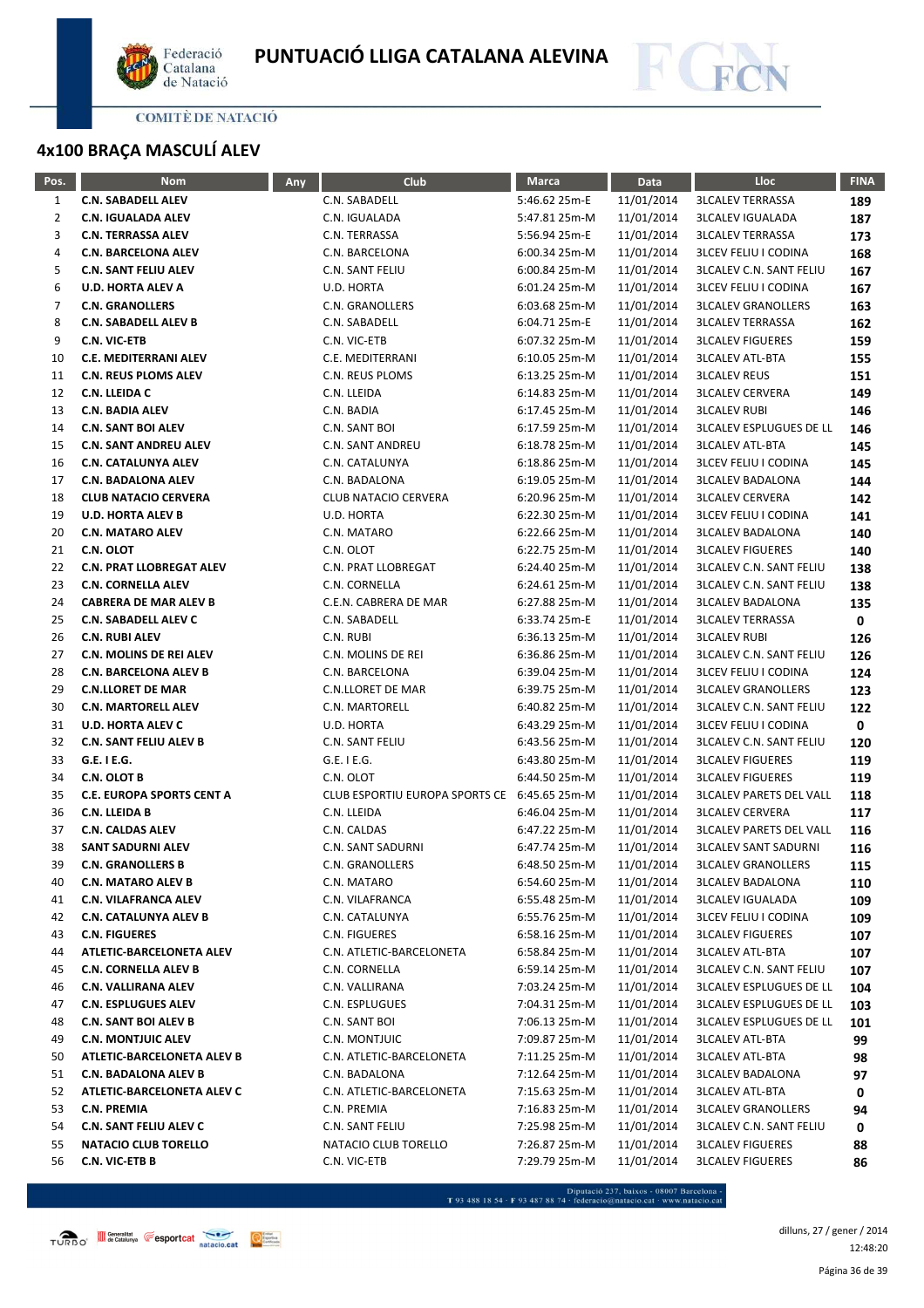



| 57 | A.N. GRAMENET ALEV B       | A.N. GRAMANET         | 7:31.84 25m-M | 11/01/2014 | 3LCALEV PARETS DEL VALL | -85 |
|----|----------------------------|-----------------------|---------------|------------|-------------------------|-----|
| 58 | C.N. MARTORELL ALEV B      | C.N. MARTORELL        | 7:53.08 25m-M | 11/01/2014 | 3LCALEV C.N. SANT FELIU | 74  |
| 59 | <b>C.N. BANYOLES</b>       | C.N. BANYOLES         | 8:00.28 25m-M | 11/01/2014 | 3LCALEV FIGUERES        | 71  |
| 60 | <b>CABRERA DE MAR ALEV</b> | C.E.N. CABRERA DE MAR | 8:00.92 25m-M | 11/01/2014 | 3LCALEV BADALONA        | 70  |
| 61 | C.N. VALLIRANA ALEV B      | C.N. VALLIRANA        | 8:10.57 25m-M | 11/01/2014 | 3LCALEV ESPLUGUES DE LL | 66  |

TURBO<sup>\*</sup> Second de Catalunya **Capacitat de Catalunya** and accident de Catalunya Capacitat de Catalunya and accident de Catalunya and accident de Catalunya and accident de Catalunya and accident de Catalunya and accident de

Página 37 de 39 dilluns, 27 / gener / 2014 12:48:20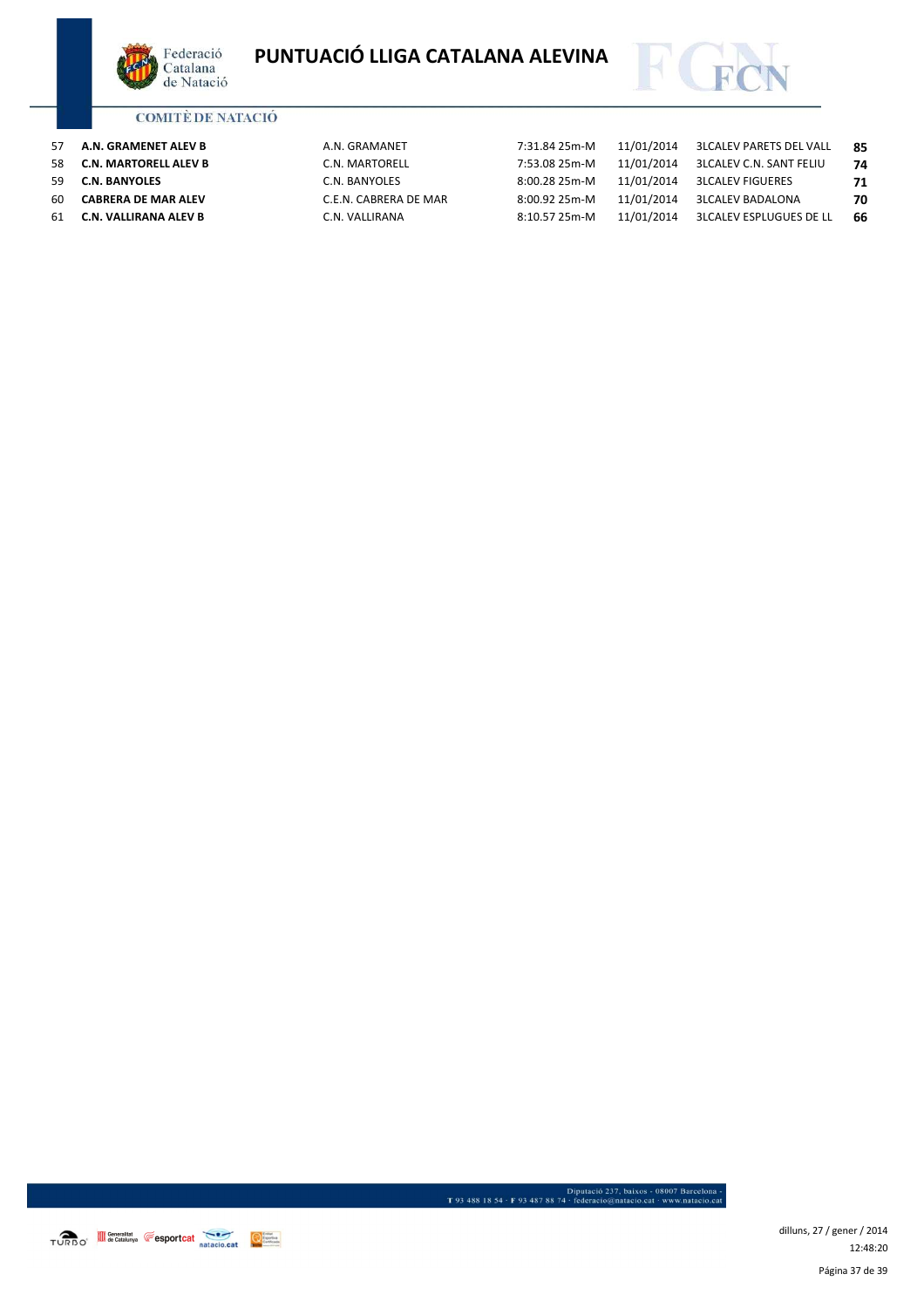



# **4x100 BRAÇA FEMENÍ ALEV**

| Pos. | <b>Nom</b>                     | Any | Club                     | <b>Marca</b>  | Data       | Lloc                           | <b>FINA</b> |
|------|--------------------------------|-----|--------------------------|---------------|------------|--------------------------------|-------------|
| 1    | <b>C.N. CORNELLA ALEV</b>      |     | C.N. CORNELLA            | 6:10.97 25m-M | 11/01/2014 | <b>3LCALEV C.N. SANT FELIU</b> | 154         |
| 2    | <b>C.N. TERRASSA ALEV</b>      |     | C.N. TERRASSA            | 6:11.43 25m-E | 11/01/2014 | <b>3LCALEV TERRASSA</b>        | 154         |
| 3    | <b>C.N. SABADELL ALEV</b>      |     | C.N. SABADELL            | 6:12.15 25m-E | 11/01/2014 | <b>3LCALEV TERRASSA</b>        | 153         |
| 4    | <b>CERVERA ALEV</b>            |     | C.N. CERVERA             | 6:12.40 25m-M | 11/01/2014 | <b>3LCALEV CERVERA</b>         | 152         |
| 5    | <b>C.E.N.BALAGUER ABSO</b>     |     | C.E.N.BALAGUER           | 6:14.98 25m-M | 11/01/2014 | <b>3LCALEV CERVERA</b>         | 149         |
| 6    | <b>C.N. SANT ANDREU ALEV</b>   |     | C.N. SANT ANDREU         | 6:16.01 25m-M | 11/01/2014 | <b>3LCALEV ATL-BTA</b>         | 148         |
| 7    | ATLETIC-BARCELONETA ALEV       |     | C.N. ATLETIC-BARCELONETA | 6:18.38 25m-M | 11/01/2014 | <b>3LCALEV ATL-BTA</b>         | 145         |
| 8    | <b>C.N. LLEIDA ALEV</b>        |     | C.N. LLEIDA              | 6:21.95 25m-M | 11/01/2014 | <b>3LCALEV CERVERA</b>         | 141         |
| 9    | <b>U.D. HORTA ALEV</b>         |     | U.D. HORTA               | 6:23.65 25m-M | 11/01/2014 | <b>3LCALEV FELIU I CODINA</b>  | 139         |
| 10   | <b>C.N. MATARO ALEV</b>        |     | C.N. MATARO              | 6:26.24 25m-M | 11/01/2014 | <b>3LCALEV BADALONA</b>        | 136         |
| 11   | <b>NATACIO CLUB TORELLO</b>    |     | NATACIO CLUB TORELLO     | 6:28.91 25m-M | 11/01/2014 | <b>3LCALEV FIGUERES</b>        | 134         |
| 12   | <b>C.N. SANT FELIU ALEV</b>    |     | C.N. SANT FELIU          | 6:32.94 25m-M | 11/01/2014 | <b>3LCALEV C.N. SANT FELIU</b> | 130         |
| 13   | <b>C.N. IGUALADA ALEV</b>      |     | C.N. IGUALADA            | 6:34.61 25m-M | 11/01/2014 | <b>3LCALEV IGUALADA</b>        | 128         |
| 14   | <b>C.N. BARCELONA ALEV B</b>   |     | C.N. BARCELONA           | 6:34.65 25m-M | 11/01/2014 | <b>3LCALEV FELIU I CODINA</b>  | 128         |
| 15   | <b>C.N. SANT BOI ALEV</b>      |     | C.N. SANT BOI            | 6:35.52 25m-M | 11/01/2014 | <b>3LCALEV ESPLUGUES DE LL</b> | 127         |
| 16   | <b>C.N. CORNELLA ALEV B</b>    |     | C.N. CORNELLA            | 6:36.55 25m-M | 11/01/2014 | <b>3LCALEV C.N. SANT FELIU</b> | 126         |
| 17   | <b>C.N. GRANOLLERS</b>         |     | C.N. GRANOLLERS          | 6:37.49 25m-M | 11/01/2014 | <b>3LCALEV GRANOLLERS</b>      | 125         |
| 18   | <b>C.N. BADALONA ALEV</b>      |     | C.N. BADALONA            | 6:37.49 25m-M | 11/01/2014 | <b>3LCALEV BADALONA</b>        | 125         |
| 19   | <b>C.N. CATALUNYA ALEV</b>     |     | C.N. CATALUNYA           | 6:39.71 25m-M | 11/01/2014 | <b>3LCALEV FELIU I CODINA</b>  | 123         |
| 20   | <b>C.N. ESPLUGUES ALEV</b>     |     | C.N. ESPLUGUES           | 6:41.14 25m-M | 11/01/2014 | <b>3LCALEV ESPLUGUES DE LL</b> | 122         |
| 21   | <b>C.N. CALELLA</b>            |     | C.N. CALELLA             | 6:42.08 25m-M | 11/01/2014 | <b>3LCALEV GRANOLLERS</b>      | 121         |
| 22   | <b>C.N. SABADELL ALEV B</b>    |     | C.N. SABADELL            | 6:42.79 25m-E | 11/01/2014 | <b>3LCALEV TERRASSA</b>        | 120         |
| 23   | <b>C.N. SANT ANDREU ALEV B</b> |     | C.N. SANT ANDREU         | 6:43.75 25m-M | 11/01/2014 | <b>3LCALEV ATL-BTA</b>         | 119         |
| 24   | <b>C.N.MINORISA ALEV</b>       |     | C.N. MINORISA            | 6:44.12 25m-E | 11/01/2014 | <b>3LCALEV TERRASSA</b>        | 119         |
| 25   | <b>C.N. MATARO ALEV B</b>      |     | C.N. MATARO              | 6:44.88 25m-M | 11/01/2014 | <b>3LCALEV BADALONA</b>        | 118         |
| 26   | <b>C.N. LLEIDA ALEV B</b>      |     | C.N. LLEIDA              | 6:48.08 25m-M | 11/01/2014 | <b>3LCALEV CERVERA</b>         | 116         |
| 27   | <b>C.N. TERRASSA ALEV B</b>    |     | C.N. TERRASSA            | 6:50.25 25m-E | 11/01/2014 | <b>3LCALEV TERRASSA</b>        | 114         |
| 28   | <b>C.N. CALDAS ALEV</b>        |     | C.N. CALDAS              | 6:50.64 25m-M | 11/01/2014 | <b>3LCALEV PARETS DEL VALL</b> | 113         |
| 29   | SANT SADURNI ALEV B            |     | C.N. SANT SADURNI        | 6:52.26 25m-M | 11/01/2014 | <b>3LCALEV SANT SADURNI</b>    | 112         |
| 30   | L' HOSPITALET ALEV             |     | C.N. L' HOSPITALET       | 6:52.80 25m-M | 11/01/2014 | <b>3LCALEV FELIU I CODINA</b>  | 112         |
| 31   | <b>C.N. VILAFRANCA ALEV</b>    |     | C.N. VILAFRANCA          | 6:55.52 25m-M | 11/01/2014 | <b>3LCALEV IGUALADA</b>        | 109         |
| 32   | <b>C.N. RUBI</b>               |     | C.N. RUBI                | 6:55.70 25m-M | 11/01/2014 | <b>3LCALEV RUBI</b>            | 109         |
| 33   | C.N. MOLINS DE REI ALEV        |     | C.N. MOLINS DE REI       | 6:55.86 25m-M | 11/01/2014 | <b>3LCALEV C.N. SANT FELIU</b> | 109         |
| 34   | <b>C.N. SANT ANDREU ALEV C</b> |     | C.N. SANT ANDREU         | 6:58.09 25m-M | 11/01/2014 | <b>3LCALEV ATL-BTA</b>         | 0           |
| 35   | <b>C.N. SANT ADRIA ALEV</b>    |     | C.N. SANT ADRIA          | 6:58.64 25m-M | 11/01/2014 | <b>3LCALEV BADALONA</b>        | 107         |
| 36   | <b>C.N. SABADELL ALEV C</b>    |     | C.N. SABADELL            | 7:00.10 25m-E | 11/01/2014 | <b>3LCALEV TERRASSA</b>        | 0           |
| 37   | <b>JOAN PELEGRI ALEV</b>       |     | NATACIÓ JOAN PELEGRÍ     | 7:00.40 25m-M | 11/01/2014 | <b>3LCALEV ATL-BTA</b>         | 106         |
| 38   | <b>C.N. REUS PLOMS ALEV</b>    |     | C.N. REUS PLOMS          | 7:00.51 25m-M | 11/01/2014 | <b>3LCALEV REUS</b>            | 106         |
| 39   | <b>C.E. MEDITERRANI ALEV</b>   |     | C.E. MEDITERRANI         | 7:02.40 25m-M | 11/01/2014 | <b>3LCALEV ATL-BTA</b>         | 104         |
| 40   | ATLETIC-BARCELONETA ALEV B     |     | C.N. ATLETIC-BARCELONETA | 7:03.26 25m-M | 11/01/2014 | <b>3LCALEV ATL-BTA</b>         | 104         |
| 41   | <b>C.N. TARRACO ALEV</b>       |     | C.N. TARRACO             | 7:05.01 25m-M | 11/01/2014 | <b>3LCALEV REUS</b>            | 102         |
| 42   | C.N. SANT FELIU ALEV B         |     | C.N. SANT FELIU          | 7:05.03 25m-M | 11/01/2014 | <b>3LCALEV C.N. SANT FELIU</b> | 102         |
| 43   | <b>C.N. MARTORELL ALEV</b>     |     | C.N. MARTORELL           | 7:06.74 25m-M | 11/01/2014 | <b>3LCALEV C.N. SANT FELIU</b> | 101         |
| 44   | <b>C.N. VALLIRANA ALEV</b>     |     | C.N. VALLIRANA           | 7:07.27 25m-M | 11/01/2014 | <b>3LCALEV ESPLUGUES DE LL</b> | 101         |
| 45   | <b>C.N. CENTELLES</b>          |     | C.N. CENTELLES           | 7:08.40 25m-M | 11/01/2014 | <b>3LCALEV FIGUERES</b>        | 100         |
| 46   | G.E. I E.G.                    |     | $G.E.$ I $E.G.$          | 7:08.84 25m-M | 11/01/2014 | <b>3LCALEV FIGUERES</b>        | 100         |
| 47   | <b>C.N. VILA-SECA ALEV</b>     |     | C.N. VILA-SECA           | 7:10.05 25m-M | 11/01/2014 | <b>3LCALEV REUS</b>            | 99          |
| 48   | <b>C.N. CORNELLA ALEV C</b>    |     | C.N. CORNELLA            | 7:10.26 25m-M | 11/01/2014 | <b>3LCALEV C.N. SANT FELIU</b> | 0           |
| 49   | <b>C.N. BADIA</b>              |     | C.N. BADIA               | 7:11.09 25m-M | 11/01/2014 | <b>3LCALEV RUBI</b>            | 98          |
| 50   | <b>CABRERA DE MAR ALEV</b>     |     | C.E.N. CABRERA DE MAR    | 7:11.60 25m-M | 11/01/2014 | <b>3LCALEV BADALONA</b>        | 98          |
| 51   | <b>C.N. SANT BOI ALEV B</b>    |     | C.N. SANT BOI            | 7:13.70 25m-M | 11/01/2014 | <b>3LCALEV ESPLUGUES DE LL</b> | 96          |
| 52   | ATLETIC-BARCELONETA ALEV C     |     | C.N. ATLETIC-BARCELONETA | 7:14.29 25m-M | 11/01/2014 | <b>3LCALEV ATL-BTA</b>         | 0           |
| 53   | <b>C.N. VILADECANS ALEV</b>    |     | C.N. VILADECANS          | 7:14.83 25m-M | 11/01/2014 | <b>3LCALEV ESPLUGUES DE LL</b> | 95          |
| 54   | <b>CERVERA ALEV B</b>          |     | C.N. CERVERA             | 7:16.18 25m-M | 11/01/2014 | <b>3LCALEV CERVERA</b>         | 95          |
| 55   | <b>SANT SADURNI ALEV</b>       |     | C.N. SANT SADURNI        | 7:16.18 25m-M | 11/01/2014 | <b>3LCALEV SANT SADURNI</b>    | 95          |
| 56   | C.N. CALELLA C                 |     | C.N. CALELLA             | 7:17.00 25m-M | 11/01/2014 | <b>3LCALEV GRANOLLERS</b>      | 94          |

- Diputació 237, baixos - 08007 Barcelona<br>T 93 488 18 54 · F 93 487 88 74 · federacio@natacio.cat · www.natacio.cat

Página 38 de 39 dilluns, 27 / gener / 2014 12:48:20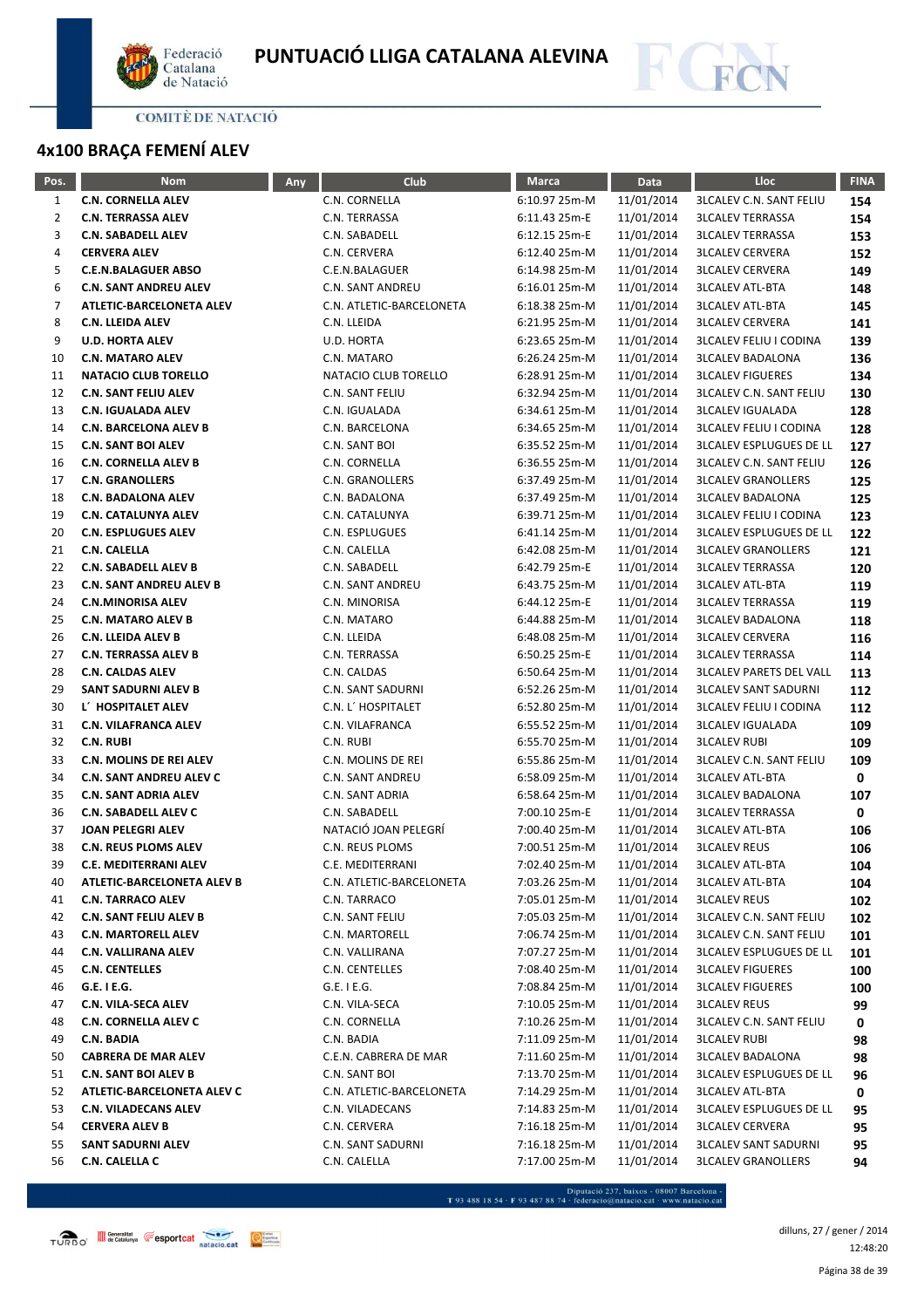



| 57 | MAÑANET C.N. ALEV               | MANYANET C.N.           | 7:18.07 25m-M | 11/01/2014 | <b>3LCALEV ATL-BTA</b>         | 93           |
|----|---------------------------------|-------------------------|---------------|------------|--------------------------------|--------------|
| 58 | <b>C.N. VIC-ETB</b>             | C.N. VIC-ETB            | 7:20.07 25m-M | 11/01/2014 | <b>3LCALEV FIGUERES</b>        | 92           |
| 59 | <b>C.N. VILAFRANCA ALEV B</b>   | C.N. VILAFRANCA         | 7:20.16 25m-M | 11/01/2014 | <b>3LCALEV IGUALADA</b>        | 92           |
| 60 | C.N. OLOT                       | C.N. OLOT               | 7:20.43 25m-M | 11/01/2014 | <b>3LCALEV FIGUERES</b>        | 92           |
| 61 | <b>C.N. SABADELL ALEV D</b>     | C.N. SABADELL           | 7:20.72 25m-E | 11/01/2014 | <b>3LCALEV TERRASSA</b>        | $\mathbf 0$  |
| 62 | <b>CAMBRILS C.N. ALEV</b>       | CAMBRILS C.N.           | 7:20.62 25m-M | 11/01/2014 | <b>3LCALEV REUS</b>            | 92           |
| 63 | <b>C.N. BANYOLES</b>            | C.N. BANYOLES           | 7:25.53 25m-M | 11/01/2014 | <b>3LCALEV FIGUERES</b>        | 89           |
| 64 | <b>C.N. SANT FELIU ALEV C</b>   | C.N. SANT FELIU         | 7:26.78 25m-M | 11/01/2014 | <b>3LCALEV C.N. SANT FELIU</b> | $\mathbf{0}$ |
| 65 | <b>U.D. HORTA ALEV B</b>        | U.D. HORTA              | 7:28.52 25m-M | 11/01/2014 | <b>3LCALEV FELIU I CODINA</b>  | 87           |
| 66 | <b>C.N. PARETS ALEV</b>         | C.N. PARETS             | 7:28.70 25m-M | 11/01/2014 | <b>3LCALEV PARETS DEL VALL</b> | 87           |
| 67 | <b>C.N. BADIA B</b>             | C.N. BADIA              | 7:33.41 25m-M | 11/01/2014 | <b>3LCALEV RUBI</b>            | 84           |
| 68 | <b>C.N. MATARO ALEV C</b>       | C.N. MATARO             | 7:33.74 25m-M | 11/01/2014 | <b>3LCALEV BADALONA</b>        | $\mathbf 0$  |
| 69 | A.N. GRAMENET ALEV              | A.N. GRAMANET           | 7:35.09 25m-M | 11/01/2014 | <b>3LCALEV PARETS DEL VALL</b> | 83           |
| 70 | <b>C.N. PARETS ALEV C</b>       | C.N. PARETS             | 7:35.96 25m-M | 11/01/2014 | <b>3LCALEV PARETS DEL VALL</b> | 83           |
| 71 | <b>C.N. PRAT LLOBREGAT ALEV</b> | C.N. PRAT LLOBREGAT     | 7:38.75 25m-M | 11/01/2014 | <b>3LCALEV C.N. SANT FELIU</b> | 81           |
| 72 | <b>C.N. CALDAS ALEV B</b>       | C.N. CALDAS             | 7:39.49 25m-M | 11/01/2014 | <b>3LCALEV PARETS DEL VALL</b> | 81           |
| 73 | <b>C.N. SALLENT ALEV B</b>      | C.N. SALLENT            | 7:44.99 25m-M | 11/01/2014 | <b>3LCALEV SANT SADURNI</b>    | 78           |
| 74 | <b>C.N. ESPLUGUES ALEV B</b>    | C.N. ESPLUGUES          | 7:46.98 25m-M | 11/01/2014 | <b>3LCALEV ESPLUGUES DE LL</b> | 77           |
| 75 | <b>C.N. VALLIRANA ALEV B</b>    | C.N. VALLIRANA          | 7:51.33 25m-M | 11/01/2014 | <b>3LCALEV ESPLUGUES DE LL</b> | 75           |
| 76 | <b>C.N. VIC-ETB B</b>           | C.N. VIC-ETB            | 7:51.45 25m-M | 11/01/2014 | <b>3LCALEV FIGUERES</b>        | 75           |
| 77 | <b>C.N. SALLENT ALEV C</b>      | C.N. SALLENT            | 7:55.21 25m-M | 11/01/2014 | <b>3LCALEV SANT SADURNI</b>    | 73           |
| 78 | <b>C.N. MARTORELL ALEV B</b>    | C.N. MARTORELL          | 7:55.52 25m-M | 11/01/2014 | <b>3LCALEV C.N. SANT FELIU</b> | 73           |
| 79 | <b>C.N. SANT ANDREU ALEV D</b>  | <b>C.N. SANT ANDREU</b> | 8:04.01 25m-M | 11/01/2014 | <b>3LCALEV ATL-BTA</b>         | 0            |
| 80 | <b>C.N. SANT BOI ALEV C</b>     | C.N. SANT BOI           | 8:04.89 25m-M | 11/01/2014 | <b>3LCALEV ESPLUGUES DE LL</b> | 0            |
| 81 | <b>C.N. EL MASNOU</b>           | C.N. EL MASNOU          | 8:05.91 25m-M | 11/01/2014 | <b>3LCALEV RUBI</b>            | 68           |
| 82 | <b>CERVERA ALEV C</b>           | C.N. CERVERA            | 8:07.54 25m-M | 11/01/2014 | <b>3LCALEV CERVERA</b>         | $\mathbf{0}$ |
| 83 | C.N. VILA-SECA ALEVI B          | C.N. VILA-SECA          | 8:10.62 25m-M | 11/01/2014 | <b>3LCALEV REUS</b>            | 66           |
| 84 | <b>C.N. MARTORELL ALEV C</b>    | <b>C.N. MARTORELL</b>   | 8:20.84 25m-M | 11/01/2014 | <b>3LCALEV C.N. SANT FELIU</b> | 0            |

TURBO<sup>\*</sup> **Il Generalitat Eesportcat Analysis Contract Contract Contract Contract Contract Contract Contract Contract Contract Contract Contract Contract Contract Contract Contract Contract Contract Contract Contract Co** 

- Diputació 237, baixos - 08007 Barcelona<br>1934 - 1934 - 1934 - 1934 - 1937 - 1948 - 1949 - 1949 - 1949 - 1949 - 1949 - 1949 - 1949 - 1949 - 1949 - 1949 - 1949 - 1949 - 1949 - 1949 - 1949 - 1949 - 1949 - 1949 - 1949 - 1949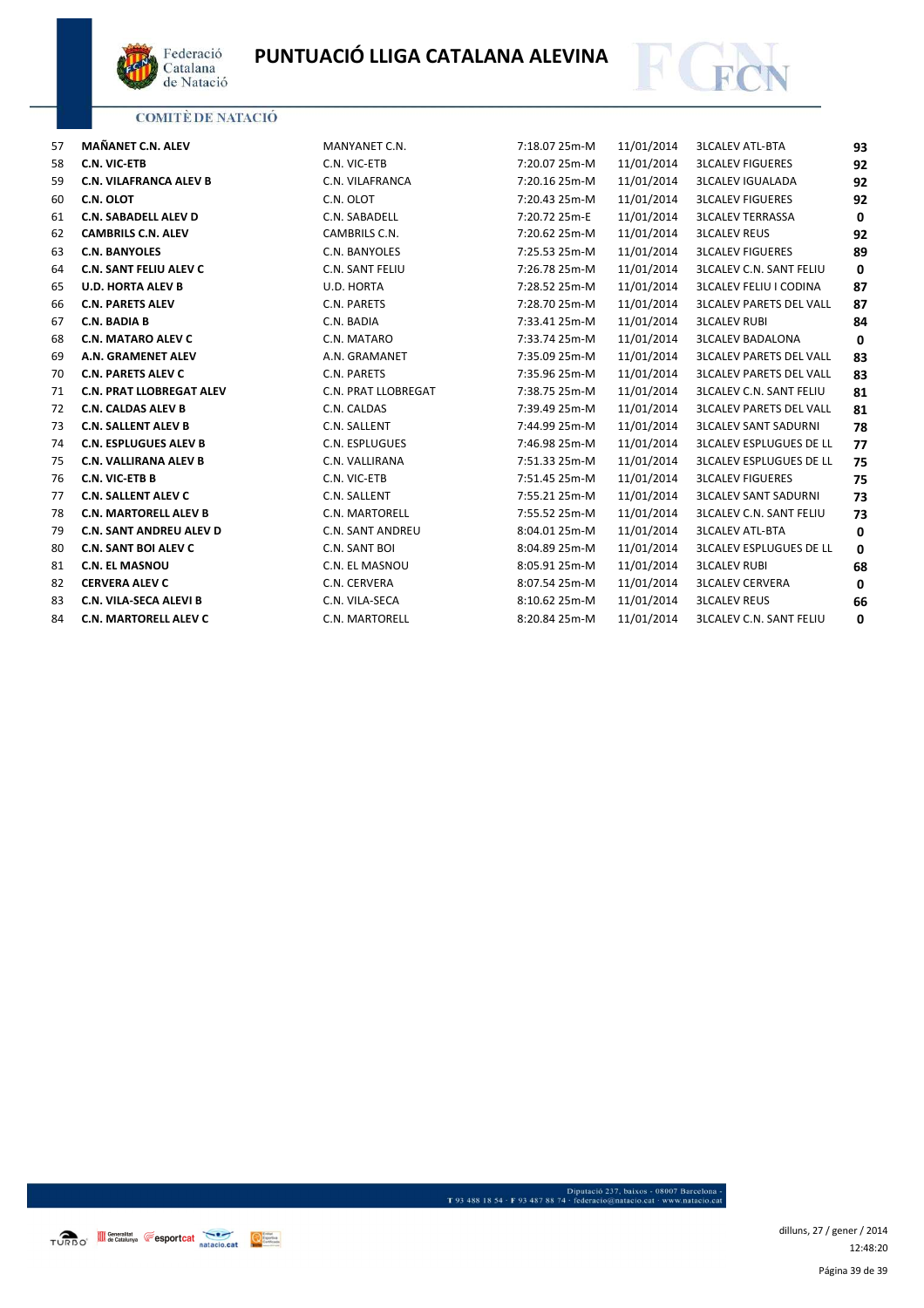

# **PUNTUACIÓ LLIGA CATALANA ALEVINA**



## **COMITÈ DE NATACIÓ**

|    | POS. CLUB                              | <b>TOTAL</b> | 1a Jornada |      | 2a Jornada |      | 3a Jornada |           | 4a Jornada |   | 5a Jornada | 6a Jornada |   |  |
|----|----------------------------------------|--------------|------------|------|------------|------|------------|-----------|------------|---|------------|------------|---|--|
|    |                                        |              | F          | M    | F          | M    | F.         | M         | F          | M | F<br>M     | F          | M |  |
| 1  | 00058 C.N. SABADELL                    | 30943        | 5543       | 4748 | 5097       | 4845 | 5440       | 5270      |            |   |            |            |   |  |
| 2  | 00057 C.N. TERRASSA                    | 24095        | 5036       | 3073 | 4645       | 2939 | 5152       | 3250      |            |   |            |            |   |  |
| з  | 00079 C.N. IGUALADA                    | 23889        | 4224       | 3535 | 4122       | 3567 | 4302       | 4139      |            |   |            |            |   |  |
| 4  | 00456 C.N. CORNELLA                    | 23375        | 5000       | 2477 | 5142       | 2954 | 5439       | 2363      |            |   |            |            |   |  |
| 5  | 00099 C.N. GRANOLLERS                  | 23365        | 4282       | 3773 | 3990       | 3529 | 4179       | 3612      |            |   |            |            |   |  |
| 6  | 00061 C.N. SANT ANDREU                 | 23181        | 4857       | 2746 | 4710       | 2873 | 4902       | 3093      |            |   |            |            |   |  |
| 7  | 00851 C.N. SANT BOI                    | 22758        | 4173       | 3901 | 3853       | 3477 | 3763       | 3591      |            |   |            |            |   |  |
| 8  | 00144 C.N. SANT FELIU                  | 22611        | 4412       | 3433 | 4258       | 3239 | 4376       | 2893      |            |   |            |            |   |  |
| 9  | 00272 C.N. LLEIDA                      | 22527        | 4716       | 2742 | 4414       | 2888 | 4747       | 3020      |            |   |            |            |   |  |
| 10 | 00106 C.N. MATARO                      | 21501        | 4361       | 2831 | 4134       | 2856 | 4006       | 3313      |            |   |            |            |   |  |
| 11 | 00096 U.E. HORTA                       | 21447        | 3460       | 3611 | 3435       | 3663 | 3483       | 3795      |            |   |            |            |   |  |
| 12 | 00629 C.N. CALELLA                     | 20639        | 4274       | 2726 | 4023       | 3087 | 3630       | 2899      |            |   |            |            |   |  |
| 13 | 00062 C.N. CATALUNYA                   | 20300        | 3485       | 3141 | 3381       | 3182 | 3545       | 3566      |            |   |            |            |   |  |
| 14 | 00063 ATLETIC-BARCELONETA              | 20221        | 4269       | 2266 | 4243       | 2294 | 4599       | 2550      |            |   |            |            |   |  |
| 15 | 00077 C.N. MARTORELL                   | 18844        | 3452       | 3112 | 3229       | 3138 | 3469       | 2444      |            |   |            |            |   |  |
| 16 | <b>P0723 CLUB NATACIO CERVERA</b>      | 18547        | 4606       | 1933 | 3907       | 1803 | 4521       | 1777      |            |   |            |            |   |  |
| 17 | 00214 C.N. BADALONA                    | 18099        | 2538       | 3596 | 2178       | 3443 | 2619       | 3725      |            |   |            |            |   |  |
| 18 | 00051 C.N. BARCELONA                   | 17493        | 3113       | 2487 | 2886       | 3132 | 2480       | 3395      |            |   |            |            |   |  |
| 19 | 00080 C.N. CALDES                      | 17116        | 3587       | 1768 | 3531       | 2297 | 3847       | 2086      |            |   |            |            |   |  |
| 20 | 01049 SANT SADURNI,CN                  | 16695        | 3735       | 1992 | 3270       | 1983 | 3429       | 2286      |            |   |            |            |   |  |
| 21 | 00073 C.N. REUS PLOMS                  | 16512        | 2730       | 2839 | 2349       | 2597 | 2685       | 3312      |            |   |            |            |   |  |
| 22 | 00250 C.N. VIC-ETB                     | 16327        | 3076       | 2435 | 2449       | 2538 | 3121       | 2708      |            |   |            |            |   |  |
| 23 | P0719 CLUB ESPORTIU CABRERA DE MAR     | 15854        | 2489       | 3370 | 2280       | 2593 | 2195       | 2927      |            |   |            |            |   |  |
| 24 | 00252 C.N. VILAFRANCA                  | 15725        | 2990       | 1926 | 3409       | 2394 | 3239       | 1767      |            |   |            |            |   |  |
| 25 | 00076 C.E. MEDITERRANI                 | 15622        | 3061       | 2366 | 2272       | 2364 | 2932       | 2627      |            |   |            |            |   |  |
| 26 | 01430 CN MINORISA                      | 15524        | 3807       | 1806 | 3474       | 1697 |            | 3607 1133 |            |   |            |            |   |  |
| 27 | 00210 C.N. BADIA                       | 15359        | 3054       | 2256 | 2820       | 1830 | 2889       | 2510      |            |   |            |            |   |  |
| 28 | 00075 C.N. OLOT                        | 15005        | 1583       | 3480 | 1320       | 3194 | 1687       | 3741      |            |   |            |            |   |  |
| 29 | 00141 C.N. PRAT LLOBREGAT              | 14769        | 3096       | 2501 | 2997       | 1917 | 2463       | 1795      |            |   |            |            |   |  |
| 30 | 00176 C.N. VALLIRANA                   | 14676        | 2446       | 2046 | 2889       | 1939 | 3356       | 2000      |            |   |            |            |   |  |
| 31 | 00549 C.N. ESPLUGUES                   | 14177        | 3549       | 1183 | 3523       | 1203 | 3541       | 1178      |            |   |            |            |   |  |
| 32 | 00068 G.E. I E.G.                      | 13690        | 1517       | 2721 | 1727       | 2346 | 2478       | 2901      |            |   |            |            |   |  |
| 33 | 00900 FEDERACIÓ ANDORRANA              | 13165        | 2099       | 2210 | 2482       | 2082 | 2302       | 1990      |            |   |            |            |   |  |
| 34 | 00145 C.N. RUBI                        | 13137        | 2557       | 1914 | 3061 1667  |      | 2143       | 1795      |            |   |            |            |   |  |
| 35 | 00295 C.E.N.BALAGUER                   | 12907        | 3463       | 795  | 3175       | 1408 | 3179       | 887       |            |   |            |            |   |  |
| 36 | 00064 C.N. TARRACO                     | 12724        | 2954       | 1489 | 2627       | 1368 | 2838       | 1448      |            |   |            |            |   |  |
| 37 | 00070 C.N. MOLINS DE REI               | 12285        | 2768       | 2266 | 1874       | 1915 | 2058       | 1404      |            |   |            |            |   |  |
| 38 | 00451 NATACIO CLUB TORELLO             | 11918        | 3033       | 686  | 2863       | 1176 | 2934       | 1226      |            |   |            |            |   |  |
| 39 | 00104 C.N. PREMIA                      | 11312        | 1231 2463  |      | 1580       | 2150 | 1082       | 2806      |            |   |            |            |   |  |
| 40 | 00899 A.N. GRAMENET                    | 11138        | 1525       | 2456 | 1174       | 2289 | 1489       | 2205      |            |   |            |            |   |  |
| 41 | P0714 JOAN PELEGRI, NATACIÓ            | 10634        | 3045       | 633  | 3422       | 548  | 2703       | 283       |            |   |            |            |   |  |
| 42 | 01412 C.N.LLORET DE MAR                | 10327        | 1283       | 2261 | 1566 2229  |      | 640        | 2348      |            |   |            |            |   |  |
| 43 | 00699 C.N. PARETS                      | 10193        | 2808       | 578  | 2961       | 579  | 3110       | 157       |            |   |            |            |   |  |
| 44 | 00485 C.N. VILA-SECA                   | 9986         | 3286       | 141  | 2857       | 132  | 3428       | 142       |            |   |            |            |   |  |
| 45 | 00052 C.N. MONTJUIC                    | 9908         | 576        | 2510 | 1076       | 2062 | 965        | 2719      |            |   |            |            |   |  |
| 46 | 00473 C.N. VILADECANS                  | 9349         | 2440       | 1782 | 1322       | 739  | 1858       | 1208      |            |   |            |            |   |  |
| 47 | 00069 C.N. HOSPITALET                  | 9100         | 2920       | 348  | 2527       | 250  | 2769       | 286       |            |   |            |            |   |  |
| 48 | 01379 C.N.VENDRELL                     | 8918         | 2240       | 1106 | 1665       | 702  | 2332       | 873       |            |   |            |            |   |  |
| 49 | 00072 C.N. BANYOLES                    | 8194         | 1667       | 949  | 1656       | 995  | 1768       | 1159      |            |   |            |            |   |  |
| 50 | 00163 C.N. SITGES                      | 8040         | 1348       | 1313 | 1538 1104  |      |            | 1560 1177 |            |   |            |            |   |  |
| 51 | 00083 C.N. SANT ADRIA                  | 7913         | 1759       | 478  | 2135       | 603  | 2207       | 731       |            |   |            |            |   |  |
| 52 | 00626 C.N. CENTELLES                   | 7799         | 2090       | 572  | 2470       | 379  | 2019       | 269       |            |   |            |            |   |  |
| 53 | 00238 C.N. SALLENT                     | 7644         | 2146       | 349  | 2325       | 209  | 2089       | 526       |            |   |            |            |   |  |
| 54 | P0717 CLUB ESPORTIU EUROPA SPORTS CENT | 7249         | 1160       | 1036 | 1339       | 1024 |            | 1314 1376 |            |   |            |            |   |  |
| 55 | 00209 MANYANET C.N.                    | 7175         | 1995       | 418  | 1878       | 590  | 1918       | 376       |            |   |            |            |   |  |
| 56 | 00421 C.N. TORTOSA                     | 7014         | 1322       | 681  | 1695       | 895  | 1417       | 1004      |            |   |            |            |   |  |
| 57 | 00177 C.N. FIGUERES                    | 6943         | 1025       | 794  | 1364       | 989  |            | 1448 1323 |            |   |            |            |   |  |
|    |                                        |              |            |      |            |      |            |           |            |   |            |            |   |  |

Página 1 de 2 dilluns, 27 / gener / 2014 12:49:24